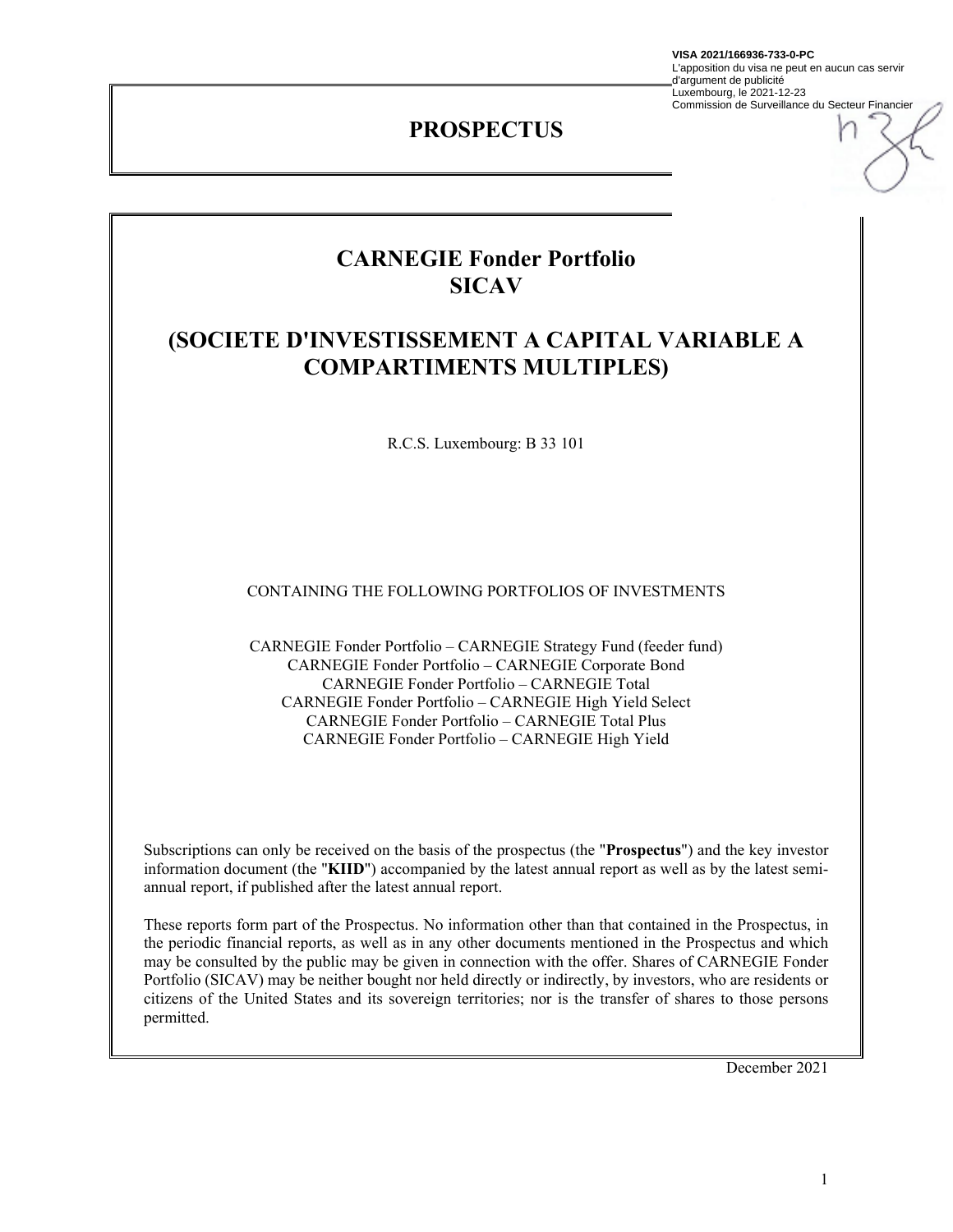# **TABLE OF CONTENTS**

| A. Techniques and Instruments relating to Transferable Securities, Money Market Instruments |
|---------------------------------------------------------------------------------------------|
|                                                                                             |
|                                                                                             |
|                                                                                             |
|                                                                                             |
|                                                                                             |
|                                                                                             |
|                                                                                             |
|                                                                                             |
|                                                                                             |
|                                                                                             |
|                                                                                             |
|                                                                                             |
|                                                                                             |
|                                                                                             |
|                                                                                             |
|                                                                                             |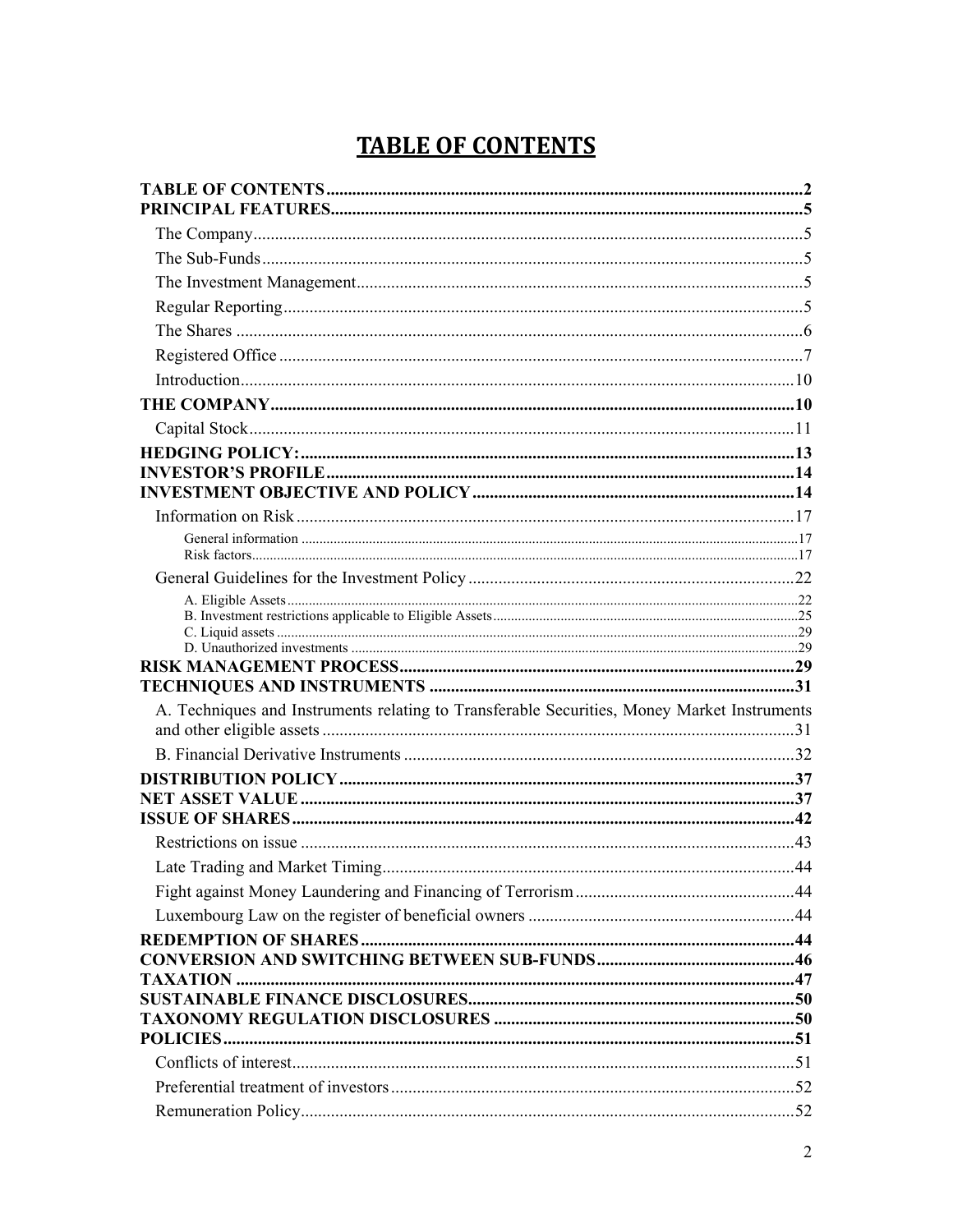| CARNEGIE Fonder Portfolio - CARNEGIE Strategy Fund (feeder fund)  64 |  |
|----------------------------------------------------------------------|--|
|                                                                      |  |
|                                                                      |  |
|                                                                      |  |
|                                                                      |  |
|                                                                      |  |
|                                                                      |  |
|                                                                      |  |
|                                                                      |  |
|                                                                      |  |
|                                                                      |  |
|                                                                      |  |
|                                                                      |  |
|                                                                      |  |
|                                                                      |  |
|                                                                      |  |
|                                                                      |  |
|                                                                      |  |
|                                                                      |  |
|                                                                      |  |
|                                                                      |  |
|                                                                      |  |
|                                                                      |  |
|                                                                      |  |
|                                                                      |  |
|                                                                      |  |
|                                                                      |  |
|                                                                      |  |
|                                                                      |  |
|                                                                      |  |
|                                                                      |  |
|                                                                      |  |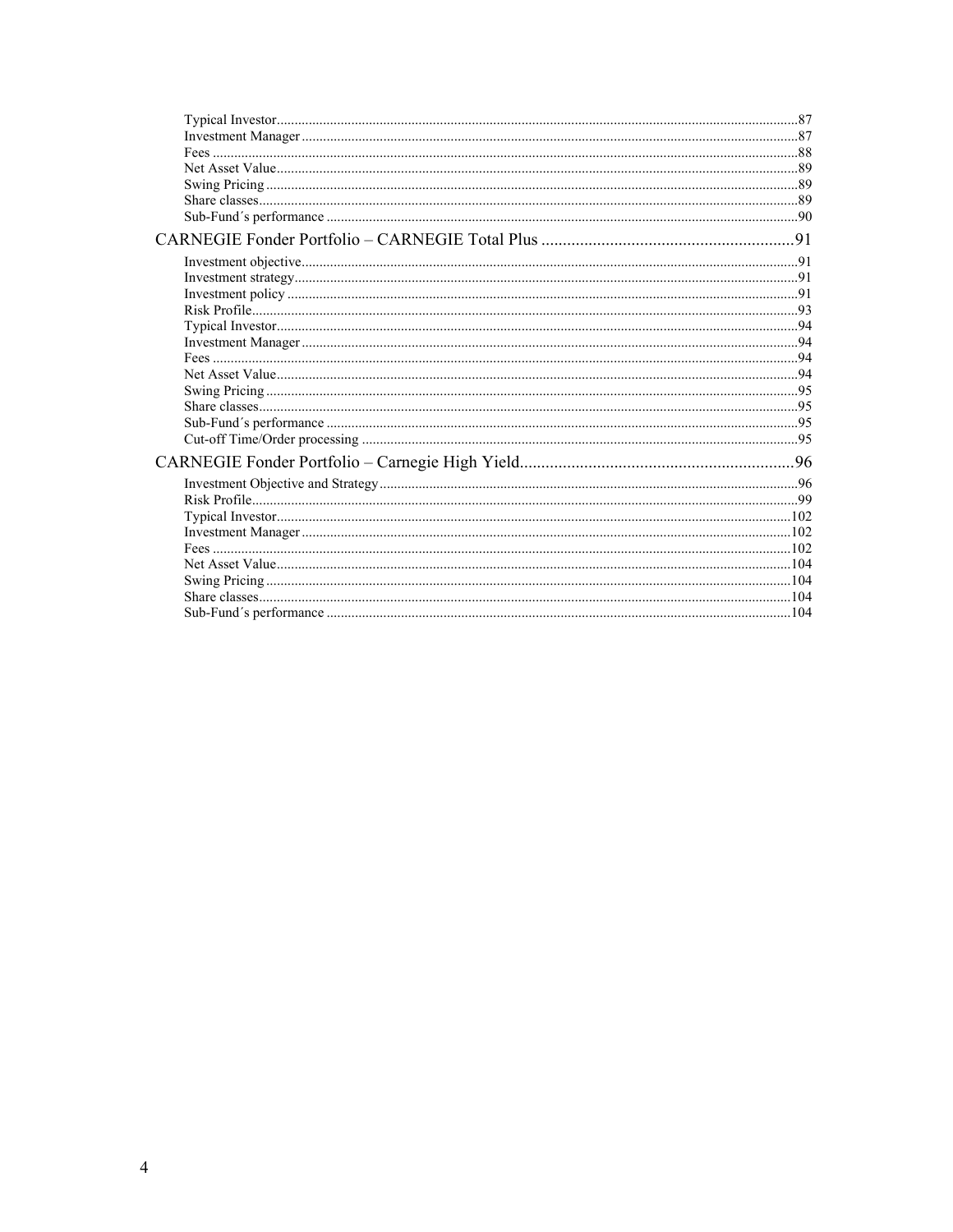# **PRINCIPAL FEATURES**

**CARNEGIE Fonder Portfolio (SICAV)** (the "**Company**" or the "**Fund**") brings together the advantages of active, professional fund management with a choice of sub-funds (the "**Sub-Funds**") designed to meet a wide range of objectives.

The level of flexibility and cost efficiency offered by CARNEGIE Fonder Portfolio is a valuable benefit for investors. All deals involving the redemption of shares or switching between Sub-Funds will be transacted at Net Asset Value. There will also be a reduction in the commission charged to existing shareholders wishing to increase the level of their investment in the Sub-Funds.

# *The Company*

CARNEGIE Fonder Portfolio is an open-ended investment company with variable share capital ("*société d'investissement à capital variable*" or "**SICAV**"), incorporated in the Grand Duchy of Luxembourg and offering shares in seven separate Sub-Funds. These Sub-Funds have been carefully designed to meet investor's requirements across the breadth of today's international markets; such diversification, when combined with expert management, aims at meeting the widest range of investment objectives and achieving the best returns.

# *The Sub‐Funds*

The Company contains the following separate Portfolios.

CARNEGIE Fonder Portfolio – CARNEGIE Strategy Fund (feeder fund) CARNEGIE Fonder Portfolio – CARNEGIE Corporate Bond CARNEGIE Fonder Portfolio – CARNEGIE Total CARNEGIE Fonder Portfolio – CARNEGIE High Yield Select CARNEGIE Fonder Portfolio – CARNEGIE Total Plus CARNEGIE Fonder Portfolio – CARNEGIE High Yield

## *The Investment Management*

is undertaken by Carnegie Fonder AB, a UCITS compliant management company with registered office in Stockholm.

The Sub-Funds have the facility to invest in any world market. The managers have the expertise to react positively and immediately to any change in those markets.

# *Regular Reporting*

to the shareholders includes detailed communications on the progress of the investments through fully audited annual reports.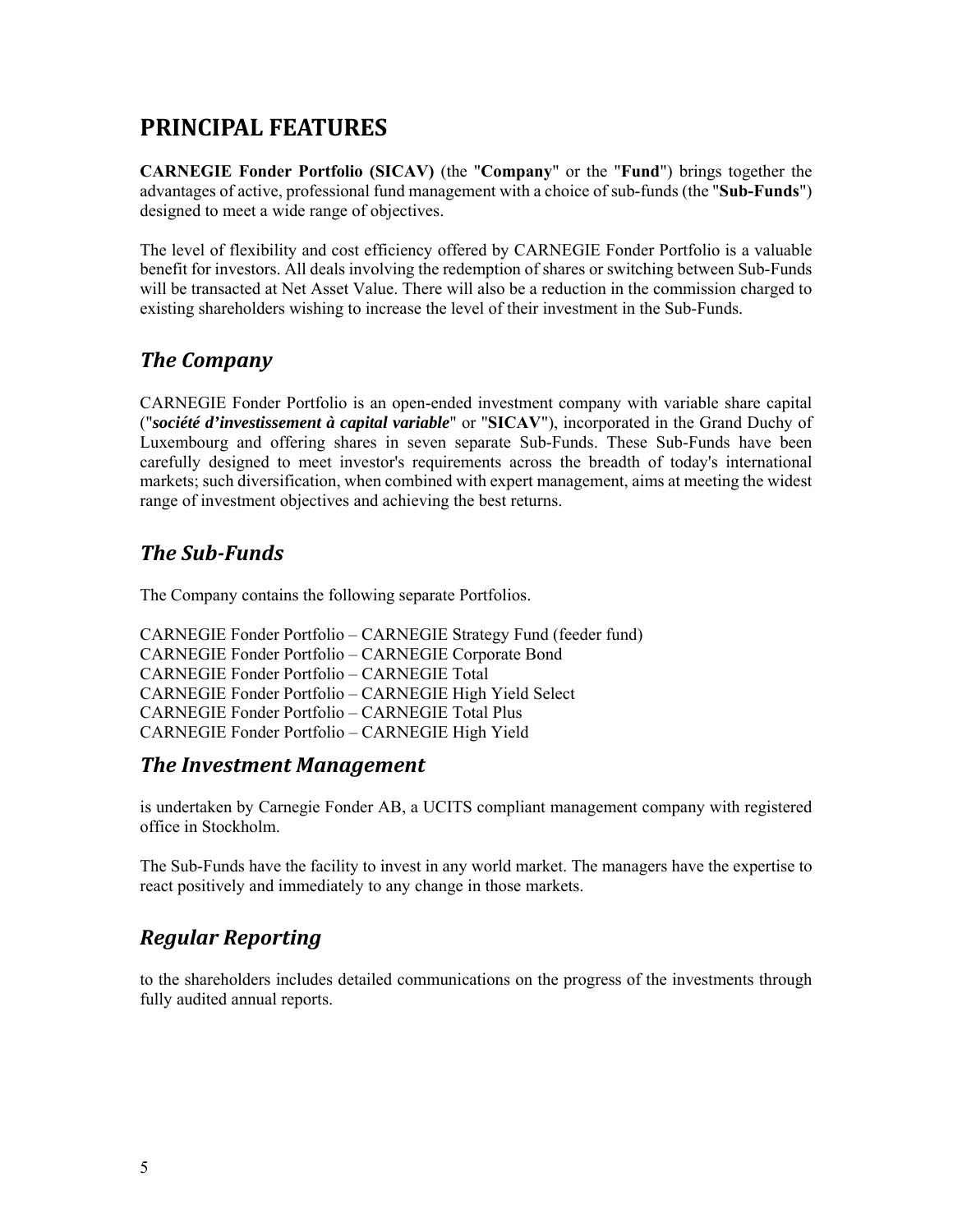## *The Shares*

An application to subscribe for shares is enclosed with this Prospectus. You should study the Prospectus and the KIID in detail before making your application. Shares may easily be redeemed with payment made in the respective share class currency.

Unless otherwise provided in Sub-Funds' Particulars to this Prospectus, settlement will be dispatched within three (3) bank business days (a "Business Day") of the Valuation Day following receipt of documentation.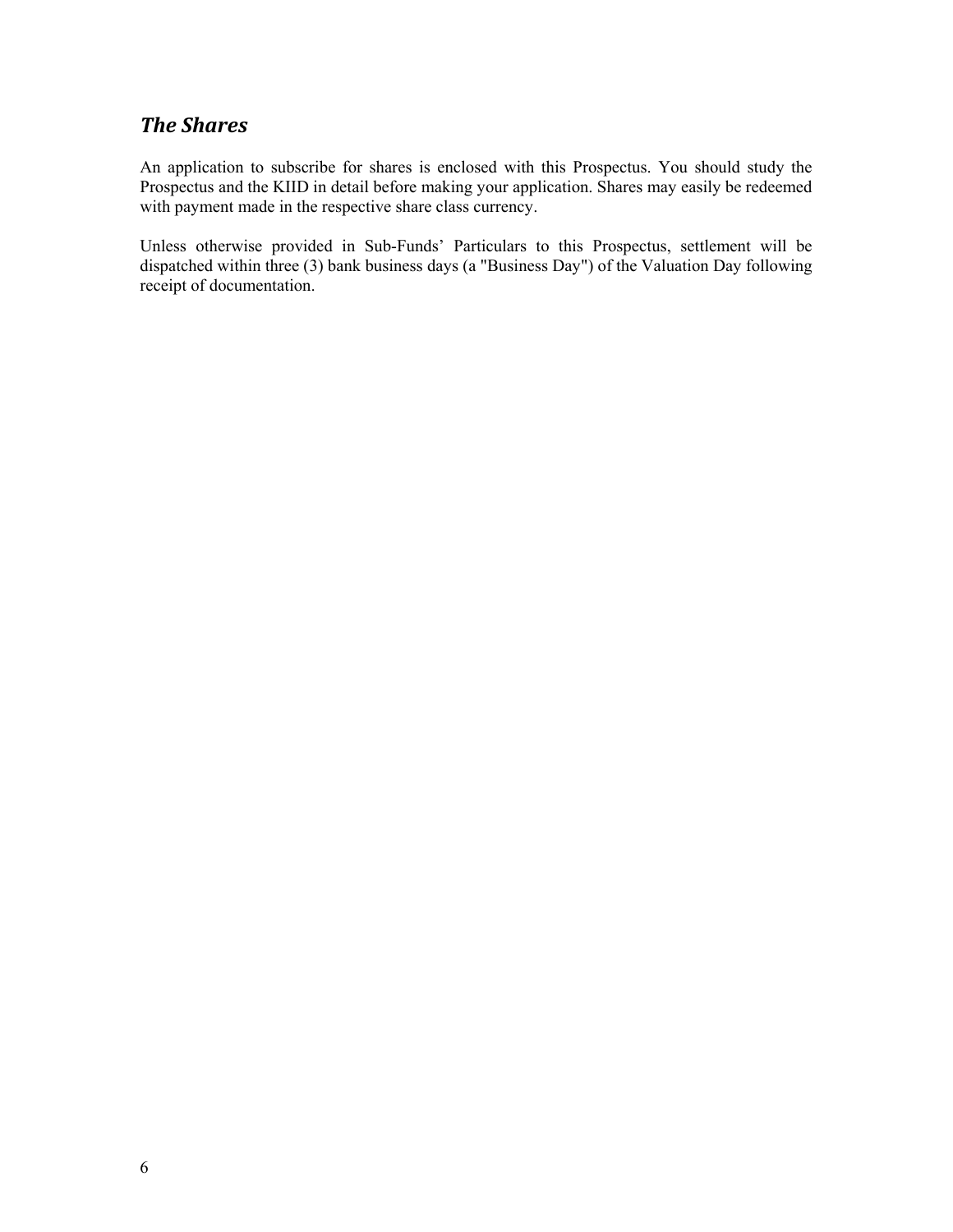# *Registered Office*

The Company is: CARNEGIE Fonder Portfolio 33, rue de Gasperich L-5826 Hesperange Grand-Duchy of Luxembourg R.C.S. Luxembourg B 33 101

The Board of Directors of the Company is: Chairman

**Mr. Andreas Uller**  Chief Executive Officer Carnegie Fonder AB Regeringsgatan 56 SE-103 38 Stockholm

 Director (Board Member) **Mr. Peter Gullmert**  Head of Sales Carnegie Fonder AB Regeringsgatan 56 SE-103 38 Stockholm

 Director (Board Member) **Mrs. Marie Juhlin**  Co-Managing Director FundRock Distribution S.A. 33, rue de Gasperich L-5826 Hesperange

The Management Company is: FundRock Management Company S.A. 33, rue de Gasperich L-5826 Hesperange

### CONDUCTING OFFICERS

**Mr Romain Denis**  Executive Director – Managing Director

**Mr. Franck Caramelle**  Director Alternative Investments

**Mr Emmanuel Nantas**  Director – Compliance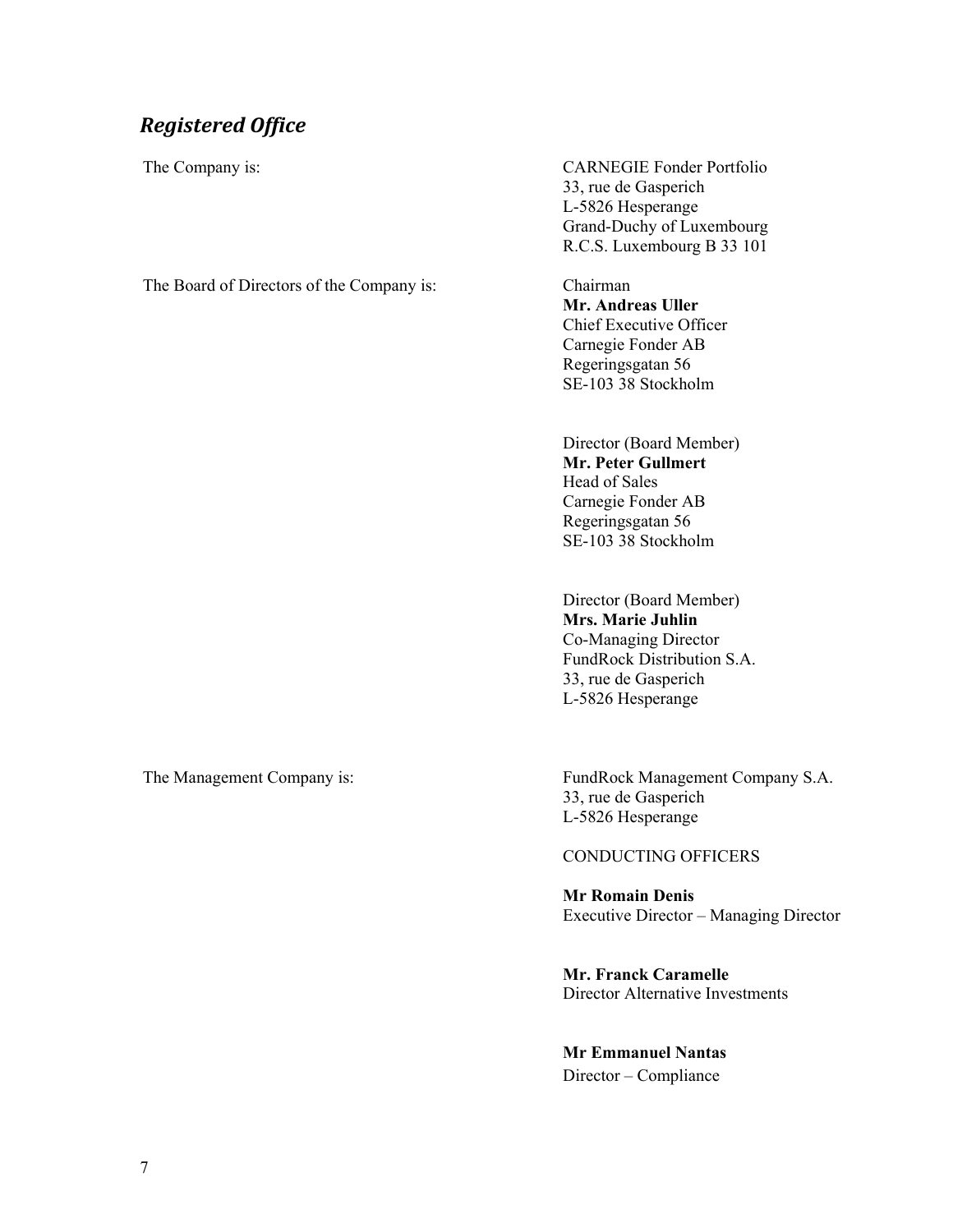| The Administrative Agent, including Registrar and European Fund Administration S.A.<br>Transfer Agent is: | 2, rue d'Alsace<br>L-1122 Luxembourg                                                                                    |
|-----------------------------------------------------------------------------------------------------------|-------------------------------------------------------------------------------------------------------------------------|
| The approved statutory auditor (réviseur d'entreprises<br><i>agréé</i> ) of the Management Company is:    | Deloitte Audit, S. à r.l.<br>20 Bd de Kockelscheuer<br>L-1821 Luxembourg                                                |
| The Investment Manager is:                                                                                | Carnegie Fonder AB<br>Regeringsgatan 56<br>SE-103 38 Stockholm, Sweden                                                  |
| The approved statutory auditor (réviseur d'entreprises<br><i>agréé</i> ) of the Company is:               | PricewaterhouseCoopers, société<br>coopérative<br>2, rue Gerhard Mercator<br>L-2182 Luxembourg                          |
| The Depositary Bank is:                                                                                   | Skandinaviska Enskilda Banken AB (publ),<br>Luxembourg Branch<br>4, rue Peternelchen<br>L-2370 Howald                   |
| The Global Distributor of the Company is:                                                                 | Carnegie Fonder AB<br>Regeringsgatan 56<br>SE-103 38 Stockholm, Sweden                                                  |
| The Paying Agents<br>of the Company are:                                                                  | In Luxembourg:<br>Skandinaviska Enskilda Banken AB (publ),<br>Luxembourg Branch<br>4, rue Peternelchen<br>L-2370 Howald |
|                                                                                                           | In Sweden:<br>Skandinaviska Enskilda Banken AB (publ)<br>Sergels Torg 2<br>SE-106.40 Stockholm                          |

The Directors have taken all reasonable care to ensure that the facts stated herein are true and accurate in all material respects and that there are no other material facts for which the omission would make any statements herein misleading whether of fact or opinion. All the Directors accept responsibility accordingly.

It is not permissible to supply information or explanation that differs from the Prospectus or the articles of incorporation of the Company (the "**Articles of Incorporation**"). Neither the board of directors of the Company (collectively to as the "**Board of Directors**" or the "**Directors**" and individually as a "**Director**") nor the Management Company, FundRock Management Company S.A., are liable if and to the extent that such divergent information or explanations are supplied.

The distribution of this Prospectus and supplementary documentation and the offering of shares may be restricted in certain countries. Investors wishing to apply for shares should inform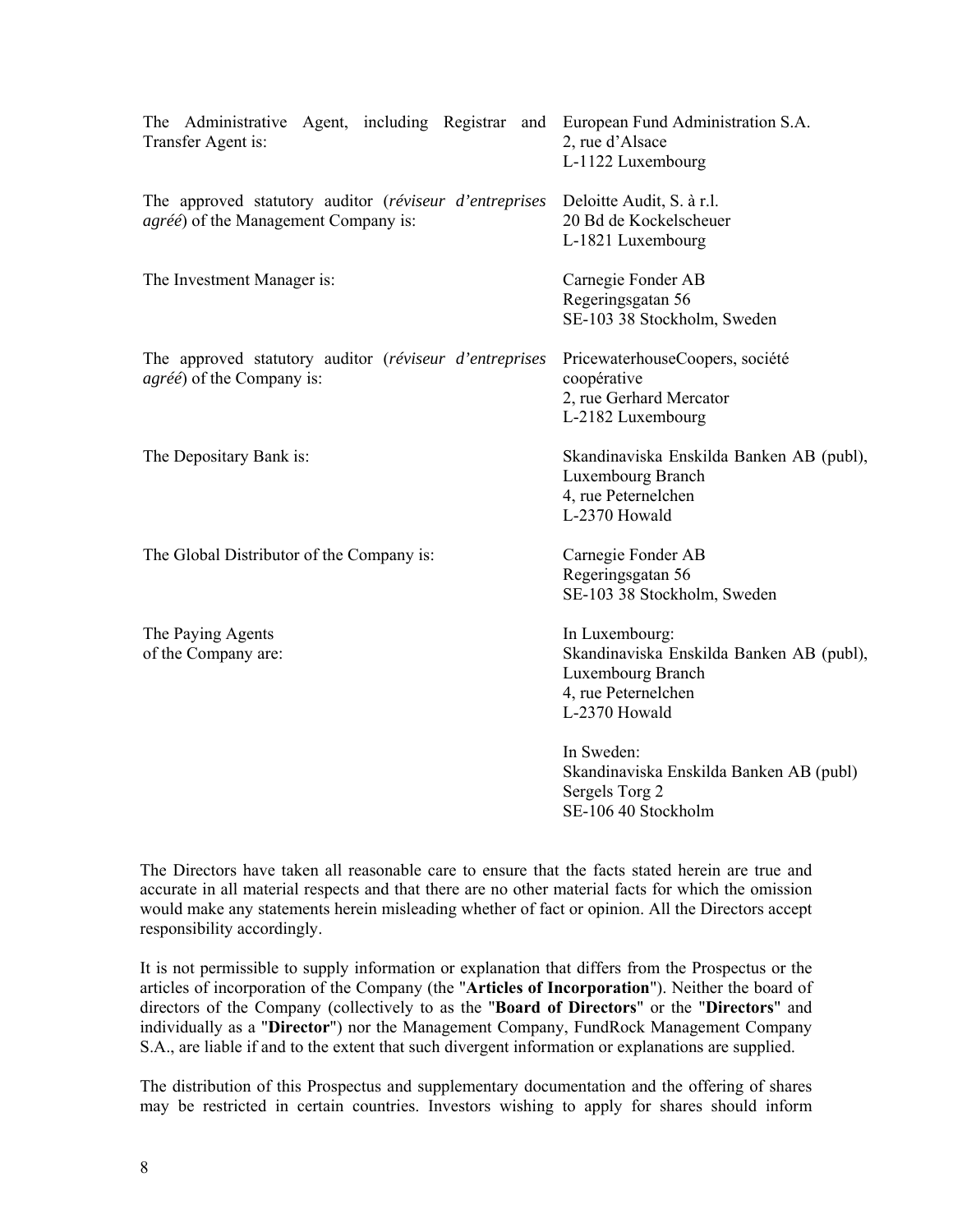themselves as to the requirements within their own country for transactions in shares, any applicable exchange control regulations and the tax consequences of any transaction in shares.

This Prospectus does not constitute an offer or solicitation by anyone in any country in which such offer or solicitation is not lawful or authorized, or to any person to whom it is unlawful to make such offer or solicitation.

Investors should note that not all the protections provided under their relevant regulatory regime may apply and there may be no right to compensation under such regulatory regime, if such scheme exists.

The Company draws the investors' attention to the fact that any investor will only be able to fully exercise their investor rights directly against the Company, notably the right to participate in general shareholders' meetings if the investor is registered itself and in their own name in the shareholders' register of the Company. In cases where an investor invests in the Company through an intermediary, investing into the Company in its own name but on behalf of the investor, it may not always be possible for the investor to exercise certain shareholder rights directly against the Company. Investors are advised to take advice on their rights.

**Data Protection:** Personal data related to identified or identifiable natural persons provided to, collected or otherwise obtained by or on behalf of, the Company and the Management Company (the "**Controllers**") will be processed by the Controllers in accordance with the "Joint Data Controller Clause" which is available and can be accessed or obtained online (https://www.fundrock.com/joint-data-controller-clause/). All persons contacting, or otherwise dealing directly or indirectly with any of the Controllers are invited to read and carefully consider the Joint Data Controller Clause, prior to contacting or otherwise so dealing, and in any event prior to providing or causing the provision of any personal data directly or indirectly to the Controllers.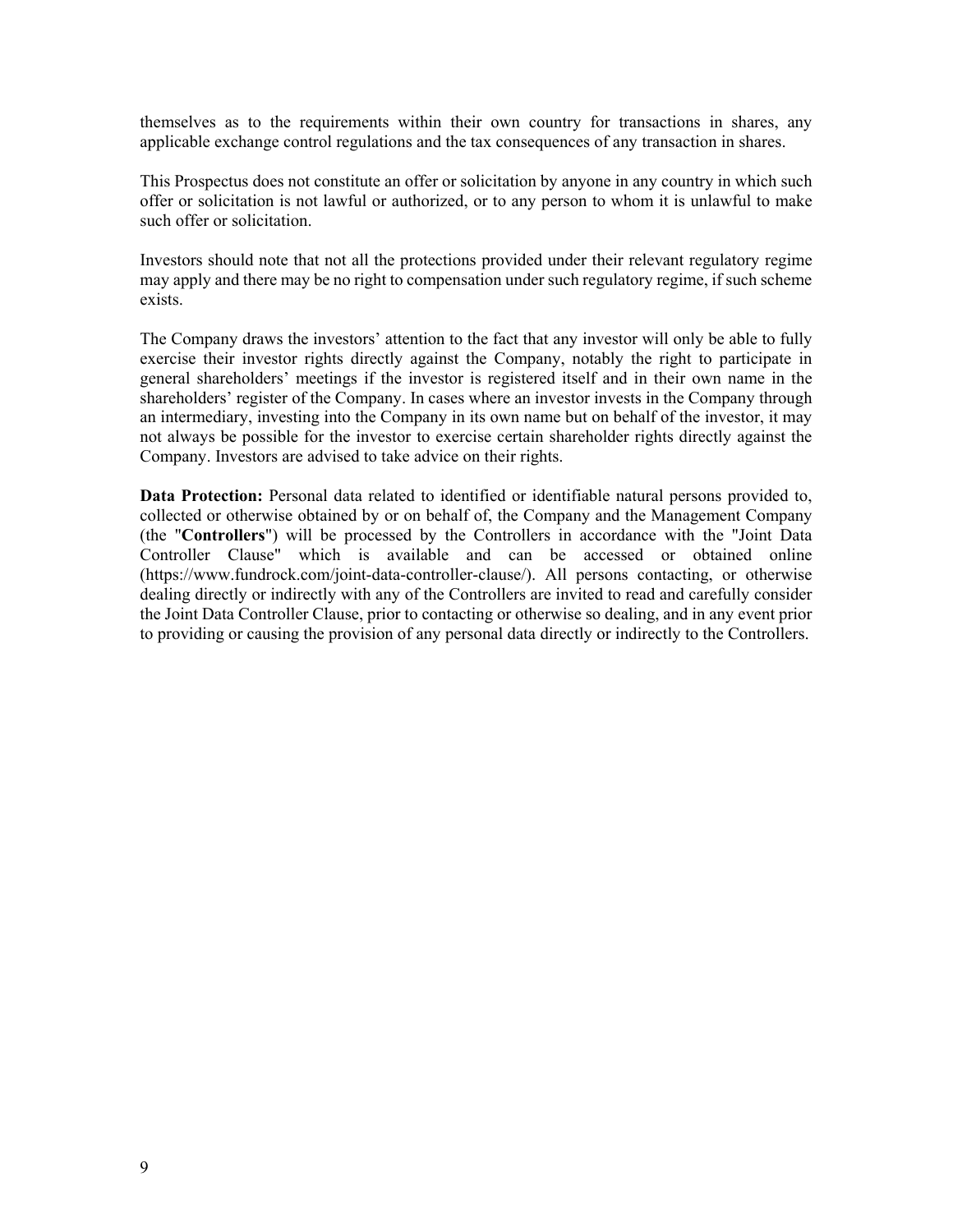# *Introduction*

CARNEGIE Fonder Portfolio described in this Prospectus is an open-ended investment company established in the Grand Duchy of Luxembourg with a variable capital, *société d'investissement à capital variable* ("**SICAV**") which comprises separate Sub-Funds (each a "**Sub-Fund**") consisting of securities, at the initiative of Carnegie Fonder AB, a management company supervised by *Finansinspektionen* with registered office in Stockholm.

The main objective of the Company is to provide a range of Sub-Funds combined with active professional management to diversify investment risk and satisfy the needs of investors seeking income, capital conservation and longer term capital growth.

As in the case of any investment, the Company cannot guarantee future performance and there can be no certainty that the investment objectives of the Company's individual Sub-Funds will be achieved. It should be remembered that the price of the shares and any income from them may go down as well as up.

# **THE COMPANY**

The Company was incorporated in the Grand-Duchy of Luxembourg on 2 March 1990 under the name of FÖRSTA FONDER. It is organised as an open-ended investment company with variable capital ("*société d'investissement à capital variable*" or "**SICAV**") under part I of the law of 17 December 2010 on undertakings for collective investment (the "**2010 Law**"), as may be amended from time to time. It is established for an undetermined duration from the date of incorporation.

The registered office of the Company is at 33, rue de Gasperich, L-5826 Hesperange, Grand Duchy of Luxembourg. The Articles of Incorporation were published in the *Mémorial, Recueil Spécial des Sociétés et Associations* (the "**Mémorial**") dated 17 April 1990. The Articles of Incorporation were amended several times and the last amendment took place on 6 February 2019 and will be published in the Recueil Electronique des Sociétés et Associations (the **"RESA"**) on 19 February 2019.

The financial year of the Company starts on 1 January and ends on 31 December of each year.

Shareholders' meetings are to be held annually in the Grand Duchy of Luxembourg at the Company's registered office or at such other place as is specified in the notice of meeting at a date and time decided by the Board of Directors being no later than six months after the end of the Company's previous financial year. Other meetings of shareholders may be held at such place and time as may be specified in the respective notices of meetings. Notices of general meetings are given in accordance with Luxembourg law, including by post or any other means of communication having been individually accepted by a shareholder allowing the information of the shareholder at least eight (8) days prior to the general meeting and, to the extent legally necessary, by publication in the RESA in Luxembourg, in a Luxembourg newspaper and in such other newspapers as the Directors may determine. Notices will specify the place and time of the meeting, the conditions of admission, the agenda, the quorum and voting requirements.

Resolutions concerning the interests of the shareholders of the Company shall be taken in a general meeting and resolutions concerning the particular rights of the shareholders of one specific Sub-Fund shall in addition be taken by this Sub-Fund's general meeting.

The Company is managed by a Board of Directors composed of not less than three members who need not be shareholders of the Company. The directors are elected by the shareholders at their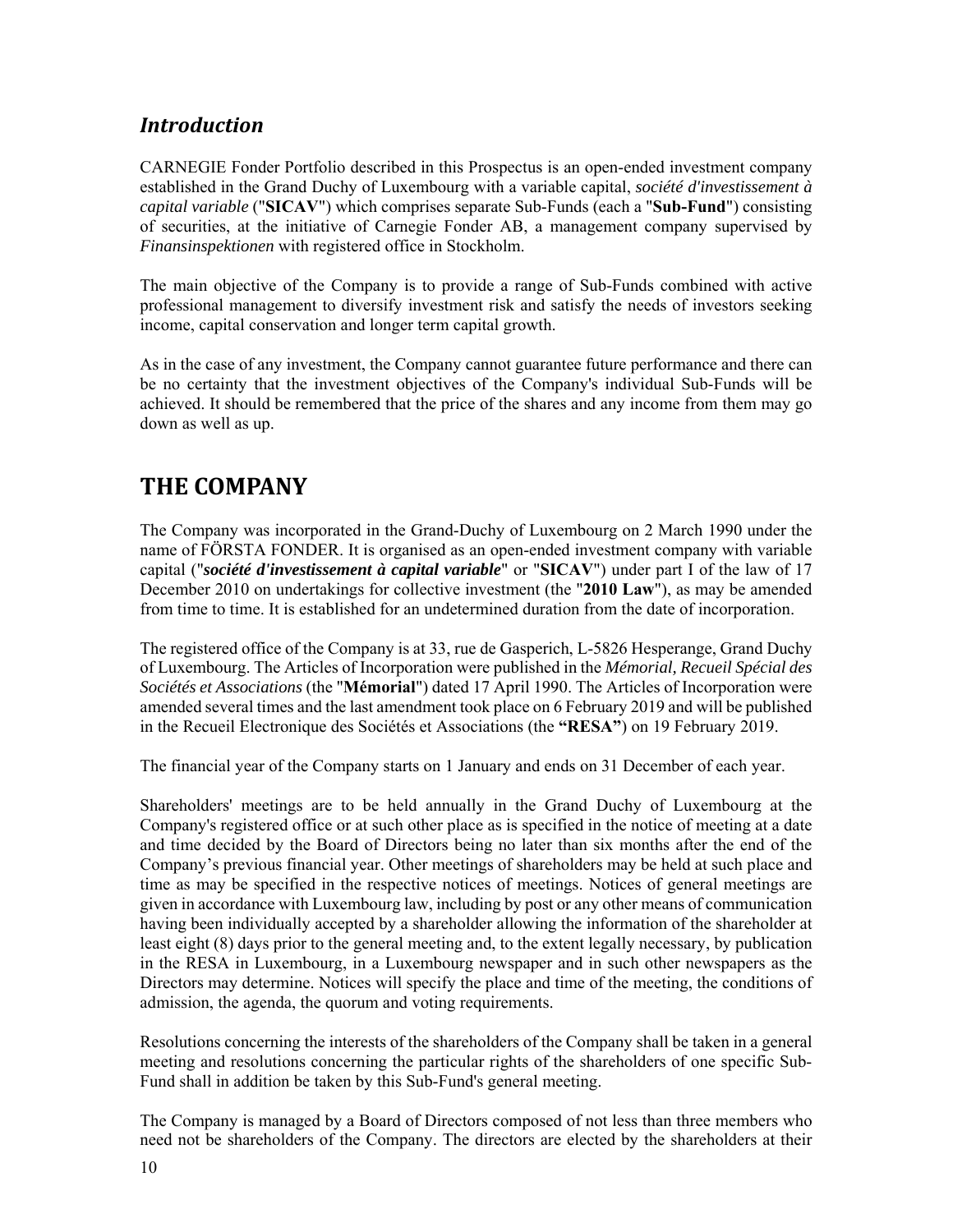annual meeting for a period ending at the next annual general meeting and hold office until their successors are elected. The directors are subject to removal by simple majority vote of the shareholders.

The remuneration payable to the directors, if any, is subject to the annual general meeting's approval.

The Company works as an umbrella structure which means that it is comprised of sub-funds each of which represents a specific class of assets and liabilities and has a distinct investment policy or any other specific feature, as further described hereafter.

At the date of the issue of the current prospectus, the Company contains distinct Sub-Funds, respectively:

- CARNEGIE Fonder Portfolio CARNEGIE Strategy Fund (denominated in Swedish Krona) (feeder fund).
- CARNEGIE Fonder Portfolio CARNEGIE Corporate Bond (denominated in Swedish Krona).
- CARNEGIE Fonder Portfolio CARNEGIE Total (denominated in Swedish Krona).
- CARNEGIE Fonder Portfolio CARNEGIE High Yield Select (denominated in Swedish Krona).
- CARNEGIE Fonder Portfolio CARNEGIE Total Plus (denominated in Swedish Krona).
- CARNEGIE Fonder Portfolio CARNEGIE High Yield (denominated in Swedish Krona).

However, the Board of Directors may decide at any time to create new Sub-Funds investing in securities. At the opening of such additional Sub-Funds, a supplement to the Prospectus shall be issued providing the investors with all information on those new Sub-Funds and the Prospectus shall be adapted accordingly.

The Company constitutes a single legal entity, but the assets of each Sub-Fund shall be invested for the exclusive benefit of the shareholders of the corresponding Sub-Fund and the assets of a specific Sub-Fund are solely accountable for the liabilities, the commitments and obligations of that Sub-Fund.

## *Capital Stock*

The capital of the Company shall at all times be equal to the value of the net assets of the Company. The Company has established segregated opposable accounts, each constituting a Sub-Fund within the meaning of article 181 of the 2010 Law, as may be amended from time to time, the assets of which are invested in accordance with the particular investment features applicable to the Sub-Fund and which is represented by a specific class or classes of shares. Pursuant to article 181 (5) of the 2010 Law, as may be amended from time to time, the rights of investors and creditors regarding a Sub-Fund or raised by the incorporation, daily operation and liquidation of a Sub-Fund are limited to the assets of this Sub-Fund. In relation between investors, each Sub-Fund will be deemed to be a separate entity.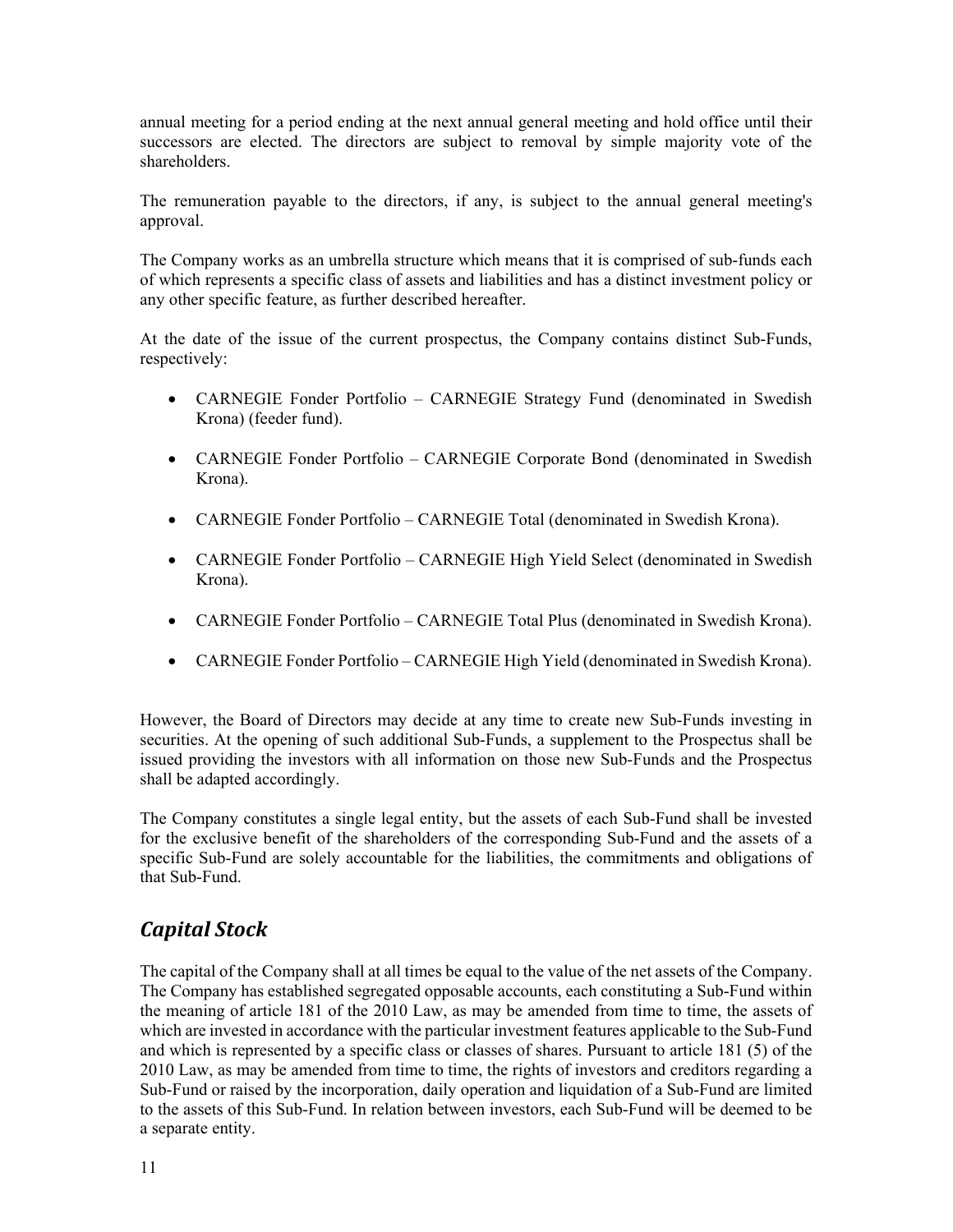The Board of Directors may decide to offer different share classes for a respective Sub-Fund, which can differ due to the use of the income / allocation of results (capitalisation or distribution), the fee structure or due to other criteria to be determined by the Board of Directors. From the date of issue, all shares are entitled, in the same way, to capital gains, although such gains may be entirely reinvested as further described in the Sub-Funds' Particulars, and to liquidation proceeds.

The minimum capital of the Company shall be the equivalent in Swedish Kronor (SEK) as requested by Luxembourg law.

The Board of Directors is authorised, without limitation and at any time, to issue additional shares at the respective Net Asset Value per share determined in accordance with the provisions of the Articles of Incorporation, without reserving to existing shareholders a preferential right to subscribe for the shares to be issued.

All shares are issued, fully paid and have no par value. Shares of any Sub-Fund will be entitled to payment of a dividend in case payment of a dividend is decided. Each Share carries one vote, regardless of its Net Asset Value and of the Sub-Fund to which it relates.

Shares are issued in registered form in the name of the investor or made available through clearing houses (Clearstream). The ownership of shares shall be evidenced by written confirmation. Fractions of shares may be issued up to 6 decimal places per share. Fractions of shares shall have no voting rights but will participate in the distribution of dividends and in the liquidation distribution.

If the capital of the Company becomes less than two-thirds of the legal minimum, the directors must submit the question of dissolution of the Company to the general meeting of shareholders. The meeting is held without a quorum and decisions are taken by simple majority. If the capital becomes less than one quarter of the legal minimum, a decision regarding the dissolution of the Company may be taken by shareholders representing one quarter of the shares present. The meeting in the foregoing instance must be convened not later than 40 days from the day on which it appears that the capital has fallen below two-thirds or one quarter of the minimum capital, as the case may be.

Each Sub-Fund may issue shares in the following main classes: Class 1, Class 2, Class 3, Class 4 and Class 5. Classes of shares may be made available in various currencies as the Board of Directors may decide from time to time. These classes may be offered either as accumulation ("acc.") or distribution ("distr."), hedged or unhedged shares. Not all Sub-Funds will offer all Classes of Shares. Please refer to https://fundinfo.fundrock.com/CarnegieFP for a complete list of available classes.

Class 1 shares are available to all investors, investing an initial minimum amount, unless otherwise stipulated in the relevant sub-fund annex, of at least 3,000,000 SEK, 3,000,000 NOK, 3,000,000 DKK, 300,000 EUR, 300,000 USD, 300,000 CHF or 300,000 GBP depending on the currency of the share class.

Class 2 shares are available to all investors at the discretion of the Management Company, investing an initial minimum amount, unless otherwise stipulated in the relevant sub-fund annex, of at least 3,000,000 SEK, 3,000,000 NOK, 3,000,000 DKK, 300,000 EUR, 300,000 USD, 300,000 CHF or 300,000 GBP depending on the currency of the share class and for such shares the Management Company does not remit any commission-based payments.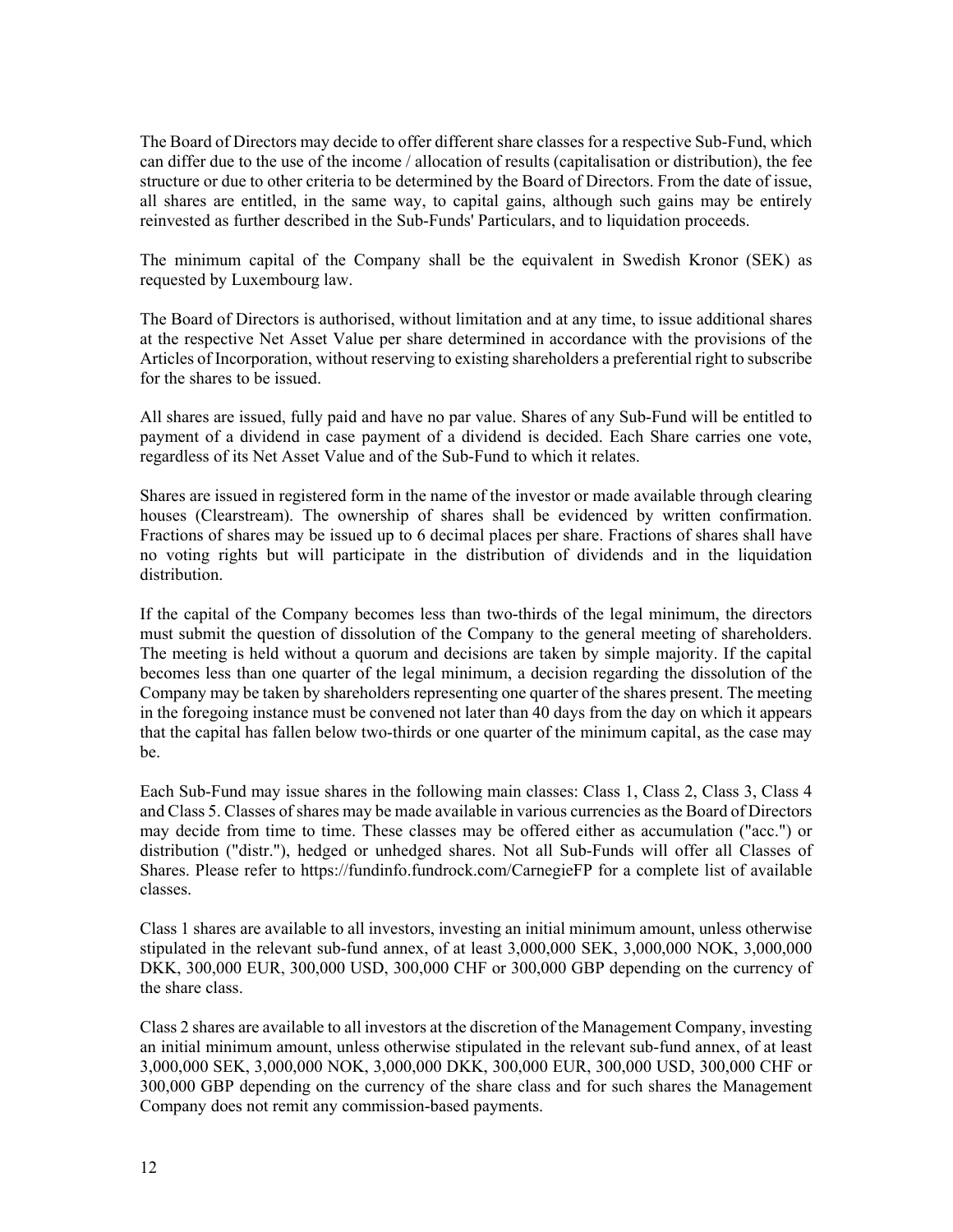Class 3 shares are available to all investors. There is no minimum investment amount unless otherwise stipulated in the relevant sub-fund annex.

Class 4 shares are open to all types of investors at the discretion of the Management Company but only offered (i) through distributors, financial intermediaries, distribution partners or similar, (ii) appointed by the Distributor or an authorised affiliate (iii) that are investing on behalf of their customers and are charging the latter advisory or alike fees. For such class of shares the Management Company does not remit any commission-based payments.

Class 5 are available to all investors at the discretion of the Management Company and will be offered directly or through the Global Distributor or any of its subsidiaries, where such intermediary or the investor, as the case may be, have entered into a written agreement with the Management Company in which the relevant fees and charging procedure are agreed prior to the investor's initial subscription. All or part of the fees that are normally charged to a Share Class will not be charged to the Share Class for these Shares. For the avoidance of doubt, these Shares will accommodate a separate charging structure whereby all or part of the fees are charged separately and/or collected directly from the investor.

The minimum investment amount may be waived at the discretion of the Board.

# **HEDGING POLICY:**

The Company may issue shares whose reference currency is not identic with the reference currency of the respective Sub-Fund. The impact from currency movements may be minimised by hedging the currency exposure of the concerned Class' reference currency against the currency exposure of the respective Sub-Fund's reference currency ("Currency Hedging").

In case the Company applies the Currency Hedging to a Class (the "**Hedged Classes**"), all expenses arising from Currency Hedging are borne separately by the shareholders of the relevant Hedged Classes.

Hedged Classes will systematically (as described below) hedge their currency exposure to the reference currency of the Sub-Fund in the forward currency market, whether the reference currency exposure of the Hedged Classes is declining or increasing in value relative to the reference currency of the Sub-Fund.

Whilst holding Shares of Hedged Classes may substantially protect the investor against losses due to unfavourable movements in the exchange rates of the reference currency of the Sub-Fund against the reference currency of the Hedged Classes, holding such Shares may also substantially limit the benefits of the investor in case of favourable movements. Investors should note that it will not be possible to always fully hedge the total Net Asset Value of the Hedged Classes against currency fluctuations of the reference currency of the Sub-Fund, the aim being to implement a currency hedge equivalent to between at least 95% of the portion of the Net Asset Value of the Hedged Classes which is to be hedged against currency risk and 105% of the Net Asset Value of the respective Hedged Classes.

Changes in the value of the portfolio or the volume of subscriptions and redemptions may however lead to the level of currency hedging temporarily surpassing the limits set out above. In such cases, the currency hedge will be adjusted without undue delay. The Net Asset Value per Share of the Hedged Classes does therefore not necessarily develop in the same way as that of the Classes in the reference currency of the Sub-Fund. It is not the intention of the Board of Directors to use the hedging arrangements to generate a further profit for the Hedged Classes.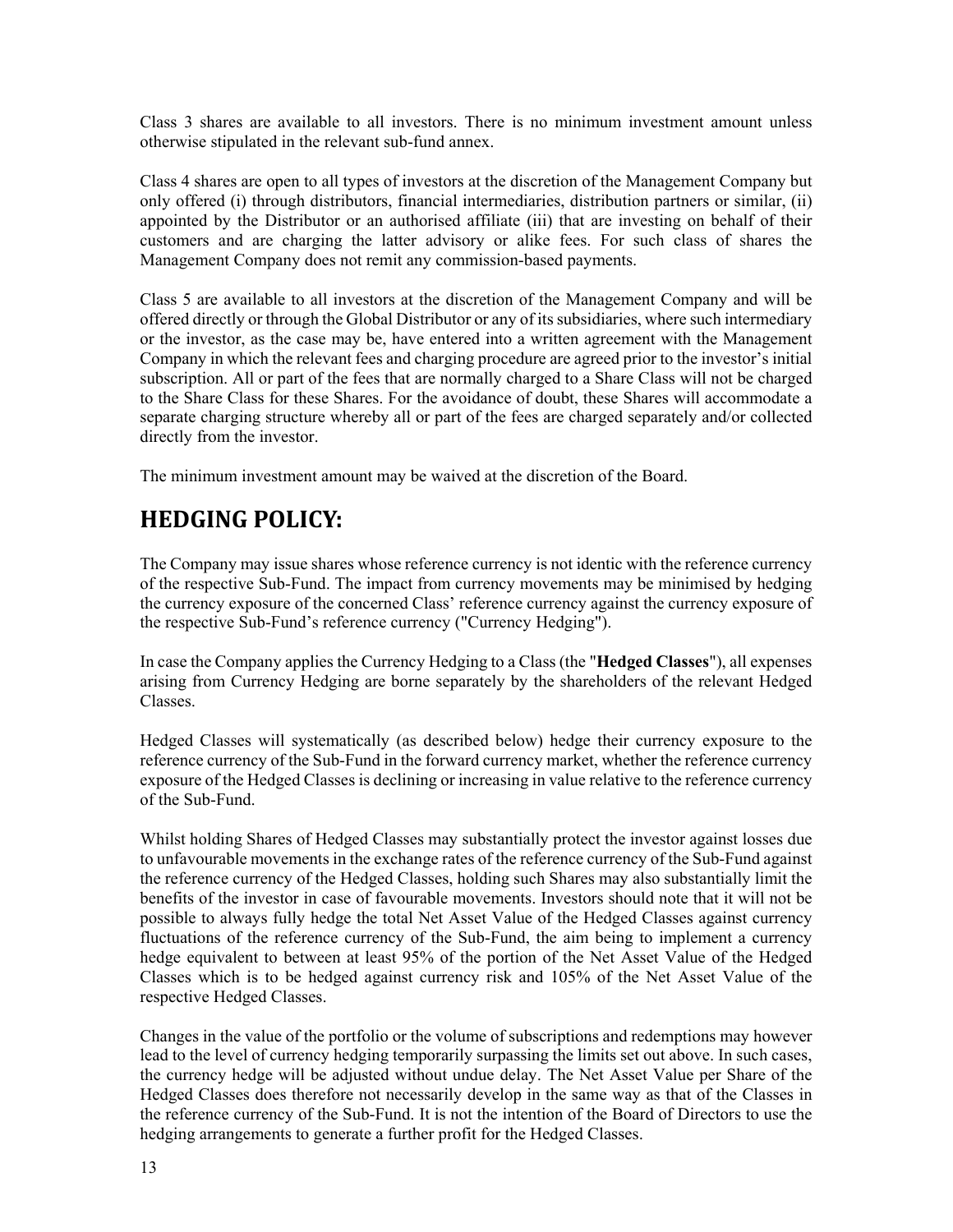Investors should note that while there is no legal segregation of profits and losses between individual Classes within a Sub-Fund, from an accounting perspective the profits and losses arising from share class hedging transactions are applied on a continuous basis to the individual Hedged Classes by the Administrative Agent. Although the Net Asset Value of the non-hedged Classes should not be affected by profits or losses arising from hedging transactions of the Hedged Classes as a result of this accounting treatment, because there is no legal segregation of the profits and losses between individual Classes within a Sub-Fund, in exceptional circumstances, other Classes of a Sub-Fund may be impacted by the Hedged Classes.

A list of Classes with a contagion risk is available to investors, upon request, at the registered office of the Management Company and will be kept up-to-date.

Each Sub-Fund will comply with the provisions set forth in the current regulations on UCITS Share Classes.

# **INVESTOR'S PROFILE**

The Sub-Funds are intended for investors who seek capital appreciation over the long-term. Investors must be able to accept substantial year-to-year volatility and increased temporary losses. Investors should consider their long-term investment goals and financial needs when making an investment decision about an investment in one of the Sub-Funds. As a consequence, an investment in any of the Sub-Funds is suitable to investors who can afford to set aside the capital invested for a long term period.

# **INVESTMENT OBJECTIVE AND POLICY**

The main objective of the Company is to achieve long-term capital growth. The Company has longterm investment horizons and therefore the purchase of shares of a Sub-Fund should be regarded as a long-term investment.

The Sub-Funds have been formed to provide investors with a convenient means of participating in a professionally managed portfolio of transferable securities, principally shares and/or bonds. The transferable securities should be admitted to or dealt in on a regulated market defined in the 2010 Law, as may be amended from time to time, as well as any other market in a member state of the European Union ("**EU**") or in a non-member state of the EU which is regulated, operates regularly and is recognised and open to the public ("**Regulated Market**"). The Company may also hold money market instruments.

Furthermore, with a view to maintaining adequate liquidity, the Company may, on an ancillary basis, hold liquid assets.

The Company may use derivatives. Their use need not be limited to hedging the Company's assets; they may also be used when especially foreseen in the Sub-Funds' particulars for efficient portfolio management or investment purposes. Using derivatives is conducted within the confines of the investment limits and provides for the efficient management of the Company's assets, while also regulating maturities and risks. Where the financial derivative instrument is cash-settled automatically or at the Board of the Company's discretion, the Company will be allowed not to hold the specific underlying instrument as cover. The acceptable cover is defined here below in the chapter "Techniques and Instruments" of Part A of this Prospectus.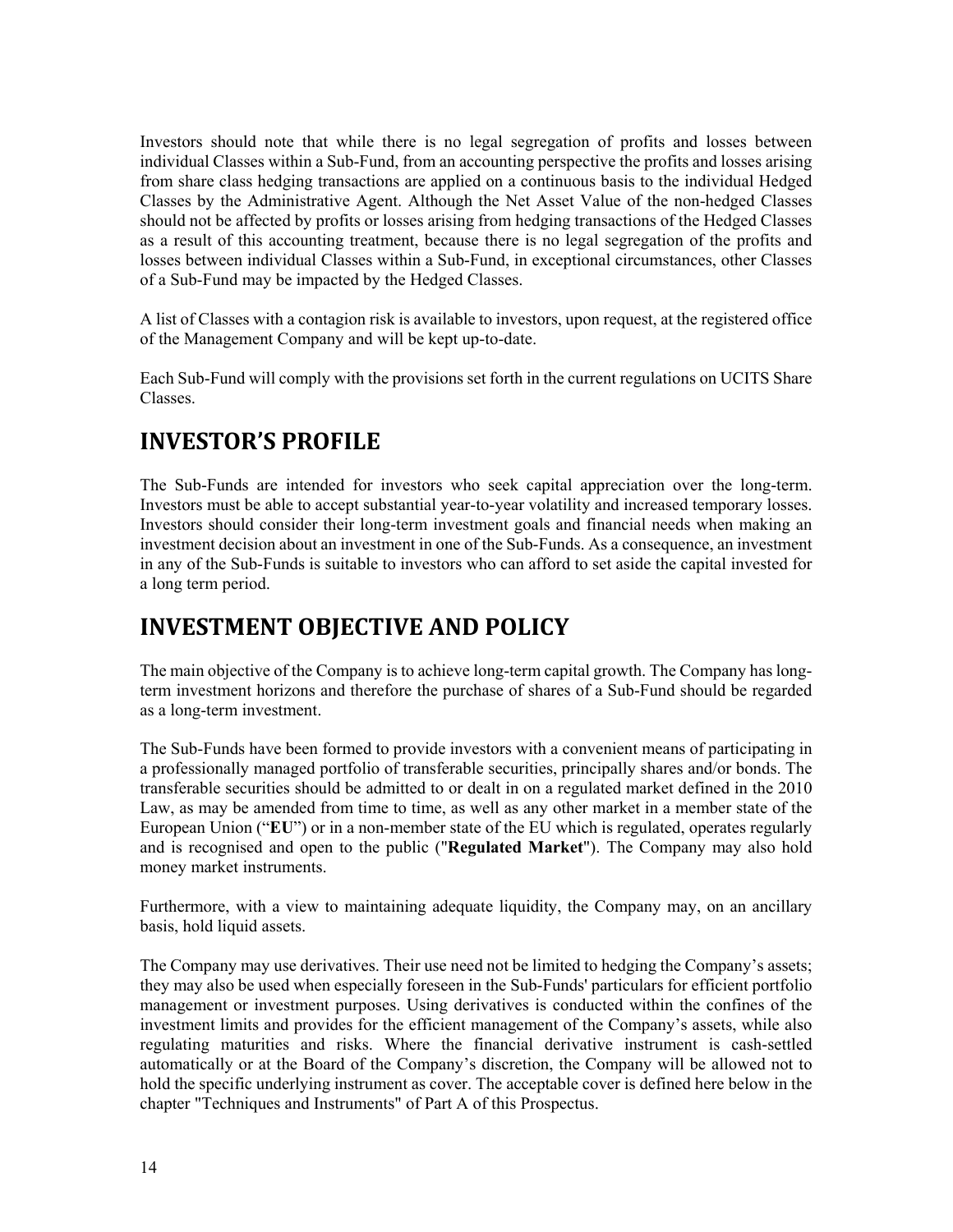In addition, the Company's assets may be invested in all other eligible assets within the scope of legal possibilities and the provisions laid down hereafter.

In Sub-Funds investing in a specific geographical area or industrial sector, emphasis will be given to the investments and currencies related to the specific objective of that Sub-Fund.

The specific investment objective and policy of each Sub-Fund is described in the Sub-Funds' Particulars.

The investments of each Sub-Fund shall at any time comply with the investment rules set out hereafter, and the investors should, prior to any investment being made, take due account of the risks of investments set out hereafter. Within such investment rules, the Sub-Funds may invest in other investment funds managed by an affiliate of the Investment Manager or another entity within the Carnegie group ("**Linked Investment Funds**") and therefore may have either partially or fully the structure of a fund of funds.

The general advantage of a fund of funds compared with direct investment in specific assets is the broader diversification or risk spreading. In a fund of funds, portfolio diversification extends not only to its own investments because the investment objects (target funds) themselves are also governed by the stringent principles of risk diversification.

#### *Swaps*

To the extent that this is in line with the investment policy of the Sub-Fund, a Sub-Fund may invest all or part of the portfolio in swaps. The types of swaps to be used by the Sub-Fund are described below.

#### *Swap mechanism*

The market value of a swap is based on the performance of the underlying instrument. On a periodic basis the market value of the swap will be calculated to determine payment obligations. This will result in a requirement for the swap counterpart to make a payment equal to the market value of the swap to the Sub-Fund or vice-versa. In the case where the Sub-Fund is required to make a payment to the swap counterpart this payment will be made from the proceeds of any issue of shares and/or the partial or total disposal of the Sub-Fund's assets.

#### *Types of swaps*

A Sub-Fund may invest in various types of swaps or combinations thereof including, but not limited to:

- (i) funded swaps swaps where the Sub-Fund transfers to a swap counterpart funds (such as cash or other assets) in exchange for receipt of the market value of the underlying instrument from the swap counterpart at a future date;
- (ii) unfunded swaps swaps where the Sub-Fund pays to a swap counterpart interest in exchange for receipt of the performance of the underlying instrument; and
- (iii) relative performance swaps swaps where the Sub-Fund pays to a swap counterpart a fee in exchange for receipt of a payment representing the performance of the underlying instrument less the performance of a basket of stocks (or other instruments).

#### *Termination*

Swaps may be terminated by either party at any time without notice.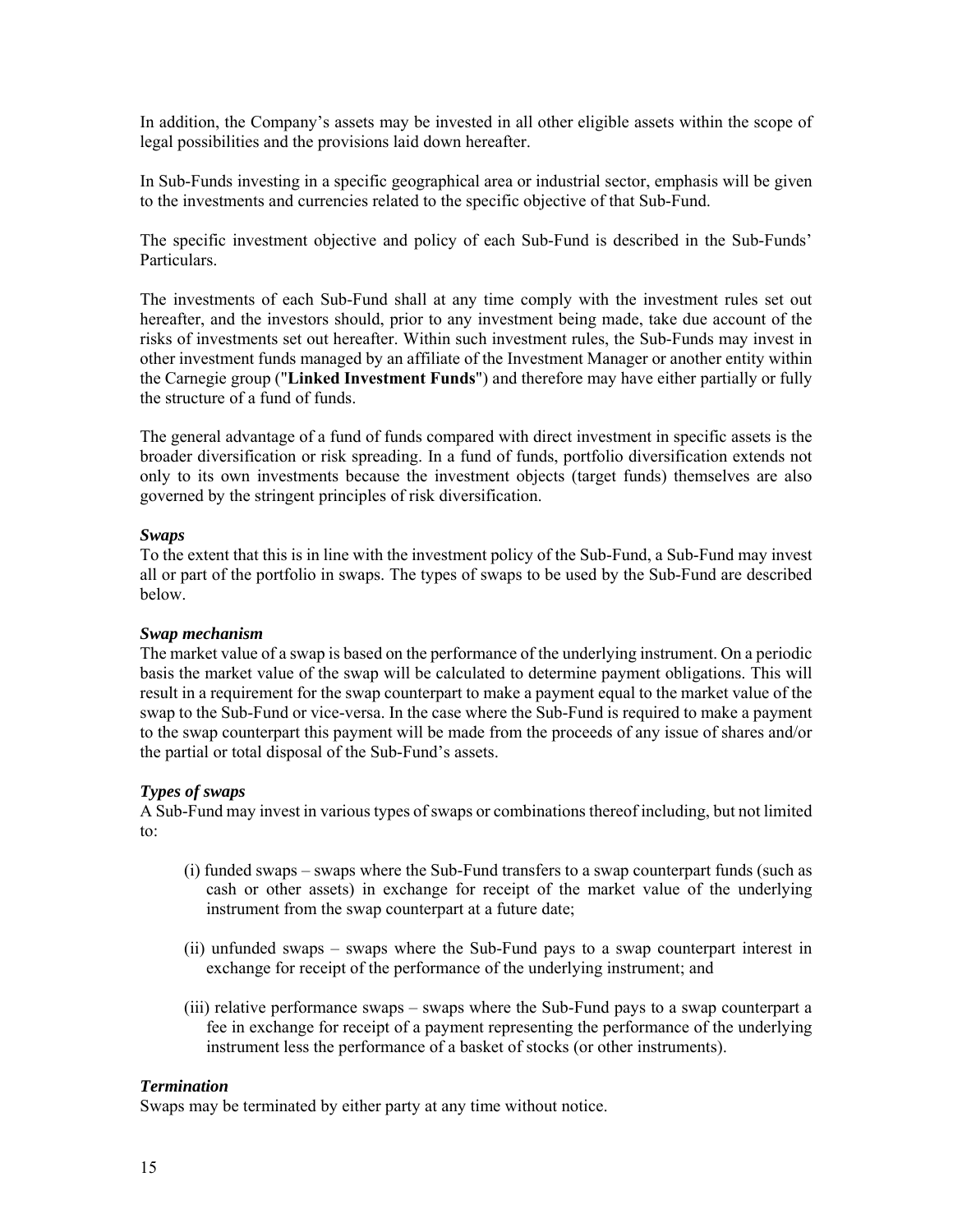If a swap is terminated the market value of the swap will be determined based on independently obtained market quotations of the underlying instrument. An amount equal to the relevant market value (calculated in accordance with the terms of the swaps) or such other amount as agreed between the parties will be settled between the swap counterpart and the Sub-Fund. The swaps will at all times be valued in accordance with the provisions of the Prospectus.

#### *Agreements*

Swaps entered into between a swap counterpart and the Sub-Fund are negotiated at arm's length pursuant to a master agreement in accordance with the requirements of the International Swap and Derivatives Association (ISDA) including any supporting agreements and confirmations for each swap transaction.

#### *Counterparts*

A Sub-Fund will only enter into swaps with counterparts which are deemed creditworthy. Counterparts will comply with prudential rules considered by the CSSF as equivalent to EU prudential rules.

#### *Absence of discretion*

The swap counterparts assume no discretion over the composition or management of the Sub-Fund's portfolio or over the underlying of the swap. Their approval is not required in relation to any Sub-Fund's portfolio transaction.

#### *Counterparty risk*

At any particular time the Sub-Fund may hold several swaps with one or more swap counterparts. The swaps expose the Sub-Fund to counterparty risk, being the risk of loss arising from the inability of a swap counterpart to honour payments. This scenario is termed an Event of Default.

#### *Collateral arrangements*

The Management Company on behalf of the Company will enter into collateral arrangements with all swap counterparts to mitigate potential counterparty risks. These arrangements will be set out in a collateral agreement supporting each ISDA master agreement. The collateral agreement will ensure that swap counterparts transfer to the Company assets which the Company can use or sell in order to cover losses arising from an Event of Default.

The collateral agreement sets out the minimum amount of collateral to be transferred to the Company. The required collateral for each swap type is equal to the counterparty risk. Each swap counterpart shall transfer to the Company eligible collateral as described in the Prospectus with an aggregate value as collateral that is at least equal to the required collateral.

The required collateral is determined daily based on changes in the market value of the underlying instrument and the creation and termination of swaps. The Management Company will on a daily basis, on behalf of the Fund, represent the Company's interest in relation to the collateral agreement with a swap counterpart.

#### *Event of Default and consequences*

If an Event of Default has occurred all outstanding swaps with the defaulting swap counterpart will be terminated immediately. To continue to fulfil the investment policy the Company will replace the terminated swaps with either (i) swaps executed with another swap counterpart or (ii) acquire the underlying instrument.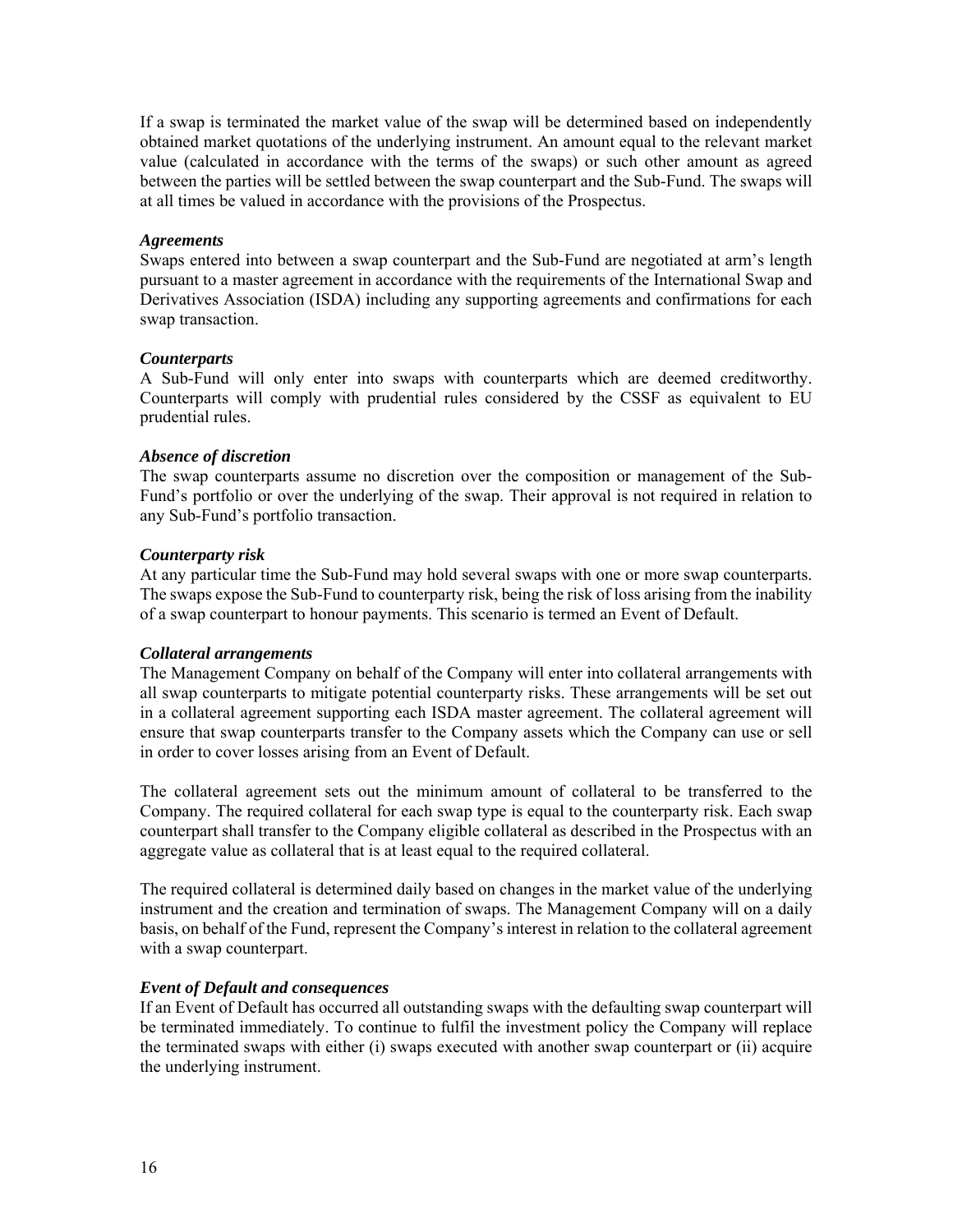The Company and investors may suffer a loss as a result of the Event of Default. The nature of the loss for each swap type can be summarized as follows (collateral arrangements not being taken into account):

- (i) funded swap the counterparty risk is equal to the market value of the underlying instrument, plus or minus fees;
- (ii) unfunded swap the counterparty risk is equal to the change in the market value of the underlying instrument less interest, plus or minus fees; and
- (iii) relative performance swap the counterparty risk is equal to the market value of the underlying instrument less the market value of the basket of stocks (or other instruments), plus or minus fees.

## *Information on Risk*

## **General information**

Investing in a Sub-Fund involves financial risks. These can involve risks associated with equity markets, bond markets and foreign exchange markets such as changes in prices, interest rates and credit worthiness. Any of these risks may also occur along with other risks. Some of these risk factors are detailed hereafter.

The Sub-Funds' investments normally consist of investments in or have exposure towards the asset classes equities and / or bonds. Equities are generally inherent with a higher risk than bonds. This implies that the price of an equity normally varies more than the price of a bond. The higher risk associated with equities offers at the same time a higher possibility of better return than bonds can offer. A combination of both asset classes can often give the individual investor the most suitable level of risk. If investments are made in securities traded in other currencies than the base currency a foreign exchange factor that can change the value of the investment must also be taken into account.

Investors should have a clear picture of the Company, of the risks involved in investing in shares of a Sub-Fund and they should not make a decision to invest until they have obtained financial and tax expert advice.

Investors assume the risk of receiving a lesser amount than they originally invested.

## **Risk factors**

### *Market risk*

This risk is of general nature and exists in all forms of investment. The principal factor affecting the price performance of securities is the performance of capital markets and the economic performance of individual issuers, which in turn are influenced by the general situation of the world economy, as well as the basic economic and political conditions in the particular countries or sectors.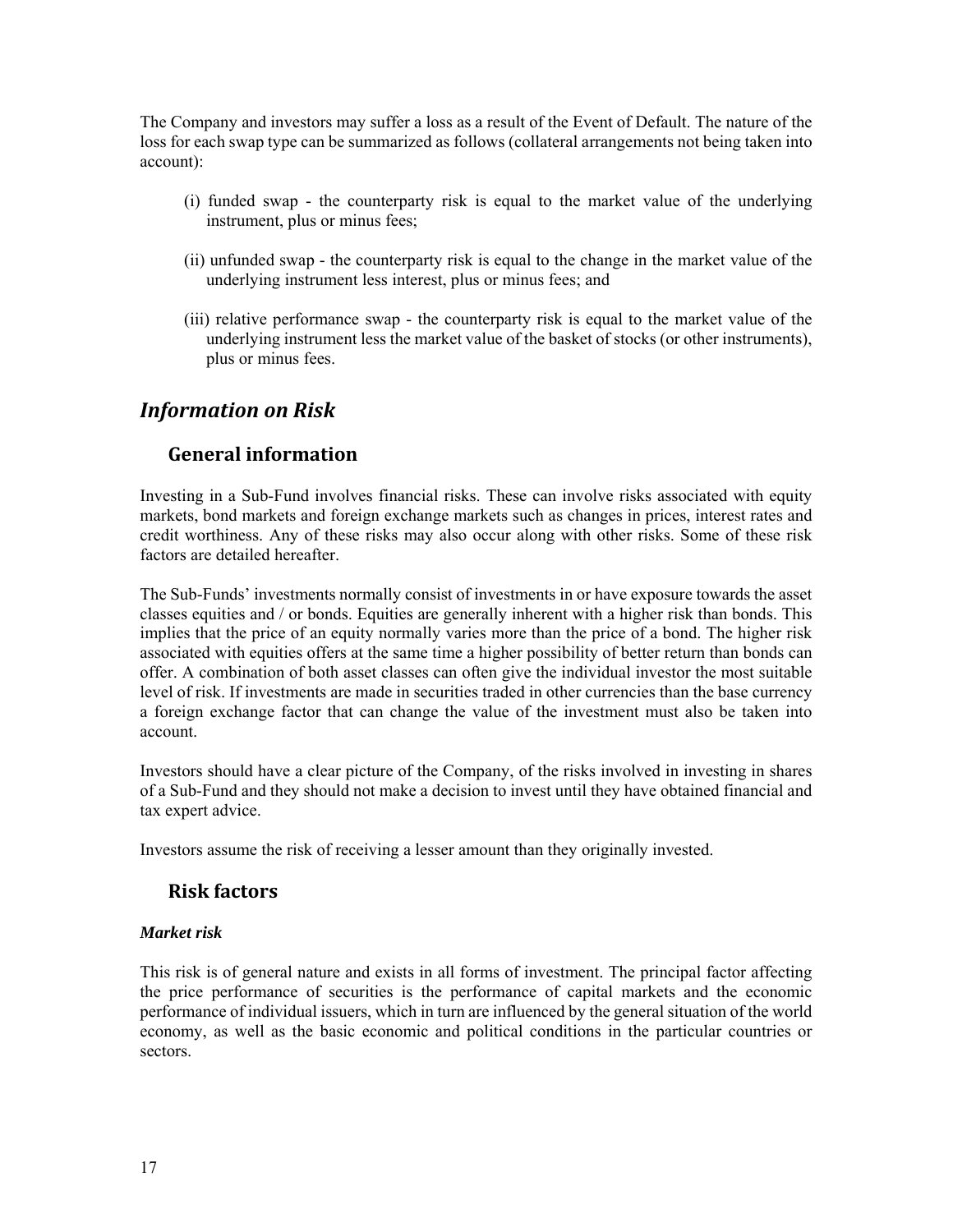#### *Interest Rates*

To the extent that the Company, respectively the Sub-Funds, invest in interest bearing securities, they are exposed to the risk of interest rate changes. These risks may be incurred in the event of interest rate fluctuations in the denomination currency of the securities or the Company respectively the Sub-Funds.

If the market interest rate increases, the price of the interest bearing securities included in the Sub-Funds may drop. This applies to a greater degree, if the Sub-Funds should also hold interest bearing securities with fixed coupons a longer time to maturity and a lower nominal interest return.

### *Credit Risk*

The creditworthiness (solvency and willingness to pay) of an issuer of a security held by the Company may fall. Bonds or debt instruments involve a credit risk with regard to the issuers, for which the issuers' credit rating can be used as a benchmark. Bonds or debt instruments floated by issuers with a lower rating are generally viewed as securities with a higher credit risk and greater risk of default on the part of the issuers compared to those instruments that are floated by issuers with a better rating. If an issuer of bonds or debt instruments gets into financial or economic difficulties, this can affect the value of the bonds or debt instruments (this value could drop to zero) and the payments made on the basis of these bonds or debt instruments (these payments could drop to zero).

#### *Risk of Default*

In addition to the general trends on capital markets the particular performance of each individual issuer also affects the price of an investment. The risk of a decline in the assets of issuers, for example, cannot be entirely eliminated even by the most careful selection of securities.

### *Liquidity Risk*

Liquidity risks arise when a particular security is difficult to dispose of. In principle, acquisitions for the Company must only consist of securities that can be sold again at any time. Nevertheless, it may be difficult to sell particular securities at the required time during certain phases or in particular exchange segments. There is also the risk that securities traded in a rather tight market segment may be subject to significant price volatility.

### *Counterparty and Settlement Risk*

When the Company conducts over-the-counter (OTC) transactions, it may be exposed to risks relating to the credit standing of its counterparties and to their ability to fulfil the conditions of the contracts it enters into with them. Therefore, while entering into futures, options and swap transactions or using other derivative techniques, the Company will be subject to the risk of a counterparty which might not fulfil its obligations under a particular contract.

Settlement risk is the risk that a settlement in a transfer system may not take place as expected.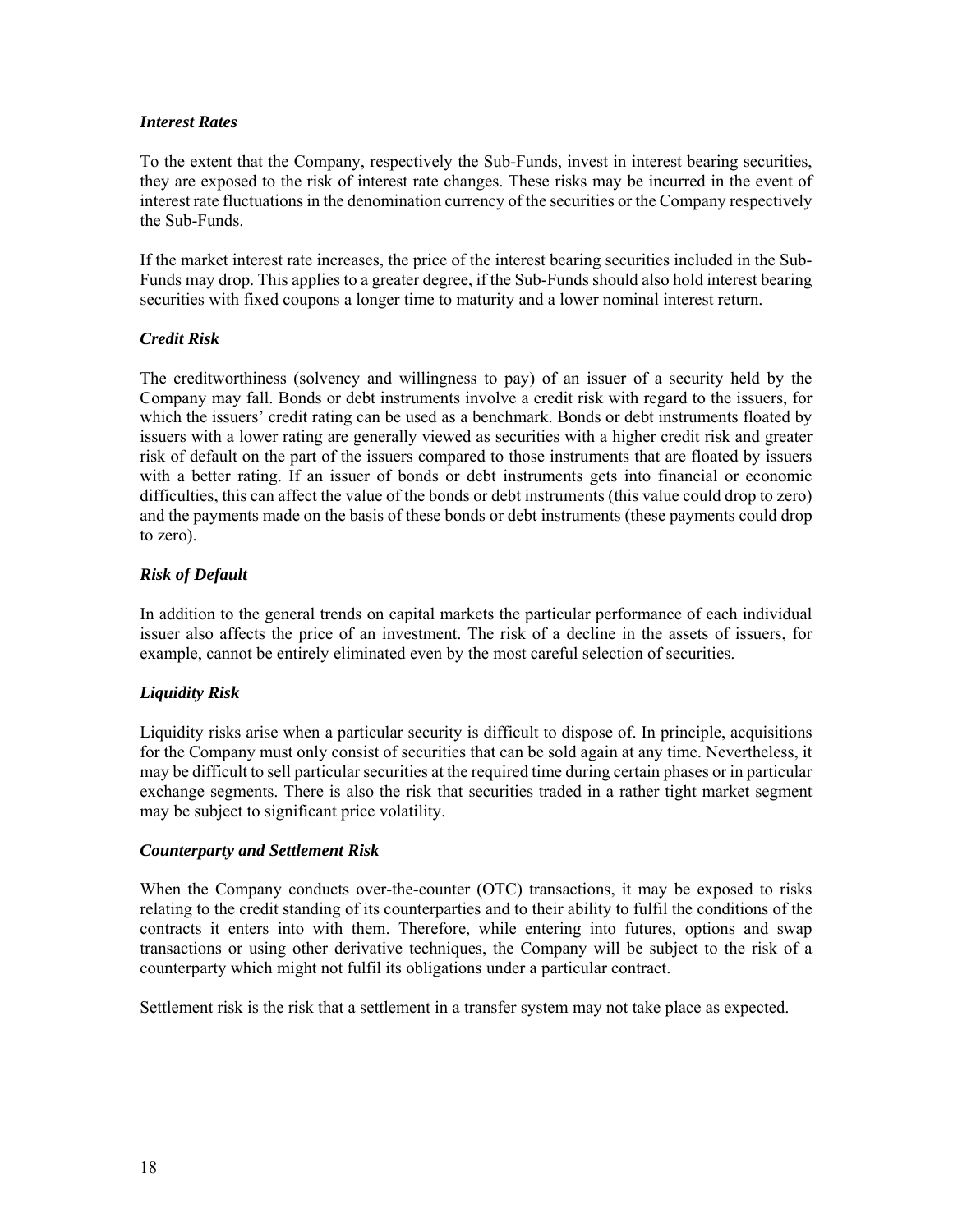#### *Derivatives*

"Derivatives" is a generic name for instruments getting their return from underlying assets. The instruments are agreements on the purchase or sale of the underlying assets on a future date at a pre-set price. The return of the agreement depends on the return of the underlying asset. Common derivatives are futures, options and swaps.

#### *Specific risks associated with derivatives*

- a) Derivatives are time limited and will expire.
- b) The low payment normally required to establish a position permits a high degree of leverage. As a result, a relatively small movement in the price of a futures contract or a swap may result in a profit or a loss which is high in proportion to the amount of assets actually placed as payment and may result in further loss exceeding any payment deposited.

#### *Commodity Associated Risks*

The investment in Company shares having an exposure to the international commodity and precious metal markets by investing in commodity-index linked derivatives and precious metal-index linked derivatives or by an investment in other transferable securities which performance, yield and/or capital repayment amount is linked to the performance of a commodity or precious metal index. Investments with exposure to commodities and precious metals can involve risks caused by changes in the overall market movements, changes in interest rates, or factors affecting a particular industry, such as drought, floods, weather, livestock disease, embargoes, tariffs and international economic, political and regulatory developments.

#### *Currency Risk*

If the Company holds assets denominated in foreign currencies, it is subject to currency risk. Any devaluation of the foreign currency against the base currency of the Company respectively the Sub-Fund would cause the value of the assets denominated in the foreign currency to fall.

#### *Country Risk / Geographical Risk*

Investments in a limited geographical market may be subject to a higher than average risk due to a higher degree of concentration, less market liquidity, or greater sensitivity to changes in market conditions.

#### *Emerging and Less Developed Countries*

There is in some emerging and less developed market countries, in which certain Sub-Funds may invest, a higher than usual risk of nationalisation, expropriation or confiscatory taxation, any of which might have an adverse effect on the value of investments in those countries. Emerging and less developed market countries may also be subject to higher than usual risks of political changes, government regulation, social instability or diplomatic developments (including war) which could adversely affect the economies of the relevant countries and thus the value of investments in those countries.

The economics of many emerging and less developed market countries can be heavily dependent on international trade and, accordingly, have been and may continue to be adversely affected by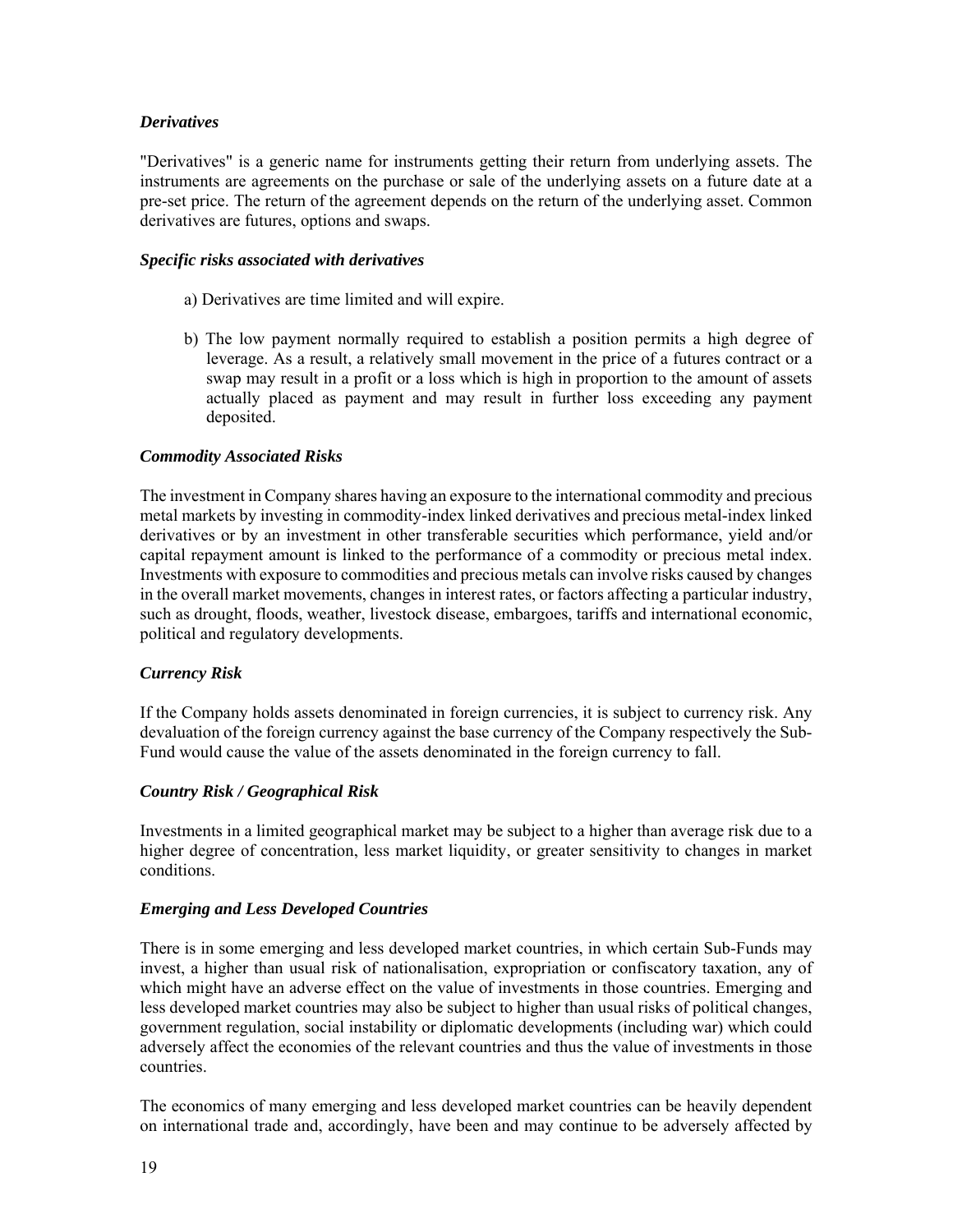trade barriers, managed adjustments on relative currency values and other protectionist measures imposed or negotiated by the countries with which they trade and international economic developments generally.

#### *Real Estate Investment Risks*

Although the Company does not invest directly in real estate, certain Sub-Funds may, however and if expressly foreseen in the relevant Sub-Funds' Particulars, invest in bonds, equities and equity related transferable securities with exposure to real estate and REITs. Such investments carry specific risks including movements in, or changes in sentiment towards, property markets and may be subject to significant price volatility.

#### *Credit Default Swaps Associated Risks*

The Company may invest in credit default swaps. A credit default swap is a contract between two parties which transfers the credit risk associated with a particular debt instrument as it relates to the issuer's failure to pay principal or interest on time in respect of such referenced debt instrument or files for bankruptcy. Upon an event of default, the swap may be terminated in one of two ways: (i) by the purchaser of credit protection delivering the referenced instrument to the swap counterparty and receiving a payment of par value, or (ii) by the parties pairing off payments, with the purchaser of the protection receiving a payment equal to the par value of the reference security less the price at which the reference security trades subsequent to default. The first way is the more common form of credit default swap termination.

In the manner described above, credit default swaps can be used to hedge a portion of the default risk on a single bond or a portfolio of bonds and loans or for efficient portfolio management.

Swap transactions dependent upon credit events are priced incorporating many variables including the pricing and volatility of the common stock, potential loss upon default. As such, there are many factors upon which market participants may have divergent views.

### *Duplication of fees*

Potential investors should be aware that investment funds, including Linked Investment Funds, in which the Company has invested, will also be subject to management fees and other expenses. As a result, shareholders may suffer management fees and expenses incurred both at the level of the Company and the underlying funds in which the Company invests. However, the Investment Manager will seek to negotiate a reduction in the fees charged by the Linked Investment Funds and any such reduction will be for the sole benefit of the relevant Sub-Fund, except that it might not always be technically, legally or commercially possible to pass on any such reduction to the relevant Sub-Fund.

#### *Sustainability Risks*

Regulation (EU) 2019/2088 of the European Parliament and of the Council of 27 November 2019 on sustainability‐related disclosures in the financial services sector ("**SFDR**") requires transparency with regard to the integration of evaluations of environmental, social or governance events or conditions that, if they occur, could cause an actual or a potential material negative impact on the value of the investments made by a financial product ("**Sustainability Risks**") and consideration of adverse sustainability impacts of the actions financial products and financial market participants.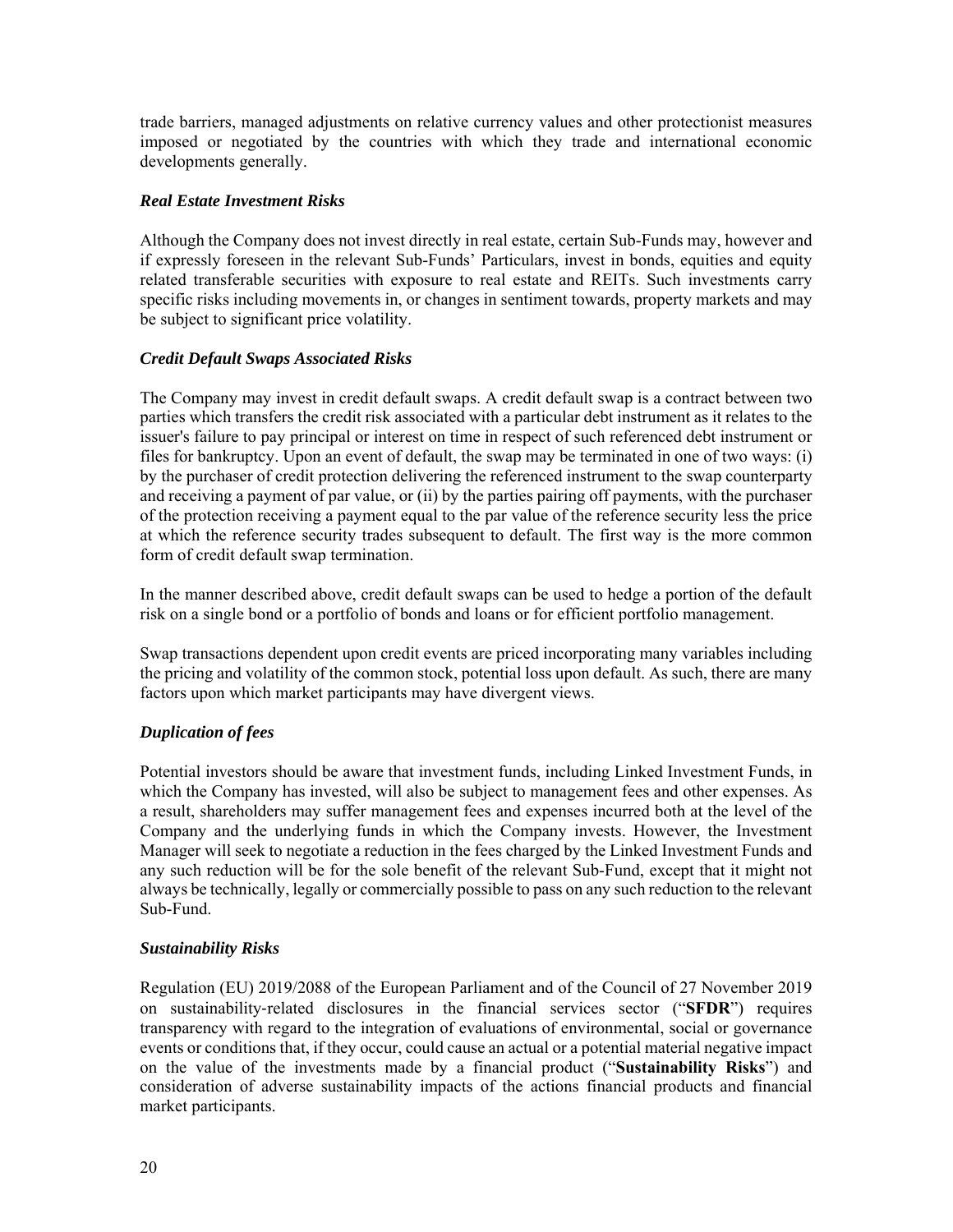Sustainability Risks are integrated into the investment decision making and risk monitoring to the extent that they represent a potential or actual material risks and/or opportunities for maximizing the long-term risk-adjusted returns. The Investment Manager considers sustainability risks as part of its broader analysis of potential investments and the factors considered will vary depending on the security in question, but typically include ownership structure, board structure and membership, capital allocation track record, management incentives, labour relations history, and climate risks.

Due to the nature of the Fund's investment strategy and types of securities it holds, the Fund is exposed to varied Sustainability Risks which include, but are not limited to:

- corporate governance malpractices (e.g. board structure, executive remuneration);
- shareholder rights (e.g. election of the likely directors, capital amendments);
- changes to regulation (e.g. greenhouse gas emissions restrictions, governance codes);
- physical threats (e.g. extreme weather, climate change, water shortages);
- brand and reputational issues (e.g. poor health  $\&$  safety records, cyber security breaches);
- supply chain management (e.g. increase in fatalities, lost time injury rates, labour relations); and
- labour practices (e.g. observation of health, safety and human rights provisions).

Assets held by the Fund may be subject to partial or total loss of value because of the occurrence of a Sustainability Risk due to fines, reduction of demand in the asset's products or services, physical damage to the asset or its capital, supply chain disruption, increased operating costs, inability to obtain additional capital, or reputational damage.

A Sustainability Risk event may arise and impact a specific investment or may have a broader impact on an economic sector, geographical or political region or country which may impact the portfolio of the Fund in its entirety.

Specific information on the risks of investing (including Sustainability Risks, where applicable) can be found in the relevant Master supplement.

Principal adverse impacts of investment decisions on sustainability factors are not currently considered due to the lack of available and reliable data. The situation will however be reviewed going forward.

### *Legal Risk associated with SFDR and Taxonomy Regulation*

The Fund seeks to comply with all legal obligations applicable to it but notes there may be challenges in meeting all the requirements of SFDR and Regulation (EU) 2020/852 of the European Parliament and of the Council of 18 June 2020 on the establishment of a framework to facilitate sustainable investment, and amending Regulation (EU) 2019/2088 (the "**Taxonomy Regulation**") as they are introduced due to both delays in implementation of the legislation and lack of clarity. The Fund may be required to incur costs in order to comply with these new requirements during the initial implementation phase and may also be required to incur further costs as the requirements change and further elements are introduced. If there are adverse political developments or changes in government policies as the implementation phase progresses this increases the likelihood of such changes to the relevant legal measures. These elements could impact on the viability of the Sub-Funds and their returns.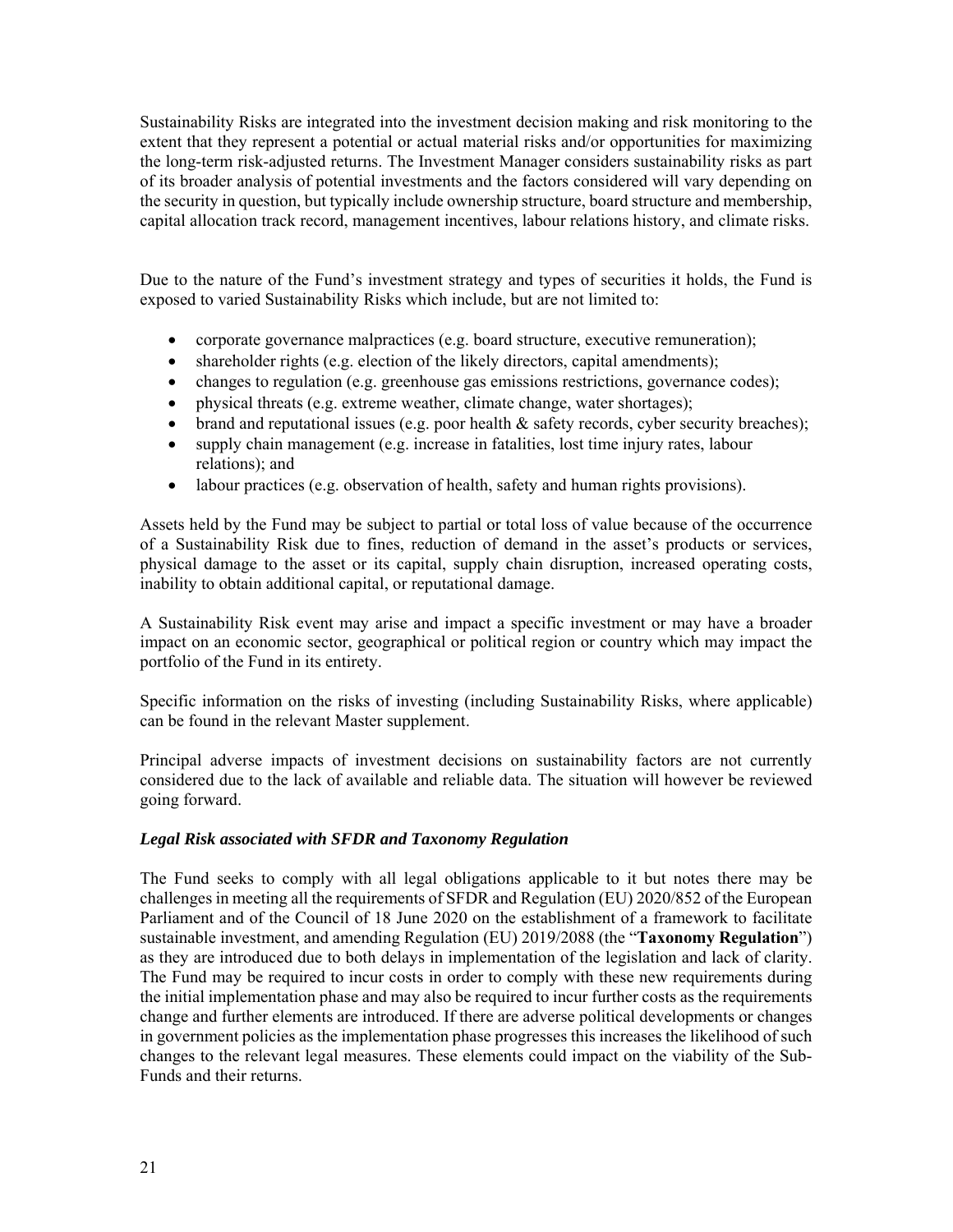#### *ESG Data reliance*

The scope of SFDR is extremely broad, covering a very wide range of financial products and financial market participants. It seeks to achieve more transparency regarding how financial market participants integrate sustainability risks into their investment decisions and consideration of adverse sustainability impacts in the investment process. Data constraint is one of the biggest challenges when it comes to providing sustainability-related information to end-investors, especially in relation to principal adverse impacts of investment decisions, and there are limitations on sustainability and economic, social and governance ("**ESG**") related data provided by market participants in relation to comparability. Disclosures in this Prospectus may develop and be subject to change due to ongoing improvements in the data provided to, and obtained from, financial market participants and financial advisers to achieve the objectives of SFDR in order to make sustainability-related information available.

### *Relative performance of ESG Fund*

The Fund may underperform the broader market or other funds that do not utilize ESG criteria when selecting investments. The Fund may sell a stock for reasons related to ESG, rather than solely on financial considerations. ESG investing is to a degree subjective and there is no assurance that all investments made by the Fund will reflect the beliefs or values of any particular investor. Investments in securities deemed to be 'sustainable' may or may not carry additional or lesser risks.

# *General Guidelines for the Investment Policy*

The Board of Directors shall, based upon the principle of risk spreading, have power to determine the corporate and investment policy for the investments of each Sub-Fund and the course of conduct of the management and business affairs of the Company.

Unless otherwise laid down hereafter or in the Sub-Funds' Particulars, the following rules and restrictions shall apply to each Sub-Fund individually:

## **A. Eligible Assets**

The Company, on behalf of a Sub-Fund, may only invest in:

Transferable securities and money market instruments as defined in the 2010 Law, as may be amended from time to time, which are

- a) transferable securities and money market instruments admitted to official listing on a Stock Exchange;
- b) transferable securities and money market instruments admitted to or dealt in on another Regulated Market;
- c) recently issued transferable securities and money market instruments, provided that:
- the terms of issue include an undertaking that application will be made for admission to official listing on a stock exchange or to another Regulated Market;
- such admission is secured within one year of issue;
- d) money market instruments other than those dealt in on a Regulated Market, which are liquid and whose value can be determined with precision at any time, if the issue or issuer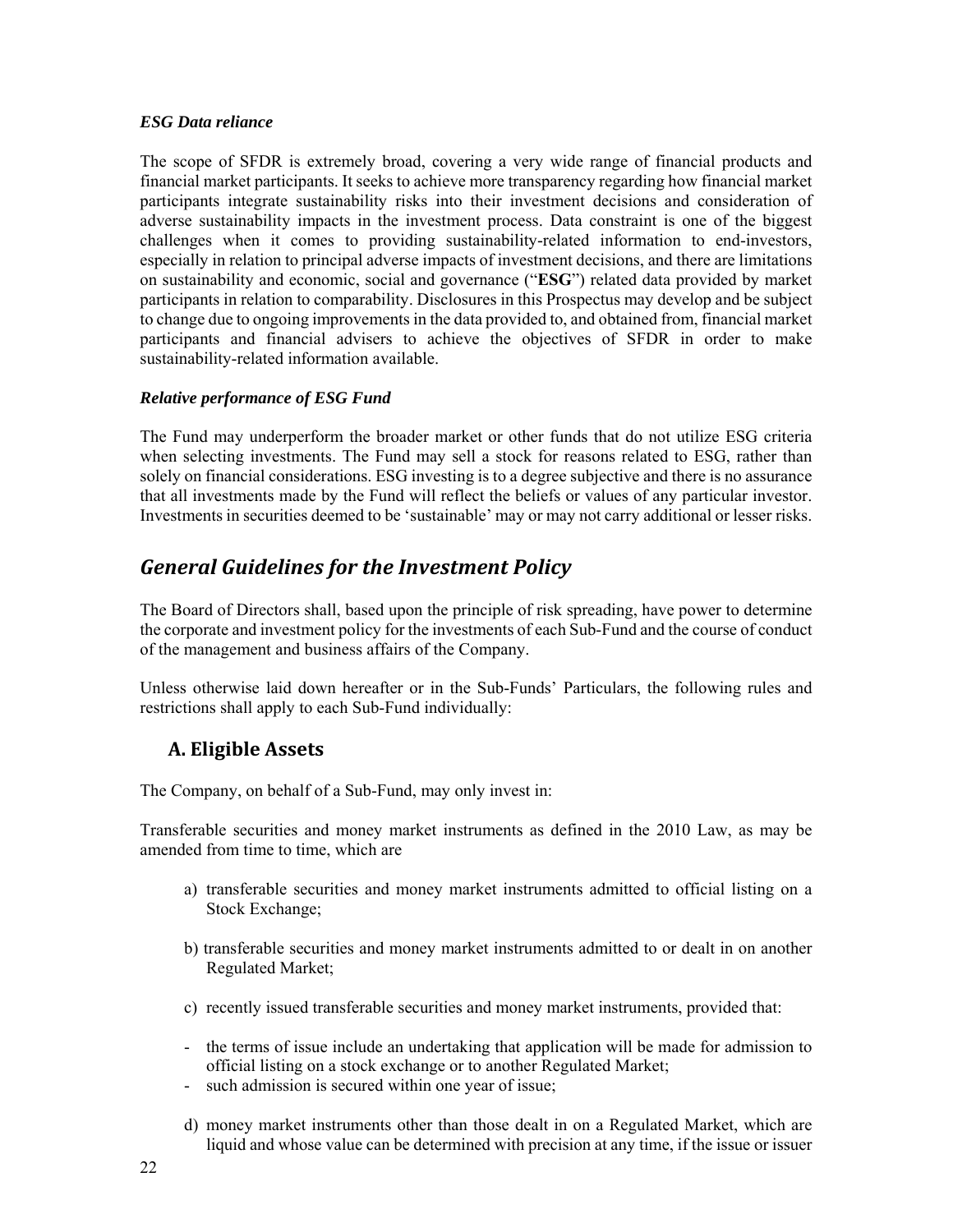of such instruments is itself regulated for the purpose of protecting investors and savings, and provided that they are:

- issued or guaranteed by a central, regional or local authority, a central bank of a member state of the EU, the European Central Bank, the EU or the European Investment Bank, a non-member state or, in the case of a Federal State, by one of the members making up the federation, or by a public international body to which one or more EU member states belong, or
- issued by an undertaking any securities of which are dealt in on Regulated Markets referred to in sub-paragraphs a) or b) or
- issued or guaranteed by an establishment subject to prudential supervision, in accordance with criteria defined by Community law or by an establishment which is subject to and complies with prudential rules considered by the Luxembourg financial supervisory authority to be at least as stringent as those laid down by Community law, or
- issued by other bodies belonging to the categories approved by the Luxembourg financial supervisory authority provided that investments in such instruments are subject to investor protection equivalent to that laid down in the first, the second or the third indents and provided that the issuer is a company whose capital and reserves amount to at least ten million euro (EUR 10,000,000) and which presents and publishes its annual accounts in accordance with the Fourth Directive 78/660/EEC, is an entity which, within a group of companies which includes one or several listed companies, is dedicated to the financing of the group or is an entity which is dedicated to the financing of securitisation vehicles which benefit from a banking liquidity line.

The Company may also invest in transferable securities and money market instruments other than those referred to in subparagraphs a) to d) above provided that the total of such investment shall not exceed 10% of the net assets of the Company.

#### *Units of undertakings for collective investment*

- e) units of UCITS and/or other UCIs within the meaning of the first and second indents of article 1(2) of the UCITS Directive 2009/65/EC, as amended from time to time, should they be situated in a member state of the EU or not, provided that:
- such other UCIs are authorised under laws of any member state of the EU or under the laws of those countries provided that they are subject to supervision considered by the Luxembourg authority to be equivalent to that laid down in Community law and that cooperation between authorities is sufficiently ensured;
- the level of protection guaranteed to holders in such other UCIs is equivalent to those provided for holders in a UCITS, and, in particular, that the rules on asset segregation, borrowing, lending and uncovered sales of transferable securities and money market instruments are equivalent to the requirements of the UCITS Directive 2009/65/EC, as amended;
- the business of the other UCI is reported in half-yearly and annual reports to enable an assessment to be made of the assets and liabilities, income and operations over the reporting period;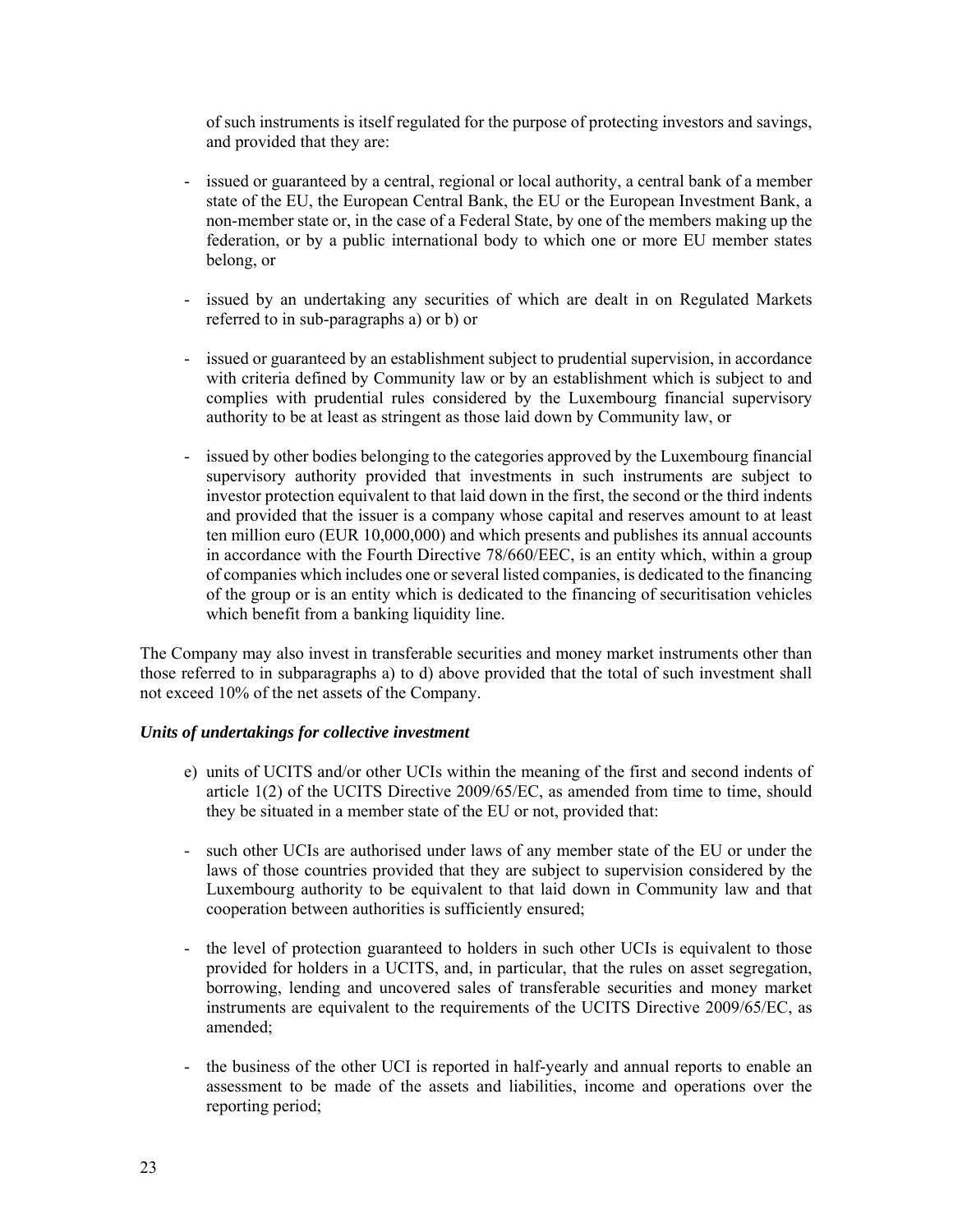- no more than 10% of the assets of the UCITS or the other UCIs, whose acquisition is contemplated, can, according to their constitutional documents, be invested in aggregate in units of other UCITS or other UCIs;

f) Shares of other Sub-Funds of the Company provided that:

- the target Sub-Fund does not, in turn, invest in the Sub-Fund; and
- no more than 10% of the assets of the target Sub-Fund can, according to its investment policy, be invested in aggregate in units of other UCITS or other UCIs; and
- voting rights, if any, attached to the relevant shares are suspended for as long as the shares are held by the Sub-Fund concerned.

For as long as the shares of a Sub-Fund are held by another Sub-Fund, their value will not be taken into consideration for the calculation of the net assets of the Company for the purposes of verifying the minimum threshold of the net assets imposed by Law.

There shall be no duplication of management/subscription or repurchase fees between those at the level of the Sub-Fund of the Company having invested in the target Sub-Fund and the target Sub-Fund itself.

#### *Deposits with credit institutions*

g) deposits with credit institutions which are repayable on demand or have the right to be withdrawn, and maturing in no more than twelve (12) months, provided that the credit institution has its registered office in a member state of the EU, or if the registered office of the credit institution is situated in a non-member state, provided that it is subject to prudential rules considered by the Luxembourg financial supervisory authority as equivalent to those laid down in Community law;

#### *Financial derivative instruments*

- h) financial derivative instruments including equivalent cash-settled instruments which are dealt in on a Regulated Market mentioned above in sub-paragraphs a) and b), and/or financial derivative instruments dealt in over-the-counter ("**OTC derivatives**"), provided that:
- the underlying assets consist of instruments described in sub-paragraphs a) to g) above, financial indices, interest rates, foreign exchange rates or currencies, in which the Company may invest in, in accordance with its investment policies;
- the counterparties to OTC derivatives transactions are institutions subject to prudential supervision and belonging to categories approved by the Luxembourg financial supervisory authority; and
- the OTC derivatives are subject to a reliable and verifiable valuation on a daily basis and can be disposed of, turned into cash or equalized through an offsetting transaction at any time at their fair value at the Company's initiative.

With a view to hedge investment positions or for efficient portfolio management, the Company may, in the context of the overall investment policy and within the limits of the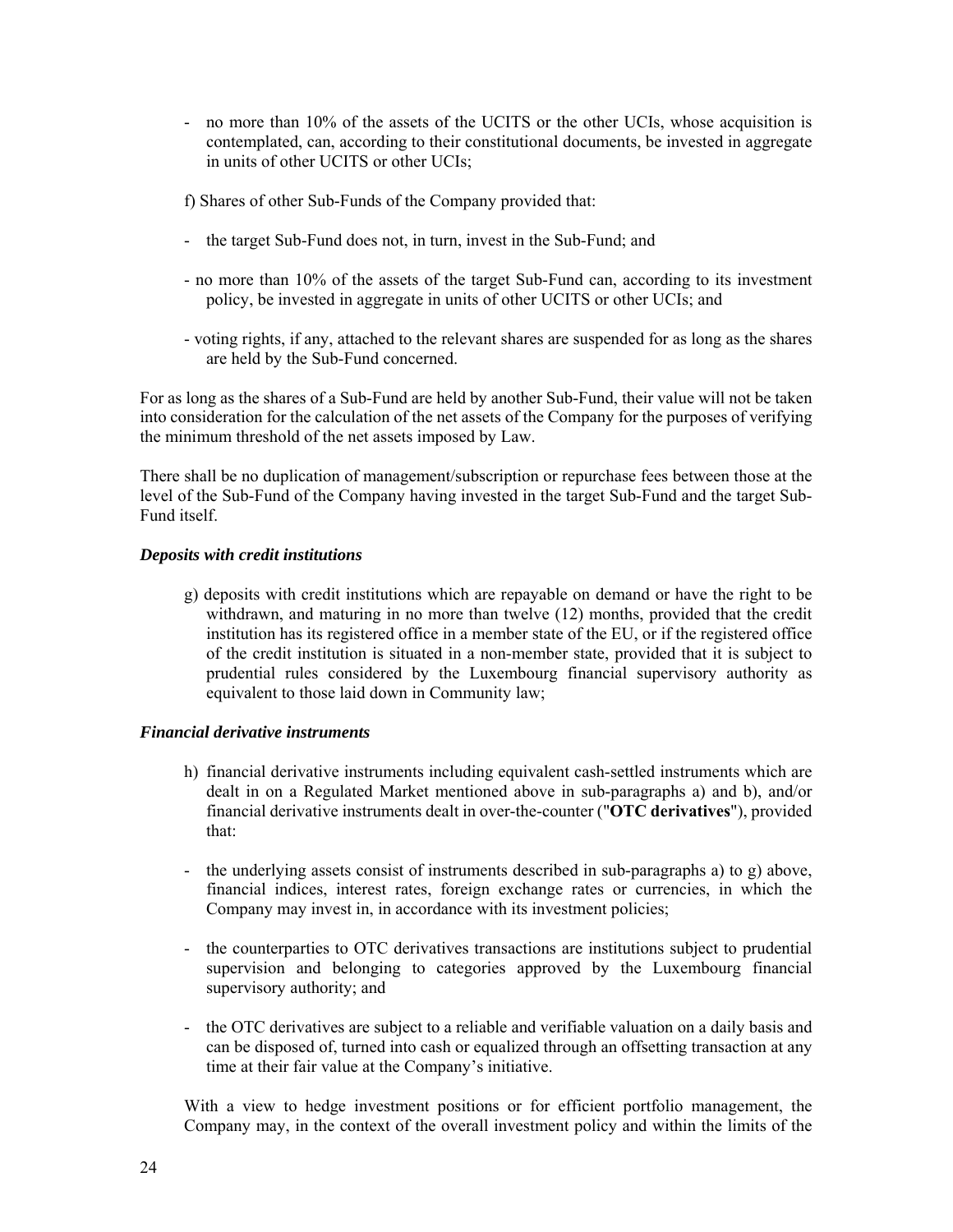investment restrictions, conduct certain operations involving the use of all financial derivative instruments, authorised by the Luxembourg law or by circulars issued by the Luxembourg financial supervisory authority, including, but not limited to, (i) put and call options on securities, indices and currencies, including OTC options; (ii) futures on stock market indices and interest rates and options on them; (iii) structured products, for which the security is linked to or derives its value from another security; (iv) warrants; and (v) swaps.

## **B. Investment restrictions applicable to Eligible Assets**

The following limits are applicable to the Eligible Assets mentioned under A above:

Transferable securities and money market instruments as defined in the law

- 1) The Company may invest no more than 10% of its net assets in transferable securities or money market instruments issued by the same issuer.
- 2) Moreover, where the Company holds investments in transferable securities and money market instruments of any issuing body which by issuer exceed 5% of its net assets, the total of all such investments must not account for more than 40% of the total net assets of the Company. This limitation does not apply to deposits and OTC derivative transactions made with financial institutions subject to prudential supervision.
- 3) The limit of 10% laid down in point 1) is raised to a maximum of 35% if the transferable securities or money market instruments are issued or guaranteed by a member state of the EU, by its local authorities, by a non-member state or by public international bodies to which one or more member states are members and such securities are not included in the calculation of the limit of 40% stated above in sub-paragraph (2).
- 4) Notwithstanding the above limits, the Company may invest, in accordance with the principle of risk-spreading, up to 100% of its assets in different transferable securities and money market instruments issued or guaranteed by any member State of the EU, its local authorities, or public international bodies of which one or more member states are members, or by any other State of the OECD, Singapore or Brazil and, provided that such securities are part of at least six different issues and provided that the securities and money market instruments from any one issue do not account for more than 30% of the net assets of the Company.
- 5) The limit of 10% laid down in point 1) is raised to a maximum of 25% for certain debt securities if they are issued by a credit institution whose registered office is situated in a member state of the EU and which is subject by law to special public supervision designed to protect the holders of debt securities. In particular, sums deriving from the issue of such debt securities must be invested, in conformity with the law, in assets which, during the whole period of validity of the debt securities, are capable of covering claims attaching to the debt securities and which, in the event of bankruptcy of the issuer, would be used on a priority basis for the reimbursement of the principal and payment of the accrued interests. When the Company invests more than 5% of its net assets in such debt securities as referred to in the first indent and issued by one body, the total value of such investments may not exceed 80% of its net assets. The transferable securities and Money market instruments referred to in this point are not included in the calculation of the limit of 40 % stated above in the sub-paragraph (2).
- 6) Without prejudice to the limit laid down in sub-paragraph (10) the limits of 10% laid down in point 1) above is raised to maximum 20% for investment in shares and/or debt securities issued by the same body when the aim of the investment policy of a given Sub-Fund is to replicate the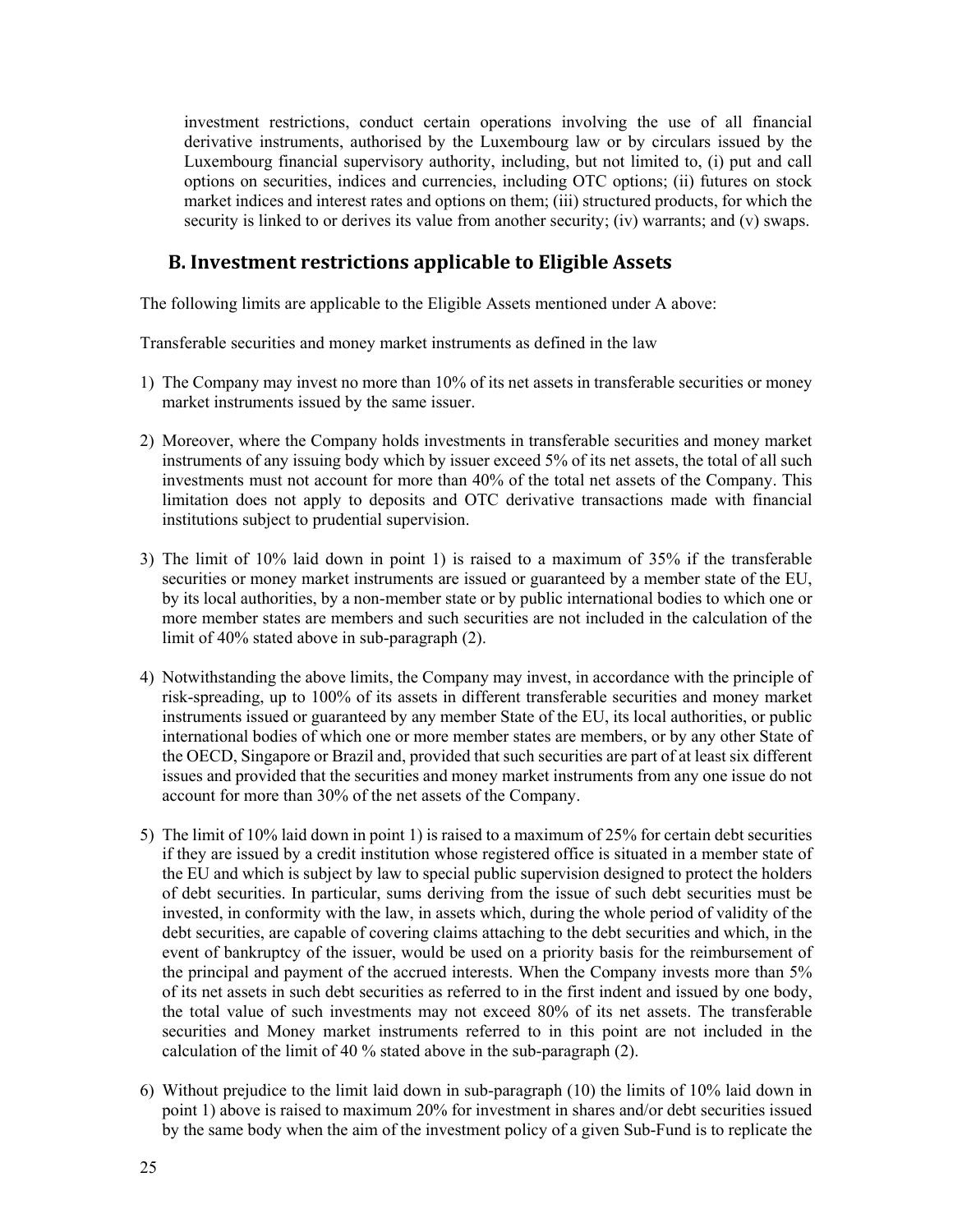composition of a certain stock or debt securities index which is recognised by the Luxembourg Financial Supervisory Authority, on the following basis:

- the index' composition is sufficiently diversified;
- the index represents an adequate benchmark for the market to which it refers;
- the index is published in an appropriate manner

This limit is 35% where that proves to be justified by exceptional market conditions, in particular in Regulated Markets where certain transferable securities or money market instruments are highly dominant. The investment up to this limit is only permitted for a single issuer.

Securities mentioned in sub-paragraph (6) need not be included in the calculation of the 40% limit mentioned in sub-paragraph (2).

#### *Units of undertakings for collective investment*

7) The Company may acquire units of UCITS and/or other UCIs, provided that no more than 20% of its net assets are invested in a single UCITS or other UCI.

For the purposes of applying this investment limit, each UCITS or UCI with multiple sub-funds shall be considered as a separate entity, provided that the principle of segregation of commitments of the different sub-funds is ensured in relation to third parties.

Investments in other UCIs may not exceed, in aggregate, 30% of the Company's net assets.

When the Company has acquired units of UCITS and/or other UCIs, the assets of the respective UCITS or other UCIs do not have to be combined for the purposes of the limits laid down in section B.

When the Company invests in the units of other UCITS and/or other UCIs that are managed, directly or by delegation, by the Company or by any other company with which the Company is linked by common management or control, or by a substantial direct or indirect holding, that company may not charge subscription or redemption fees on account of the Sub-Fund's investment in the units of such other UCITS and/or UCIs.

No investment management fee shall be charged on the investments in such other UCITS and UCIs.

If any Sub-Fund's investments in UCITS and other UCIs constitute a substantial proportion of the Sub-Fund's assets, the total management fee (excluding any performance fee, if any) charged to such Sub-Fund and each of the UCITS or other UCIs concerned shall not exceed 2.15% of the relevant net assets under management. The Fund will indicate in its annual report the total management fees charged both to the relevant Sub-Fund and to the UCITS and other UCIs in which such Sub-Fund has invested during the relevant period.

Under the conditions set forth by Luxembourg laws and regulations, new Sub-Funds of the Company may qualify as feeder UCITS (the "**Feeder**") or as master UCITS (the "**Master**"). A Feeder shall invest at least 85% of its net asset value in securities of a same master UCITS or subfund of a UCITS. An existing Sub-Fund may convert into a Feeder or a Master subject to the conditions set forth by Luxembourg laws and regulations. An existing Feeder or Master may convert into a standard UCITS sub-fund which is neither a feeder UCITS nor a master UCITS. A Feeder may replace the master UCITS with another master UCITS. When qualifying as Feeder,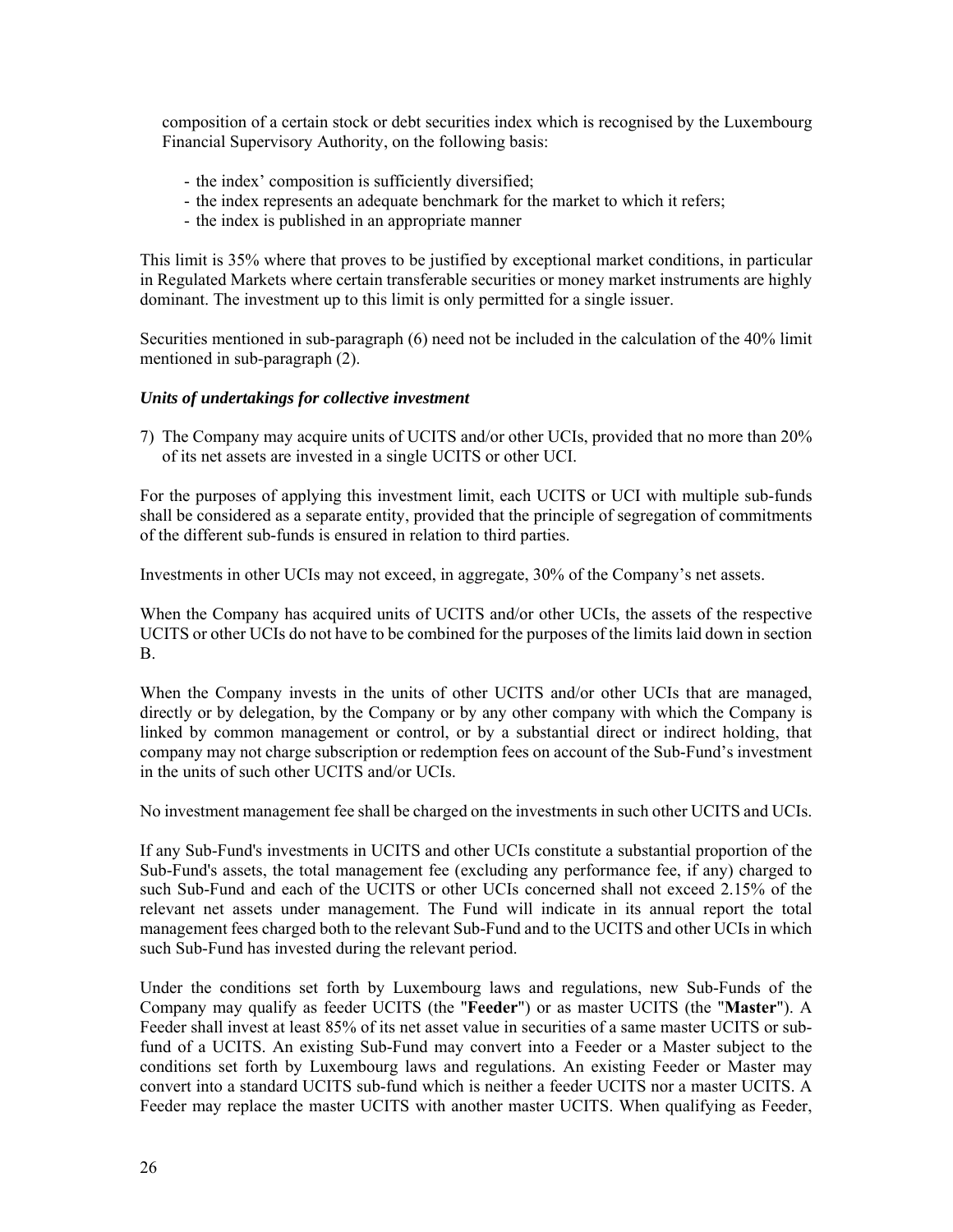reference to such qualification will be included in a particular Sub-Fund's description in the Sub-Fund's particulars.

The Feeder may not invest more than 15% of its assets in the following elements:

- ancillary liquid assets in accordance with Article 41, paragraph (2), second sub-paragraph of the 2010 Law, as may be amended from time to time;
- financial derivative instruments which may be used only for hedging purposes, in accordance with Article 41 first paragraph, point g) and Article 42 second and third paragraphs of the 2010 Law, as may be amended from time to time;

#### *Deposits with credit institutions*

8) The Company may not invest more than 20% of its net assets in deposits made with the same body.

#### *Financial derivative instruments*

9) The risk exposure to a counterparty of the Company in an OTC derivative transaction may not exceed 10% of the assets of the Company when the counterparty is a credit institution referred to in section A., sub-paragraph g), or 5% of its assets in the other cases.

In addition, the Company shall ensure that its global exposure relating to derivative instruments does not exceed the total net asset value of its portfolio.

The risk exposure is calculated taking into account the current value of the underlying assets, the counterparty risk, future market movements and the time available to liquidate the positions.

The global exposure of the underlying assets shall not exceed in aggregate the investment limits laid down under sub-paragraphs  $(1)$ ,  $(2)$ ,  $(3)$ ,  $(5)$ ,  $(8)$ ,  $(9)$ ,  $(10)$   $(11)$  and  $(12)$ . The underlying assets of index based derivative instruments are not combined to the investment limits laid down under sub-paragraphs mentioned here before.

When a transferable security or money market instrument embeds a derivative, the latter must be taken into account when complying with the requirements of the above mentioned restrictions.

#### *Maximum exposure to a single body*

10) The Company may not combine:

- i) investments in transferable securities or money market instruments issued by a single body and subject to the 10% limit by body mentioned in sub-paragraph (1), and/or
- ii) deposits made with the single body and subject to the 20% limit mentioned in subparagraph (8), and/or
- iii) exposures arising from OTC derivative transactions undertaken with the same body and subject to the 10% respectively 5% limits by body mentioned in sub-paragraph (9)

in excess of 20% of its net assets.

The Company may not combine: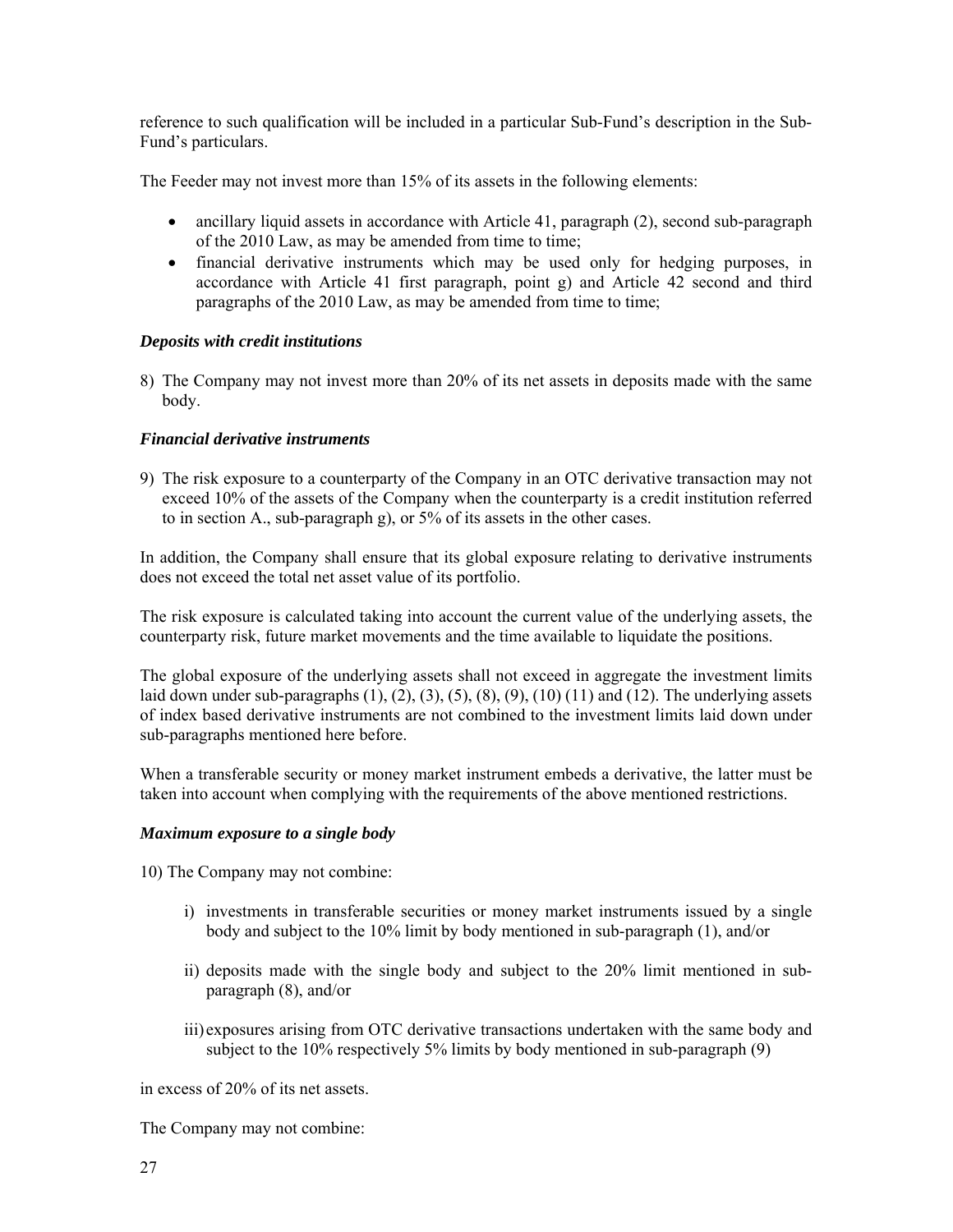- i) investments in transferable securities or money market instruments issued by a single body and subject to the 35% limit by body mentioned under sub-paragraph (3) above, and/or
- ii) investments in certain debt securities issued by the same body and subject to the 25% limit by body mentioned in sub-paragraph (5), and/or
- iii) deposits made with the same body and subject to the 20% limit mentioned in subparagraph (8), and/or
- iv) exposures arising from OTC derivative transactions undertaken with the same body and subject to the 10% respectively 5% limits by body mentioned in sub-paragraph (9)

in excess of 35% of its net assets.

#### *Eligible assets issued by the same group*

- 11) Companies which are included in the same group for the purposes of consolidated accounts, as defined in accordance with the Directive 83/349/EEC or in accordance with recognised international accounting rules are regarded as a single body for the purpose of calculating the limits described under the points  $(1)$ ,  $(2)$ ,  $(3)$ ,  $(5)$ ,  $(8)$ ,  $(9)$  and  $(10)$  above.
- 12) The Company may invest in aggregate up to 20% of its net assets in transferable securities and/or money market instruments within the same group.

#### *Acquisition limits by issuer of eligible assets*

- 13) Each Sub-Fund may not own:
	- i) any shares carrying voting rights, which would enable the Company to exercise significant influence over the management of the issuing body.
	- ii) in the Company as a whole, more than 10% of the non-voting rights of any issuer;
	- iii) in the Company as a whole, more than 10% of the debt securities of any issuer;
	- iv) in the Company as a whole, more than 10% of the money market instruments of any single issuer;
	- v) in the Company as a whole, more than 25% of the units of the same UCITS or other UCIs (all sub-funds thereof combined).

The limits laid down in the third, fourth and fifth indents above may be disregarded at the time of acquisition if at that time the gross amount of debt securities or of money market instruments, or of UCITS/UCIs or the net amount of the securities in issue, cannot be calculated.

The ceilings as set forth above are waived in respect of:

a) transferable securities and money market instruments issued or guaranteed by a member state of the EU or its local authorities;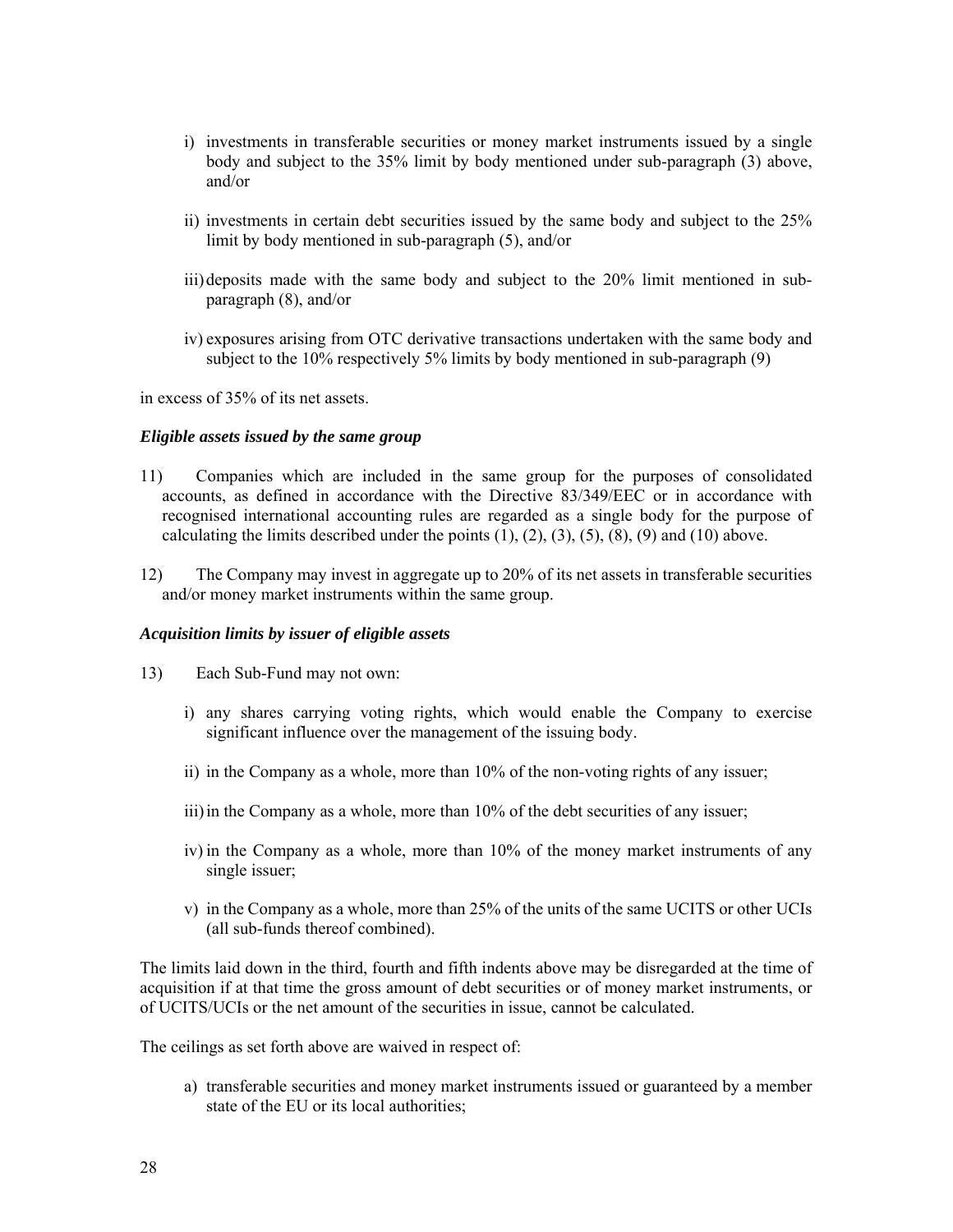- b) transferable securities and money market instruments issued or guaranteed by a nonmember state of the EU;
- c) transferable securities and money market instruments issued by public international bodies of which one or more member states of the EU are members;
- d) shares held in the capital of a company incorporated in a non-member state of the EU provided that (i) such company invests its assets mainly in securities by issuers of that State, (ii) pursuant to the law of that State, such holding represents the only possible way to purchase securities of issuers of that State and (iii) such company observes in its investment policy the restrictions referred to on this Prospectus.

If the limits referred to under section B are exceeded for reasons beyond the control of the Company or as a result of the exercise of subscription rights, it must adopt as a priority objective for its sales transactions the remedying of that situation, taking due account of the interests of its shareholders.

## **C. Liquid assets**

The Company may hold ancillary liquid assets.

## **D. Unauthorized investments**

The Company may not:

- i) make investments in, or enter into transactions involving precious metals or certificates representing them, commodities, commodities contracts or certificates representing commodities;
- ii) carry out uncovered sales of transferable securities, money market instruments or other financial instruments referred to under section A., letters d), e) and g); provided that this restriction shall not prevent the Company from making deposits or carrying out other accounts in connection with financial derivative instruments, permitted within the limits referred to above;
- iii) grant loans or act as a guarantor on behalf of third parties, provided that for the purpose of this restriction (i) the acquisition of transferable securities, money market instruments or other financial instruments which are not fully paid and (ii) the permitted lending of portfolio securities shall be deemed not to constitute the making of a loan;
- iv) borrow amounts in excess of 10% of the total net assets of the Company, any borrowing to be effected only as a temporary measure for extraordinary purposes including the redemption of shares. However, the Company may acquire foreign currency by means of a back-to-back loan.

Further investment restrictions may become applicable in order to meet the requirements in such countries, where the shares are distributed respectively will be distributed.

# **RISK MANAGEMENT PROCESS**

### **Risk Management Process**

In accordance with the 2010 Law and other applicable regulations, in particular CSSF Circular 11/512 regarding (i) the presentation of the main regulatory changes in risk management following the publication of CSSF Regulation 10-4 and ESMA clarifications, (ii) further clarifications from the CSSF on risk management rules and (iii) definition of the content and format of the risk management process to be communicated to the CSSF, the Management Company on behalf of the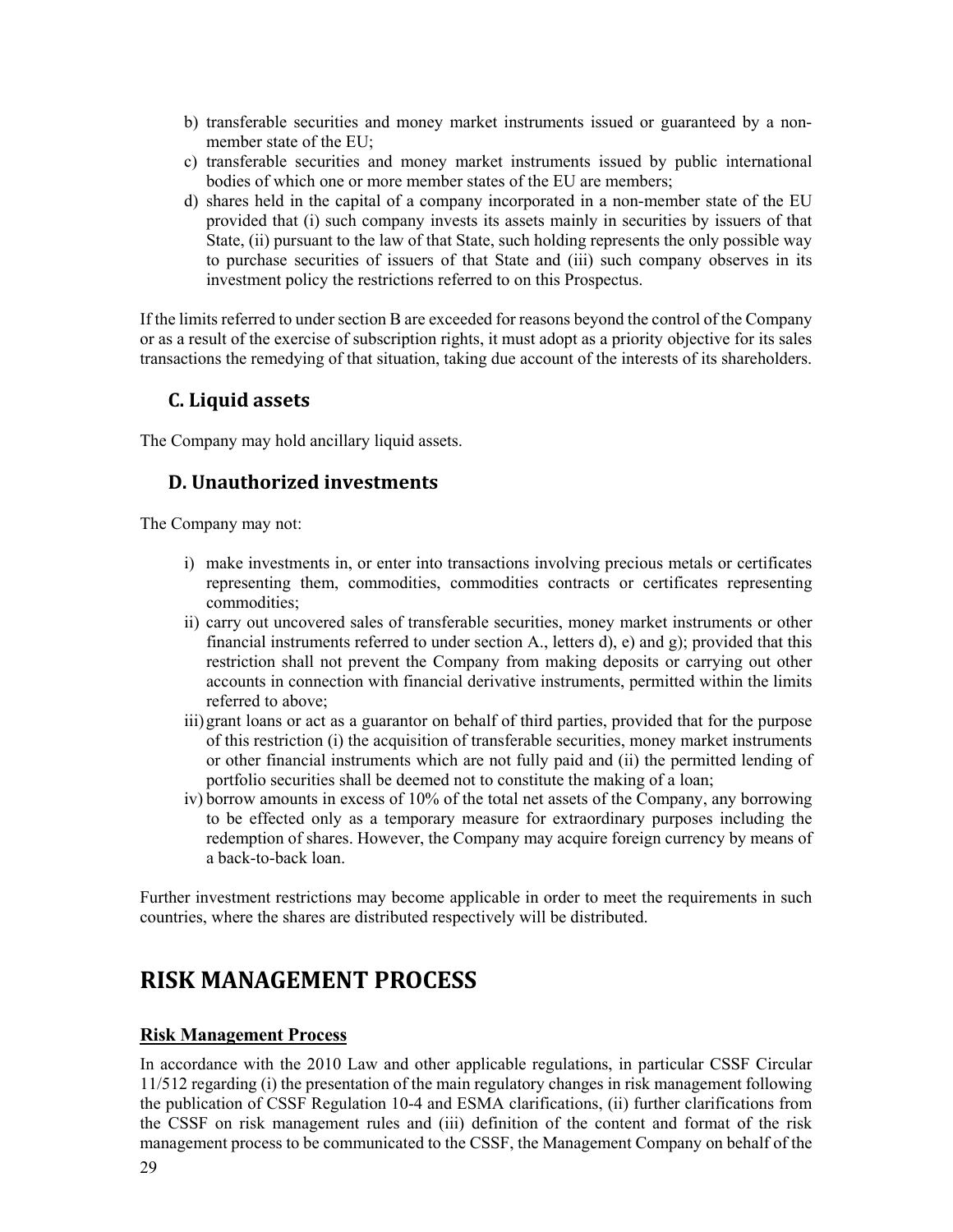Company uses a risk management process which enables it to assess the exposure of each Sub-Fund to market, liquidity and counterparty risks, and to all other risks, including operational risks, which are material for the Fund.

In relation to financial derivative instruments the Management Company employs a process for accurate and independent assessment of the value of OTC Derivatives and the Management Company ensures for each of the Sub-Funds that its global exposure relating to financial derivative instruments does not exceed the limits as set out in the section "General Guidelines for the Investment Policy".

The global exposure is calculated taking into account the current value of the underlying assets, the counterparty risk, future market movements and the time available to liquidate the positions.

Each Sub-Fund may invest, according to its investment policy and within the limits laid down in the section "General Guidelines for the Investment Policy", in financial derivative instruments, provided that the global exposure to the underlying assets does not exceed in aggregate the investment limits laid down in the section "General Guidelines for the Investment Policy".

When a Sub-Fund invests in index-based financial derivative instruments, these investments do not have to be combined to any such limits set out in the section "General Guidelines for the Investment Policy".

When a transferable security or money market instrument embeds a financial derivative instrument, the latter must be taken into account when complying with these requirements set out in the section "General Guidelines for the Investment Policy".

Unless otherwise provided for any Sub-Fund in the relevant Annex, the commitment approach is used to monitor and measure the global exposure of each Sub-Fund.

This approach measures the global exposure related solely to positions on financial derivative instruments under consideration of netting or hedging.

### **Liquidity Risk Management**

The Management Company has established, implemented and consistently applies a liquidity risk management process and has put in place prudent and rigorous liquidity management procedures which enable it to monitor the liquidity risks of the Sub-Funds and to ensure compliance with the internal liquidity thresholds so that a Sub-Fund can normally meet its obligation to redeem its Shares at the request of shareholders at all times.

Qualitative and quantitative measures are used to monitor portfolios and securities to seek to ensure investment portfolios are appropriately liquid and that Sub-Funds are able to honour shareholders' redemption requests. In addition, shareholders' concentrations are regularly reviewed to assess their potential impact on the liquidity of the Sub-Funds.

Sub-Funds are reviewed individually with respect to liquidity risks.

The Management Company's liquidity management procedure takes into account the investment strategy, the dealing frequency, the underlying assets' liquidity (and their valuation) and shareholder base. The following liquidity management tools may be used to manage liquidity risk:

i. a suspension of the redemption of Shares in certain circumstances as described in the section "Redemption of Shares".

ii. the deferral of redemptions in accordance with section "Redemption of Shares".

iii. in certain circumstances the acceptance that redemption requests are settled in kind in accordance with the section "Redemption of Shares".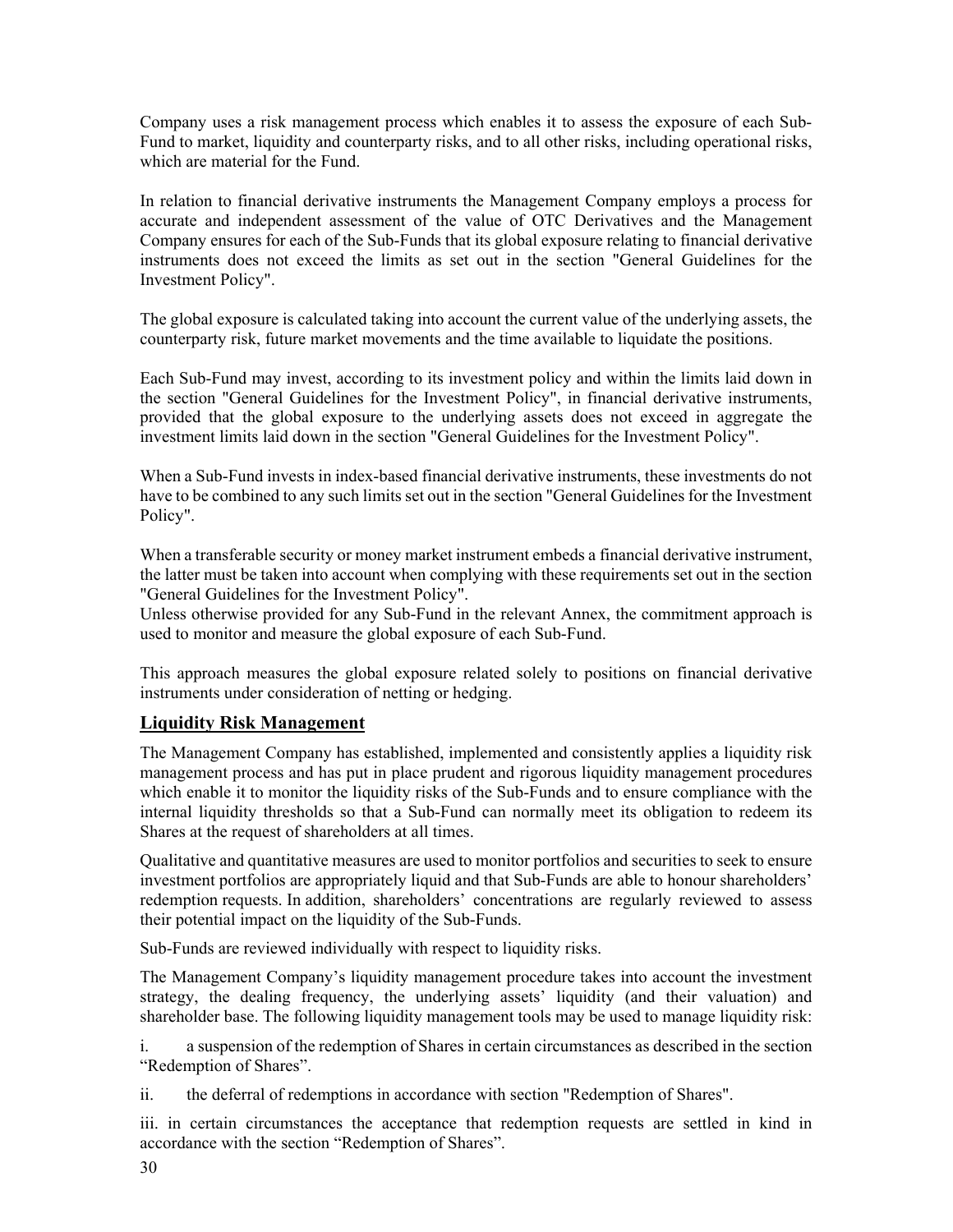Shareholders that wish to assess the underlying assets' liquidity risk for themselves should note that the Sub-Funds' complete portfolio holdings are indicated in the latest annual report, or the latest semi-annual report where this information is more recent.

# **TECHNIQUES AND INSTRUMENTS**

Subject to the following conditions, the Fund is authorised for each Sub-Fund to resort to techniques and instruments bearing on Transferable Securities, Money Market Instruments, currencies and other eligible assets, on the condition that any recourse to such techniques and instruments be carried out for the purpose of hedging and/or efficient management of the portfolio, altogether within the meaning of the Grand-ducal regulation of 8 February 2008.

# *A. Techniques and Instruments relating to Transferable Securities, Money Market Instruments and other eligible assets*

## **(1) General**

To optimise portfolio management and/or to protect its assets and liabilities, the Fund may use techniques and instruments involving Transferable Securities, Money Market Instruments, currencies and other eligible assets within the meaning of the Grand-ducal regulation of 8 February 2008 for each Sub-Fund provided that such techniques and instruments are used for the purposes of efficient portfolio management within the meaning of, and under the conditions set out in, applicable laws, regulations and CSSF-Circulars issued from time to time, in particular, but not limited to CSSF-Circulars 08/356, 13/559 and 14/592 and ESMA-Guidelines 2014/937. In particular, those techniques and instruments should not result in a change of the investment objective of the relevant Sub-Fund or add substantial supplementary risks in comparison to the stated risk profile of such Sub-Fund.

The risk exposure to a counterparty generated through efficient portfolio management techniques and OTC financial derivatives must be combined when calculating counterparty risk limits referred to under "Risk factors" section of this Prospectus. All revenues arising from efficient portfolio management techniques, net of direct and indirect operational costs and fees, will be returned to the respective Sub-Fund. In particular, fees and costs may be paid to agents of the Fund and other intermediaries providing services in connection with efficient portfolio management techniques as normal compensation for their services. Such fees may be calculated as a percentage of gross revenues earned by the Fund through the use of such techniques. Information on direct and indirect operational costs and fees that may be incurred in this respect as well as the identity of the entities to which such costs and fees are paid – as well as any relationship they may have with the Depositary or the Management Company – will be available in the annual report of the Fund. Furthermore, each Sub-Fund is notably authorised to carry out transactions intended to sell or buy foreign exchange rate futures, to sell or buy currency futures and to sell call options or to buy put options on currencies, in order to protect its assets against currency fluctuations or to optimise yield, i.e., for the purpose of sound portfolio management.

### **(2) Limitation**

When transactions involve the use of derivatives, the Fund must comply with the terms and limits stipulated above in "Investment Restrictions applicable to Eligible Assets" section of this Prospectus. The use of transactions involving derivatives or other financial techniques and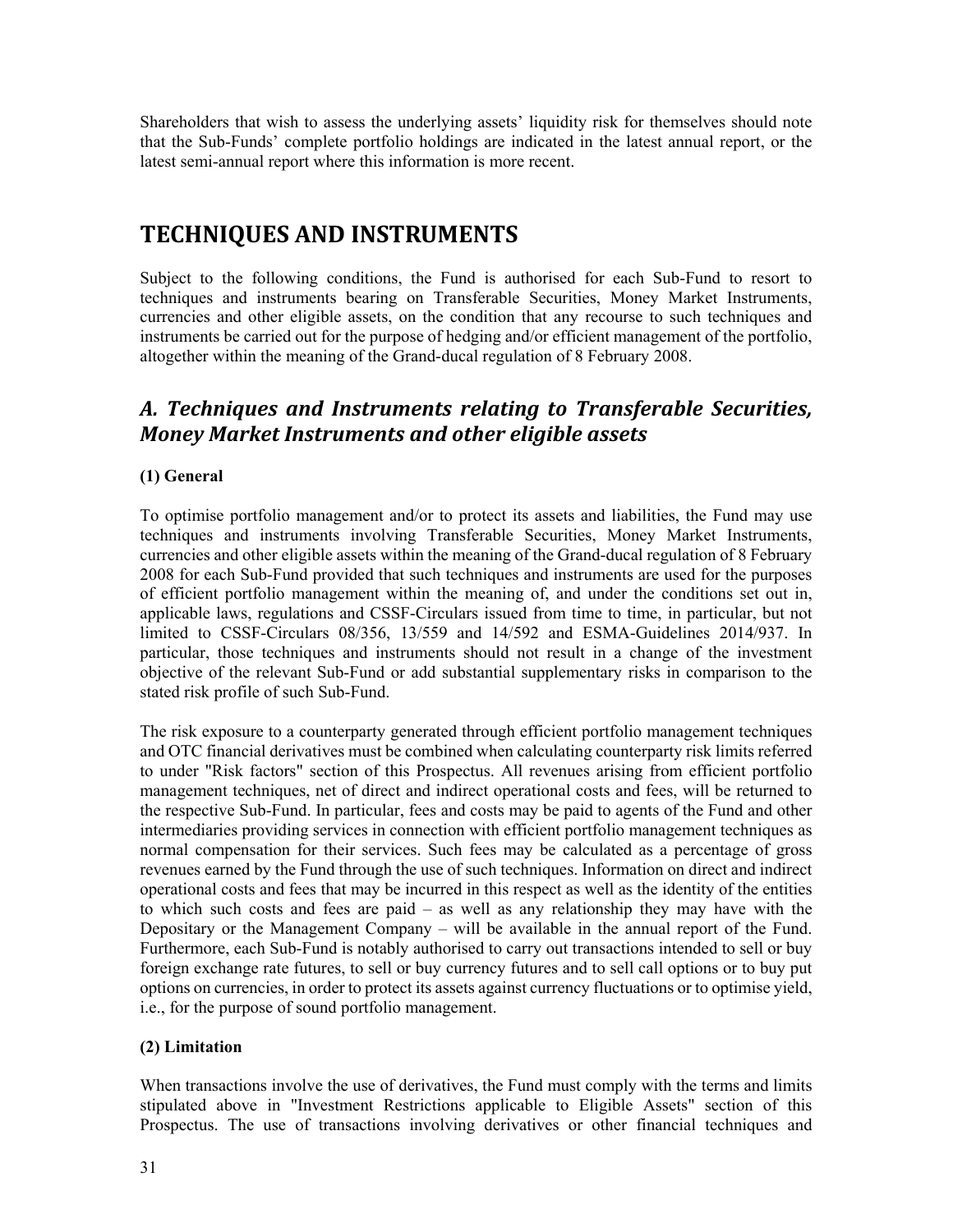instruments may not cause the Fund to stray from the investment objectives set out in the Prospectus.

#### **(3) Risks - Notice**

In order to optimise their portfolio yield, all Sub-Funds are authorised to use the derivatives techniques and instruments described in this section and in "Investment Restrictions applicable to Eligible Assets" (particularly swaps of rates, currencies and other financial instruments, futures, and securities, rate or futures options), on the terms and conditions set out in said sections. The investor's attention is drawn to the fact that market conditions and applicable regulations may restrict the use of these instruments. The success of these strategies cannot be guaranteed. Subfunds using these techniques and instruments assume risks and incur costs they would not have assumed or incurred if they had not used such techniques. The investor's attention is further drawn to the increased risk of volatility generated by Sub-Funds using these techniques for other purposes than hedging. If the managers and sub-managers forecast incorrect trends for securities, currency and interest rate markets, the affected Sub-Fund may be worse off than if no such strategy had been used. In using derivatives, each Sub-Fund may carry out over-the-counter futures or spot transactions on indices or other financial instruments and swaps on indices or other financial instruments with highly-rated banks or brokers specialised in this area, acting as counterparties. Although the corresponding markets are not necessarily considered more volatile than other futures markets, operators have less protection against defaults on these markets since the contracts traded on them are not guaranteed by a clearing house.

## *B. Financial Derivative Instruments*

### **(1) General**

Over-the-counter (OTC) financial derivative instruments (excepted total return swaps and other derivatives with similar characteristics) used by the Sub-Funds to gain exposure to underlying assets will be entered into with counterparties selected among first class financial institutions specialised in the relevant type of transaction, subject to prudential supervision and belonging to the categories of counterparties approved by the CSSF.

### **(2) Counterparty Risk**

In accordance with its investment objective and policy, a Sub-Fund may trade 'over-the-counter' (OTC) financial derivative instruments such as non-exchange traded futures and options, forwards, swaps or contracts for difference. OTC derivatives are instruments specifically tailored to the needs of an individual investor that enable the user to structure precisely its exposure to a given position. Such instruments are not afforded the same protections as may be available to investors trading futures or options on organised exchanges, such as the performance guarantee of an exchange clearing house. The counterparty to a particular OTC derivative transaction will generally be the specific entity involved in the transaction rather than a recognised exchange clearing house. In these circumstances the Sub-Fund will be exposed to the risk that the counterparty will not settle the transaction in accordance with its terms and conditions because of a dispute over the terms of the contract (whether or not bona fide) or because of the insolvency, bankruptcy or other credit or liquidity problems of the counterparty. This could result in substantial losses to the Sub-Fund.

Participants in OTC markets are typically not subject to the credit evaluation and regulatory oversight to which members of 'exchange-based' markets are subject. Unless otherwise indicated in the Prospectus for a specific Sub-Fund, the Fund will not be restricted from dealing with any particular counterparties.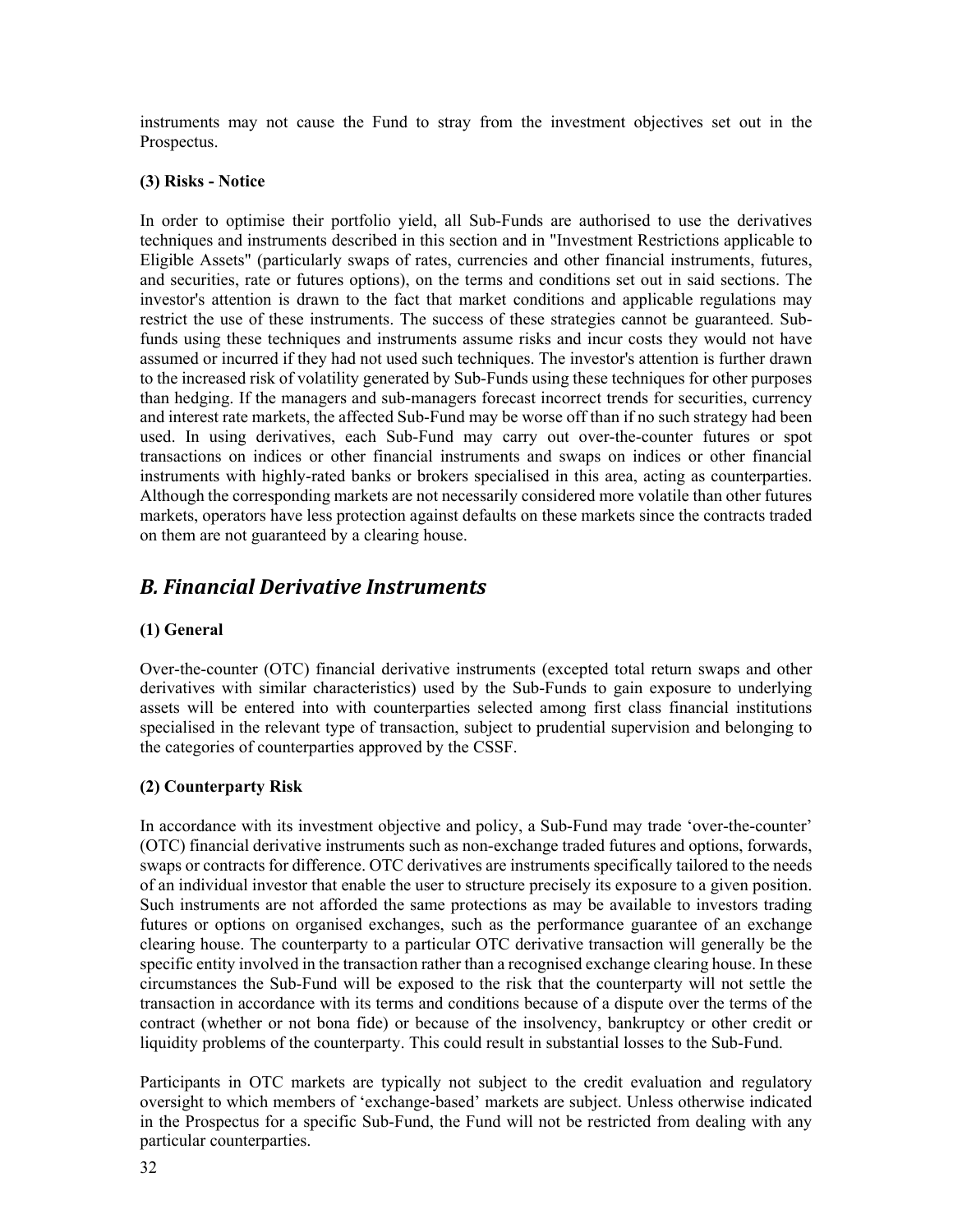The Company's evaluation of the creditworthiness of its counterparties may not prove sufficient. The lack of a complete and fool proof evaluation of the financial capabilities of the counterparties and the absence of a regulated market to facilitate settlement may increase the potential for losses. The Company may select counterparties located in various jurisdictions. Such local counterparties are subject to various laws and regulations in various jurisdictions that are designed to protect their customers in the event of their insolvency. However, the practical effect of these laws and their application to the Sub-Fund and its assets are subject to substantial limitations and uncertainties. Because of the large number of entities and jurisdictions involved and the range of possible factual scenarios involving the insolvency of a counterparty, it is impossible to generalize the effect of their insolvency on the Sub-Fund and its assets.

Investors should assume that the insolvency of any counterparty would generally result in a loss to the Sub-Fund, which could be material.

If there is a default by the counterparty to a transaction, the Company will under most normal circumstances have contractual remedies and in some cases collateral pursuant to the agreements related to the transaction. However, exercising such contractual rights may involve delays and costs. If one or more OTC counterparties were to become insolvent or the subject of liquidation proceedings, the recovery of securities and other assets under OTC derivatives may be delayed and the securities and other assets recovered by the Company may have declined in value.

Regardless of the measures that the Company may implement to reduce counterparty credit risk there can be no assurance that a counterparty will not default or that the Sub-Fund will not sustain losses on the transactions as a result. Such counterparty risk is accentuated for contracts with longer maturities or where the Sub-Fund has concentrated its transactions with a single or small group of counterparties.

#### **(3) Management of Collateral and Collateral Policy**

#### *General*

In the context of OTC financial derivative transactions a Sub-Fund may receive collateral with a view to reduce its counterparty risk. This section sets out the collateral policy applied by a Sub-Fund in such case. All assets received by a Sub-Fund in the context of efficient portfolio management techniques shall be considered as collateral for the purpose of this section.

### *Eligible Collateral*

Collateral received by a Sub-Fund may be used to reduce its counterparty risk exposure if it complies with the criteria set out in applicable laws, regulations and CSSF-Circulars issued from time to time notably in terms of liquidity and issuer credit quality, valuation, correlation, collateral diversification, risks linked to the management of collateral and enforceability. In particular, collateral should comply with the following conditions:

(i) Liquidity and issuer credit quality – any collateral received other than cash shall be of high quality, highly liquid and traded on a regulated market or multilateral trading facility with transparent pricing in order that it can be sold quickly at a price that is close to presale valuation.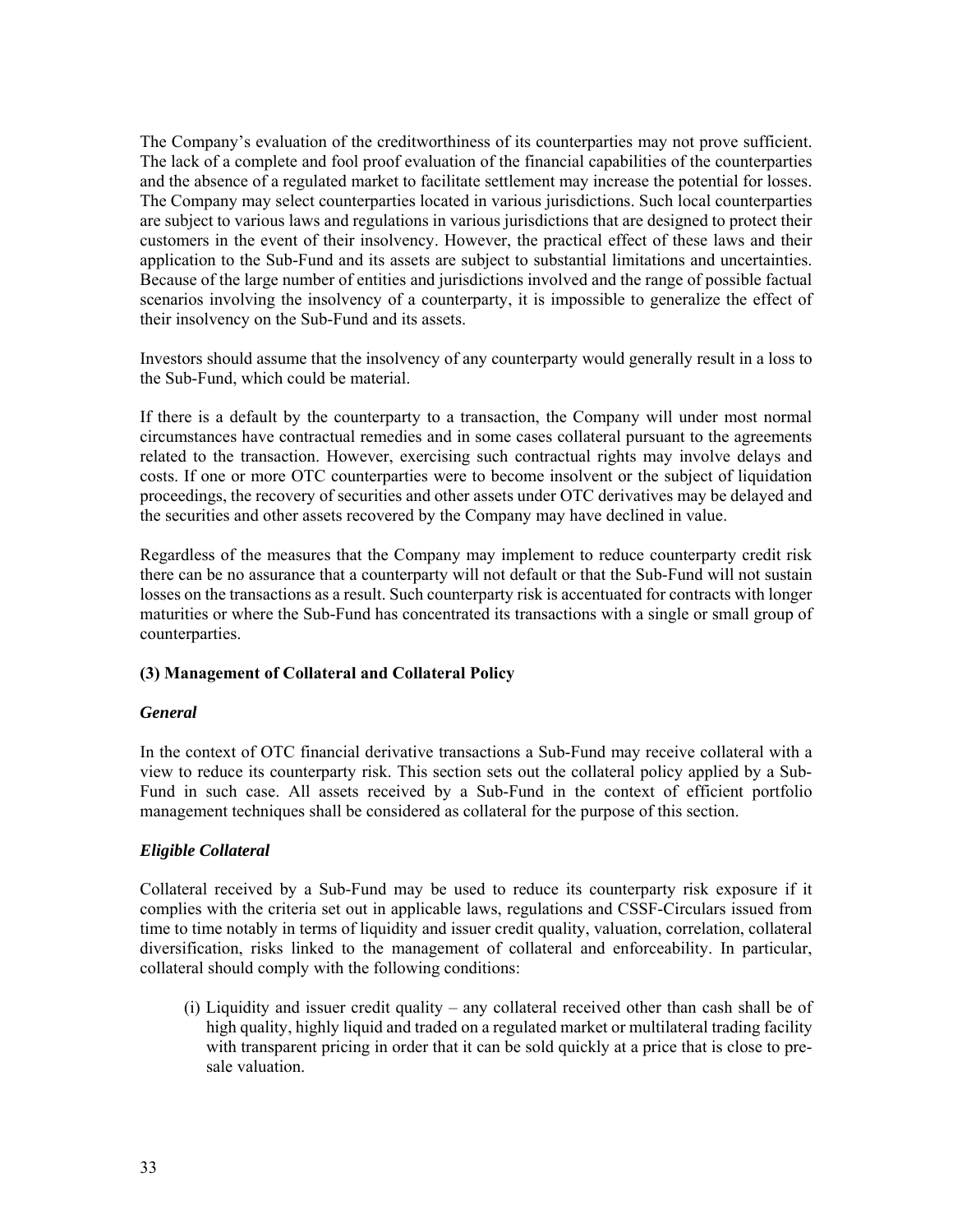- (ii) Valuation collateral received shall be valued on at least a daily basis and assets that exhibit high price volatility shall not be accepted as collateral unless suitably conservative haircuts are in place;
- (iii) Correlation the collateral received by a Sub-Fund shall be issued by an entity that is independent from the counterpart and is expected not to display a high correlation with the performance of the counterpart;
- (iv) Collateral diversification (asset concentration) collateral shall be sufficiently diversified in terms of country, markets and issuers. The criterion of sufficient diversification with respect to issuer concentration is considered to be respected if the Sub-Fund receives from a counterpart of efficient portfolio management and OTC financial derivative transactions a basket of collateral with a maximum exposure to a given issuer of 20% of the respective Sub-Fund's net asset value. When the Sub-Fund is exposed to different counterparts, the different baskets of collateral shall be aggregated to calculate the 20% limit of exposure to a single issuer. By way of derogation from this sub-paragraph, a Sub-Fund may be fully collateralised in different transferable securities and money market instruments issued or guaranteed by a member state of the EU, one or more of its local authorities, a third country, or a public international body to which one or more member states of the EU belong. In such a case, the Sub-Fund should receive securities from at least six different issues, but securities from any single issue should not account for more than 30% of the respective Sub-Fund's net asset value. The list of eligible jurisdictions includes, but is not limited to, Canada, Denmark, Finland, France, Germany, the Netherlands, Norway, Sweden, Switzerland, the United Kingdom and the United States of America;

Besides, collateral received shall also comply with the provisions of Article 48(2) of the 2010 Law;

- (v) it should be capable of being fully enforced by the Company at any time without reference to or approval from the counterparty;
- (vi) Risks linked to the management of collateral, such as operational and legal risks, shall be identified, managed and mitigated by the risk management process;
- (vii) Where there is a title transfer, the collateral received shall be held by the depositary of the Company. For other types of collateral arrangement, the collateral can be held by a third party custodian which is subject to prudential supervision, and which is unrelated to the provider of the collateral;

Subject to the abovementioned conditions, collateral received by the Company may consist of the following instruments as accepted by the Commission Delegated Regulation (EU) 2016/2251 of the 4 October 2016 supplementing Regulation (EU) No 648/2012 of the European Parliament and of the Council of 4 July 2012 (hereafter referred to as "CDR 2016/2251"):

- (i) Cash in an OECD country currency in accordance with Article 4(1) (a) of CDR 2016/2251,
- (ii)Debt securities issued or guaranteed by Member States' central governments or central banks in accordance with Article 4(1) (c ) of CDR 2016/2251 ,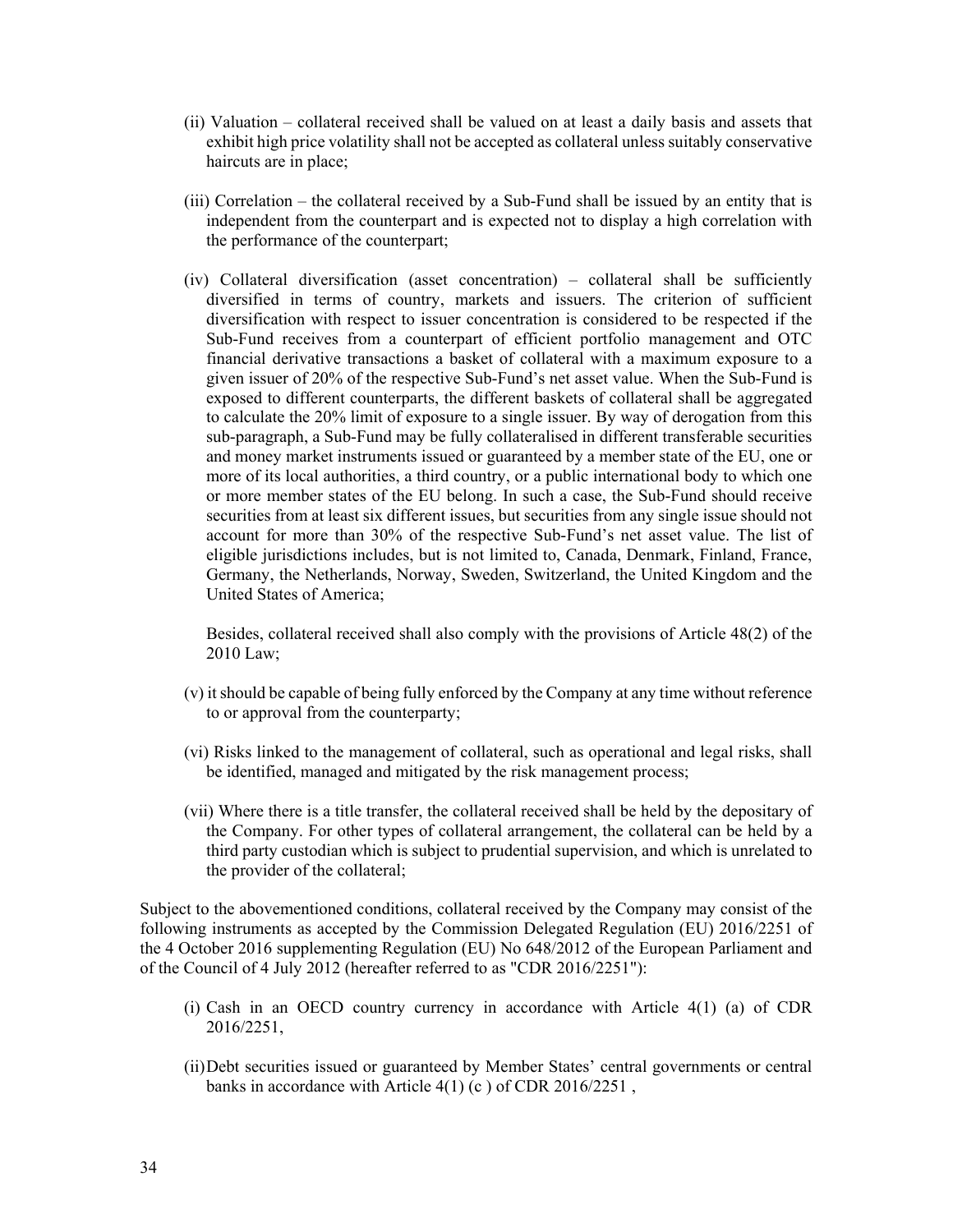- (iii) Debt securities issued by Member States' regional governments or local exposures whose exposures are treated as exposures to the central government of that Member State listed in Article 115(2) of the Regulation (EU) 575/2013 ,
- (iv) Debt securities issued by multilateral banks listed in Article 117(2) of the Regulation (EU) of 575/2013,
- (v)Debt securities issued by international organisations listed in Article 118 of the Regulation (EU) No 575/2013 ,
- (vi) Corporate bonds,
- (vii) Convertible bonds provided they can be converted only into equities which are included in an index specified pursuant to point (a) of Article 197(8) of the Regulation (EU) No 575/2013,
- (viii) Equities included in an index specified pursuant to point (a) of Article 197(8) of the Regulation (EU) No 575/2013.

#### *Level of Collateral*

The Company will determine the required level of collateral for OTC financial derivatives transactions by reference to the applicable counterparty risk limits set out in this Prospectus and taking into account the nature and characteristics of transactions, the creditworthiness and identity of counterparties and prevailing market conditions.

#### *Rules for application of Haircuts*

Collateral will be valued on a daily basis using available market prices and the value of collateral will be adjusted by applying relevant haircuts. For this purpose, in accordance with Article 6 of CDR 2016/2251, the Company will rely on the credit quality assessments issued by a recognised External Credit Assessment Institution or the credit quality of (ECAI) of an export credit agency and thus will use standard haircuts to be applied by asset type, maturity and credit quality of the issuer.

#### *The following haircuts will be applied:*

- 1. Cash Collateral
	- (i) Cash variation margin shall be subject to a haircut of 0%
	- (ii) Cash initial margin shall be subject to a haircut of 8% when the cash initial margin has been posted in a currency other than the currency in which the payments in case of early termination or default have to be made in accordance with the single derivative contract, the relevant exchange of collateral agreement or the relevant credit support annex ('termination currency').
	- In case no termination currency has been set out, the above haircut of 8% shall apply to the market value of all the assets posted as collateral.
- 2. Non-Cash Collateral
	- Haircuts applicable to debt securities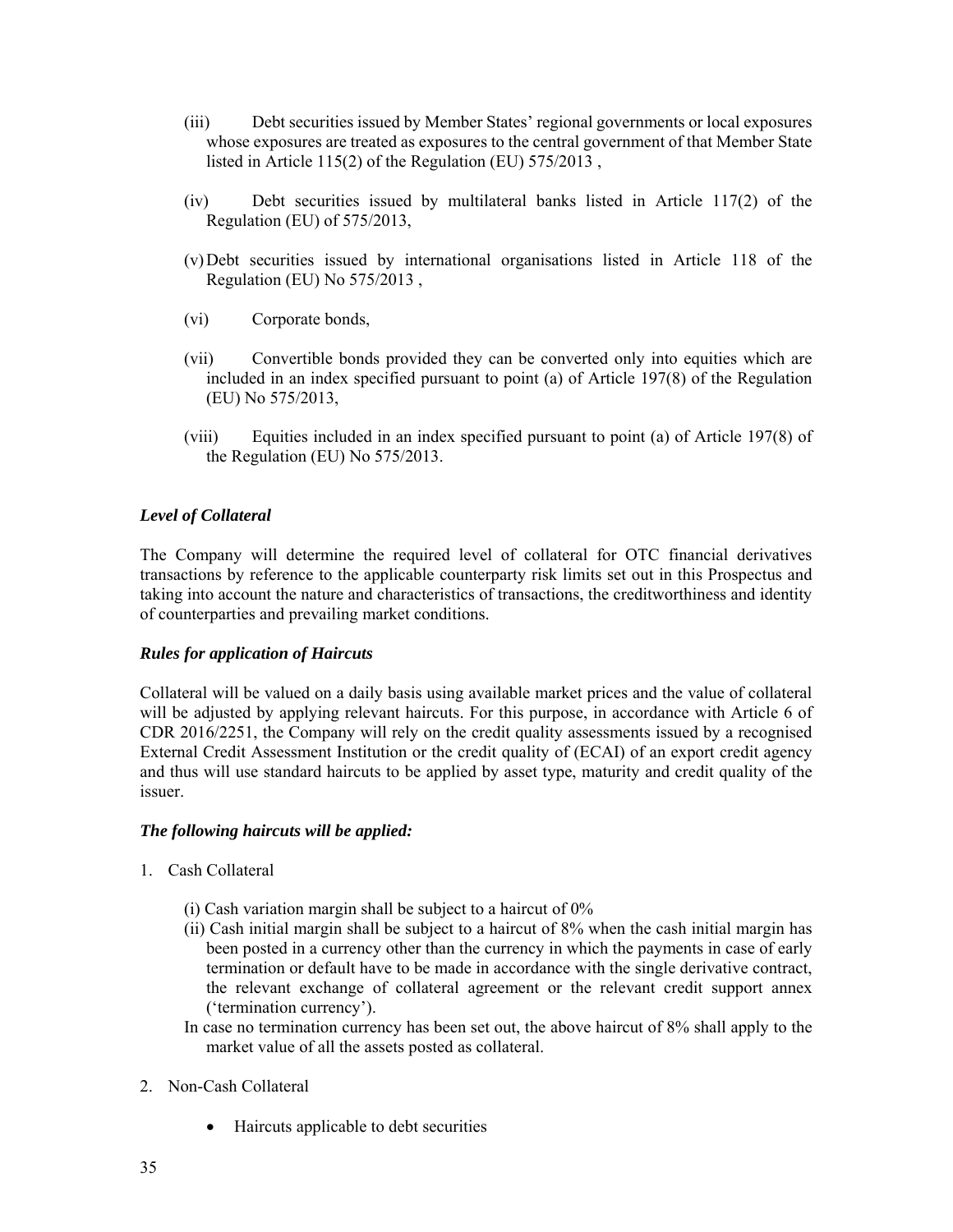Table 1 Debt securities

| Collateral    |                                                                                                                                                                                                                                                                                                                       | Credit       | Maturity                 |             |             |
|---------------|-----------------------------------------------------------------------------------------------------------------------------------------------------------------------------------------------------------------------------------------------------------------------------------------------------------------------|--------------|--------------------------|-------------|-------------|
|               |                                                                                                                                                                                                                                                                                                                       | Quality Step | $\leq$<br>$\overline{1}$ | $>1 \leq 5$ | $> 5$ years |
|               |                                                                                                                                                                                                                                                                                                                       |              | year                     | year(s)     |             |
| (i)           | Debt securities issued or guaranteed by<br>Member States' central governments or<br>central banks in accordance with Article<br>$4(1)$ (c) of CDR 2016/2251                                                                                                                                                           |              |                          |             |             |
| (ii)          | Debt securities issued by Member States'<br>regional governments or local exposures<br>whose exposures are treated as exposures<br>to the central government of that Member<br>State listed in Article 115(2) of Regulation<br>(EU) 575/2013 and in accordance with<br>CDR 2016/2251.                                 | $\mathbf{1}$ | $0.5\%$                  | $2\%$       | $4\%$       |
| (iii)<br>(iv) | Debt securities issued by multilateral<br>banks listed in Article $117(2)$ of<br>Regulation (EU) of 575/2013 and in<br>accordance with CDR 2016/2251.<br>Debt securities issued by international<br>organisations listed in Article 118 of the<br>Regulation (EU) No 575/2013 and in<br>accordance with CDR 2016/2251 | $2 - 3$      | $1\%$                    | 3%          | 6%          |
| (v)           | Corporate bonds in accordance with CDR                                                                                                                                                                                                                                                                                | $\mathbf{1}$ | $1\%$                    | $4\%$       | 8%          |
|               | 2016/2251                                                                                                                                                                                                                                                                                                             | $2 - 3$      | $2\%$                    | 6%          | 12%         |

To determine the credit quality step, the second best rating from Moody's, S&P and Fitch shall be used and mapped using the table below. For the avoidance of the doubt, no credit quality step 4 is mapped since all debt securities shall be having an issuer rating of investment grade.

|                                                                     |                                                | Credit Quality Step |                |            |
|---------------------------------------------------------------------|------------------------------------------------|---------------------|----------------|------------|
| <b>Credit Rating Agency</b>                                         | Rating type                                    |                     |                |            |
| Issuer Credit ratings<br>Long-term<br><b>Fitch Ratings</b><br>scale |                                                | AAA, AA             | $\overline{A}$ | <b>BBB</b> |
| Moody's Investors Service                                           | Global long-term rating scale                  | Aaa, Aa             | A              | Baa        |
| Standard & Poor's ratings<br>Services                               | Long-term issuer credit ratings scale   AAA,AA |                     | A              | <b>BBB</b> |

| Table 2 – Credit Quality step mapping table |  |  |  |
|---------------------------------------------|--|--|--|
|---------------------------------------------|--|--|--|

- Equities in main indices and bonds convertible to equities in main indices shall have a haircut of 15 %.
- Non cash initial margin posted in a currency other than the currency in which the payments in case of early termination or default have to be made in accordance with the single derivative contract, the relevant exchange of collateral agreement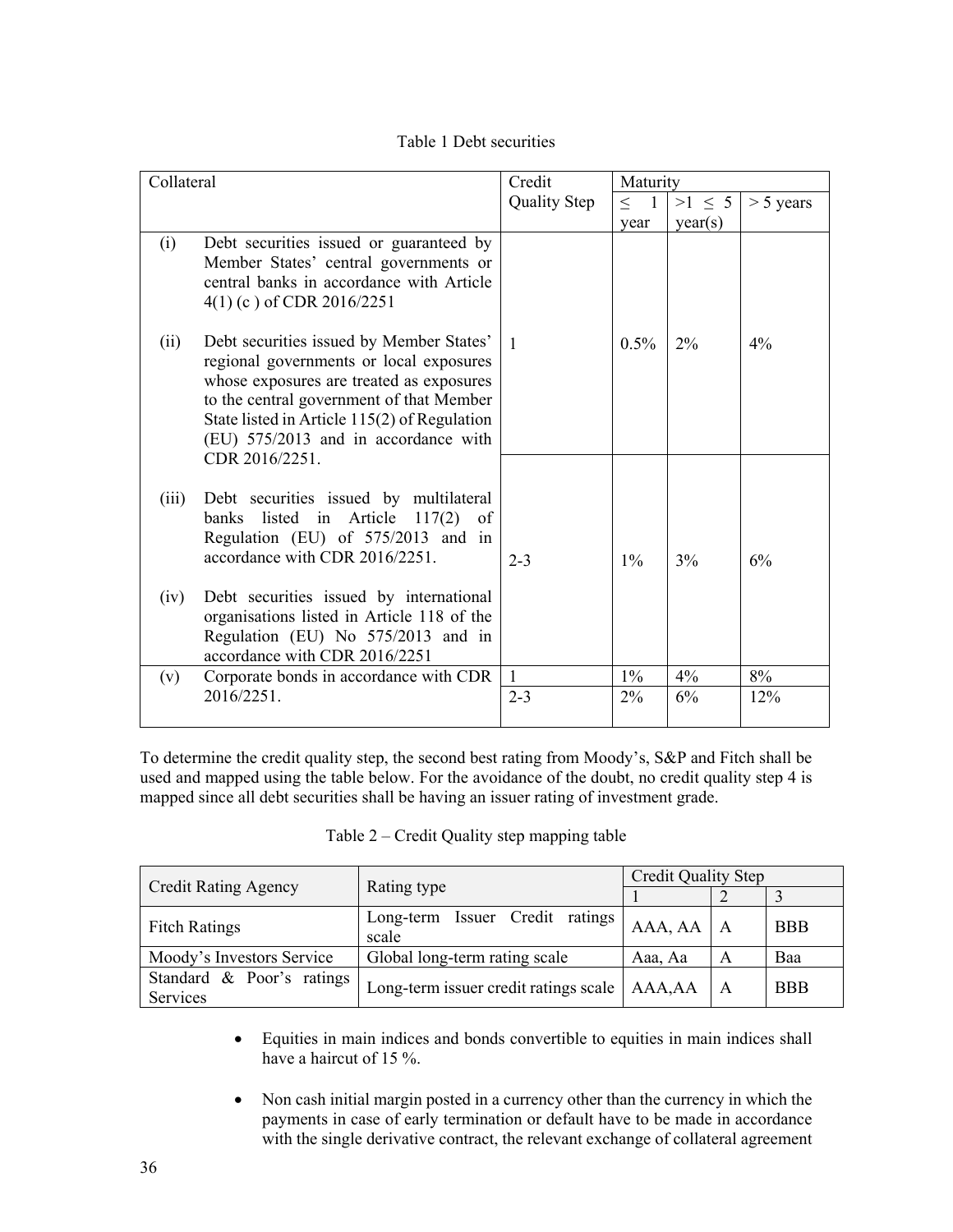or the relevant credit support annex ('termination currency') shall be subject to an additional haircut of 8%.

In case no termination currency has been set out, the above haircut of 8% shall apply to the market value of all the assets posted as collateral.

> • Non-Cash variation margin posted in a currency other than those agreed in an individual derivative contract, the relevant governing master netting agreement or the relevant credit support annex shall be subject to an additional haircut of 8%.

The Company reserves the right to review and amend the above haircuts at any time when the market conditions have changed and when and if this is deemed in the best interest of the Sub-Fund.

### *Reinvestment of Collateral*

Non-Cash Collateral received by a Sub-Fund may not be sold, re-invested or pledged.

### *Restrictions on the re-use of Cash Collateral*

Cash Collateral received by a Sub-Fund shall neither be re-invested nor pledged.

# **DISTRIBUTION POLICY**

No distributions are contemplated and all income will be automatically reinvested for the capitalization classes of shares.

As for distributing share classes, the annual general meeting shall decide, on recommendation of the Board of Directors, what share of the Sub-Funds' profits shall be distributed.

Interim distributions shall be discretionarily decided by the Board of Directors.

In case of distribution, the dividends may be paid out of the net unrealised capital gains after deduction of the realised losses. Dividends declared will be paid in the Sub-Funds' currency on the date of payment or in shares of the Company and may be paid out at such places and times as may be determined by the Board of Directors.

No distribution shall be made if as a result thereof the capital of the Company becomes less than the minimum prescribed by law.

## **NET ASSET VALUE**

### *Calculation method*

The Net Asset Value of each Sub-Fund shall be expressed in the currency of the relevant Sub-Fund as per share figure and shall be determined on each day which is a bank business day both in Luxembourg and in Sweden (the "**Valuation Day**") by the Administrative Agent by dividing the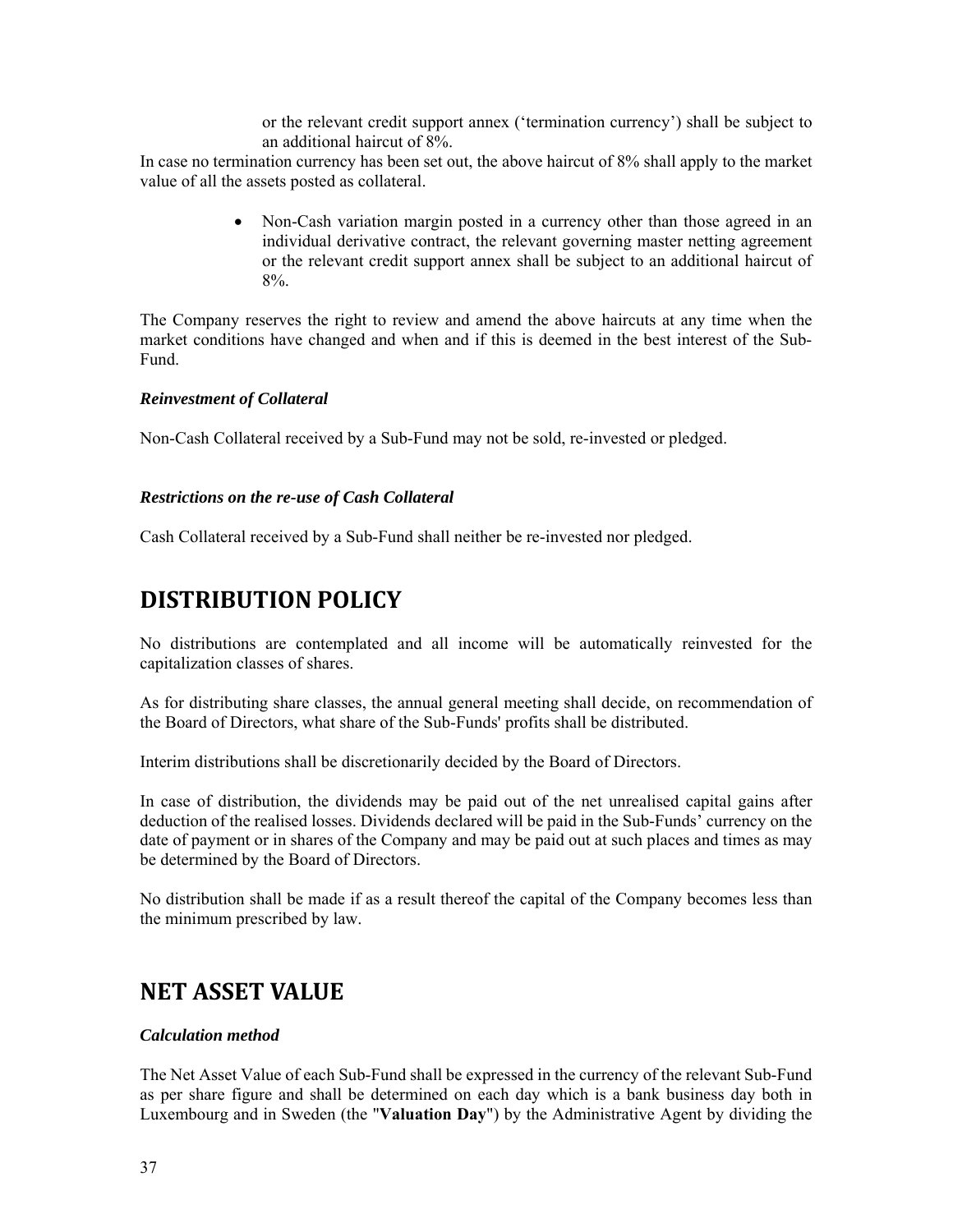value of the net assets of the Sub-Fund, being the value of the assets of that Sub-Fund less its liabilities, on the Valuation Day, by the number of shares then outstanding.

When a Valuation Day falls on a day observed as a holiday on a stock exchange, which is the principal market for a significant proportion to the Sub-Funds' investment or is a market for a significant proportion of the Sub-Funds' investment or is a holiday elsewhere and impedes the calculation of the fair market value of the investments of the Sub-Funds, such Valuation Day shall be the next succeeding bank business day in Luxembourg, which is not such a holiday.

The calculation of the Net Asset Value of the shares of any Sub-Fund and the issue, redemption and conversion of the shares of any Sub-Fund may be suspended in the following circumstances, in addition to any reasons provided for by law:

- during any period (other than ordinary holidays or customary week-end closings) when any market or stock exchange is closed which is the main market or stock exchange for a significant part of a Sub-Fund's investments, or in which trading thereon is restricted or suspended;
- during any period when an emergency exists as a result of which it is impossible to dispose of investments which constitute a substantial portion of the assets of a Sub-Fund; or it is impossible to transfer moneys involved in the acquisition or disposition of investments at normal rates of exchange; or it is impossible for the Company to fairly determine the value of any assets in a Sub-Fund; or
- during any breakdown in the means of communication normally employed in determining the price of any of the Sub-Fund's investment or of current prices on any stock exchange; or
- when for any reason the prices of any investments owned by the Sub-Fund cannot be reasonably, promptly or accurately ascertained; or
- during any period when remittances of moneys which will or may be involved in the purchase or sale of any of the Sub-Fund's investments cannot, in the opinion of the Board of Directors, be carried out at normal rates of exchange; or
- in the event of the publication (i) of the convening notice to a general meeting of shareholders at which a resolution to wind up the Company or a Sub-Fund is to be proposed, or of the decision of the Board of Directors to wind up one or more Sub-Funds, or (ii) to the extent that such a suspension is justified for the protection of the shareholders, of the notice of the general meeting of shareholders at which the merger of the Company or a Sub-Fund is to be proposed, or of the decision of the Board of Directors to merge one or more Sub-Funds; or
- where in the opinion of the Board of Directors, circumstances which are beyond the control of the Board of Directors make it impracticable or unfair vis-à-vis the shareholders to continue trading the shares or in any other circumstance or circumstances where a failure to do so might result in the Company or its shareholders incurring any liability to taxation or suffering other pecuniary disadvantages or other detriment to which the Company or its shareholders might not otherwise have suffered.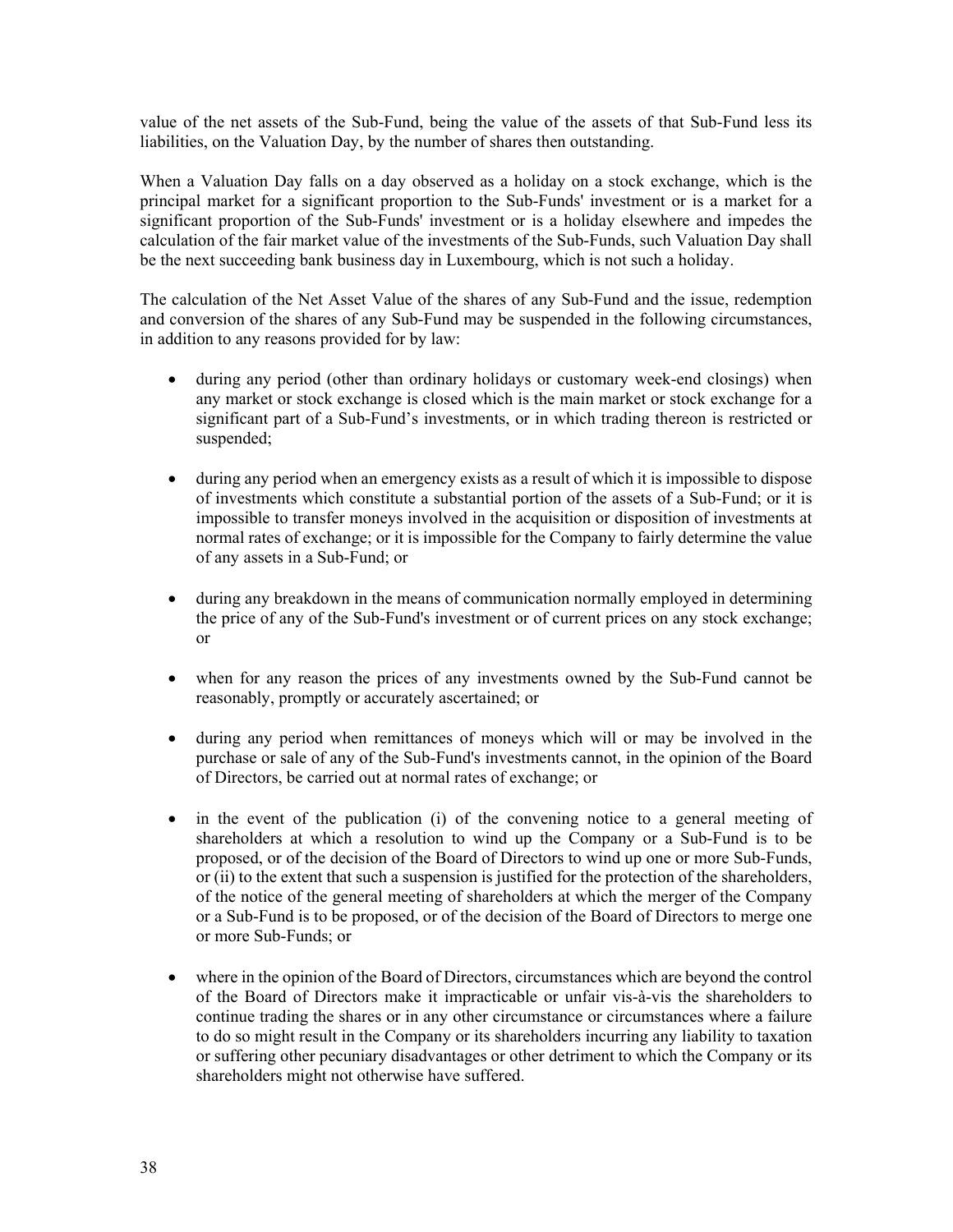### *Net Asset Value Suspension*

Any suspension of the determination of the Net Asset Value will be notified to the CSSF and, if the shares are distributed in other member states of the EU, to the competent authorities of those member states. Any suspension shall also be notified to the shareholders requesting subscription, redemption or conversion of their shares during the period of suspension.

### *Swing Pricing*

The Net Asset Value may be adjusted by a swing pricing mechanism as the Board of Directors may deem appropriate, based on the prevailing market conditions and the level of subscriptions or redemptions requested by shareholders or potential shareholders in relation to the size of the relevant portfolio, to reflect inter alia any dealing charges, including any dealing spreads, fiscal charges and potential market impact resulting from the shareholder transactions, when the total capital activity (aggregate of inflows and outflows) at a Sub-Fund level exceeds a pre-determined threshold, as determined as a percentage of the net assets of that Sub-Fund for the Valuation Day (Swing Pricing¨).

Sub-Funds can operate a full swing pricing mechanism where the threshold is set to zero or a partial swing pricing mechanism where the threshold is greater than zero. Such adjustment can vary over time but will not exceed 2% of the applicable Net Asset Value ("Swing Factor").

This method of valuation is intended to pass the estimated costs of underlying investment activity of the Company to the active shareholders and to protect the Company's long-term shareholders from costs associated with ongoing subscription and redemption activity.

Typically, such adjustment will increase the Net Asset Value per share when there are net inflows into the Company and decrease the Net Asset Value per share when there are net outflows. Swing Pricing does not address the specific circumstances of each individual investor transaction.

Sub-Funds which utilize Swing Pricing will disclose this in the relevant sub-fund supplement of this Prospectus.

For certain Sub-Funds, the Investment Manager may be entitled to a performance fee, where applicable, this will be based on the NAV on which no Swing Pricing has been applied.

Since the determination of whether or not to apply the Swing Pricing mechanism is based on the net transaction activity of the relevant day, shareholders transacting in the opposite direction of the Company's net transaction activity may benefit at the expense of the other shareholders in the Company. In addition, the Company's Net Asset Value and short-term performance may experience greater volatility as a result of this alternative Net Asset Value calculation method. Investors are advised that the volatility of the Net Asset Value might not reflect the true portfolio performance as a consequence of the application of swing pricing.

### *Assets of the Company*

The assets of the Company shall include:

1) all cash in hand or receivable or on deposit, including accrued interest;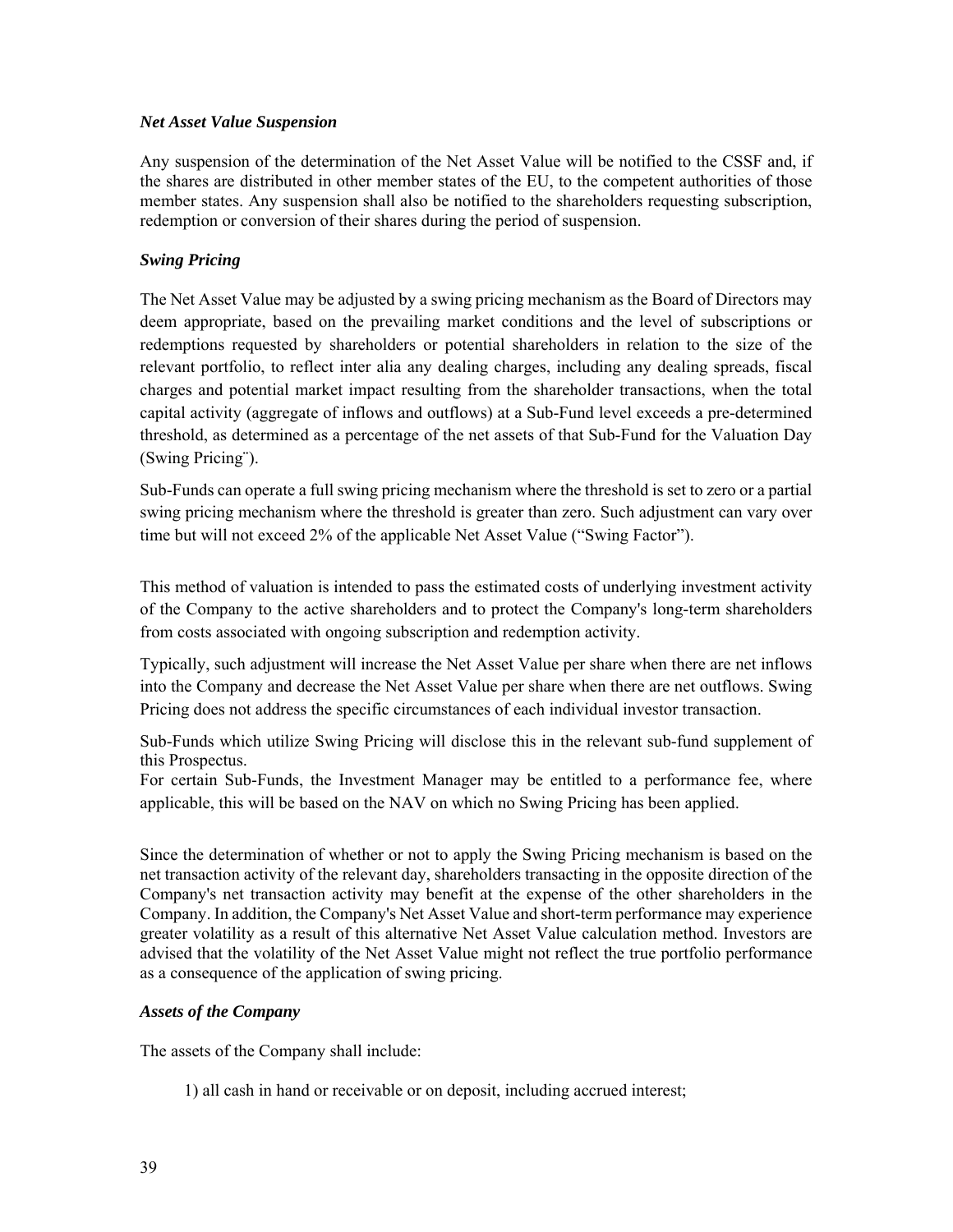- 2) all bills and notes payable on demand and any amounts due to the relevant Sub-Fund (including the proceeds of securities sold but not yet collected);
- 3) all securities, shares, bonds, debentures, options or subscription rights and any other investments and securities belonging to the Company;
- 4) all dividends and distributions due to the Company in cash or in kind to the extent known to the Company;
- 5) all accrued interest on any interest bearing assets held by the Company except to the extent that such interest is comprised in the principal thereof;
- 6) the preliminary expenses of the Company including the cost of issuing and distributing shares of the Company, as far as the same have not been written off; and
- 7) all other permitted assets of any kind and nature including prepaid expenses.

The value of the assets of each Sub-Fund is determined as follows:

- 1) Securities or money market instruments admitted to official listing on a stock exchange or which are traded on another Regulated Market which operates regularly and is recognised and open to the public within the EU or the OECD member states are valued on the base of the last known sales price. If the same security or money market instrument is quoted on different markets, the quotation of the main market for this security or money market instrument will be used. If there is no relevant quotation or if the quotations are not representative of the fair value, the evaluation will be done in good faith by the Board of Directors or its delegate with a view to establishing the probable sales prices for such securities or money market instruments;
- 2) non-listed securities or money market instruments are valued on the base of their probable sales price as determined in good faith by the Board of Directors and its delegate;
- 3) Liquid assets and money market instruments may be valued at nominal value plus any accrued interest or on an amortised cost basis. All other assets, where practice allows, may be valued in the same manner. Short-term investments that have a remaining maturity of one year or less may be valued (i) at market value, or (ii) where market value is not available or not representative, at amortised cost.
- 4) Time deposits may be valued at their yield value if a contract exists between the Company and the Depositary stipulating that these time deposits can be withdrawn at any time and their yield value is equal to the realized value.
- 5) All assets denominated in a different currency to the respective Sub-Fund's currency are converted into this respective Sub-Fund's currency at the last available average exchange rate.
- 6) Financial instruments which are not traded on the futures exchanges but on a Regulated Market are valued at their settlement value, as stipulated by the Company's Board of Directors in accordance with generally accepted principles, taking into consideration the principles of proper accounting, the customary practices in line with the market, and the interests of the shareholders, provided that the above-mentioned principles correspond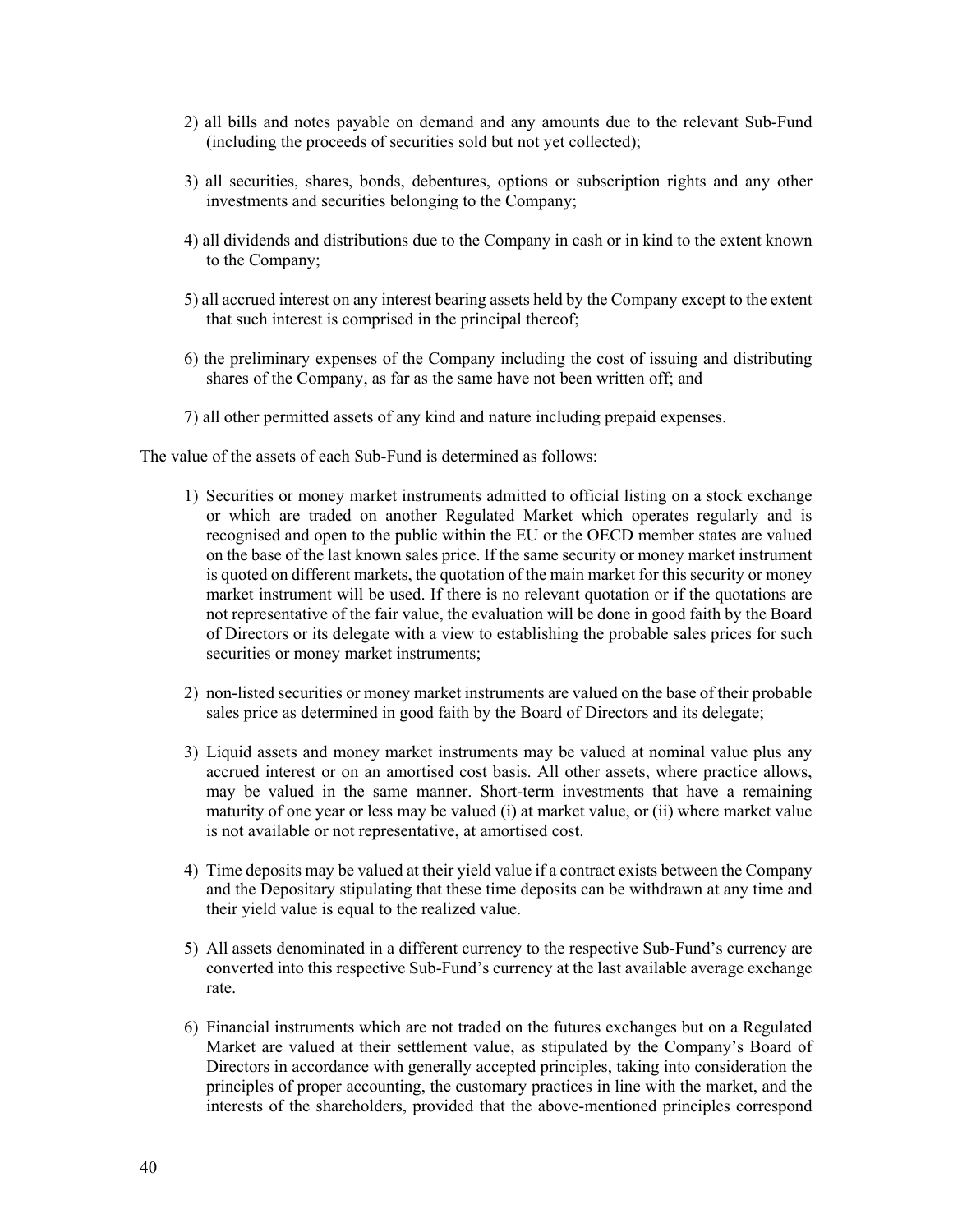with generally accepted valuation regulations which can be verified by the independent auditors.

- 7) Swaps are valued on a marked-to-market basis.
- 8) Units or shares of UCI(TS) are valued at the last available net asset value.
- 9) In case of extraordinary circumstances, which make the valuation in accordance with the above-mentioned criteria impossible or improper, the Company is authorised to temporarily follow other valuation regulations in good faith and which are according to the verifiable valuation regulations laid down by the independent auditors in order to achieve a proper valuation of the respective Sub-Fund's assets.

The Directors are authorized to apply other appropriate valuation principles for the assets of the Sub-Fund if the aforesaid valuation methods appear impossible or inappropriate due to extraordinary circumstances or events.

### *Liabilities of the Company*

The liabilities of the Company shall be deemed to include:

- a) all loans, bills and accounts payable;
- b) all known liabilities, due or not yet due including all matured contractual obligations for payments of money or property, including the amount of all dividends declared by the Company for which no coupons have been presented and which therefore remain unpaid until the day these dividends revert to the Company by prescription;
- c) all reserves authorized and approved by the Board of Directors, especially those set aside to face a potential depreciation of the Company's investments;
- d) any other liabilities of the Company of whatever kind towards third parties. For the purposes of valuation of these other liabilities, the Company may duly take into account the management fee, bank or broker expenses charged for the selling or buying of assets, fees on transfers in relation to the redemptions of shares and the "*taxe d'abonnement*".

The property, commitments, fees and expenses, that are not attributed to a certain Sub-Fund, will be ascribed equally to the different Sub-Funds, or if the amounts and cause justify doing so, will be prorated according to the Net Asset Value of each Sub-Fund.

Shares to be redeemed are considered as issued and existing shares until the closing of the relevant Valuation Day. The redemption price will be considered from the closing of the Valuation Day and until final payment as one of the Company's liabilities. Each share to be issued by the Company will be considered as an issued share from the closing of the relevant Valuation Day. Its price will be considered as owed to the Company until its final payment.

### *Share valuation particularities*

In as far as several share classes have been established, the following particularities arise for the Share valuation: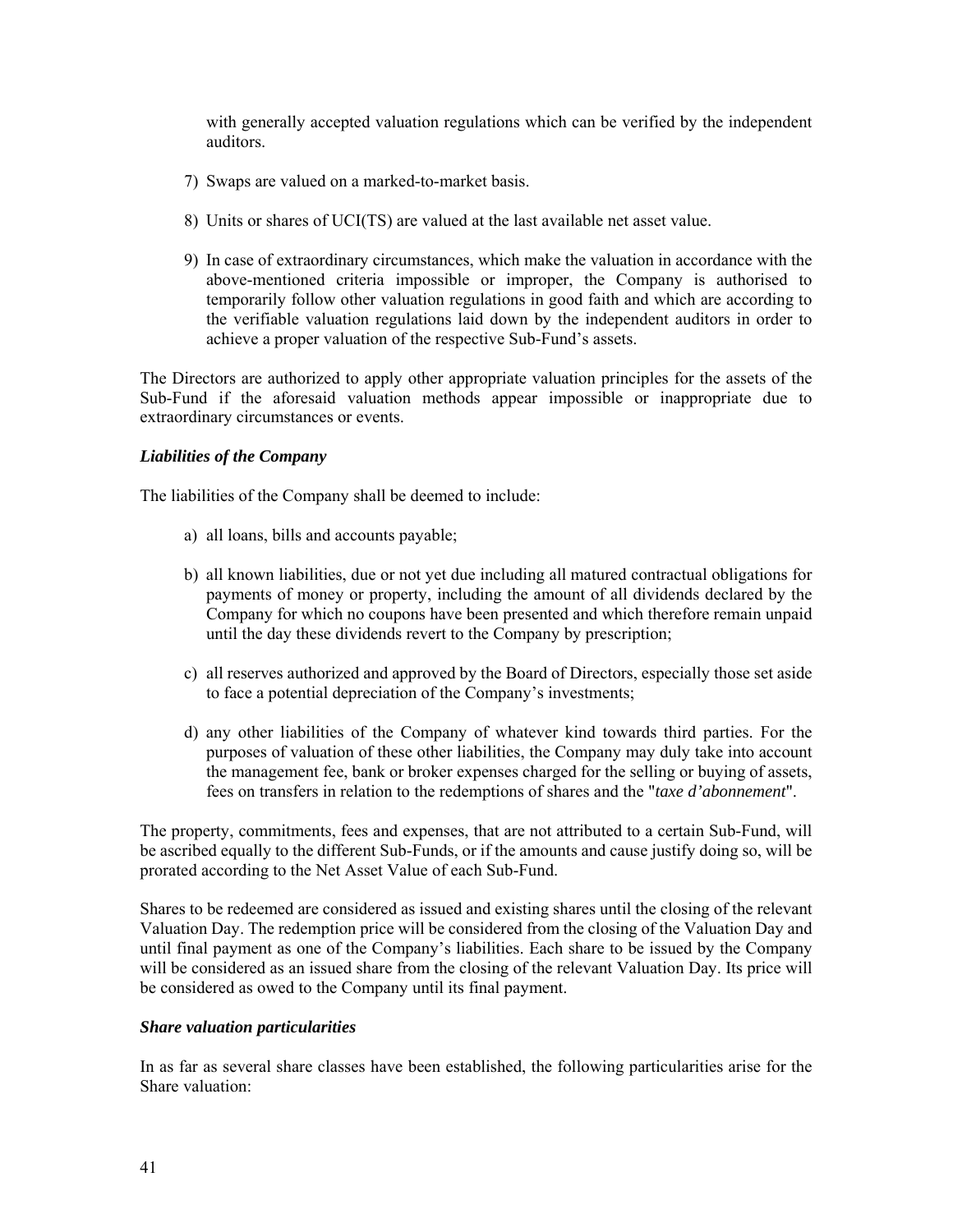- a) The net asset value calculation is made separately for each share class according to the criteria mentioned here before.
- b) The inflow of funds due to the issue of shares increases the percentage portion of the respective share class on the total value of the respective Sub-Fund's net assets. The outflow of funds due to the redemption of Shares reduces the percentage portion of the respective share class on the total value of the respective Sub-Fund's net assets.
- c) In the case of distribution, the net asset value of the shares entitled for distribution of the appropriate share class is reduced by the amount of the distribution. Therefore, at the same time, the percentage portion of this share class is reduced in the total value of the respective Sub-Fund's net assets, while the percentage portion of share classes not entitled for distribution increases the total respective Sub-Fund's net assets.

Equalisation of income may be carried out for the respective Sub-Fund.

For extensive redemption requests, which cannot be met by the liquid assets and allowable borrowing of a respective Sub-Fund, the Board of Directors can determine the net asset value on the basis of the Valuation Day, on which it intends to sell the necessary transferable securities for the respective Sub-Fund; this is also valid for any subscription requests submitted at the same time.

## **ISSUE OF SHARES**

The Board of Directors is authorised, without limitation and at any time, to issue further shares of no par value for all Sub-Funds at the respective Net Asset Value per share, without reserving to existing shareholders a preferential subscription right for the shares to be issued. Nevertheless, the Board of Directors reserves the right to reject, at its discretion, in the Company's and the shareholders' interest, any subscription application.

Unless otherwise provided in the Sub-Funds' Particulars to this Prospectus the Net Asset Value shall be the Net Asset Value determined on the Valuation Day if written instructions have reached the Administrative Agent on the Valuation Day before 3:30 p.m. (Luxembourg time) in order to be processed on the applicable Valuation Day; otherwise the order will be executed on the next Valuation Day. However, on an official half day where the Swedish Stock Exchange is closing at 1:00 p.m. (each referred to as a "**Swedish Half Day**"), written instructions have to reach the Administrative Agent before 1:00 p.m. (Luxembourg time).

Where shares are issued in countries where stamp duties or other charges apply, the issue price increases accordingly.

All shares will be allotted immediately upon subscription and, unless otherwise provided in Sub-Funds' Particulars to this Prospectus payment therefore must be received by the Company not later than three (3) business days following the relevant Valuation Day. Otherwise subscriptions may be cancelled without prejudice to the Company's right to recover any charges due to losses incurred.

At its discretion, the Company may, upon application from a shareholder, issue shares in return for contribution in kind of securities, provided that such securities comply with the investment objectives and investment policy of the respective Sub-Fund. The Auditor of the Company shall generate a valuation report, which shall be available for inspection to all investors at the registered office of the Company. The costs of such contribution in kind shall be borne by the investor in question, a third party of the Company.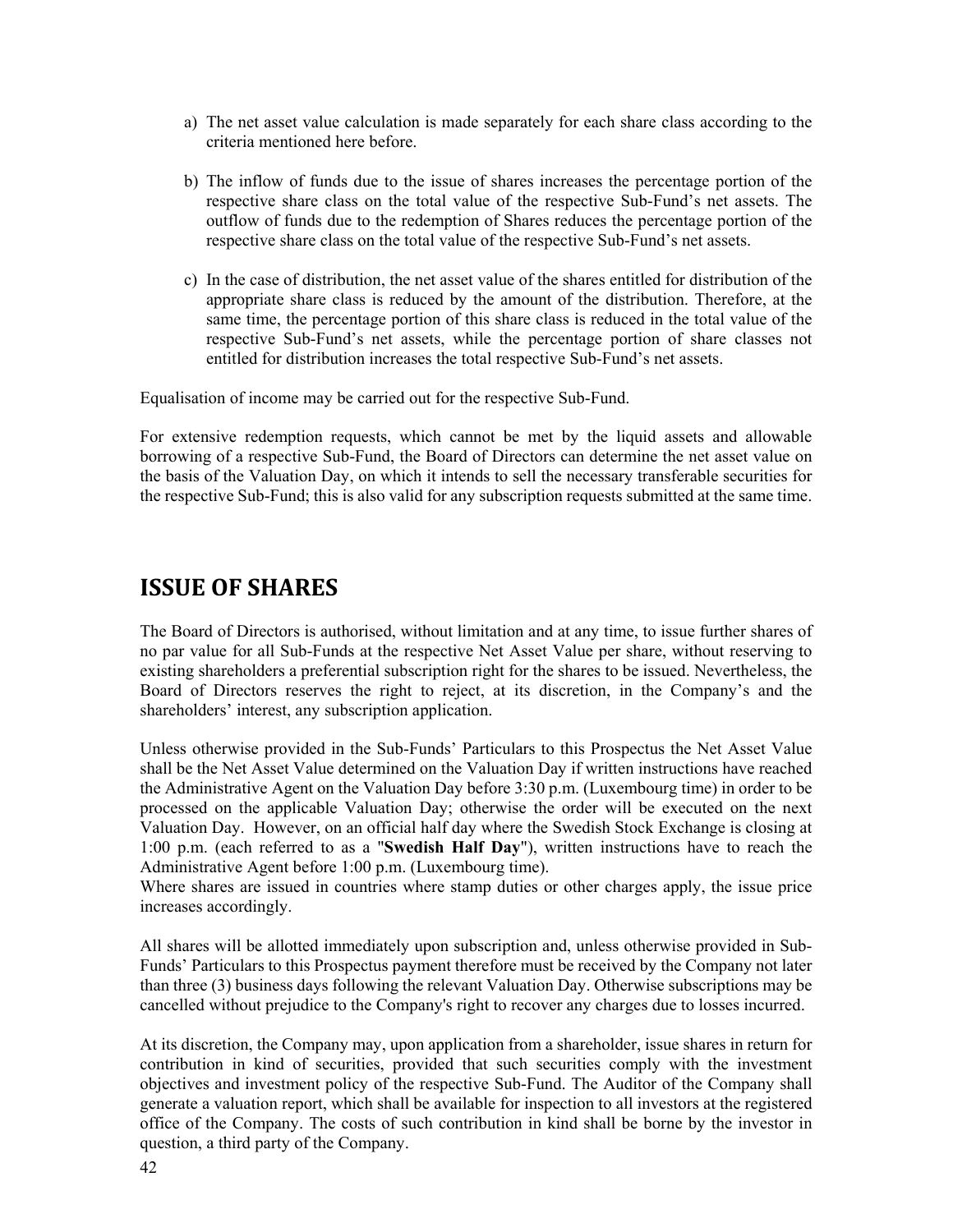The Board of Directors may also accept subscriptions by means of an existing portfolio, as provided for in the law of 10 August 1915, subject that the securities of that portfolio comply with the investment objectives and restrictions of the Company. A valuation report, the cost of which is to be borne by the relevant investor, will be drawn up by the auditor of the Company, in accordance with Luxembourg legal requirements.

## *Restrictions on issue*

Shares of the Company may not be offered, sold or otherwise distributed to Prohibited Persons.

Prohibited Persons means any person, firm or corporate entity, determined in the sole discretion of the Company's Board of Directors, as being not entitled to subscribe for or hold shares of the Company or, as the case may be, in the Sub-Fund,

- a. if in the opinion of the Company's Board of Directors such holding may be detrimental to the Company and its shareholders,
- b. if it may result in a breach of any law or regulation, whether Luxembourg or foreign,
- c. if as a result thereof the Company may become exposed to disadvantages of a tax, legal or financial nature that it would not have otherwise incurred or
- d. if such person would not comply with the eligibility criteria for Shares (e.g. in relation to "U.S. Persons" as described below).

The shares of the Company are not registered under the United States Securities Act of 1933 (the "1933 Act") or the Investment Company Act of 1940 (the "**1940 Act**") or any other applicable legislation in the United States.

Accordingly, shares of the Company may not be offered, sold, resold, transferred or delivered directly or indirectly, in the United States, its territories or possessions or any area subject to its jurisdiction (collectively the "United States" or the "US") or to, or for the account of, or benefit of, any "US Person" as defined in the 1933 Act or any applicable United States regulation except to certain qualified purchasers under exemptions from registration requirements of the 1940 Act.

Applicants for the purchase of shares of the Company will be required to certify that they are not US Persons and might be requested to proof that they are not "Prohibited" Persons.

Holders of shares are required to notify the Company of any change in their domiciliation status.

Prospective investors are advised to consult their legal counsel prior to investing in shares of the Company in order to ascertain their status as non US Persons and as non-prohibited Persons.

The Board of Directors may refuse to issue shares to Prohibited Persons or to register any transfer of shares to any Prohibited Person.

Moreover the Board of Directors may at any time forcibly redeem / repurchase the shares held by a Prohibited Person.

The Board of Directors can furthermore reject an application for subscription at any time at its discretion, or temporarily limit, suspend or completely discontinue the issue of shares, in as far as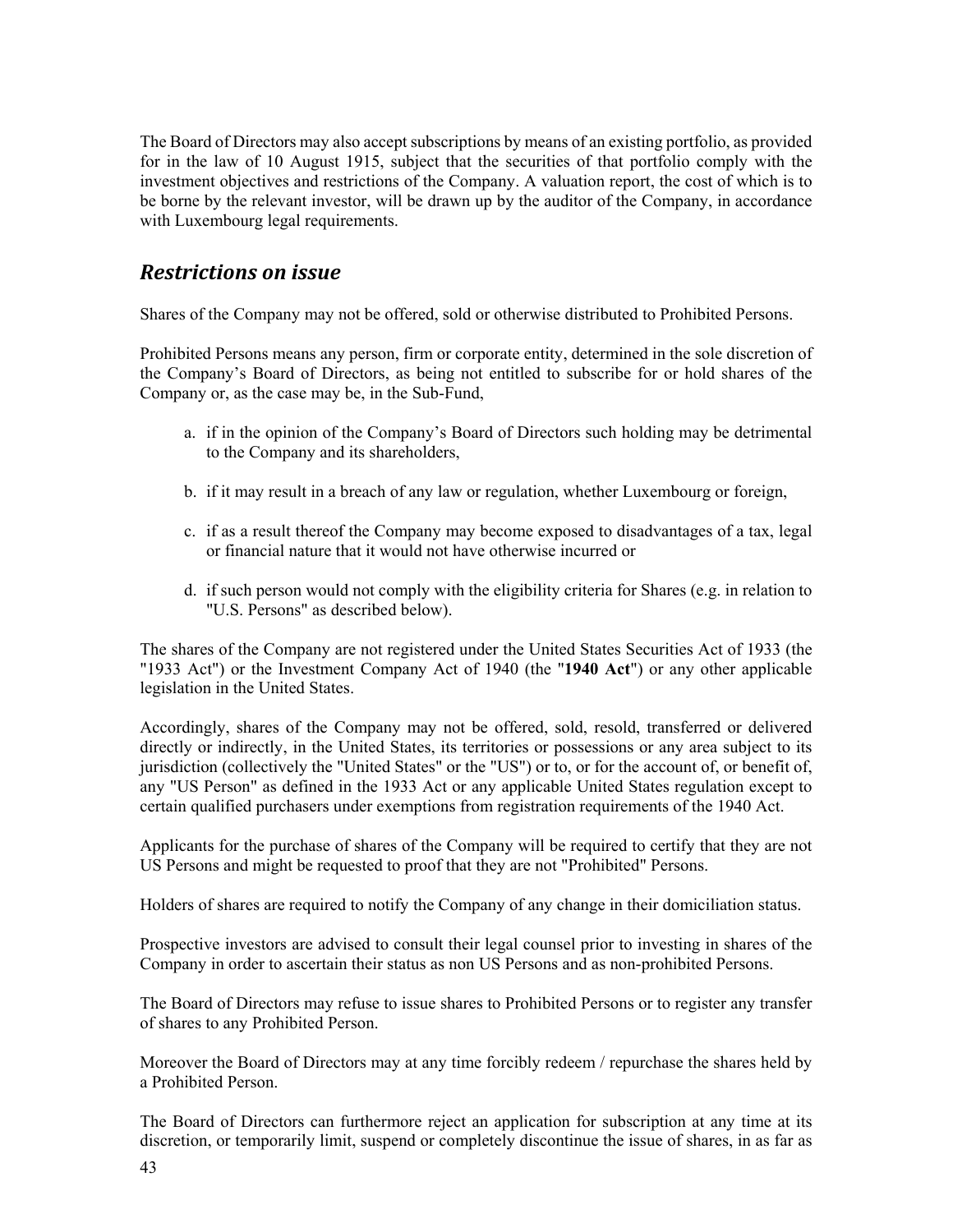this is deemed to be necessary in the interests of the shareholders as an entirety, to protect the Company, in the interests of the investment policy or in the case of endangering specific investment objectives of the Company.

## *Late Trading and Market Timing*

The Company does not permit late trading, market timing or related excessive, short-term trading practices. In order to protect the best interests of the shareholders, the Board of Directors reserves the right to reject any application to subscribe for shares from any investor engaging in such practices or suspected of engaging in such practices and to take such further action as it, in its discretion, may deem appropriate or necessary, such as the charge of higher redemption fee, as laid down hereafter.

## *Fight against Money Laundering and Financing of Terrorism*

Pursuant to international rules and Luxembourg laws and regulations comprising, but not limited to, the law of 12 November 2004 on the fight against money laundering and financing of terrorism, as amended, and circulars of the *Commission de Surveillance du Secteur Financier*, obligations have been imposed on all professionals of the financial sector to prevent the use of undertakings for collective investment for money laundering and financing of terrorism purposes. As a result of such provisions, the Administrative Agent must in principle ascertain the identity of the subscriber in accordance with Luxembourg laws and regulations. The Administrative Agent may require subscribers to provide any document it deems necessary to effect such identification.

In case of delay or failure by an applicant to provide the documents required, the application for subscription (or, if applicable, for redemption) will not be accepted. Neither the Company nor the Administrative Agent has any liability for delays or failure to process deals as a result of the applicant providing no or only incomplete documentation.

Shareholders may be requested to provide additional or updated identification documents from time to time pursuant to ongoing client due diligence requirements under relevant laws and regulations.

## *Luxembourg Law on the register of beneficial owners*

Any natural person who ultimately owns or controls the Company through direct or indirect ownership of more than 25% of the Shares of the Company or voting rights in the Company, or through other means of control (for the purpose of this section, the "Beneficial Owner"), must be registered on behalf of the Company as a Beneficial Owner in the register of beneficial ownership as provided for by the Luxembourg Law of 13 January 2019 setting up a register of beneficial owners (the "RBO Law"). Any such Beneficial Owner is obliged by the RBO Law to provide the Company with such further information as may be required by the latter in order to comply with the RBO Law

## **REDEMPTION OF SHARES**

A shareholder has the right to request that the Company repurchases his shares at any time.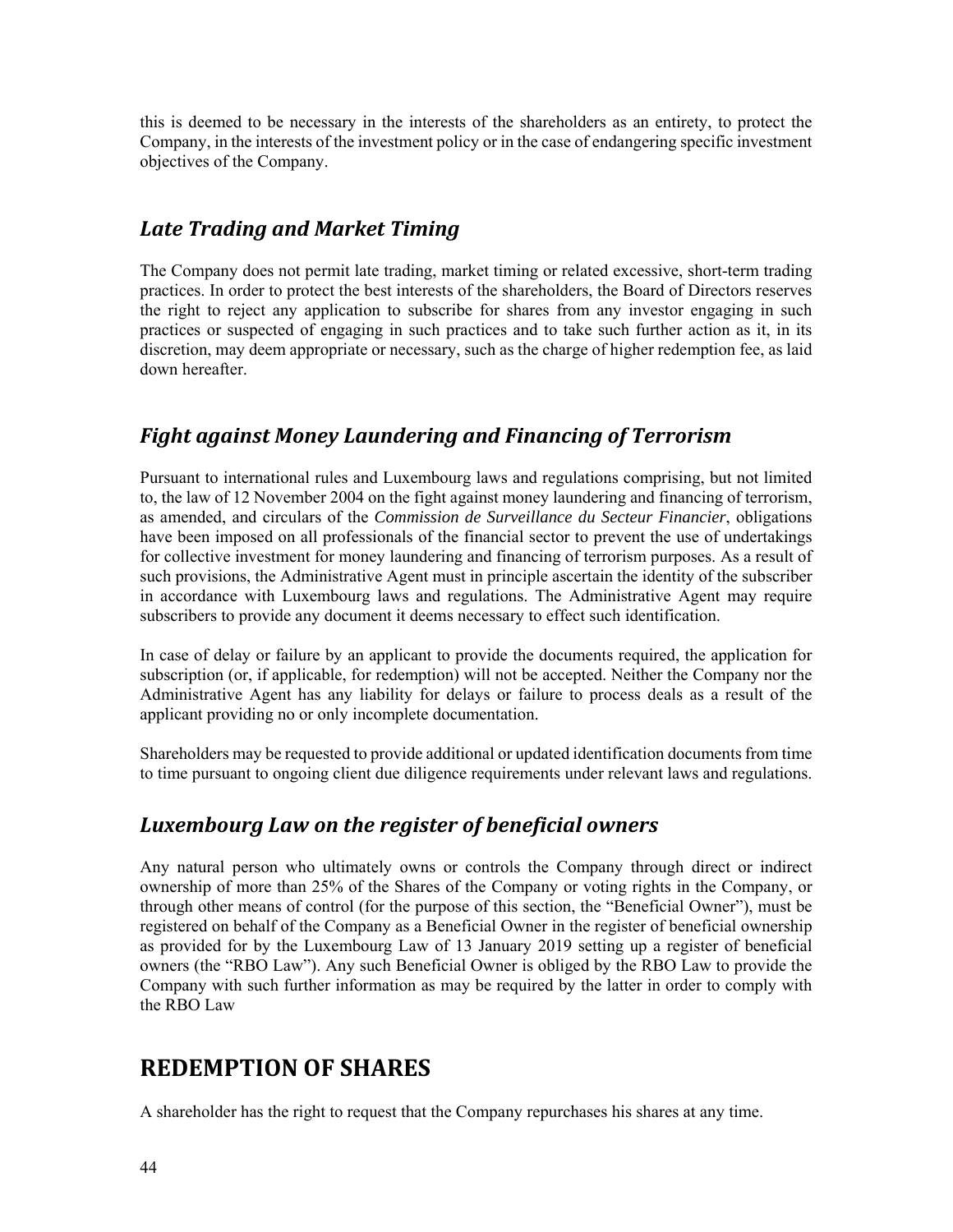Shares will be repurchased at the respective Net Asset Value per share of each Sub-Fund.

Where shares are redeemed in countries where stamp duties or other charges apply, the redemption price decreases accordingly.

Shareholders wishing to have all or any of their shares repurchased should deliver to the office of the Administrative Agent, an irrevocable written request for redemption in the prescribed form. All requests will be dealt with strictly in the order in which they are received. Unless otherwise provided in Sub-Funds' Particulars to this Prospectus each redemption shall be effected at the Net Asset Value of the said shares determined on the Valuation Day if written instructions have reached the Administrative Agent on the Valuation Day before 3:30 p.m. (Luxembourg time) in order to be processed on the applicable Valuation Day; otherwise the order will be executed on the next Valuation Day. However, on an official Swedish Half Day, written instructions have to reach the Administrative Agent before 1:00 p.m. (Luxembourg time). In all cases the decision of the Board of Directors shall be final.

Redemption proceeds will be paid in the Sub-Fund's base currency. Unless otherwise provided in Sub-Funds' Particulars to this Prospectus the proceeds will be despatched within three (3) bank business days after the relevant Valuation Day and after receipt of the proper documentation.

Investors should note that any repurchase of shares by the Company will take place at a price that may be more or less than the shareholder's original acquisition cost, depending on the value of the assets of the Company at any time of redemption.

In the event of large-scale applications for redemption, the Company reserves the right to redeem shares at the applicable net asset value, only after it has sold the corresponding assets promptly, yet always acting in the best interests of the shareholders.

Furthermore, if any application for cash redemption is received in respect of any Valuation Day which either singly or when aggregated with other applications so received, is more than 10% of the NAV of any one Sub-Fund, the Board of Directors reserves the right in its sole and absolute discretion, and taking into account the best interests of the remaining shareholders, to scale down prorata each application with respect to such redemption request so that no more than 10% of the NAV of the relevant Sub-Fund be redeemed or converted on such Valuation Day. The Company shall have the right to limit redemptions so they do not exceed this threshold amount of 10%. Redemptions shall be limited with respect to all shareholders seeking to redeem Shares as of a same Valuation Day so that each such shareholder shall have the same percentage of its redemption request honoured; the balance of such redemption requests shall be processed by the Company within the subsequent valuation days with a maximum of 7 valuation days. On such days, such requests for redemption will be complied with in priority to subsequent requests.

The redemption of shares of any Sub-Fund shall be suspended on any occasion when the calculation of the Net Asset Value thereof is suspended.

The Company shall have the right, if the Board of Directors so determines, to satisfy payment of the redemption price to any shareholder, who requests, in kind by allocating to the holder investments from the portfolio of assets set up in connection with such class or Classes of Shares equal in value as of the Valuation Date, on which the redemption price is calculated, to the value of the Shares to be redeemed. The nature and type of assets to be transferred in such case shall be determined on a fair and reasonable basis and without prejudicing the interests of the other holders of shares of the relevant class or Classes of Shares and the valuation used shall be confirmed by a special report of the auditor of the Company. Shareholders will have to bear costs incurred by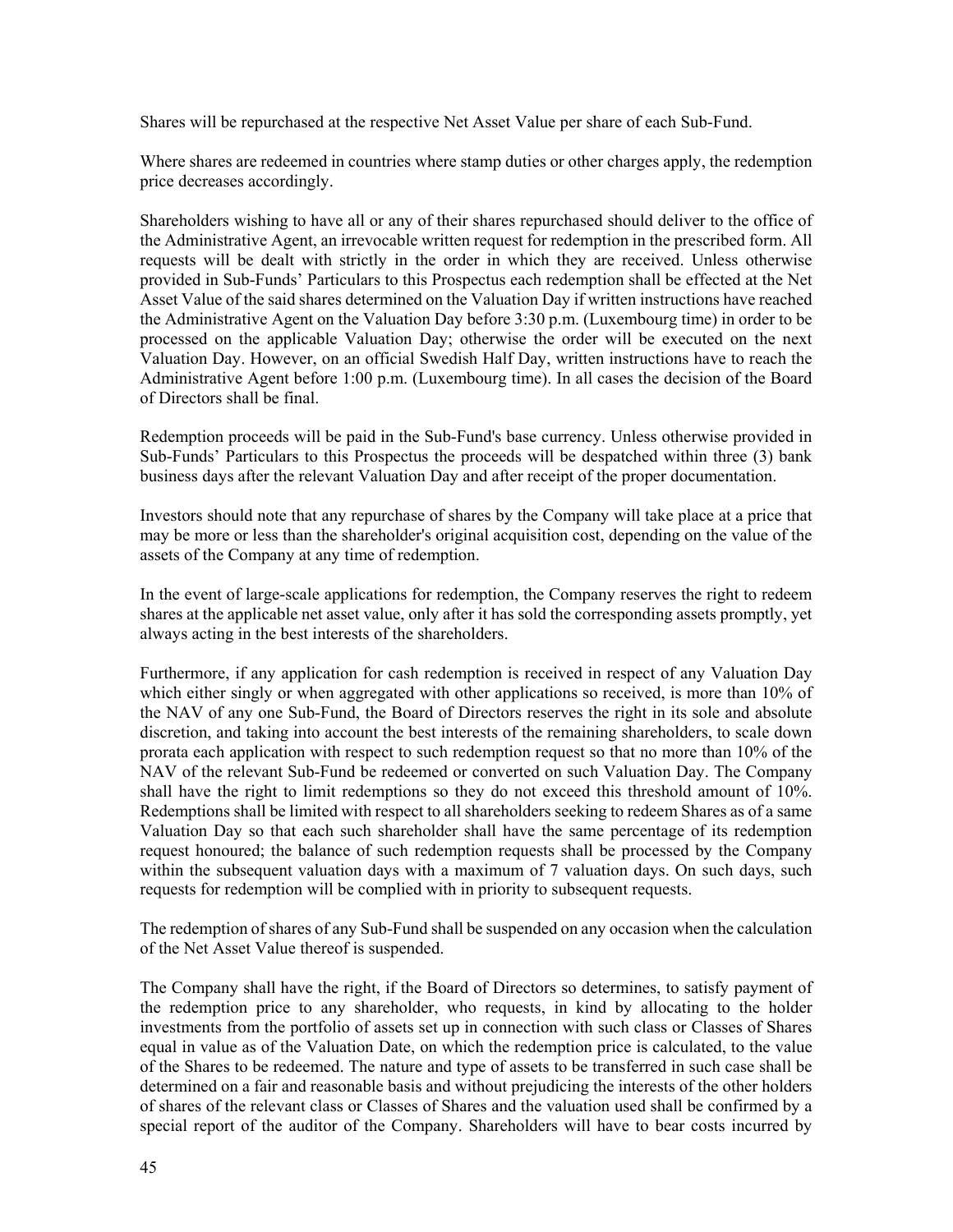redemption in kind (mainly costs resulting from the drawing-up of the auditor's report) unless the Company considers that the redemption in kind is in its interest or made to protect its interests.

# **CONVERSION AND SWITCHING BETWEEN SUB‐FUNDS**

Shareholders in one Sub-Fund may in principle switch their shares into shares of another Sub-Fund or from one class of shares of a Sub-Fund into another class of Units of the same Sub-Fund, subject to compliance with any eligibility conditions of the class of shares of Sub-Fund into which the conversion is to be effected.

Unless otherwise provided in the Sub-Funds' Particulars to this Prospectus, conversion orders must reach the Administrative Agent on the Valuation Day before 3:30 p.m. (Luxembourg time) in order to be processed on the applicable Valuation Day; otherwise the order will be executed on the next Valuation Day. However on an official Swedish Half Day, written instructions have to reach the Administrative Agent. before. 1:00 p.m. (Luxembourg time) otherwise the order will be executed on the next Valuation Day.

Unless otherwise provided in the Sub-Funds' Particulars to this Prospectus, charge will apply on switches. Requests for switches, once made may not be withdrawn, except in the event of a suspension or deferral of the right to redeem Shares of the Sub-Fund from which the switch is to be made or deferral of the right to purchase shares of the Sub-Fund into which the Shares are switched. The proceeds of shares which are converted will be reinvested in shares relating to the Sub-Fund into which the switch is being made.

All authorised switches will be acknowledged by a confirmation notice, confirming details of the switch.

In case of the switching, the Board of Directors of the Company will determine the number of shares allotted in the new Sub-Fund or in the new class is determined by means of the following formula:

 $(A \times B \times C) - E$ 

### $\overline{D}$

where:

A is the number of shares presented for conversion,

 $=N$ 

B is the net asset value of one share in that Sub-Fund and/or of that class of which the shares are presented for conversion, on the day the conversion is executed,

C is the conversion factor between the base currencies of the four Sub-Funds on the day of execution. If the Sub-Funds or the two classes of shares have the same base currency, this factor is one,

D is the net asset value per share of the new Sub-Fund and /or class on the day of execution,

E is any applicable switching charges,

N is the number of shares relating to the new Sub-Fund to which the investor shall become entitled.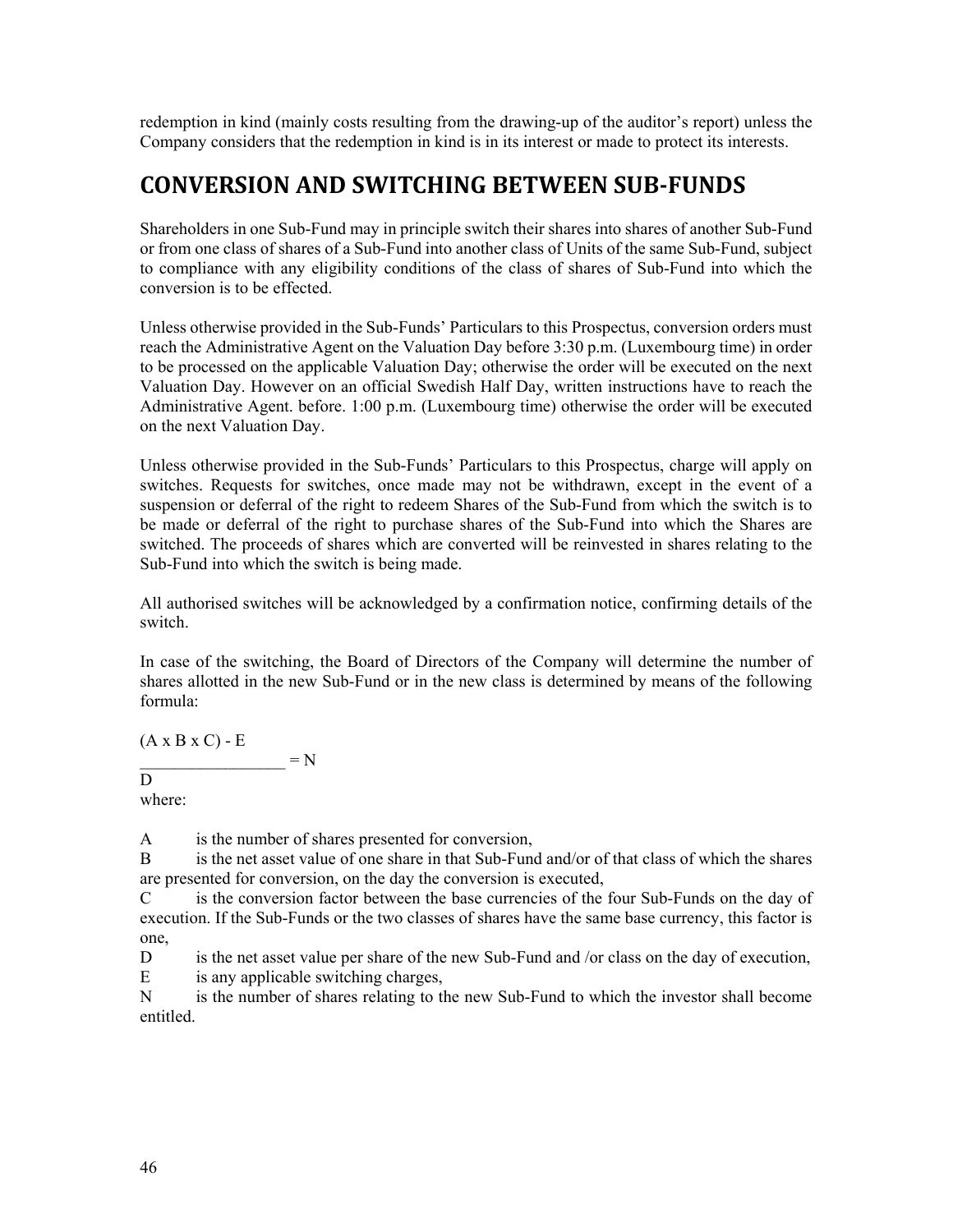# **TAXATION**

The following summary is based on the laws and practices currently in force and is subject to any future changes. The following information is not exhaustive and does not constitute legal or tax advice.

It is expected that shareholders in the Company will be resident in many different countries. Consequently, no attempt is made in this Prospectus to summarize the taxation consequences for each investor of subscribing, converting, holding, redeeming or otherwise acquiring or disposing of Shares in the Company. These consequences will vary in accordance with the law and practice currently in force in a shareholder's country of citizenship, residence, domicile or incorporation and with his personal circumstances.

### *Taxation in Luxembourg*

The Company is subject to Luxembourg legislation. Buyers of the Company's shares should inform themselves about the legislation and rules applicable to the purchase, holding and possible sale of Shares with regard to their residence or nationality.

In accordance with current legislation in Luxembourg, neither the Company nor the shareholders, except those whose domicile, residence or permanent establishment is Luxembourg, are subject to any tax on income or capital gains in Luxembourg. The Company's income may however be subject to withholding tax in the countries where the Company's assets are invested.

The net assets of the Company are subject to a Luxembourg tax ("taxe d'abonnement") at an annual rate of 0.05% payable at the end of that quarter. Shares of institutional classes, if applicable, as defined in Article 174 (2) (c) of the 2010 Law, as may be amended from time to time, are subject to a "taxe d'abonnement" of 0.01% per annum. The Company ensures that such institutional share classes are only acquired by investors complying with rules set out in the afore-mentioned article. The value of the assets represented by the shares/units held in other Luxembourg undertakings for collective investment already subject to a "taxe d'abonnement" is exempt from the payment of such tax.

The investment into a master fund has no specific Luxembourg tax impact for a Feeder UCITS.

### *Common Reporting Standard*

The Company is subject to the Standard for Automatic Exchange of Financial Account Information in Tax matters (the "**Standard**") and its Common Reporting Standard (the "**CRS**") as set out in the Luxembourg law dated 18 December 2015 on the Common Reporting Standard (loi relative à l'échange automatique de renseignements relatifs aux comptes financiers en matière fiscale) (the "**CRS Law**").

The CRS Law is based on the European Directive 2014/107/EU of 9 December 2014 amending provisions of Directive 2011/16/EU on administrative cooperation in the field of taxation and the OECD`s multilateral agreements. Consequently, to eliminate the overlap of reporting obligations created between the EU Savings Directive (the "**EUSD**") and the Directive 2014/107/EU, the EUSD directive has been repealed with effect from 31 December 2015 and the last reporting in accordance with the EUSD directive, will be effected in 2016 for the calendar year 2015. Further, the first reporting to the Luxembourg tax authority (the "**LTA**") under the CRS Law, was applied in 2017 for the calendar year 2016. The LTA will onward report to participating foreign tax authorities by 30 September 2017.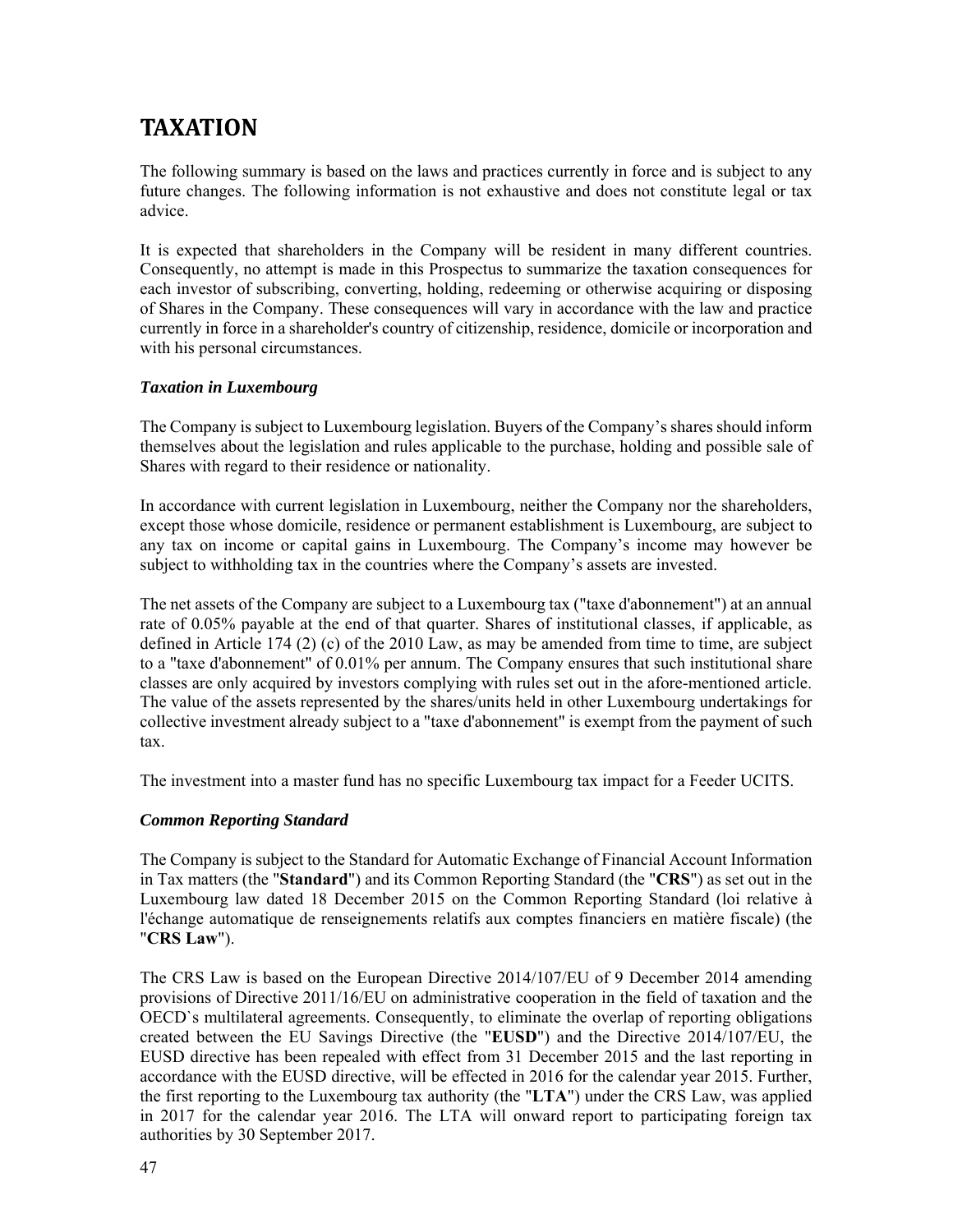The intention of CRS is to safeguard against tax evasion. Accordingly, under the terms of the CRS Law, the Company is likely to be treated as a Luxembourg Reporting Financial Institution. Consequently, the fund is required to collect personal and financial information as described in Annex I of the CRS Law with effect from 1 January 2016 and without prejudice to other applicable data protection provisions as set out in the Company documentation, the Company will be required to annually report this information to the LTA as from 2017.

The Company's ability to satisfy its reporting obligations under the CRS Law will depend on each investor providing the Company with the Information, along with the required supporting documentary evidence. In this context, the investors are hereby informed that the Company will process the Information for the purposes as set out in the CRS Law. The investors undertake to inform the Company, if applicable, of the processing of their Information by the Company.

The investors are further informed that the Information related to Reportable Persons within the meaning of the CRS Law will be disclosed to the LTA annually for the purposes set out in the CRS Law.

The investors undertake to immediately inform the Company of, and provide the Company with all supporting documentary evidence of any changes related to the Information after occurrence of such changes.

Any investor that fails to comply with the Company's Information or documentation requests may be held liable for penalties imposed on the Company and attributable to such investor's failure to provide the Information or subject to disclosure of the Information by the Company to the LTA.

If investors are in doubt, they should consult their tax advisor, stockbroker, bank manager, solicitor, account or other financial advisor regarding the possible implications of CRS on an investment in the Company.

### *Foreign Account Tax Compliance Act ("FATCA")*

The Hiring Incentives to Restore Employment Act (the "**Hire Act**") was signed into US law in March 2010. It includes special provisions laid down in the Foreign Account Tax Compliance Act, generally known as "FATCA". The intention of FATCA is that details of US investors holding assets outside the US will be reported by financial institutions to the Internal Revenue Service (IRS), as a safeguard against US tax evasion.

This regime will become effective in phases between 1 July 2014 and 15 March 2018. Based on the Treasury Regulations §1.1471-§1.1474 issued on 17 January 2013 (the "**Treasury Regulations**") the Fund is a "Financial Institution". As a result of the Hire Act, and to discourage non-US Financial Institutions from staying outside this regime, on or after 1 July 2014, a Financial Institution that does not enter and comply with the regime will be subject to a US withholding tax of 30% on gross proceeds as well as on income from the US and, on or after 1 January 2017, also potentially on non-US investments.

Luxembourg has entered into a Model I Intergovernmental Agreement ("IGA") with the United States. Under the terms of the IGA, the Fund will be obliged to comply with the provisions of FATCA under the terms of the IGA and under the terms of Luxembourg legislation implementing the IGA (the "**Luxembourg IGA legislation**"), rather than under the US Treasury Regulations implementing FATCA.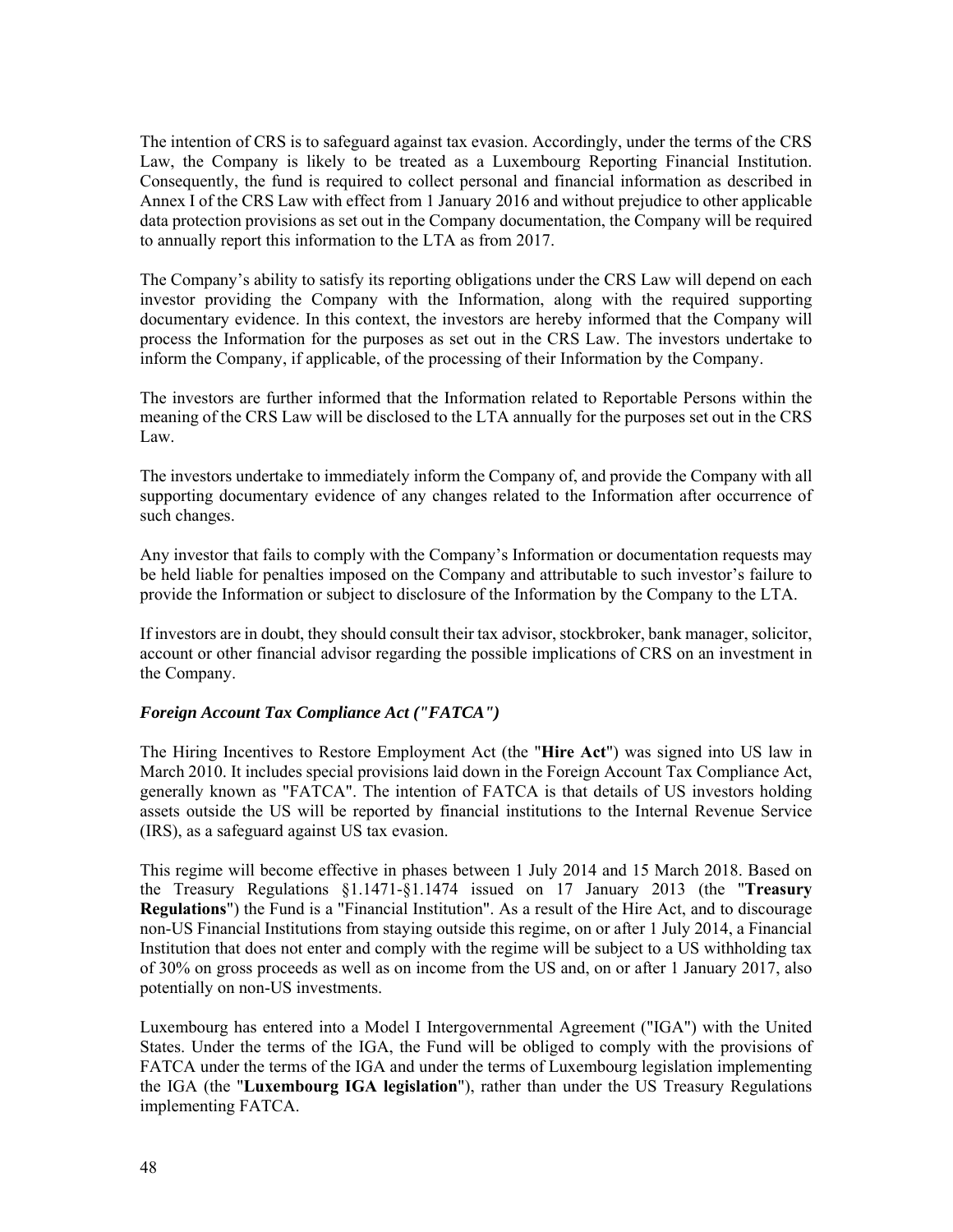In order to protect shareholders from the effect of any penalty withholding, it is the intention of the Fund to be compliant with the requirements of the FATCA regime and hence, qualify as a so-called "participating financial institution" as defined in the IGA.

The Fund qualifies as a so-called "sponsored financial institution" as defined in the IGA. The Administrative Agent, Registrar and Transfer Agent qualifies as a so-called "sponsoring financial institution". The Administrative Agent, Registrar and Transfer Agent agrees to sponsor the Fund for the purpose and within the meaning of the IGA. The Fund intends not to register with the IRS and intends to be so-called "non-reporting sponsored financial institutions" within the meaning of the IGA. In case the Fund would be subject to reporting obligations under the FATCA regulation, the Administrative Agent, Registrar and Transfer Agent will register the Fund as its sponsoring entity with the IRS and hence, the Administrative Agent, Registrar and Transfer Agent will comply as set out in article 2 and 4 as well as Annex II, Chapter IV, section A. 3 of the IGA in due time (i.e. not later than 90 (ninety) days after the reportable event has first been identified) with all due diligence, withholding, registration and reporting obligations on behalf of the Fund regarding certain holdings by and payments made to (a) certain US investors, (b) certain US controlled foreign entity investors and (c) non-US financial institution investors that do not comply with the terms of the Luxembourg IGA legislation. Further, the Administrative Agent, Registrar and Transfer Agent will perform any requirements that the Fund would have been required to perform if it were a reporting Luxembourg financial institution as defined in the IGA. Under the Luxembourg IGA, such information will be onward reported by the Luxembourg tax authorities to the IRS under the general information exchange provisions of the US-Luxembourg Income Tax Treaty. The Administrative Agent, Registrar and Transfer Agent is required to monitor its own and the Fund's status as being a participating financial institution and a non-reporting entity on an ongoing basis and has to ensure that the Administrative Agent, Registrar and Transfer Agent and the Fund meet the conditions for such status over the time.

In cases where investors invest in the Fund through an intermediary or a distributor, investors are reminded to check whether such intermediary is FATCA compliant and hence, qualifies as a participating financial institution as defined in the IGA. In case any of the Fund's distributor should change its status as participating financial institution, such distributor will notify the Management Company within ninety (90) days from the change in status of such change and the Management Company is entitled a) to redeem all shares held through such distributor, b) to convert such shares into direct holdings of the Fund, or c) to transfer such shares to another nominee within six (6) months of the change in status. Further, any agreement with a distributor can be terminated in case of such change in status of the distributor within ninety (90) days of notification of the distributor's change in status.

Although the Fund and the Administrative Agent, Registrar and Transfer Agent will attempt to satisfy any obligations imposed on it to avoid the imposition of the US withholding tax, no assurance can be given that the Fund and the Administrative Agent, Registrar and Transfer Agent will be able to satisfy these obligations. If the Fund becomes subject to a withholding tax as a result of the FATCA regime, the value of the shares held by the shareholders may suffer material losses.

Other jurisdictions currently are in the process of adopting tax legislation concerning the reporting of information. The Fund also intends to comply with such other similar tax legislation that may apply to the Fund, although the precise requirements are not fully known yet. As a result, the Fund may need to seek information about the tax status of investors under the laws of such jurisdictions for disclosure to the relevant governmental authorities.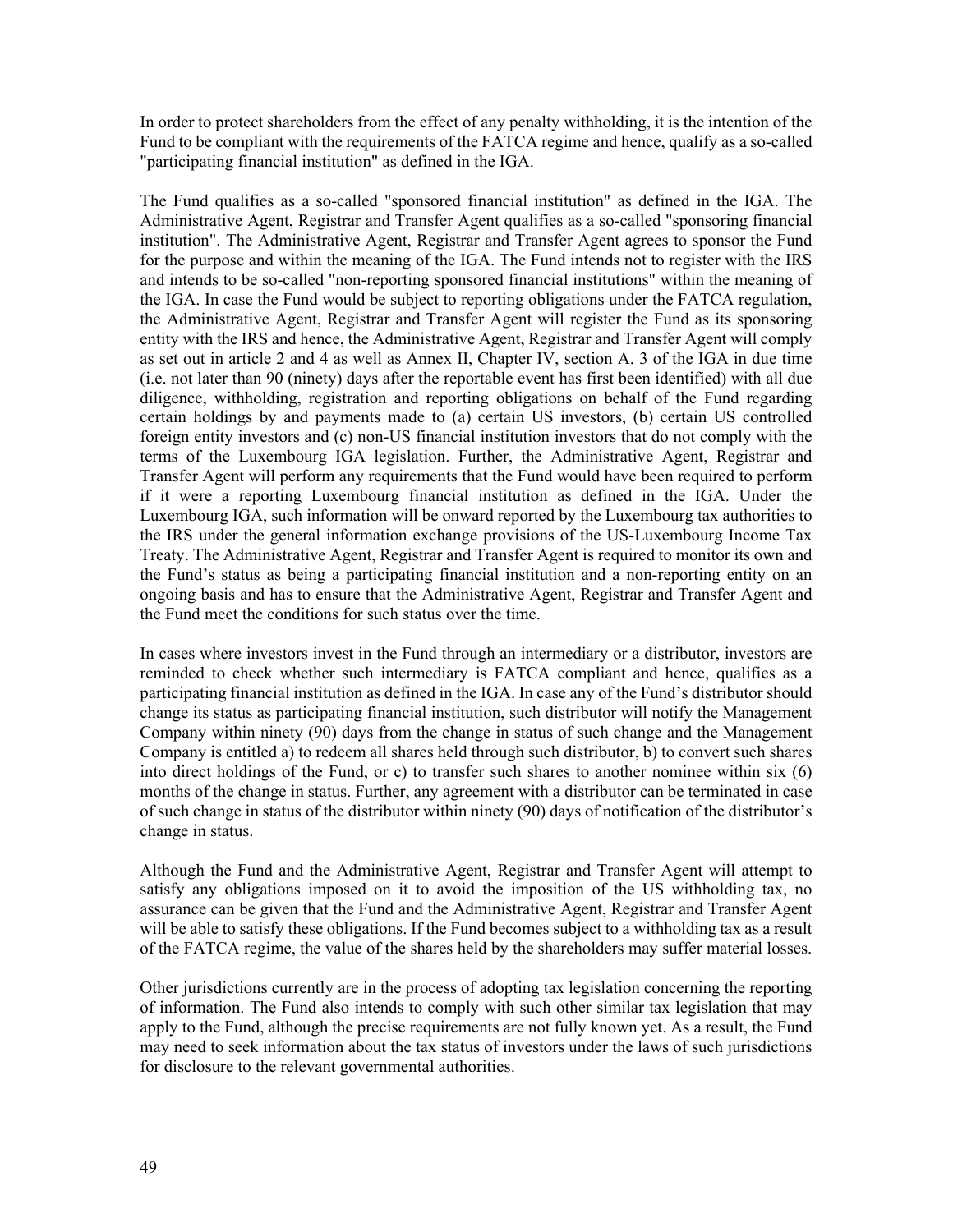If you are in any doubt, you should consult your tax advisor, stockbroker, bank manager, solicitor, accountant or other financial adviser regarding the possible implications of FATCA on an investment in the Fund.

# **SUSTAINABLE FINANCE DISCLOSURES**

In March 2018, the European Commission published an Action Plan on Financing Sustainable Growth (the "**EU Action Plan**") that set out an EU strategy for sustainable finance.

The EU Action Plan identified several legislative initiatives, including SFDR.

SFDR requires transparency with regard to the integration of evaluations of environmental, social or governance events or conditions that, if they occur, could cause an actual or a potential material negative impact on the value of the investments made by a financial product, and consideration of adverse sustainability impacts of the actions financial products and financial market participants.

At the date of this Prospectus, it is difficult to predict the full extent of the impact of SFDR and the EU Action Plan on the Fund and its Masters. The Board of Directors reserves the right to adopt such arrangement as it deems necessary or desirable to ensure that the Fund complies with any applicable requirements of the SFDR and any other applicable legislation or regulations related to the EU Action Plan. In particular, the Management Company and the Fund await the further consultation and/or guidance on the level 2 regulatory technical standards (the "**RTS**"), and the finalization of the RTS.

It is noted that the RTS to be introduced by the EU to specify the details of the content and presentation of the information to be disclosed by financial market participants like the Fund pursuant to SFDR have been delayed and have not yet entered into force at the date of this Prospectus. It is noted that the European Commission has recommended that from the effective date of SFDR, financial market participants seek to comply with the specific disclosure obligations in SFDR that are reliant on RTS on a 'high-level, principles-based approach' pending publication of the RTS.

The Fund therefore seeks to comply on a best efforts basis with the relevant disclosure obligations and makes this disclosure as a means of achieving this objective.

It is expected that this section of the Prospectus will be reviewed and updated once the relevant RTS come into effect, noting in particular that the regulatory technical standards are expected to contain details on the form and presentation of the information to be disclosed and this could therefore require a revised approach to how the Fund seeks to meet the disclosure obligations in the SFDR.

Please refer to section entitled "Risk Factors" and the sub-section entitled "Sustainable Risks" in respect of the risks related to sustainable finance disclosures.

# **TAXONOMY REGULATION DISCLOSURES**

The Regulation (EU) 2020/852 of the European Parliament and of the Council of 18 June 2020 on the establishment of a framework to facilitate sustainable investment, and amending Regulation (EU) 2019/2088 (the "**Taxonomy Regulation**") is a piece of directly effective EU legislation that is applicable to the Fund.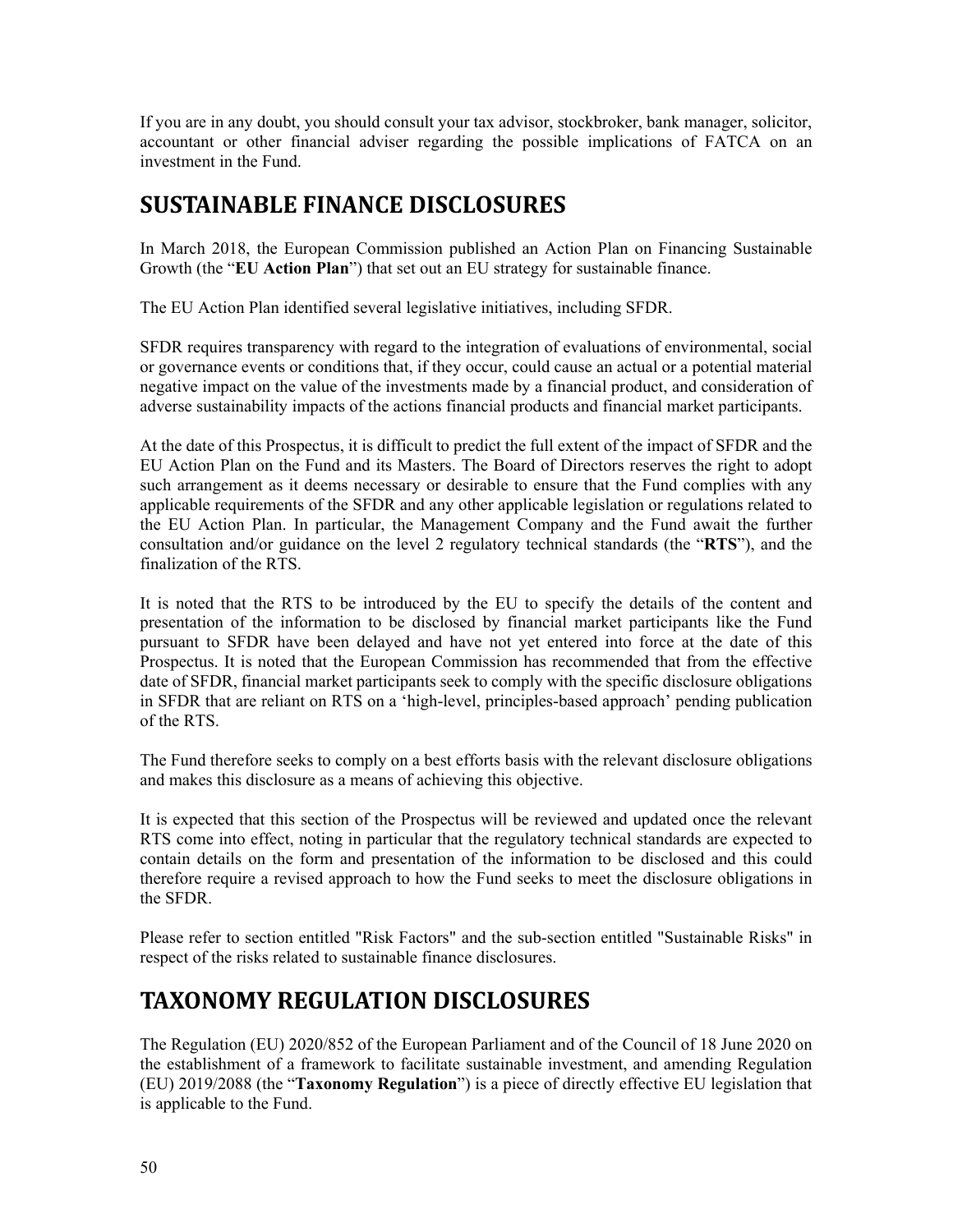Its purpose is to establish a framework to facilitate sustainable investment. It sets out harmonised criteria for determining whether an economic activity qualifies as environmentally sustainable and outlines a range of disclosure obligations to enhance transparency and to provide for objective comparison of financial products regarding the proportion of their investments that contribute to environmentally sustainable economic activities.

It is notable that the scope of environmentally sustainable economic activities, as prescribed in the Taxonomy Regulation, is narrower than the scope of sustainable investments under SFDR. Therefore, although there are disclosure requirements for both, these two concepts should be considered and assessed separately. This section addresses only the specific disclosure requirements of the Taxonomy Regulation.

Given the investment focus and the asset classes/sectors in which the Sub-Funds invest, the Investment Manager may integrate a consideration of environmentally sustainable economic activities (as prescribed by the Taxonomy Regulation) into the investment process for the Sub-Funds. Please refer to the relevant Sub-Fund appendix for further information.

It is expected that this section of the Prospectus will be reviewed and updated once the relevant RTS come into effect.

# **POLICIES**

## *Conflicts of interest*

The Board of Directors, the Management Company, the Investment Manager and the other service providers of the Company, and/or their respective affiliates, members, employees or any person connected with them may be subject to various conflicts of interest in their relationships with the Company.

The Board of Directors has adopted and implemented a conflicts of interest policy in accordance with its Code of Conduct.

The Management Company, the Company and the Investment Manager have adopted and implemented a conflicts of interest policy and have made appropriate organisational and administrative arrangements to identify and manage conflicts of interests so as to minimise the risk of the Company's interests being prejudiced, and if they cannot be avoided, ensure that the Company's investors are treated fairly.

In the conduct of its business the Management Company adopted a conflicts of interest policy (the "**Conflicts of Interest Policy**") to identify, manage and where necessary prohibit any action or transaction that may give rise to conflicts entailing a material risk of damage to the interest of the Company or its shareholders. The Management Company strives to manage any conflicts in a manner consistent with the highest standards of integrity and fair dealing. For this purpose, it has implemented procedures that shall ensure that any business activities involving a conflict, which may harm the interests of the Company or its shareholders, are carried out with an appropriate level of independence and that any conflicts are resolved fairly.

Notwithstanding its due care and best effort, there is a risk that the organizational or administrative arrangements made by the Management Company for the management of conflicts of interest are not sufficient to ensure with reasonable confidence, that risks of damage to the interests of the Company or its shareholders will be prevented. In such case where a conflict of interest cannot be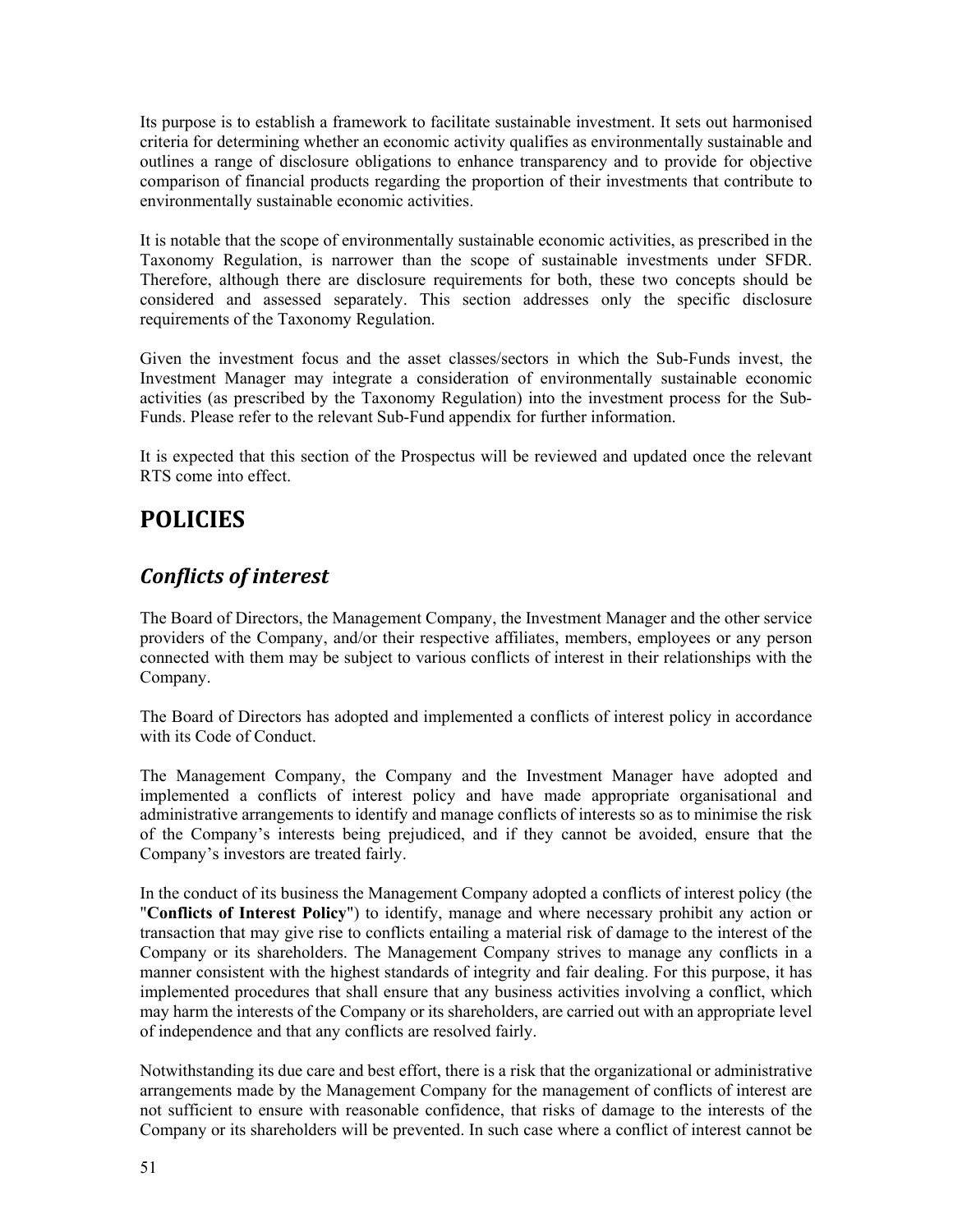avoided and/or requires particular actions, the Management Company or the Board of Directors will report to shareholders by an appropriate durable medium and give reasons for the decision.

A paper version of the Conflicts of Interest Policy is available free of charge at the registered office of the Management Company.

Detailed information regarding the Conflict of Interest Policy can also be found on the following webpage of the Management Company: https://www.fundrock.com/conflict-of-interest/

## *Preferential treatment of investors*

Shareholders are being given a fair treatment by ensuring that they are subject to the same rights and, as the case may be, the same obligations vis-à-vis the Company (as such rights and obligations notably result from the Articles and this Prospectus) as those to which other shareholders, having invested in, and equally or similarly contributed to, the same class of Shares, are subject to. Notwithstanding the foregoing paragraph, it cannot be excluded that a shareholder be given a preferential treatment in the meaning of, and to the widest extent, allowed by the Articles. Whenever a shareholder obtains preferential treatment or the right to obtain a preferential treatment, a description of that preferential treatment, the type of shareholders who obtained such preferential treatment and, where relevant, their legal or economic links with the Company or the Management Company will be made available at the registered office of the Management Company subject the same limits required by the Law.

## *Remuneration Policy*

The Management Company has established and applies a remuneration policy in accordance with principles laid out under the UCITS Directive 2009/65/EC and any related legal and regulatory provisions applicable in Luxembourg.

The remuneration policy is aligned with the business strategy, objectives, values and interests of the Management Company, the Company and of the shareholders, and which includes, inter alia, measures to avoid conflicts of interest. The remuneration policy is consistent with and promotes sound and effective risk management and does not encourage risk taking which is inconsistent with the risk profiles, rules or instruments of incorporation of the Company.

As an independent management company relying on a full-delegation model (i.e. delegation of the collective portfolio management function), the Management Company ensures that its remuneration policy adequately reflects the predominance of its oversight activity within its core activities. As such, it should be noted that the Management Company's employees who are identified as risk-takers under UCITS Directive 2009/65/EC are not remunerated based on the performance of the UCITS under management.

An up-to-date version of the remuneration policy (including, but not limited to, the description of how remuneration and benefits are calculated, as well as the identity of the persons responsible for awarding the remuneration and benefits and the composition of the remuneration committee) is available at: http://www.fundrock.com/pdf/Fundrock\_Remuneration\_policy.pdf. A paper version of this remuneration policy is made available free of charge at the Management Company's registered office.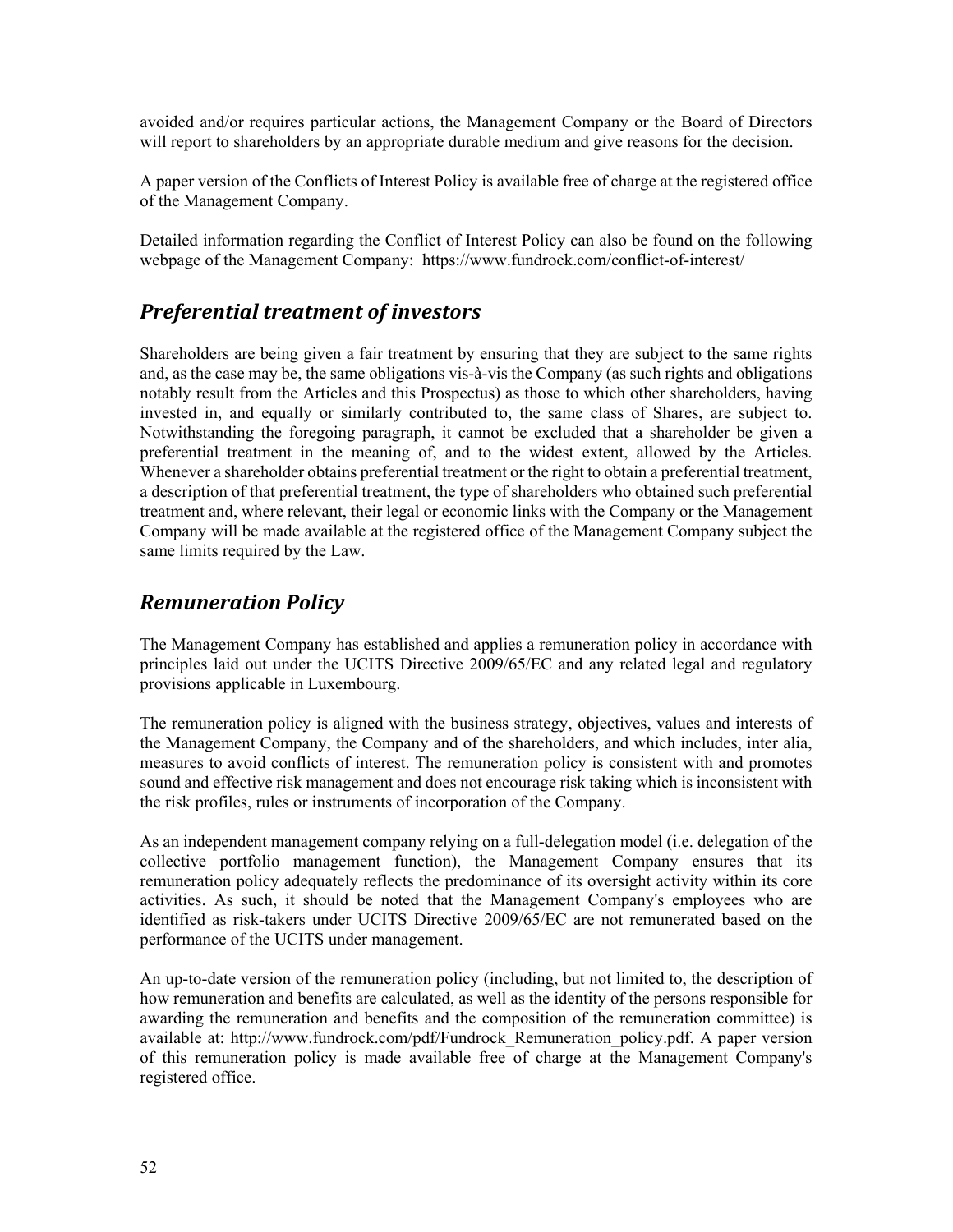The Management Company's remuneration policy, in a multi-year framework, ensures a balanced regime where remuneration both drives and rewards the performance of its employees in a measured, fair and well-thought-out fashion which relies on the following principles\*:

• identification of the persons responsible for awarding remuneration and benefits (under the supervision of the remuneration committee and subject to the control of an independent internal audit committee);

• identification of the functions performed within the Management Company which may impact the performance of the entities under management;

• calculation of remuneration and benefits based on the combination of individual and company's performance assessment;

determination of a balanced remuneration (fixed and variable);

implementation of an appropriate retention policy with regards to financial instruments used as variable remuneration;

deferral of variable remuneration over 3-year periods;

• implementation of control procedures/adequate contractual arrangements on the remuneration guidelines set up by the Management Company's respective portfolio management delegates.

\*It should be noted that, upon issuance of final guidelines, this remuneration policy may be subject to certain amendments and/or adjustments.

## *Other Policies*

The Management Company will make the following additional information available at its registered office upon request in accordance with Luxembourg laws and regulations: the procedures relating to complaints handling, the strategy followed for the exercise of voting rights of the Fund, the best execution policy and the procedure for the giving and receiving of inducements.

## *EU Benchmark Regulation*

Regulation (EU) 2016/1011 (also known as the "**EU Benchmark Regulation**") requires the Management Company to produce and maintain robust written plans setting out the actions that it would take in the event that a benchmark (as defined by the EU Benchmark Regulations) materially changes or ceases to be provided. The Management Company shall comply with this obligation. Further information on the plan is available on request and free of charge at the registered office of the Management Company.

The following benchmarks are used by the Sub-Funds indicated in the table below for the purpose of calculating the performance fee of the Sub-Funds.

| <b>Sub-Funds</b>                            | <b>Benchmark</b>                                                                   |
|---------------------------------------------|------------------------------------------------------------------------------------|
| <b>CARNEGIE Fonder Portfolio – Carnegie</b> | STIBOR 90 days (STIBOR floor of $0$ ) + 2%                                         |
| <b>High Yield Select</b>                    |                                                                                    |
|                                             |                                                                                    |
|                                             | <b>CARNEGIE Fonder Portfolio – Carnegie   STIBOR 90 days (STIBOR floor of 0) +</b> |
| <b>High Yield</b>                           | 1.5%                                                                               |
|                                             |                                                                                    |

The benchmark is provided by an administrator (Swedish Financial Benchmark Facility) which is currently not included in the ESMA register of benchmark administrators. However, the use of this benchmark is permitted during the transitional period provided for in article 51 of the EU Benchmark Regulation. The Prospectus will be updated at the first opportunity once further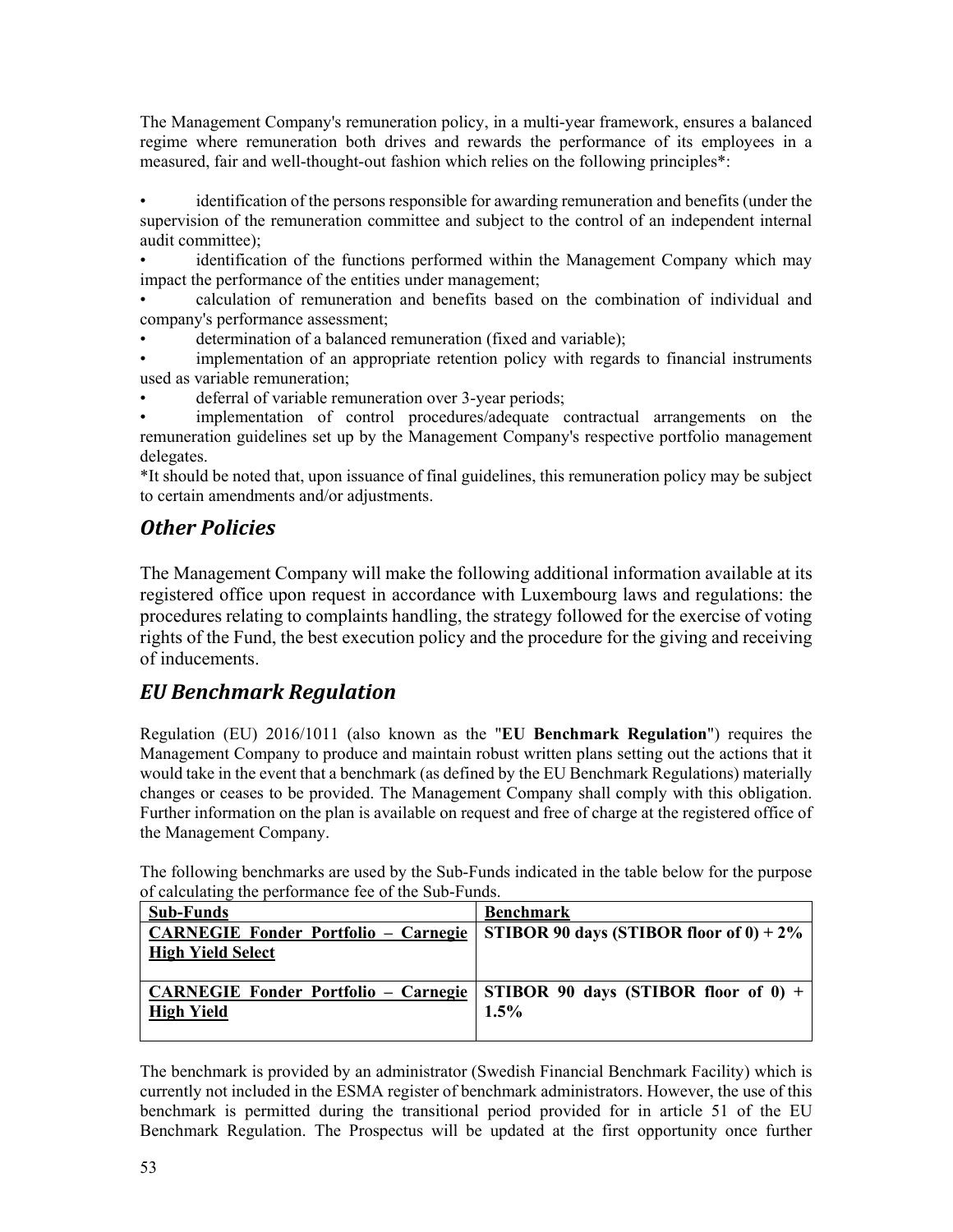information on the benchmark administrator's authorisation becomes available. The inclusion of any further administrator of a benchmark used by a Sub-Fund within the meaning of the EU Benchmark Regulation in the ESMA register of benchmark administrators will be reflected in the Prospectus at its next update.

# **MANAGEMENT AND ADMINISTRATION**

## *Board of Directors*

The Board of Directors of the Company has overall responsibility for the management and administration of the Company, its Sub-Funds, for authorising the creation of further Sub-Funds and for establishing and monitoring their investment policies and restrictions.

The Company's Board of Directors is sole responsible for the determination, execution and control of the Company's investment policies which are applied to the management of all the Sub-Funds.

## *Management Company*

Pursuant to a management company agreement dated 1 July 2011, the Board of Directors has appointed FundRock Management Company S.A. as the management company of the Company to be responsible on a day-to-day basis, under supervision of the Directors, for providing investment management, administration and marketing services in respect of all the Sub-Funds.

The Management Company was incorporated for an unlimited period on 10 November 2004 in the form of a "société anonyme" in Luxembourg under the name of "RBS (Luxembourg) S.A.". With effect from 31 December 2015, it changed its name to FundRock Management Company S.A. It is authorised and regulated by the CSSF as (i) a management company subject to Chapter 15 of the 2010 Law, and (ii) as alternative investment fund manager regulated under Chapter 2 of the law of 12 July 2013 on alternative investment funds managers, as amended from time to time. It has a subscribed and paid-up capital of EUR 10,000,000.

It has its registered office in Luxembourg at 33, rue de Gasperich, L-5826 Hesperange, Luxembourg. The articles of incorporation of the Management Company were published in the Mémorial C, official gazette of the Grand-Duchy of Luxembourg, as of 6 December 2004. The last amendment of the articles of incorporation of the Management Company was published on 6 February 2019.

The Management Company shall also ensure compliance of the Company with the investment restrictions and oversee the implementation of the Company's strategies and investment policy.

The Management Company shall also send reports to the Board of Directors on a periodic basis and inform each board member without delay of any non-compliance of the Company with the investment restrictions.

The Management Company will monitor on a continuing basis the activities of the third parties to which it has delegated functions. The agreements entered into between the Management Company and the relevant third parties provide that the Management Company can give at any time further instruction to such third parties and that it can withdraw their mandate with immediate effect if this is in the interest of the shareholders of the Company. The Management Company's liability towards the Company is not affected by the fact that it has delegated certain functions to third parties.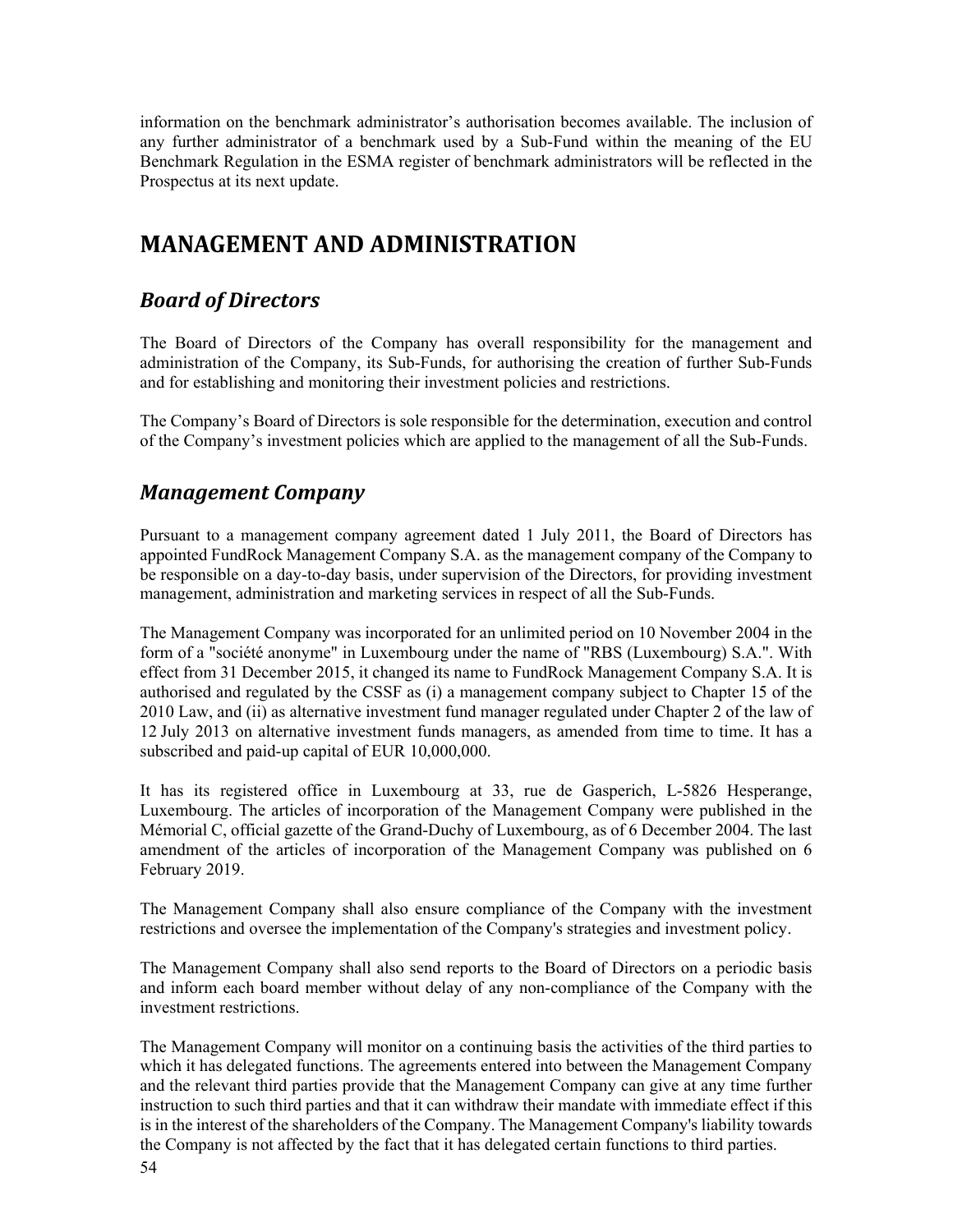The Management Company is entitled to a fee calculated on the average net assets of the respective Sub-Fund (the "**Management Fee**"). A twelfth of this rate is being payable at the end of each month by the Sub-Fund and based on the Sub-Fund's average net assets calculated on a daily basis during the relevant month. The fee applicable to each Sub-Fund is laid down in the respective Sub-Funds' Particulars.

The accounts of the Management Company are audited by an independent authorised auditor. This task has been entrusted to Deloitte Audit Sàrl.

### *Investment Manager*

By the terms of an investment management agreement, the Management Company has appointed Carnegie Fonder AB with registered office in Stockholm, Regeringsgatan 56 as Investment Manager (the "**Investment Manager**").

Carnegie Fonder AB is a management company supervised by the *Finansinspektionen* with registered office in Stockholm.

Under the responsibility and the supervision of the Company's Board of Directors and the Management Company, the Investment Manager implements the investment policy, make investment decisions and continuously adapt them to market developments as appropriate, taking into account the interests of the Company.

The Management Company will receive periodic reports from Investment Manager detailing each Sub-Funds' performance and analyzing its investment portfolio. The Management Company will receive similar reports from the Company's other service providers in relation to the services which they provide.

In consideration for its services Carnegie Fonder AB shall be entitled to a fee paid out of the Management Fee. A twelfth of this rate is being payable at the end of each month by the Management Company and based on the Sub-Fund's average net assets calculated on a daily basis during the relevant month.

## *Depositary – Paying Agent*

Pursuant to a depositary and paying agent services agreement dated 29 June 2016 (the "**Depositary Agreement**"), Skandinaviska Enskilda Banken AB (publ), Luxembourg Branch, registered with the Luxembourg trade and companies register under number B39819 and having its place of business at 4, rue Peternelchen, L-2370 Howald, a branch of Skandinaviska Enskilda Banken AB (publ), a credit institution incorporated in Sweden and registered with the Swedish Companies Registration Office under number 502032-9081 with its registered office in Stockholm, Sweden has been appointed as depositary of the Company (the "**Depositary**"). The Depositary will also provide paying agent services to the Company.

The Depositary has been appointed for the safe-keeping of the assets of the Company which comprises the custody of financial instruments, the record keeping and verification of ownership of other assets of the Company as well as the effective and proper monitoring of the Company's cash flows in accordance with the provisions of the 2010 Law, as amended from time to time, and the Depositary Agreement.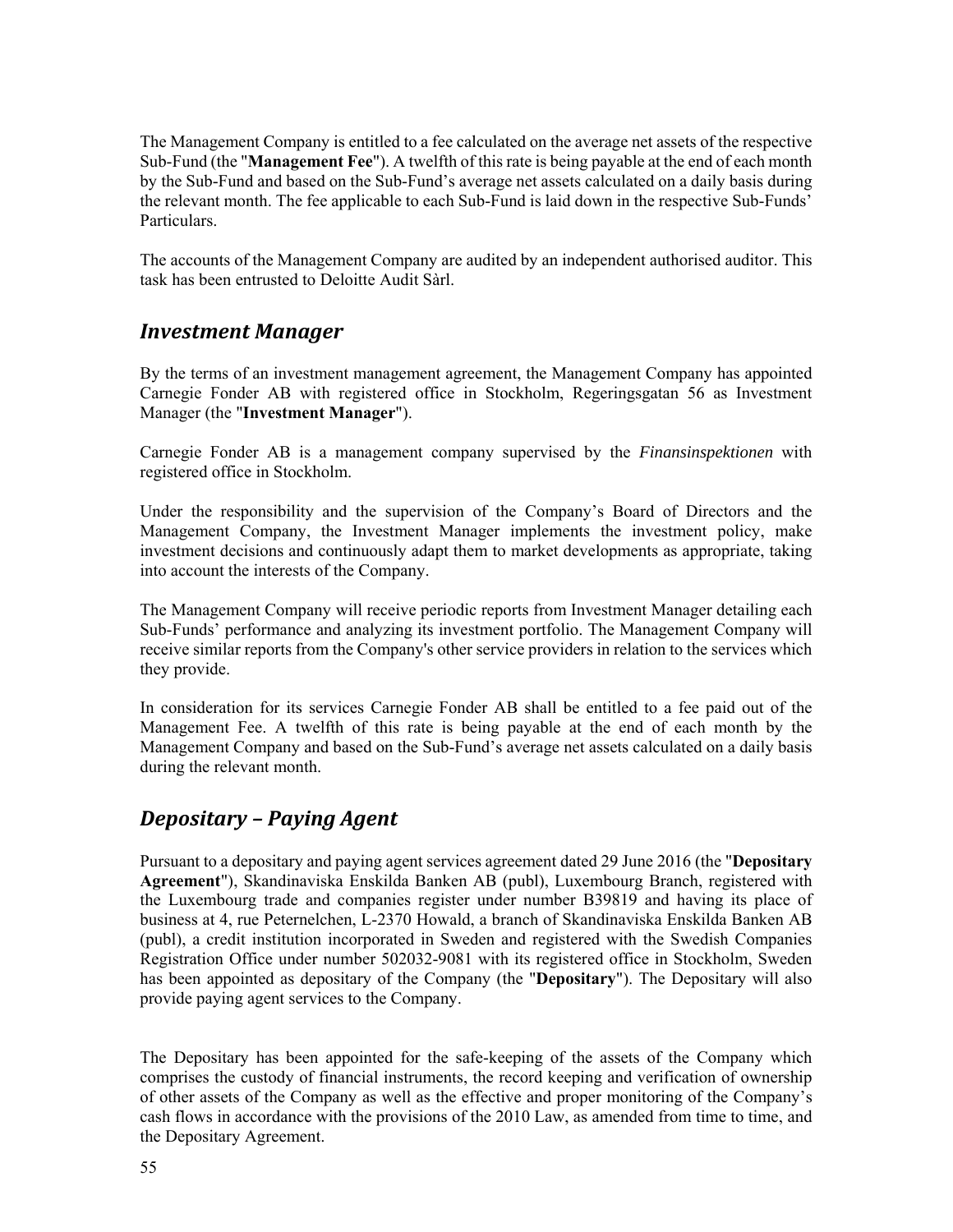In addition, the Depositary shall also ensure that (i) the sale, issue, repurchase, redemption and cancellation of Shares are carried out in accordance with Luxembourg law and the Articles of Incorporation; (ii) the value of the Shares is calculated in accordance with Luxembourg law and the Articles of Incorporation; (iii) the instructions of the Management Company or the Company are carried out, unless they conflict with applicable Luxembourg law and/or the Articles of Incorporation; (iv) in transactions involving the Company's assets any consideration is remitted to the Company within the usual time limits; and (v) the Company's incomes are applied in accordance with Luxembourg law and the Articles of Incorporation.

In carrying out its functions the Depositary acts honestly, fairly, professionally and independently and solely in the interest of the investors. The Depositary is on an ongoing basis analysing, based on applicable laws and regulations as well as its conflict of interest policy potential conflicts of interests that may arise while carrying out its functions.

When performing its activities, the Depositary obtains information relating to funds which could theoretically be misused (and thus raise potential conflict of interests issues) in relation to e.g. the interests of other clients of the SEB Group, whether engaging in trading in the same securities or seeking other services, particularly in the area of offering services competing with the interests of other counterparties used by the funds/fund managers, and the interests of the Depositary's employees in personal account dealings.

Consequently, to mitigate the potential conflicts of interest, it has been ensured that the activities of a depositary function are physically, hierarchically and systematically separated from other functions of the Depositary in order to establish information firewalls. Moreover, the depositary function has a mandate and a veto to approve or decline fund clients independent of other functions and has its own committees for escalation of matters connected to its role as a depositary, where other functions with potentially conflicting interests are not represented.

For further details on management, monitoring and disclosure of potential conflicts of interest please refer to Instruction for Handling of Conflicts of Interest in Skandinaviska Enskilda Banken AB (publ), Luxembourg Branch which can be found on the following webpage: https://sebgroup.lu/conflictofinterest

In compliance with the provisions of the Depositary Agreement and the 2010 Law, as amended from time to time, the Depositary may, subject to certain conditions and in order to effectively conduct its duties, delegate part or all of its safe-keeping duties in relation to financial instruments that can be held in custody, duly entrusted to the Depositary for custody purposes, and/or all or part of its duties regarding the record keeping and verification of ownership of other assets of the Company to one or more delegate(s), as they are appointed by the Depositary from time to time.

In order to avoid any potential conflicts of interest, irrespective of whether a given delegate is part of the SEB Group or not, the Depositary exercise the same level of due skill, care and diligence both in relation to the selection and appointment as well as in the on-going monitoring of the relevant delegate. Furthermore, the conditions of any appointment of a delegate that is member of the SEB Group will be negotiated at arm's length in order to ensure the interests of the investors. Should a conflict of interest occur and in case such conflict of interest cannot be neutralized, such conflict of interest as well as the decisions taken will be disclosed to the investors and the Prospectus revised accordingly. An up-to-date list of these delegates can be found on the following webpage:

https://sebgroup.lu/globalcustodynetwork

Where the law of a third country requires that financial instruments are held in custody by a local entity and no local entity satisfies the delegation requirements of article 34bis, paragraph 3, lit. b)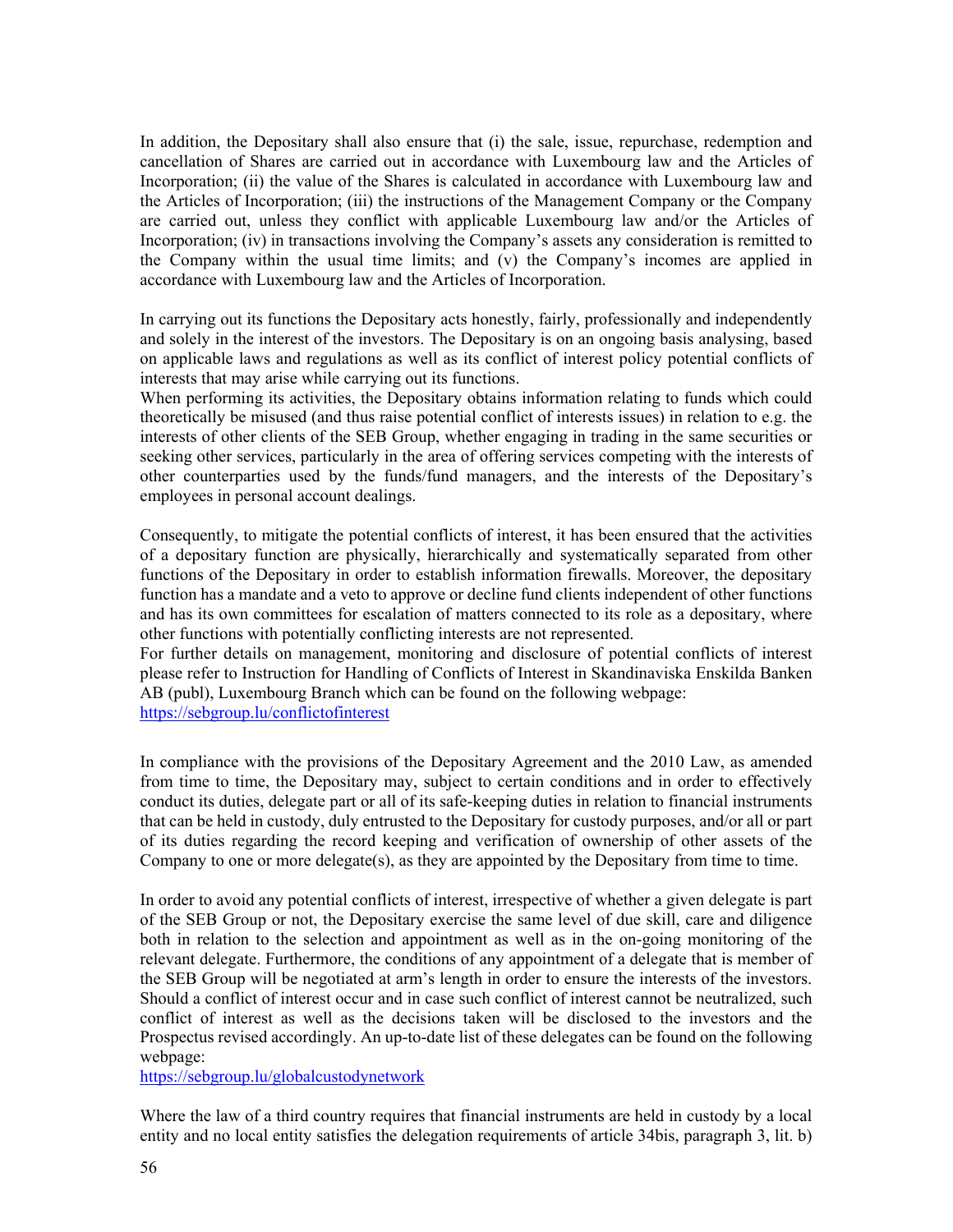i) of the 2010 Law, the Depositary may delegate its functions to such local entity to the extent required by the law of that third country for as long as there are no local entities satisfying the aforementioned requirements.

In order to ensure that its tasks are only delegated to delegates providing an adequate standard of protection, the Depositary has to exercise all due skill, care and diligence as required by the 2010 Law in the selection and the appointment of any delegate to whom it intends to delegate parts of its tasks and has to continue to exercise all due skill, care and diligence in the periodic review and ongoing monitoring of any delegate to which it has delegated parts of its tasks as well as of any arrangements of the delegate in respect of the matters delegated to it. In particular, any delegation is only possible when the delegate at all times during the performance of the tasks delegated to it segregates the assets of the Company from the Depositary's own assets and from assets belonging to the delegate in accordance with the 2010 Law. The Depositary's liability shall not be affected by any such delegation unless otherwise stipulated in the 2010 Law and/or the Depositary Agreement.

An up-to-date information regarding the Depositary, its duties and the conflicts of interest that may arise, any safekeeping functions delegated by the Depositary, the list of delegates and any conflicts of interests that may arise from such delegation, is available to the investors upon request at the registered office of the Management Company.

The Depositary is liable to the Company or its investors for the loss of a financial instrument held in custody by the Depositary and/or a delegate. In case of loss of such financial instrument, the Depositary has to return a financial instrument of an identical type or the corresponding amount to the Company without undue delay. In accordance with the provisions of the 2010 Law, the Depositary will not be liable for the loss of a financial instrument, if such loss has arisen as a result of an external event beyond its reasonable control, the consequences of which would have been unavoidable despite all reasonable efforts to the contrary.

The Depositary shall be liable to the Company and to the investors for all other losses suffered by them as a result of the Depositary's negligent or intentional failure to properly fulfil its duties in accordance with applicable law, in particular the 2010 Law and/or the Depositary Agreement.

The Company and the Depositary may terminate the Depositary Agreement at any time by giving ninety (90) days' notice in writing. In case of a voluntary withdrawal of the Depositary or of its removal by the Company, the Depositary must be replaced at the latest within two (2) months after the expiry of the aforementioned termination notice by a successor depositary to whom the Company's assets are to be delivered and who will take over the functions and responsibilities of the Depositary. If the Management Company/Company does not name such successor depositary in time the Depositary may notify the CSSF of the situation. The Management Company/Company will take the necessary steps, if any, to initiate the liquidation of the Company, if no successor depositary bank has been appointed within two (2) months after the expiry of the aforementioned termination notice of ninety (90) days.

## *Administrative Agent*

The Management Company has delegated the duties relating to the administration of the Fund as well as the transfer and registrar function to European Fund Administration S.A. (the "**Administrative Agent**"). The Administrative Agent will carry out all administrative duties related to the administration of the Fund, including the calculation of the Net Asset Value of the shares and the provision of accounting services to the Fund. Furthermore, it will process all subscriptions,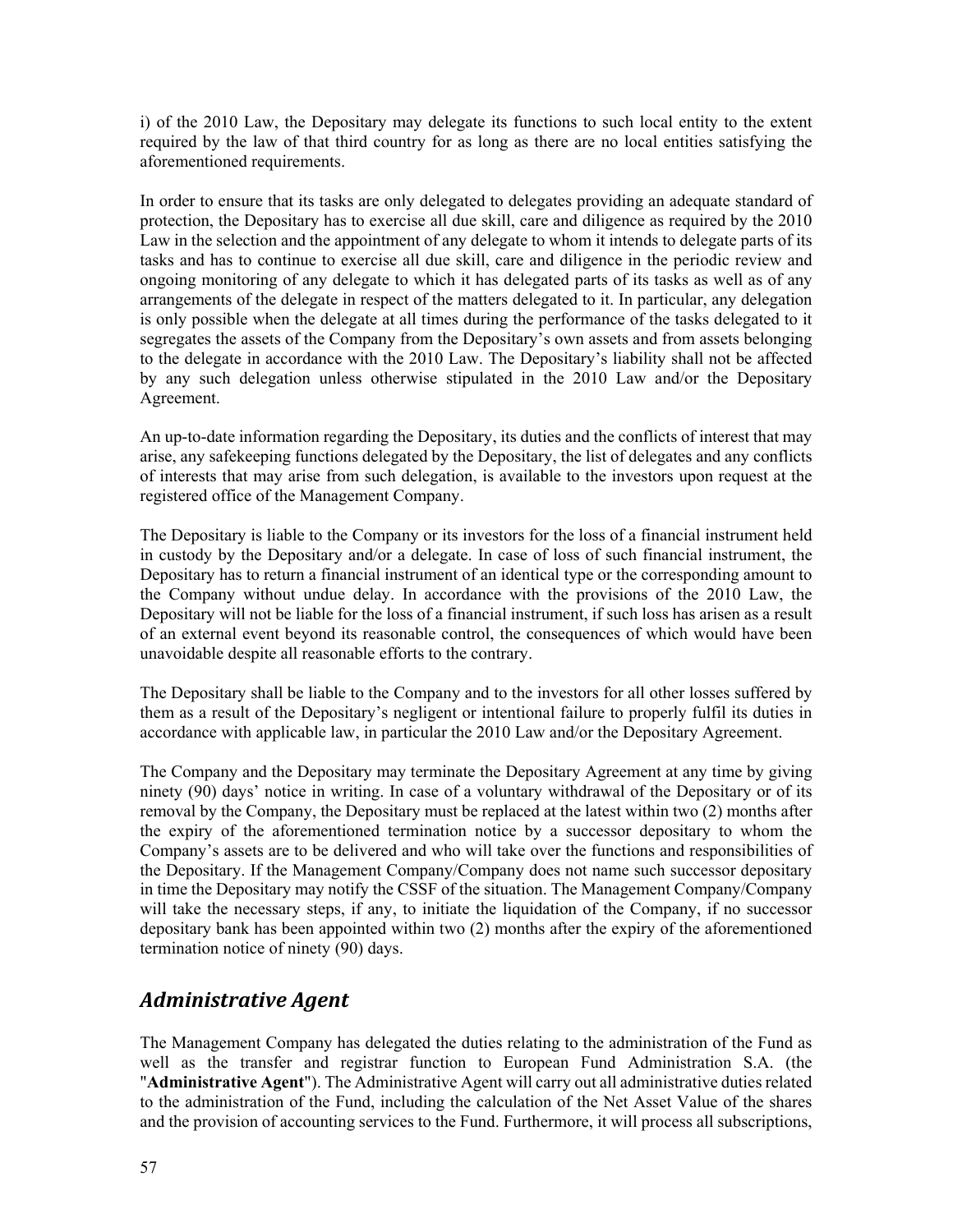redemptions and transfers of shares and will cause these transactions to be registered in the register of the Fund.

The Administrative Agent, is also responsible for the maintenance of records and other general administrative functions and for providing the financial reports of the Company.

The Administrative Agent is entitled to a fee for its services rendered as administrative agent paid by the Management Company out of the Management Fee.

## *Auditor*

The independent auditor for the Company is PricewaterhouseCoopers, *société coopérative*.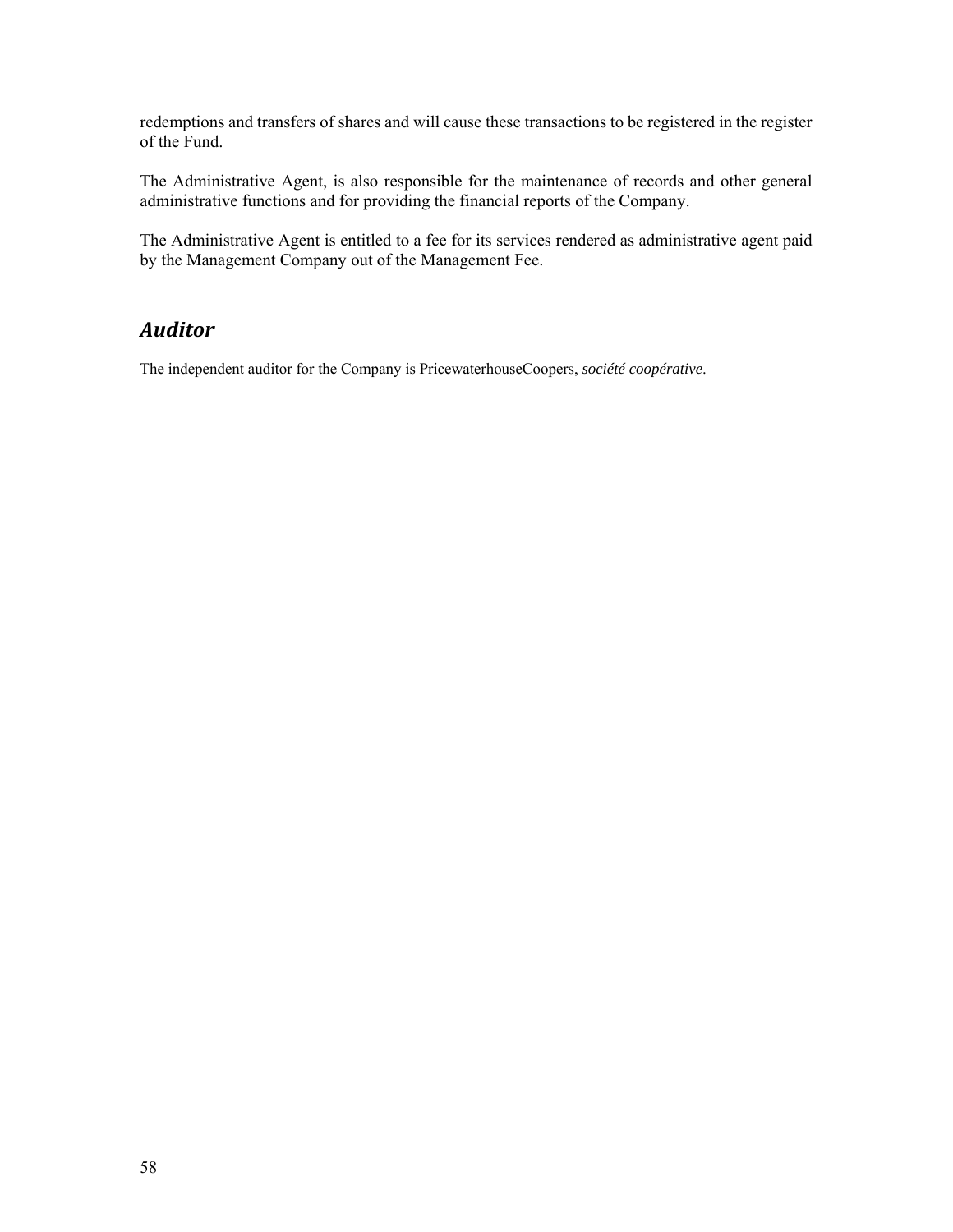# **EXPENSES**

The Company shall bear the following expenses:

- 1. a Management Company Fee payable to the Management Company at a maximum 0.088% p.a. based on the total net assets of each Sub-Fund as further described in the SUB-FUNDS section of this prospectus;
- 2. a Safekeeping fee payable out of certain Sub-Fund's asset as further described in the section "THE SUB-FUNDS", in the range between 0.008% and 0.4% depending on the market.

The Depositary will further receive a supervisory fee of 0.0040% based on each Sub-Fund's assets.

In addition, the Depositary is entitled to receive fees for proxy voting, cash management, fund execution and will be reimbursed out of the assets of the Sub-Fund for its reasonable out of pocket expenses and disbursements

3. An aggregate administration, depositary, management and distribution fees charges due on the basis of CARNEGIE Strategy Fund's assets at a maximum of 1.6 % p.a. payable to Carnegie Fonder A.B.

On this aggregate charge the following split will apply:

- 1. A Management Company Fee payable to the Management Company at a maximum 0.088% p.a. based on the total net assets of each Sub-Fund; the Management Company is entitled to be reimbursed out of the assets of the Sub-Fund for its reasonable out of pocket expenses and disbursements.
- 2. A Depositary fee payable out of each Sub-Fund's asset, in the range between 0.008% and 0.4% depending on the market.
- The Depositary will further receive a supervisory fee of 0.0040% based on each Sub-Fund's assets.
- In addition, the Depositary is entitled to receive fees for proxy voting, cash management, fund execution and will be reimbursed out of the assets of the Sub-Fund for its reasonable out of pocket expenses and disbursements.¨
- 3. An Investment Management Fee
- The Investment Manager will receive an investment management fee of 1,4 %, accrued daily and payable monthly in arrears, based on the net assets of the Sub-Fund
- 4. A Research Fee. The Investment Manager is entitled to receive a research fee if specified in the Sub-Fund Annex. This fee is payable quarterly in arrears based on a research budget approved by the Board of Directors. The effective research fee will not be higher than the maximum fee described in the Sub-Fund Annex.

Other costs charged to the Fund or to the different Sub-Funds or Classes include:

- 1. all taxes which may be payable on the assets, income and expenses chargeable to the Company;
- 2. standard brokerage and bank charges incurred by the Company's business transactions, as well as charges of correspondent banks in non-matured markets;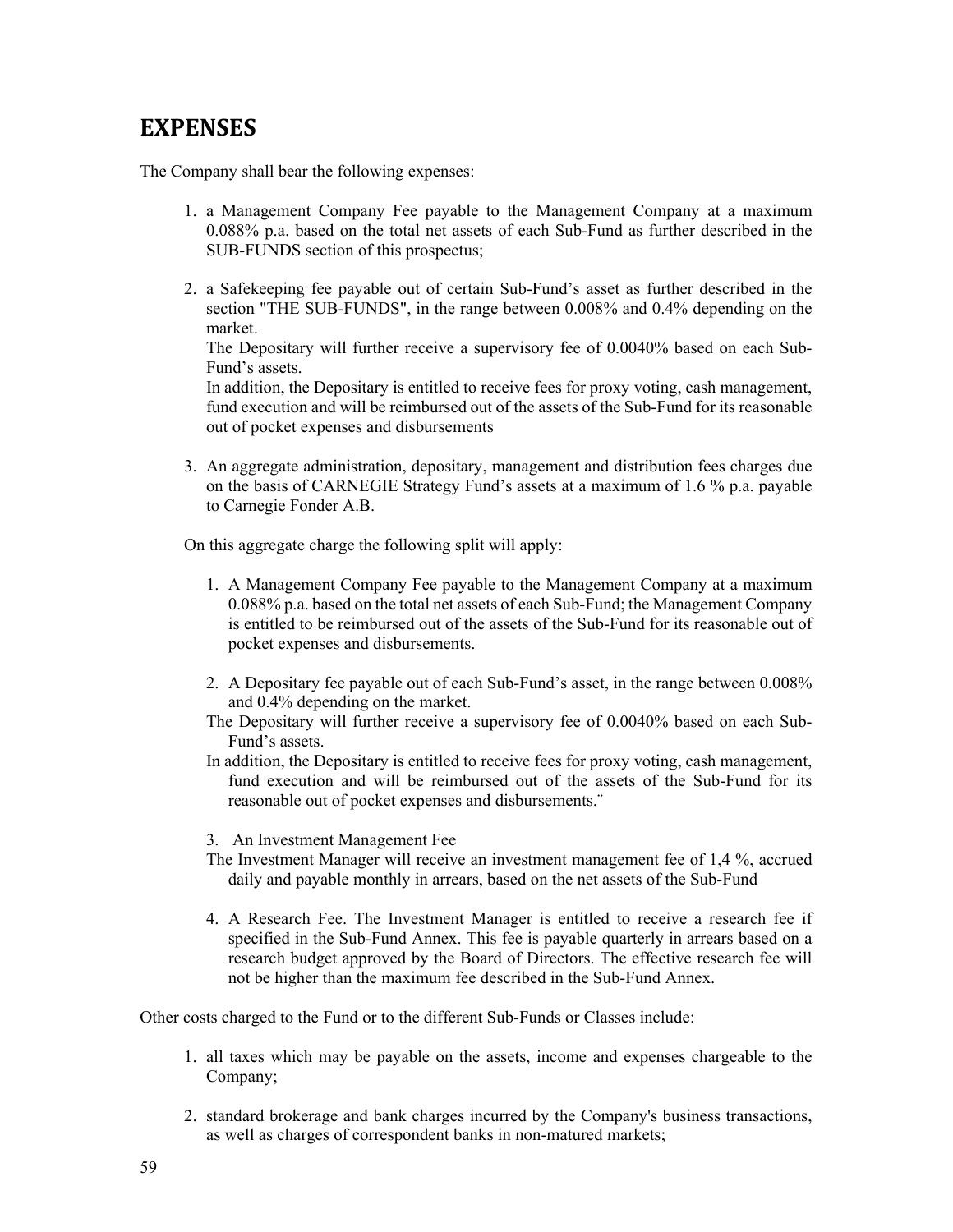- 3. all fees due to the Auditors and the Legal Advisers to the Company;
- 4. all expenses connected with publications and supply of information to shareholders, in particular, the cost of printing and distributing the annual and semi-annual reports, registration statements (including any information or documentation that may be required for the distribution of the shares), as well as any prospectuses;
- 5. all expenses involved in registering and maintaining the Company registered with all governmental agencies and stock exchanges;

All recurring expenses will be charged first against current income, then should this not suffice, against realised capital gains, and, if need would be, against assets.

Formation expenses for each new Sub-Fund may be amortized over a period of 5 years.

Any costs, which are not attributable to a specific Sub-Fund, incurred by the Company will be charged to the Sub-Funds in proportion to their average Net Asset Value. Each Sub-Fund will be charged with all costs or expenses directly attributable to it.

Investment in target funds can lead to duplicate costs, in particular to double management fees, since fees are incurred both on the side of the Fund as well on the side of the target fund.

## *Notices*

Notices to shareholders are available at the Company's registered office. They are also published in the *Recueil Electronique des Sociétés et Associations*, if required by law, and may be published in a daily newspaper in Luxembourg and in one newspaper of general circulation. Registered shareholders will be informed in writing.

The Net Asset Value of each Sub-Fund and the issue and redemption prices thereof will be available at all times at the Company's registered office.

Audited annual reports containing, inter alia, the Company's and each of its Sub-Funds' statement of condition, the number of outstanding shares and the number of shares issued and redeemed since the date of the preceding report, as well as semi-annual unaudited reports, will be made available at the registered office of the Company not later than four months after the end of the financial year in the case of annual reports and, two months after the end of such period in the case of semi-annual reports.

Separate financial statements shall be issued for each Sub-Fund in its relevant base currency. To establish the balance sheet of the Company these financial statements will be added after conversion into the currency of the Company.

All reports will be available at the Company's registered office.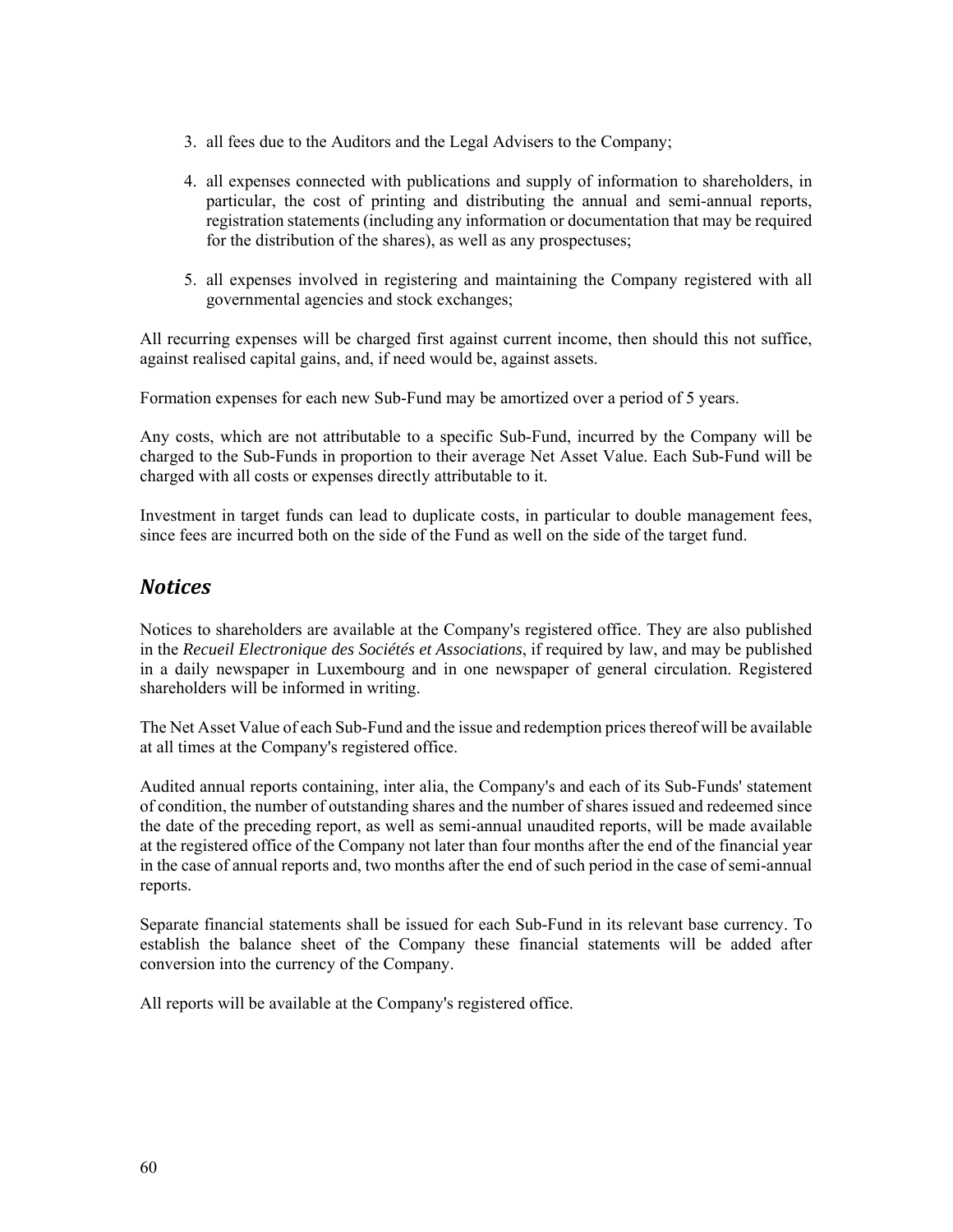# **DISSOLUTION OF THE COMPANY**

The Company may be dissolved by the general meeting of shareholders in the conditions that are required by law to amend the Articles of Incorporation. Any decision to wind up the Company will be published in accordance with the legal requirements.

As soon as the decision to wind up the Company is taken, the issue of shares in all Sub-Funds is prohibited and shall be deemed void; the redemption of Shares remains possible, if the equal treatment of the shareholders is ensured.

In the event of dissolution of the Company, by decision of the shareholders' meeting, liquidation shall be carried out by one or several liquidators appointed by the meeting of the shareholders deciding on such dissolution and which shall determine their powers and their compensation. The liquidator(s) shall realise the Company's assets in the best interest of the shareholders and shall distribute the net liquidation proceeds (after deduction of liquidation charges and expenses) to the shareholders in proportion to their shares held in the Company. Any amounts not claimed promptly by any shareholders will be deposited at the close of liquidation in escrow with the *Caisse de Consignation*. Amounts not claimed from escrow within the statute of limitations will forfeit according to the provisions of Luxembourg law.

The liquidation will be carried out in accordance with the 2010 Law, as may be amended from time to time, specifying how the net proceeds of the liquidation, less related costs and expenses, are to be distributed; such net proceeds will be distributed to the shareholders in proportion to their entitlements.

# **DISSOLUTION / MERGER OF THE SUB‐FUNDS**

A general meeting of shareholders of a Sub-Fund, acting under the same majority and quorum requirements as are required to amend the Articles of Incorporation, may decide to cancel shares in a given Sub-Fund and refund shareholders for the value of their shares. As soon as the decision to wind up one of the Sub-Fund is taken, the issue of shares in this Sub-Fund and the conversion of shares into this Sub-Fund are prohibited and shall be deemed void; the redemption of shares remains possible, if the equal treatment of the shareholders is ensured.

If the net assets of a Sub-Fund fall below any amount which the Board of Directors considers as insufficient to allow an efficient and rational management, or if a change in the economic, political or monetary situation relating to the Sub-Fund concerned would justify the liquidation, or if required in the interest of the shareholders of the relevant Sub-Fund, the Board of Directors may decide on a forced redemption of the remaining shares in the Sub-Fund concerned without approval of the shareholders being necessary. Shareholders will be notified by mail of the decision to liquidate, prior to the effective date of the liquidation. The mail will indicate the reasons for, and the procedures of the liquidation operations. Unless the Board of Directors otherwise decides in the interests of, or to keep equal treatment between the shareholders, the shareholders of the Sub-Fund concerned may continue to request redemption or conversion of their shares free of charge, but the redemption or conversion prices will take into account liquidation expenses.

The amounts not claimed by the shareholders at the time of closure of the liquidation will be deposited with the *Caisse de Consignation* in Luxembourg where they will be available to them for the period established by law. At the end of such period unclaimed amounts will reverse to the Luxembourg State.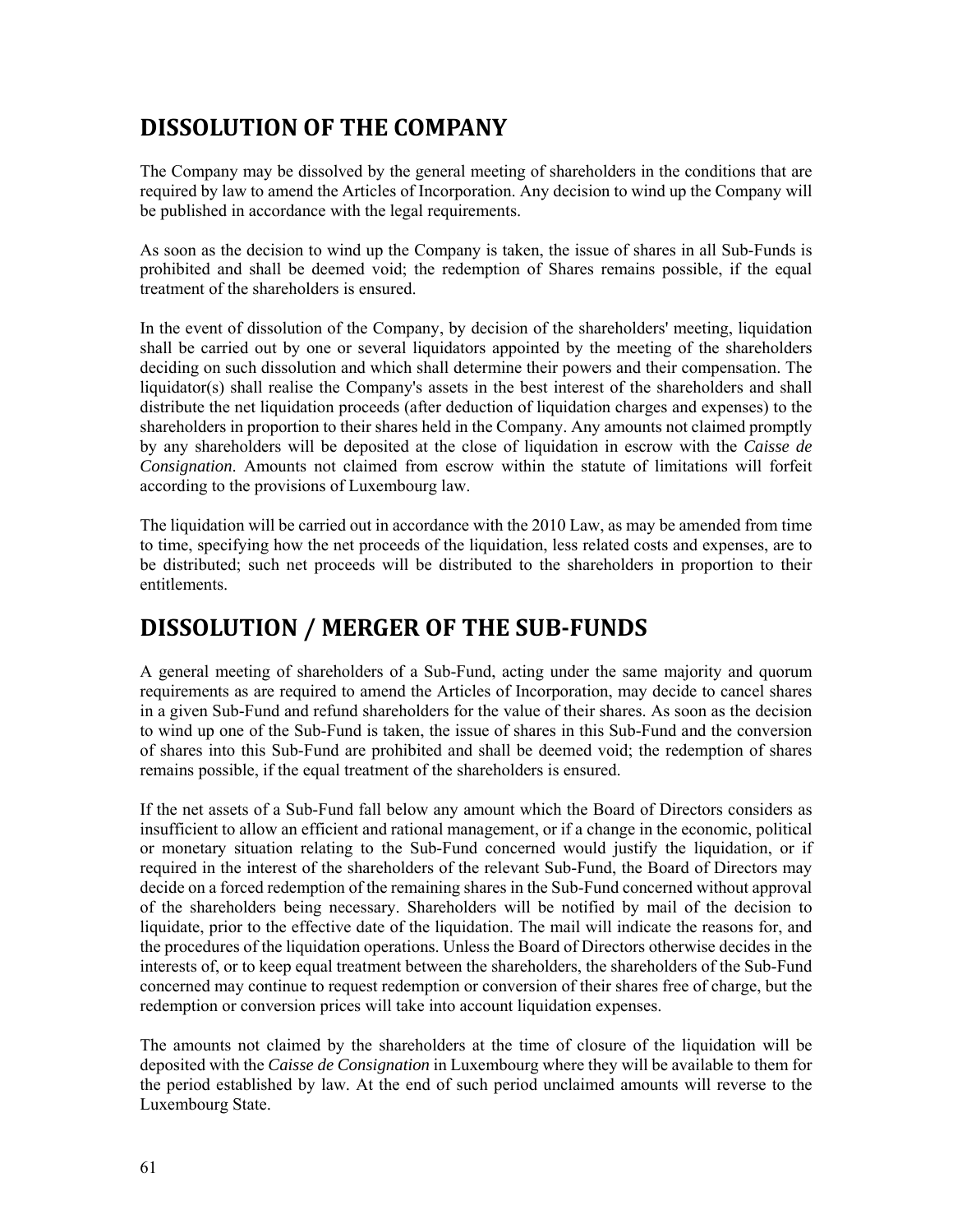Under the same circumstances as provided above in relation to the liquidation of Sub-Funds, the Board of Directors may decide to close down any Sub-Fund by merger into another Sub-Fund of the Company, the new Sub-Fund. In addition, such merger may be decided by the Directors if required in the interests of the shareholder of any of the Sub-Funds concerned. Shareholders will be informed of such decision in the same manner as for liquidation and, in addition, the publication will contain information in relation to the new Sub-Fund. Such publication will be made at least one month before the date on which the merger becomes effective in order to enable shareholders to request redemption of their shares, free of charge, before the operation involving contribution into the new Sub-Fund becomes effective.

Under the same circumstances, the Board of Directors may decide to merge one or more Sub-Funds with another undertaking for collective investment governed by part I of the 2010 Law, in exchange for the distribution to shareholders of shares in this undertaking for collective investment. Publication of the decision will be made in accordance with legal requirements. The publication shall contain information on the undertaking for collective investment and on the new Sub-Fund, if any, and shall be released one month before the merger so as to give shareholders the time to request redemption without charge, prior to the effective transaction date. The decision to merge or liquidate a Sub-Fund may also be made at a meeting of shareholders of the particular Sub-Fund concerned.

In the case of a merger with another open-ended undertaking for collective investment of the contractual form (mutual investment fund) governed by part I of the 2010 Law, as may be amended from time to time, or a foreign undertaking for collective investment, the decisions of the shareholders' meeting only bind those shareholders who voted in favour of this merger.

Under the same circumstances as described above, the Board of Directors may also decide upon the reorganisation of any Sub-Fund by means of a division into two or more separate Sub-Funds. Such decision will be published in the same manner as described above and, in addition, the publication will contain information in relation to the two or more separate Sub-Funds resulting from the reorganisation. Such publication will be made at least one month before the date on which the reorganisation becomes effective in order to enable shareholders to request redemption or switch of their shares, free of charge, before the reorganisation becomes effective.

The Board of Directors may also decide to consolidate classes of Shares of any Sub-Fund. The Board of Directors may also submit the question of the consolidation of a class of Shares to a meeting of holders of such class of Shares. Such meeting will resolve on the consolidation with a simple majority of the votes cast.

Additional or alternative provisions may be included in the Articles of Incorporation as a result of the 2010 Law.

# **DOCUMENTS**

The following documents may be consulted at the Company's registered office, the offices of the Management Company and of the Depositary:

a) the Articles of Incorporation;

b) the Investment Management Agreement between the Management Company and Carnegie Fonder AB;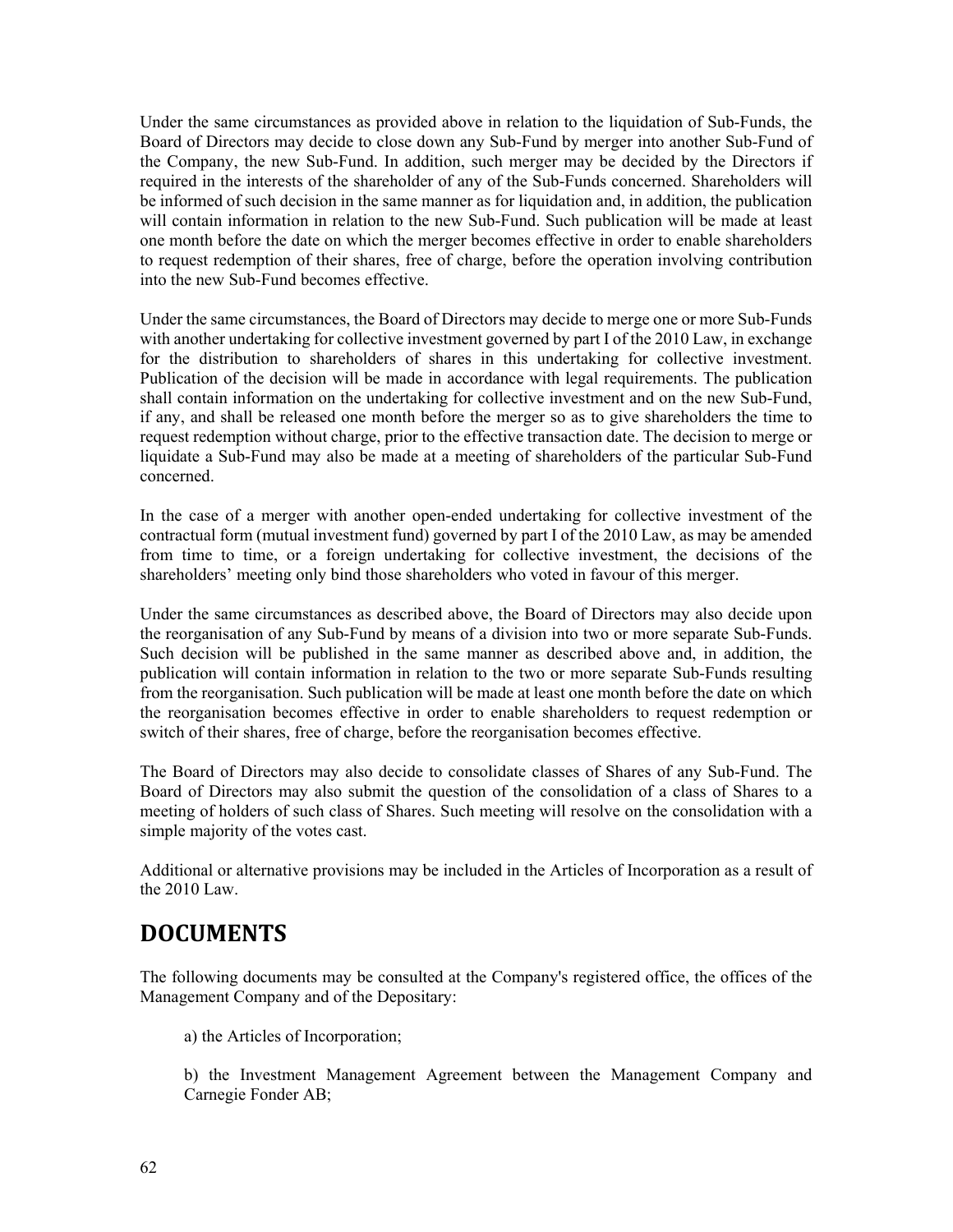c) the Depositary Agreement between the Company and Skandinaviska Enskilda Banken AB (publ), Luxembourg Branch;

d) the Management Company Agreement between the Company and the Management Company;

e) the Global Distribution Agreement between the Management Company and Carnegie Fonder AB;

f) the periodic financial reports.

A copy of the Articles of Incorporation, the KIIDs and the periodic financial reports may also be obtained, free of charge, at the Company's registered office, the offices of the Management Company and of the Depositary.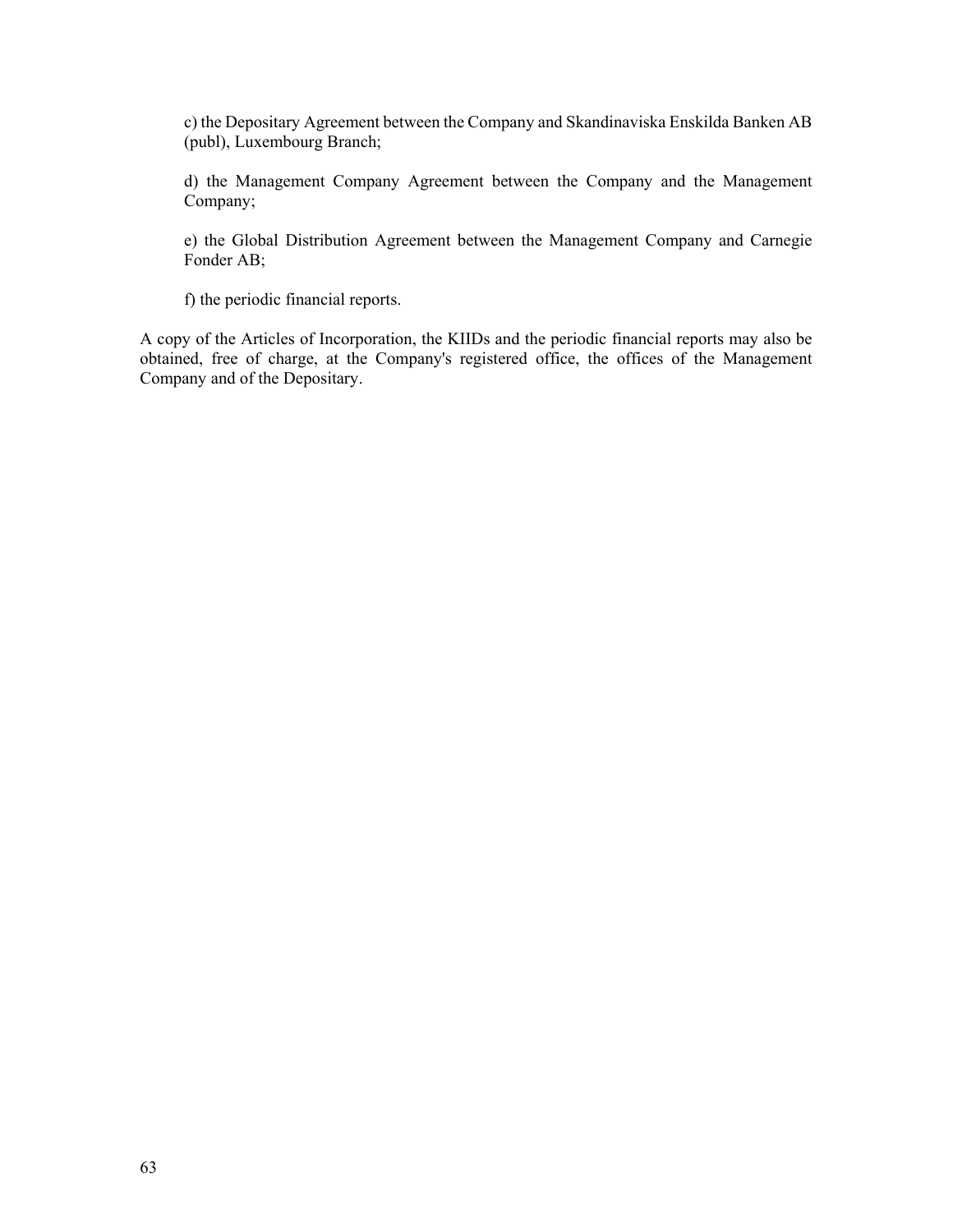# **The Sub‐Funds**

## *CARNEGIE Fonder Portfolio – CARNEGIE Strategy Fund (feeder fund)*

The Sub-Fund is registered under the name CARNEGIE Fonder Portfolio – CARNEGIE Strategy Fund (feeder fund) with the following features:

CARNEGIE Fonder Portfolio - CARNEGIE Strategy Fund (the "Sub-Fund") is a feeder of the Swedish UCITS Carnegie Strategiefond.

### **Master‐feeder structure**

The objective of the Sub-Fund (the "**Feeder**" or the "**Sub**-**Fund**") is to invest in Carnegie Strategifond (the "**Master**"). The Feeder will exclusively invest in share class A of the Master (ISIN SE0000429813).

Carnegie Strategiefond is a UCITS fund registered with the Swedish Act on Investment Funds (2004:46).

Carnegie Fonder Sverige AB (Corp reg n°556266-6049) acts as management company of the Master.

Carnegie Fonder AB acts as Investment Manager of the Master and of the Feeder.

Skandinaviska Enskilda Banken AB (publ) acts as depositary of the Master.

Price Waterhouse Coopers A.B. has been appointed as statutory auditor of the Master.

The Prospectus (fund statutes) of the Master is available on www.carnegiefonder.se

### **Investment Policy**

### *Investment policy of the Master*

The Master is an equity fund that invests in stocks, without limitation with regard to company or sector, as well as bonds and treasury bills. The Master strives to create a long term high return at a lower level or risk than pure equity funds. The master has a distinct Nordic focus in its investments.

The Master may invest its assets in transferable securities, money market instruments, derivative instruments, fund units and accounts with credit institutions.

The Master is actively managed and does not have a benchmark index.

The Master may, with regard to the equity-related portion, be invested in Nordic or Nordic-related financial instruments. The master may also to a limited extent, up to a maximum of 5% of its net assets, invest its equity-related-portion in financial instruments with exposure outside the Nordic area. The Master's assets may, with regard to the money-market related portion, be invested in Nordic or Nordic-related financial instruments. The Master may also to a limited extent, up to a maximum of 10% of its net assets, invest its money-market-related portion in financial instruments with exposure outside the Nordic area. The Master may invest a maximum of 10% of its net asset value in fund units.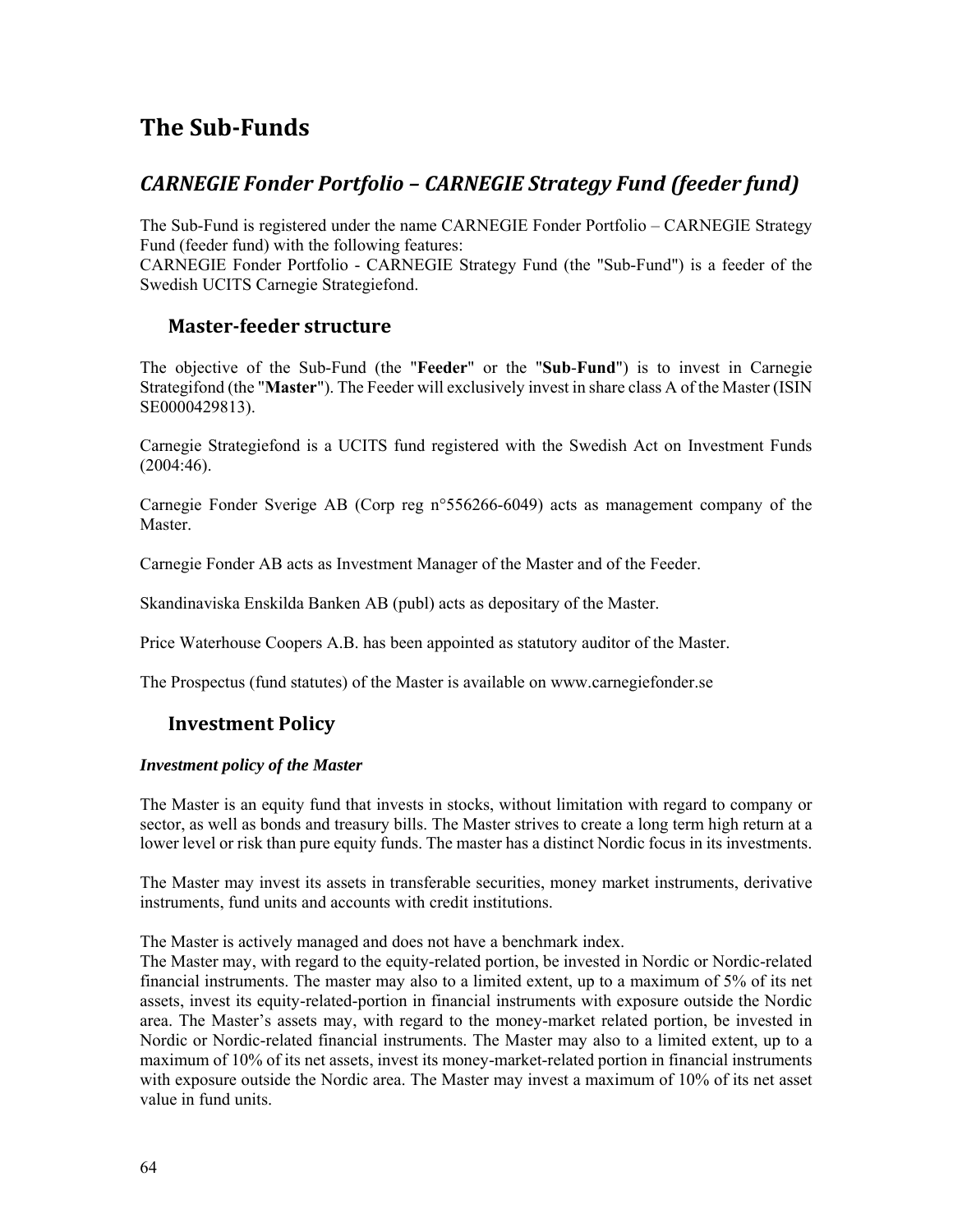The Master's assets may be invested in such derivatives where the underlying assets are transferable securities, money market instruments, financial indexes, interest rates, exchange rates or foreign currencies.

The Master will normally utilise currency forwards for foreign hedging of the Master's moneymarket-related portion against SEK if the investment is quoted in a currency other than SEK. The Master's trading in financial instruments may take place on a regulated market within the EEA or equivalent market outside the EEA and on other markets, within or outside the EEA, that are regulated and open to the public and that are covered by the Master's investment policy mentioned above.

The Master's assets may also be invested in transferable securities and money market instruments up to a maximum of 10 % of the value of the Master.

The Master may invest in derivatives. Derivatives may be used to improve the efficiency of the management with the intention of reducing risk and costs as well as to increase returns and generate leverage. The Master may invest in OTC derivatives and into agreements regarding securities loans.

### *Securities financing transactions*

The Sub-Fund does currently neither make use of securities financing transactions nor enter into total return swaps or instruments with similar characteristics and as such the Regulation (EU) 2015/2365 of the European Parliament and of the Council of 25 November 2015 is not applicable. The Prospectus will be updated accordingly prior to the use of any such techniques or instruments.

## **Sustainability Characteristics promoted by the Master**

The Master's investment policy promotes environmental, social and governance characteristics. The Investment Manager integrates these characteristics into the Master's investment strategy to better manage risk and generate sustainable long-term returns. The following disclosures describe the specific risks of investing in this Sub-Fund and what investment strategies are utilized by the Investment Manager to promote the sustainability characteristics.

### Investment Strategies used to fulfil the Master's ESG considerations:

### *Negative Screening*

The Master avoids investing in companies involved in the following sectors and business activities, with applicable thresholds described below.

| International norms and conventions                      |             |               |
|----------------------------------------------------------|-------------|---------------|
| UN Global Compact                                        |             |               |
| guidelines for multinational<br><b>OECD</b><br>companies |             |               |
| <b>Controversial products and services</b>               | Production* | Distribution* |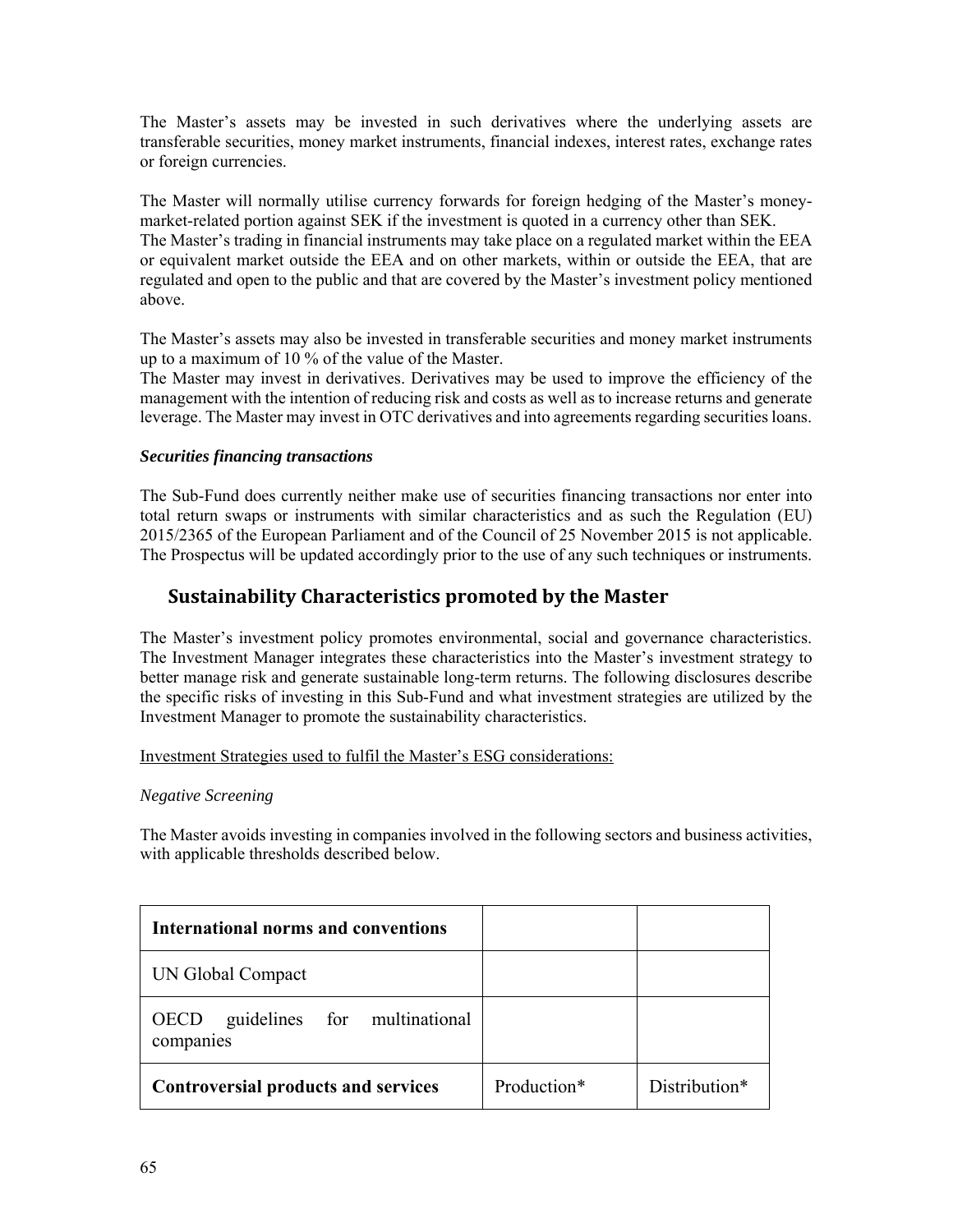| Tobacco                         | $0\%$ | 5%    |
|---------------------------------|-------|-------|
| Pornography                     | 0%    | $5\%$ |
| Alcohol                         | 5%    | $5\%$ |
| Weapons and/or munitions        | $5\%$ | $5\%$ |
| Nuclear weapons                 | 0%    | $0\%$ |
| Chemical and biological weapons | $0\%$ | $0\%$ |
| Cluster bombs, landmines        | 0%    | 0%    |

\*Of the companies turnover.0

### *International norms*

The Master avoids investing in :

- companies involved in violations of international norms and conventions (at least the UN Global Compact and OECD guidelines for multinational companies) in relation to the environment, human rights, labour practices, and business ethics;
- companies where the Master detects no willingness to change or where, in the opinion of the Master, the companies will fail to get to grips with the problems within an acceptable timeframe are excluded for investment purposes.

The Investment Manager monitors this regularly with the assistance of an external sustainability expert.

If the Investment Manager discovers that a holding is not living up to its standards, it has several options:

- The Investment Manager seeks further information and discusses the holding with its Responsible Investment Board
- The Investment Manager contacts the company to discuss their concerns.
- The CIO of the Investment Manager makes more formal contact with the CEO or chairman of the holding.
- the Investment Manager contacts other shareholders to initiate joint shareholder engagement.

• If the response is unsatisfactory and the company does not demonstrate willingness to change, the Investment Manager may decide to divest the holding.

### *Positive Tilt*

All investments are analysed and scored in the Investment Manager's proprietary ESG research model. The following factors, divided into sub-modules, are analysed and promoted:

*Governance:* 

- Ownership of the company
- Board of directors
- Management
- Reporting  $&$  Transparency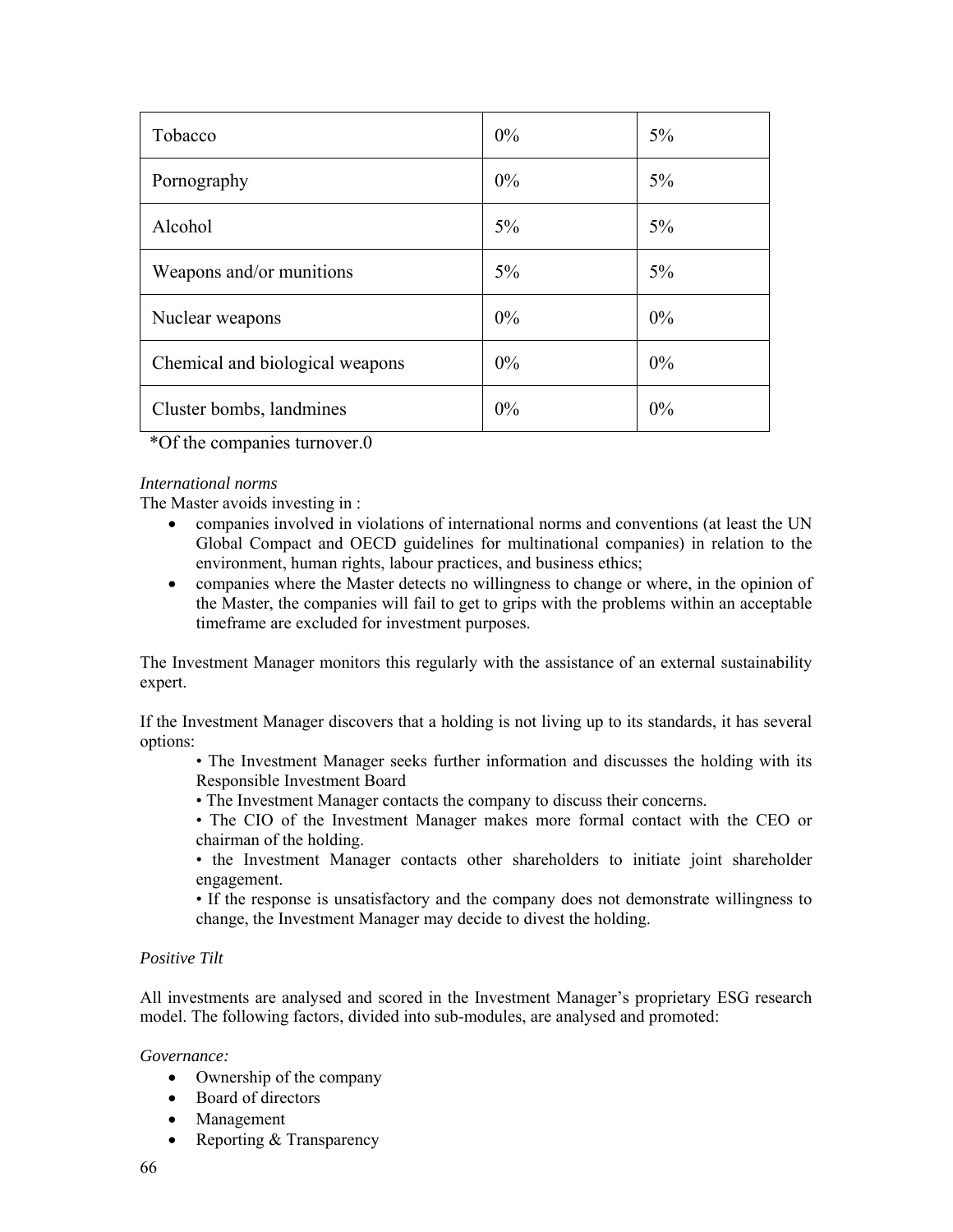- Ethics & Corruption
- Governance Culture

### *Environment:*

- Climate
- Resource Efficiency & Waste
- Environmental Culture

The Investment Manager will use its best efforts to obtain, in due time, information that will enable it to reasonably determine the proportion of investments in environmentally sustainable economic activities, as defined under the Taxonomy Regulation, directly from investee companies, or by carrying out additional research, cooperating with third party data providers or external experts or making reasonable assumptions. As at the date of this Prospectus no such data or market consensus exists due to the lack of RTS. The Sub-Fund appendix will be updated accordingly with the relevant information once available.

The "do no significant harm" principle applies only to those investments underlying the financial product that take into account the EU criteria for environmentally sustainable economic activities.

The investments underlying the remaining portion of this financial product do not take into account the EU criteria for environmentally sustainable economic activities.

### *Social:*

- Health & Safety
- Fair & Inclusive Workplace
- Supply Chain
- Social Culture

The Master also invests a proportion of its assets in green bonds.

### *Engagement*

The Master engages with investee companies to influence their behaviour on sustainability related issues. Company engagements are both of proactive and reactive nature, with the process for reactive engagements outlined in the section International Norms above. When applicable and deemed appropriate the Master collaborates with other investors.

The Master regularly exercises its voting rights by voting on the annual general meetings as well as any extraordinary meetings of the investee companies and when given the opportunity participates in the nomination committee to the board of directors.

### *Use of index*

The Master does not use a benchmark index.

## **Investment objective of the Feeder**

The Feeder will at all times invest at least 85% of its assets into the Master.

The Feeder may hold up to 15% of its assets in ancillary liquid assets, including cash, cash equivalents and short term bank deposits.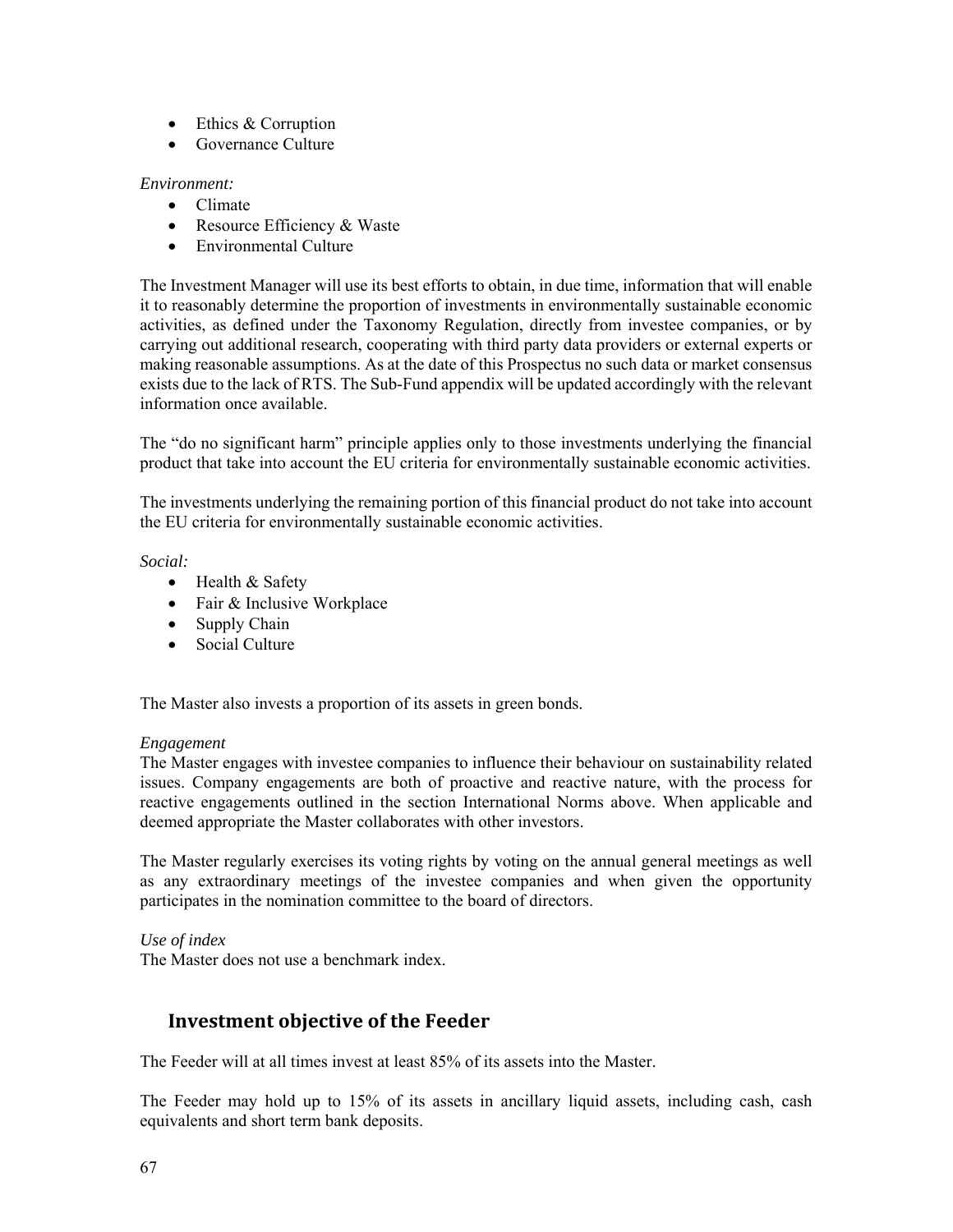The Feeder is actively managed without reference to a benchmark.

## **Risk** profile

The risk and performance of the Feeder will be largely dependent upon the risk and performance of the Master. However the performance of the Feeder might deviate from the performance of the Master, due to, inter alia, cash holding or transaction costs.

### *Risk profile of the Master*

The Master invests in companies listed on stock markets that are characterised by high risk, but also by the possibility of high returns. The Master also invests in interest-bearing securities that are generally associated with lower risk and therefore also a lower risk of losses. The Master's returns are also impacted by currency fluctuations since the Master's holdings may be quoted in foreign currencies.

### *Risk profile of the Feeder*

### *Risk related to Master Feeder structure:*

The Feeder invests in the Master, and as such, the investment of the Feeder is not diversified. However the Master's investments meet the diversification requirement of the UCITS Directive 2009/65/EC, as amended.

For further descriptions of the other risks involved in the investment in the Feeder, please refer to section "Information on Risk" above.

## **Typical Investor**

The Sub-Fund is intended for investors who seek capital appreciation over the long-term. Investors must be able to accept substantial year-to-year volatility and significant temporary decrease in value. Investors should consider their long-term investment goals and financial needs when making an investment decision about this Sub-Fund. As a consequence, this Sub-Fund is suitable to investors who can afford to set aside the capital invested for a long term period.

## **Fees charges and expenses born by the Feeder investing in the Master:**

| Fees / expenses  | At the level of the | At the level of the    | Total                  |
|------------------|---------------------|------------------------|------------------------|
|                  | Master              | Feeder                 |                        |
| the<br>Due<br>to |                     |                        |                        |
| Management       |                     |                        |                        |
| Company *:       |                     |                        |                        |
|                  |                     |                        |                        |
| Management       | None                | Maximum $0.088\%$ p.a  | Maximum 0.088 % p.a    |
| Company fee      |                     | based on the total net | based on the total net |
|                  |                     | assets of the Feeder   | assets of the Feeder   |
| the<br>Due<br>to |                     |                        |                        |
| Depositary**:    |                     |                        |                        |
|                  |                     |                        |                        |
| Custody fee      | None                |                        |                        |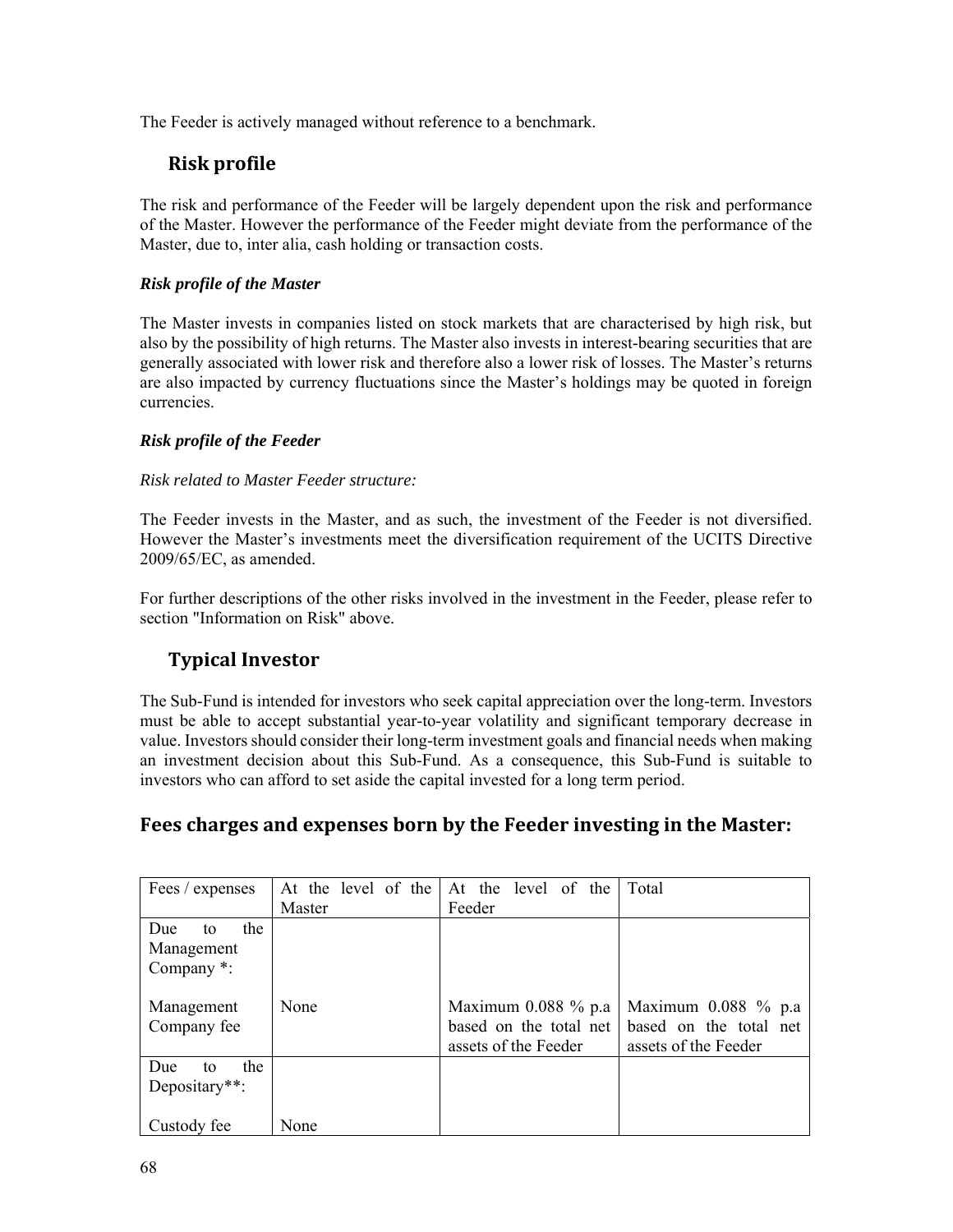| Supervisory fee                                                                                                                              | None             | 0.008%<br>$0.4\%$<br>and<br>the<br>depending<br>on<br>market.<br>$0.0040\%$ based on the<br>Feeder's assets | in the range between $\vert$ in the range between<br>0.008%<br>and<br>$0.4\%$<br>depending on the market.<br>$0.0040\%$ based on the<br>Feeder's assets                    |
|----------------------------------------------------------------------------------------------------------------------------------------------|------------------|-------------------------------------------------------------------------------------------------------------|----------------------------------------------------------------------------------------------------------------------------------------------------------------------------|
| Due<br>the<br>to<br>Investment<br>Manager                                                                                                    |                  |                                                                                                             |                                                                                                                                                                            |
| Investment<br>management fee<br>accrued<br>daily<br>payable<br>and<br>monthly<br>in<br>arrears based on<br>the net assets of<br>the sub-fund | None             | $1\%$ p.a.<br>Max<br>Classes 1 and 2<br>Class 3<br>Class 4                                                  | for   Max $1\%$ p.a. for Classes<br>1 and 2<br>Max $1.40\%$ p.a. for   Max 1.40% p.a. for Class<br>3<br>Max $1.15\%$ p.a. for   Max 1.15% p.a. for Class<br>$\overline{4}$ |
| Distributor                                                                                                                                  | None             | None                                                                                                        | None                                                                                                                                                                       |
| <b>Brokerage</b><br>fees<br>and other fees<br>associated with<br>trade<br>the<br>in<br>financial<br>instruments                              | Applicable rates | None                                                                                                        | Applicable rates                                                                                                                                                           |

- \* In addition to the above fees the Management Company is entitled to be reimbursed out of the assets of the Feeder for its reasonable out of pocket expenses and disbursements;
- \*\*In addition to the above fees, the Depositary is entitled to receive fees for proxy voting, cash management, fund execution and will be reimbursed out of the assets of the Feeder for its reasonable out of pocket expenses and disbursements.
- The Master does not charge investment management fee to the Feeder, nor any share dealing charges, subscription or redemption fees for the Feeder investing in its shares.
- The investors others than Feeder, investing into the Master, will bear up to 1.6 % (depending on their share classes) of overall fees comprising depositary, management and investment management fee out of the net assets of their respective share class.

### **Net Asset Value**

The net asset value per share is expressed in Swedish Krona (SEK)

## **Swing Pricing**

The Sub-Fund may utilize Swing Pricing in accordance with the sub-section "Swing Pricing" of the section "Net Asset Value" of the general part of this Prospectus.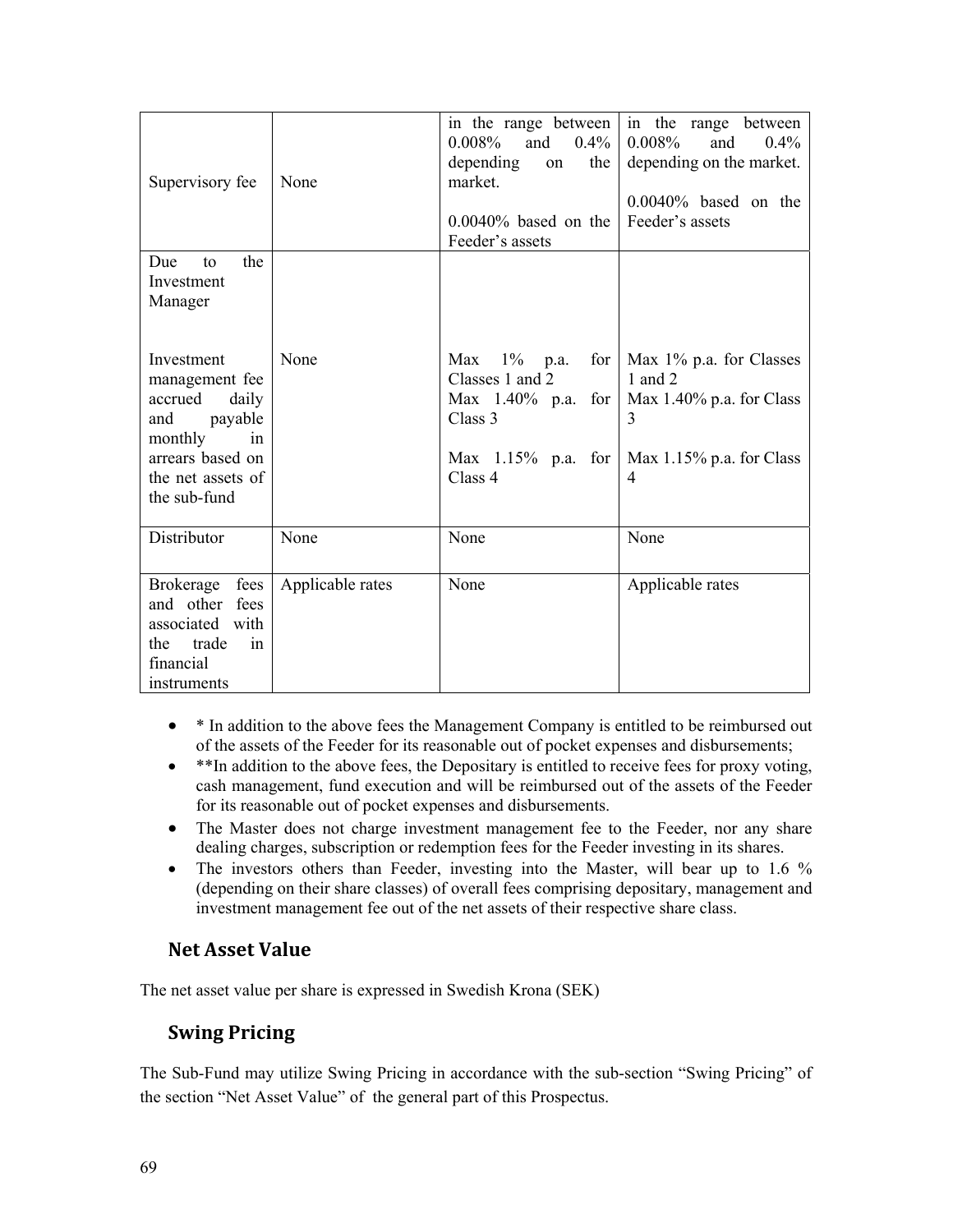### **Share classes**

The Sub-Fund may offer Class 1, Class 2, Class 3, and Class 4 shares in various currencies, hedged or unhedged, distributing or capitalisation. Please visit https://fundinfo.fundrock.com/CarnegieFP/ for a complete list of Classes currently available in the Sub-Fund. The share classes which are not denominated in SEK and that are hedged will hedge their currency exposure against the reference currency of the Feeder, as described in the section "Hedging Policy" of the General Part of the Prospectus.

## **Sub‐Fund´s performance**

The Sub-Fund´s performance is disclosed in the KIID which is updated at least on an annual frequency.

## **Cut‐off Time/Order processing**

Notwithstanding the general rules laid down in the General Part of the Prospectus, subscription, redemption and/or conversion orders must reach the Administrative Agent on the Valuation Day before 10:00am (Luxembourg time) in order to be processed on the applicable Valuation Day; otherwise the order will be executed on the next Valuation Day.

Notwithstanding the general rules laid down in the General Part of the Prospectus, payment for subscription must be received by the Company not later than 10:00am (Luxembourg time) on the relevant Valuation Day. Otherwise subscriptions may be cancelled without prejudice to the Company's right to recover any charges due to losses incurred.

Notwithstanding the general rules laid down in the General Part of the Prospectus, redemption proceeds will be despatched within two (2) bank business days after the relevant Valuation Day and after receipt of the proper documentation.

### **Conversions**

Notwithstanding the general rules laid down in the section "Conversions and switching between sub-funds" in the general part of the Prospectus, conversions from and to the Feeder are not allowed.

## **Tax implication**

The investment of the Feeder into the Master has no specific Luxembourg tax impact.

Potential investors are recommended to seek full information in their country of origin, place of residence or domicile on the possible tax consequences associated with their investment.

## **Additional information**

The following agreements have been entered into in order to ensure compliance with the relevant provisions of Article 79 paragraph (1) the 2010 Law, as amended:

a- The Company and the Management Company of the Master Fund have entered into an information sharing agreement regarding the Master Fund. This agreement describes, inter alia, appropriate measures to mitigate conflicts of interest that may arise between the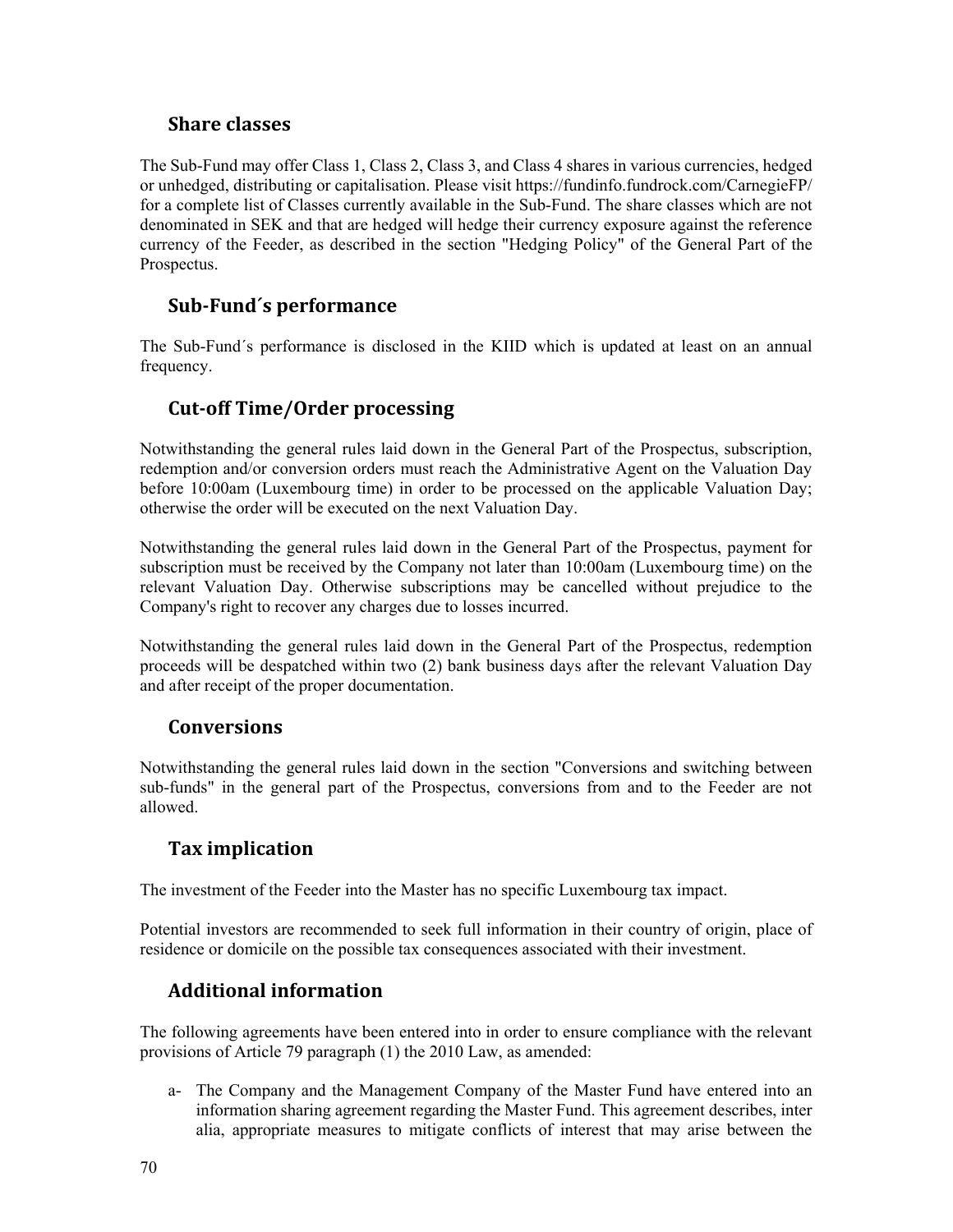Feeder and the Master, the basis of investment and divestment by the Feeder and standard arrangements for the audit report.

- b- The depositary of the Master and the depositary of the Feeder have entered into an information and cooperation agreement regarding the Master Fund. This agreement describes, inter alia, the documents and categories of information to be routinely shared between both depositaries or available upon request, the manner and timing of transmission, the coordination of involvement of each depositary in operational matters in view of their duties under their respective national law, the coordination of accounting year-end procedures, reportable breaches committed by the Master Fund, the procedure for ad hoc requests for assistance, and particular contingent events reportable on an ad hoc basis.
- c- The Auditor of the Feeder and the auditor of the Master have entered into an agreement in order to share information regarding the Master Fund. This agreement describes, inter alia, the documents and categories of information to be routinely shared between auditors or available upon request, the manner and timing of transmission of information, the coordination of involvement of each auditor in accounting year-end procedures of the Feeder and the Master, reportable irregularities identified in the Master and standard arrangement for ad hoc requests for assistance.

The information sharing agreement between the Master and the Feeder, the information and cooperation agreement between the depositary of the Master and the depositary of the Feeder and the information sharing agreement between the auditor of the Master and of the Feeder and further information such as the Prospectus, the KIID and the annual and half-yearly reports of the Master are available upon request at the registered office of the Company.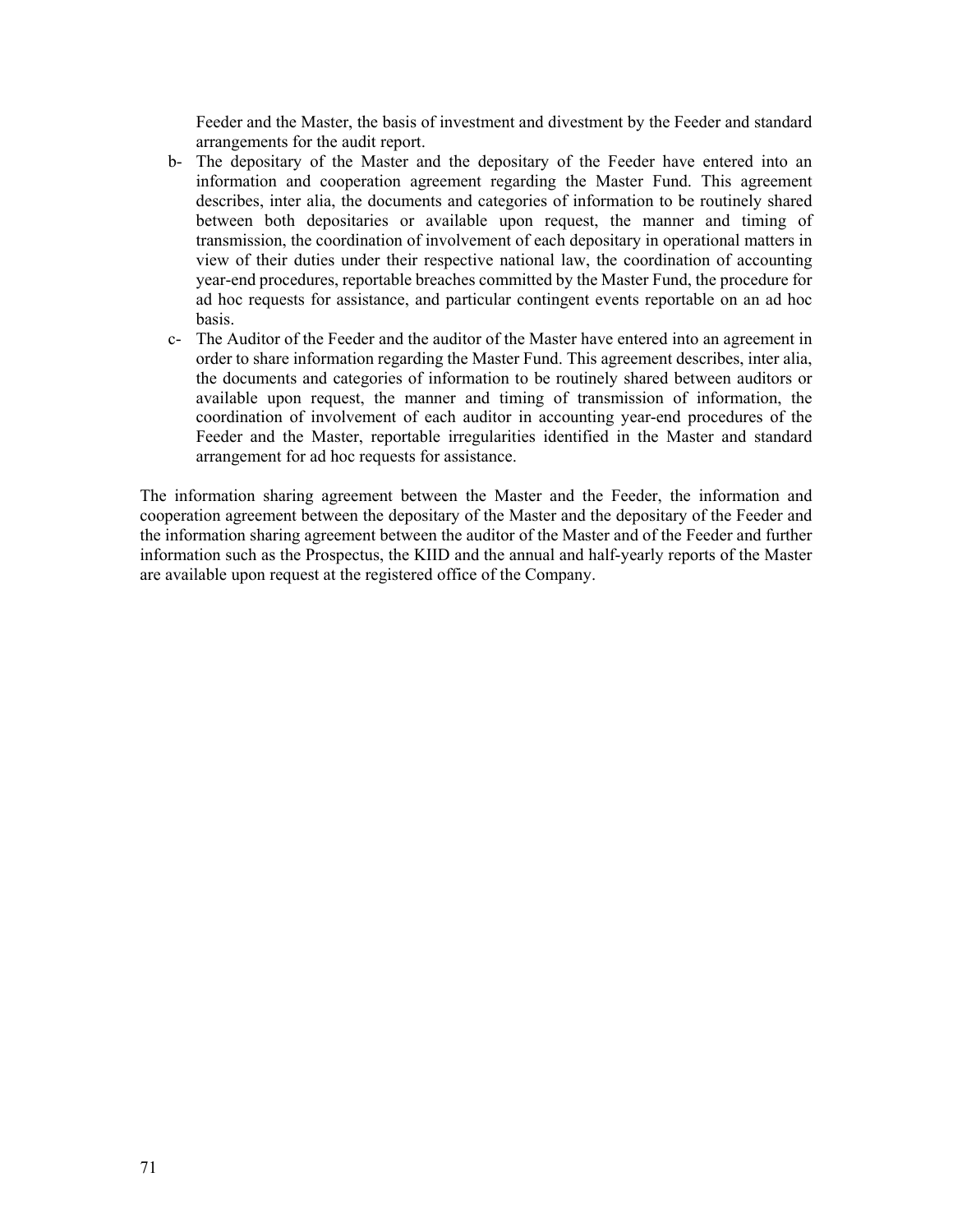## *CARNEGIE Fonder Portfolio – CARNEGIE Corporate Bond*

### **Investment Policy**

The Sub-Fund is seeking to create both return from the yield and/or capital appreciation by investing in bonds, money market instruments and other interest bearing instruments which are admitted to trading on a Regulated Market. The maximum average duration of such investments will be up to ten  $(10)$  years.

Bonds and other debt instruments with issuers from Nordic countries and with a minimum credit rating of S&P B- (or equivalent for non-rated issuers) shall represent at least 50% of the total amount invested by the Sub-Fund in bonds and other debt instruments.

In addition to this, the Sub-Fund will also invest in financial derivatives such as futures, options, swaps, CDS (Credit Default Swaps) and other derivatives both for hedging and investment purposes.

The Sub-Fund may hedge the FX exposure to non-Swedish Krona.

The Sub-Fund may invest up to 100 % of its assets in different transferable securities issued or guaranteed by any member state of the EU, its local authorities, or public international bodies of which one or more of such member states are members, or by any other State of the OECD or by Singapore or Brazil. The Sub-Fund can only make use of this provision if it holds securities from at least six different issues, and if securities from any one issue may not account for more than 30 % of the Sub-Fund's total net assets.

The Sub-Fund may also invest in Linked Investment Funds.

The Sub-Fund may further also invest in other Sub-Funds of the Company subject to the provisions set out in the General Guidelines for the Investment Policy.

The Sub-Fund will not invest more than 10% of its net assets in units / shares of other UCITS or UCIs or Linked Investment Funds or other Sub-Funds.

The Sub-Fund is actively managed without reference to a benchmark. The Investment Manager has discretion to select the Sub-Fund's investments.

The above investment policies and objectives do not constitute a guarantee of performance.

### *Securities financing transactions*

The Sub-Fund does currently neither make use of securities financing transactions nor enter into total return swaps or instruments with similar characteristics and as such the Regulation (EU) 2015/2365 of the European Parliament and of the Council of 25 November 2015 is not applicable. The Prospectus will be updated accordingly prior to the use of any such techniques or instruments.

### **Sustainability Characteristics promoted by the Sub-Fund**

The Sub-Fund's investment policy promotes environmental, social and governance characteristics. The Investment Manager integrates these characteristics into the Sub-Fund's investment strategy to better manage risk and generate sustainable long-term returns. The following disclosures describe the specific risks of investing in this Sub-Fund and what investment strategies are utilized by the Investment Manager to promote the sustainability characteristics.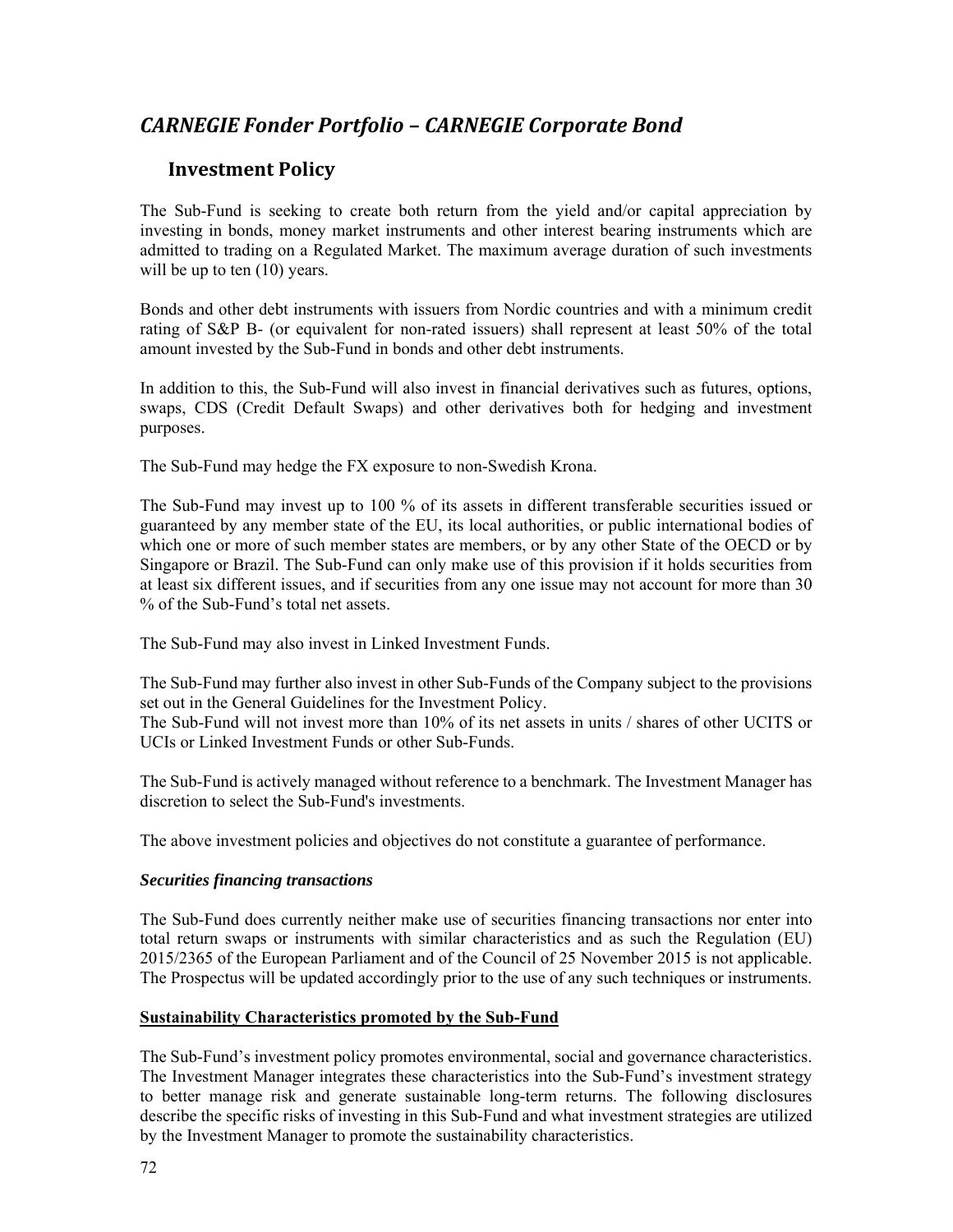### *Negative Screening*

The Sub-Fund avoids investing in companies involved in the following sectors and business activities, with applicable thresholds described below.

| <b>International norms and conventions</b>               |             |               |
|----------------------------------------------------------|-------------|---------------|
| UN Global Compact                                        |             |               |
| guidelines for multinational<br><b>OECD</b><br>companies |             |               |
| <b>Controversial products and services</b>               | Production* | Distribution* |
| Tobacco                                                  | $0\%$       | 5%            |
| Pornography                                              | 0%          | 5%            |
| Alcohol                                                  | 5%          | 5%            |
| Weapons and/or munitions                                 | 5%          | 5%            |
| Nuclear weapons                                          | 0%          | $0\%$         |
| Chemical and biological weapons                          | $0\%$       | 0%            |
| Cluster bombs, landmines                                 | 0%          | 0%            |

\*Of the companies turnover.

#### *International norms*

The Sub-Fund avoids investing in:

- companies involved in violations of international norms and conventions (at least the UN Global Compact and OECD guidelines for multinational companies) in relation to the environment, human rights, labour practices, and business ethics;
- companies where the Investment Manager detects no willingness to change or where, in the opinion of the Investment Manager, the companies will fail to get to grips with the problems within an acceptable timeframe are excluded for investment purposes.

The Investment Manager monitors this regularly with the assistance of an external sustainability expert.

If the Investment Manager discovers that a holding is not living up to its standards, it has several options:

• The Investment Manager seeks further information and discusses the holding with its Responsible Investment Board.

• The Investment Manager contacts the company to discuss their concerns.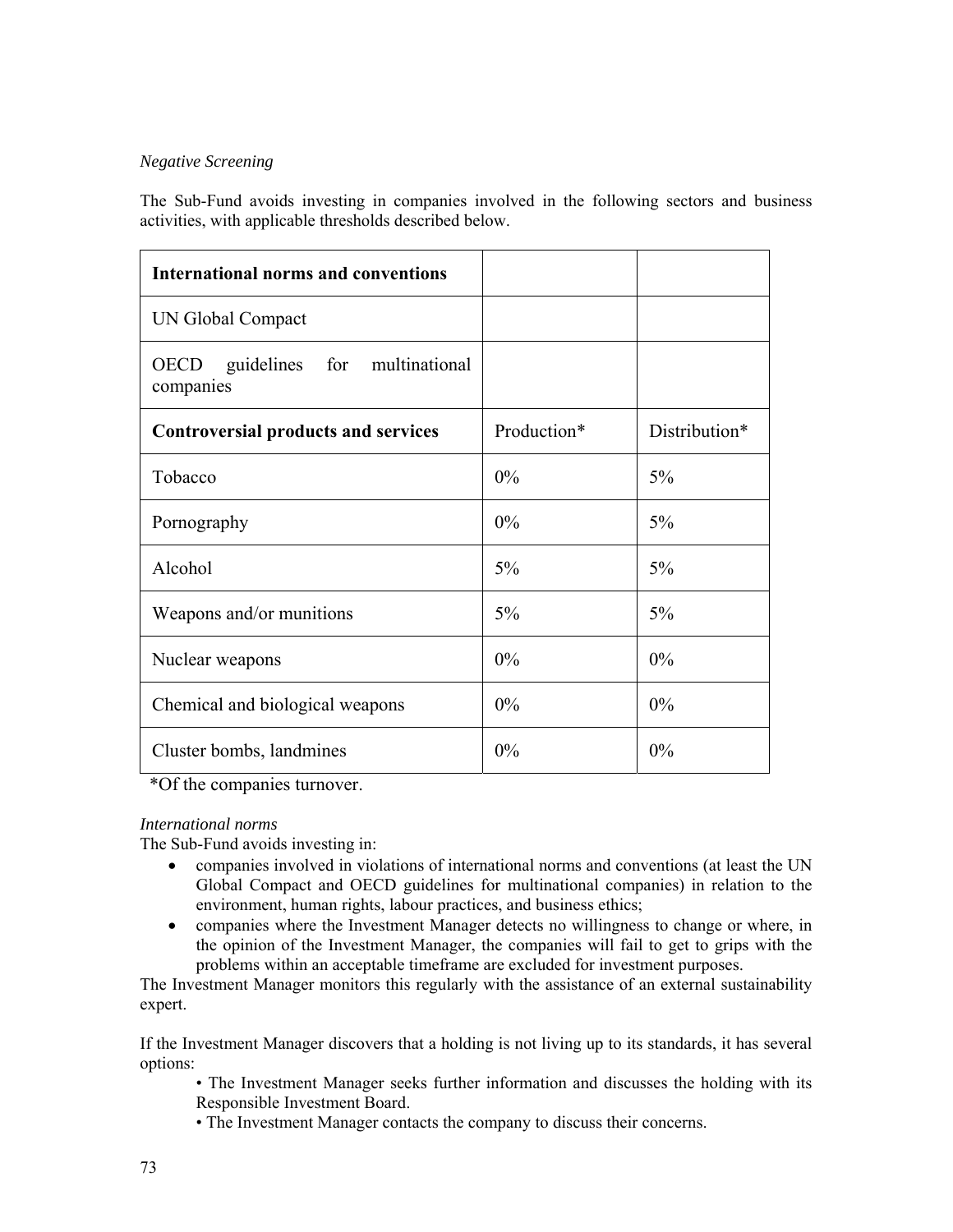• The CIO of the Investment Manager makes more formal contact with the CEO or chairman of the holding.

• the Investment Manager contacts other stakeholders to initiate joint stakeholder engagement.

• If the response is unsatisfactory and the company does not demonstrate willingness to change, the Investment Manager may decide to divest the holding.

#### *Positive Tilt*

All investments are analysed and scored in the Investment Manager's proprietary ESG research model. The following factors, divided into sub-modules, are analysed and promoted:

#### *Governance:*

- Ownership of the company
- Board of directors
- Management
- Reporting & Transparency
- Ethics & Corruption
- Governance Culture

#### *Environment:*

- Climate
- Resource Efficiency & Waste
- Environmental Culture

The Investment Manager will use its best efforts to obtain, in due time, information that will enable it to reasonably determine the proportion of investments in environmentally sustainable economic activities, as defined under the Taxonomy Regulation, directly from investee companies, or by carrying out additional research, cooperating with third party data providers or external experts or making reasonable assumptions. As at the date of this Prospectus no such data or market consensus exists due to the lack of RTS. The Sub-Fund appendix will be updated accordingly with the relevant information once available.

The "do no significant harm" principle applies only to those investments underlying the financial product that take into account the EU criteria for environmentally sustainable economic activities.

The investments underlying the remaining portion of this financial product do not take into account the EU criteria for environmentally sustainable economic activities.

#### *Social:*

- Health & Safety
- Fair & Inclusive Workplace
- Supply Chain
- Social Culture

The Sub-Fund also invests a proportion of its assets in green bonds.

#### *Engagement*

The Sub-Fund engages with investee companies to influence their behaviour on sustainability related issues. Company engagements are both of proactive and reactive nature, with the process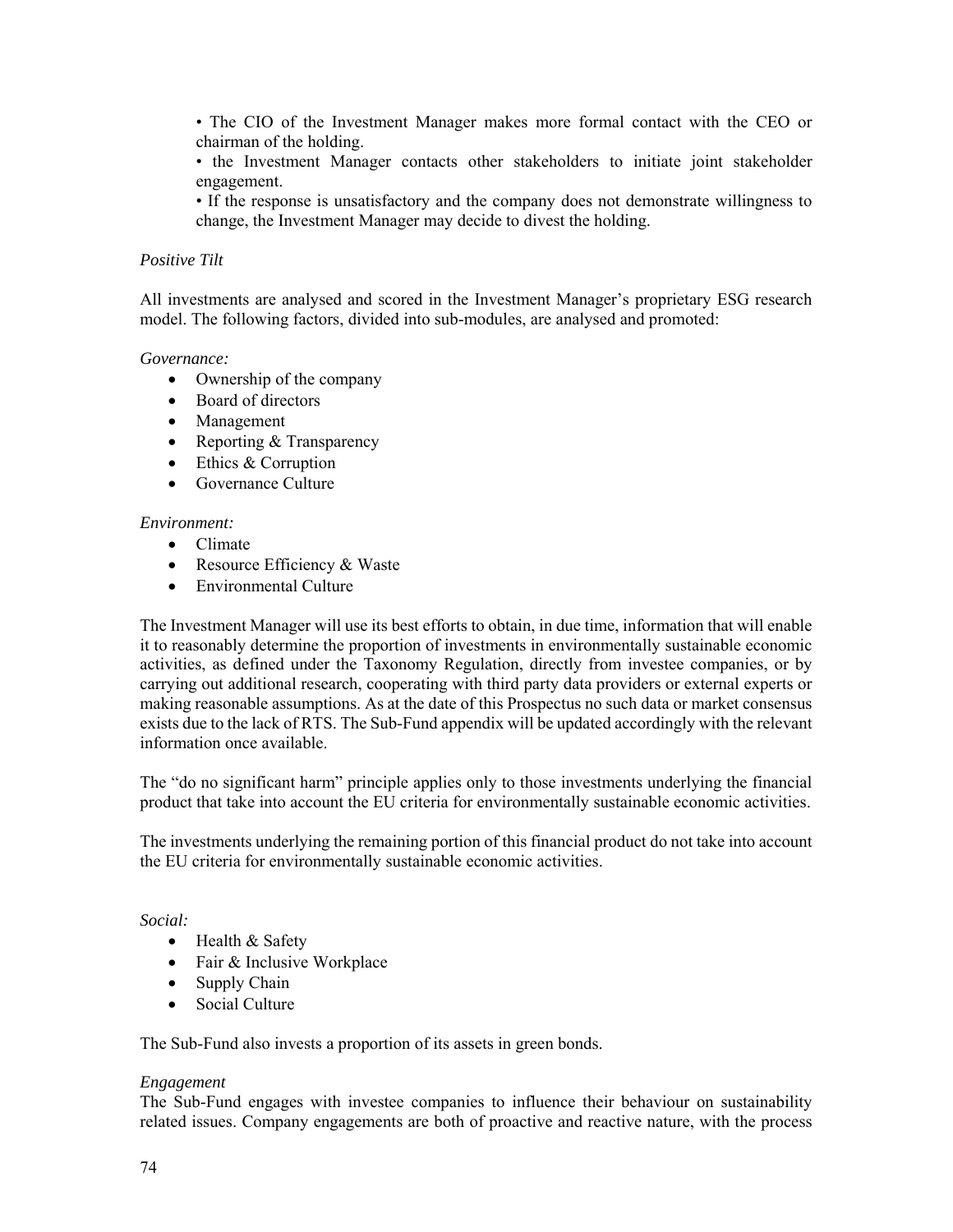for reactive engagements outlined in the section International Norms above. When applicable and deemed appropriate the sub-fund collaborates with other investors.

*Use of index* 

The Sub-Fund does not use a benchmark index.

## **Risk Profile**

This Sub-Fund faces the same risks as those normally associated with investment in bonds, money market and other interest bearing instrument.

In accordance with the investment policy the Sub-Fund's assets are risk exposed primarily to the Nordic Fixed Income market and thus to a limited part of the world. This normally results in a higher risk than for a bond fund with global exposure.

For further descriptions of the other risks involved in the investment in the Sub-Fund, please refer to section "Information on Risk" above.

## **Typical Investor**

The Sub-Fund is intended for investors who seek capital appreciation over the long-term. Investors must be able to accept substantial year-to-year volatility and significant temporary decrease in value. Investors should consider their long-term investment goals and financial needs when making an investment decision about this Sub-Fund. As a consequence, this Sub-Fund is suitable to investors who can afford to set aside the capital invested for a long term period.

### **Investment Manager**

Carnegie Fonder AB

### **Fees**

The Company shall bear the following:

- 1. a Management Company Fee payable to the Management Company at a maximum 0.088% p.a. based on the total net assets of each Sub-Fund; the Management Company is entitled to be reimbursed out of the assets of the Sub-Fund for its reasonable out of pocket expenses and disbursements.
- 2. a Depositary fee payable out of each Sub-Fund's asset, in the range between 0.008% and 0.4% depending on the market. The Depositary will further receive a supervisory fee of 0.0040% based on each Sub-Fund's assets. In addition, the Depositary is entitled to receive fees for proxy voting, cash management, fund execution and will be reimbursed out of the assets of the Sub-Fund for its reasonable

out of pocket expenses and disbursements.

3. Investment Management Fee

The Investment Manager will receive an investment management fee, accrued daily and payable monthly in arrears, based on the net assets of the Sub-Fund attributable to each share class.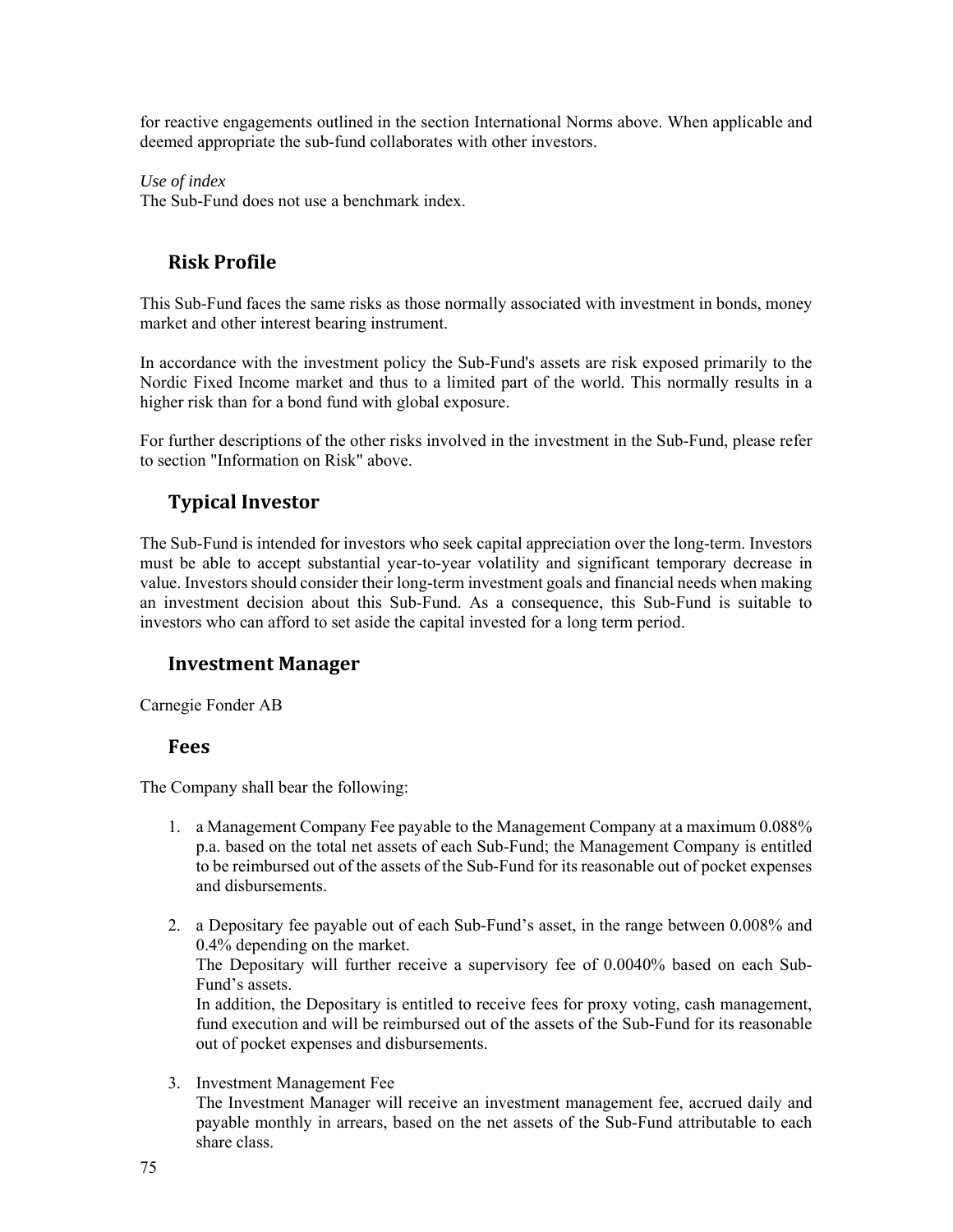| Share classes | Investment<br>Management<br>Fee |
|---------------|---------------------------------|
| Class 1       | max. 0.70%                      |
| Class 2       | max. 0.70%                      |
| Class 3       | max. 1.05%                      |
| Class 4       | max. 0.70%                      |

4. Research Fee The Investment Manager is entitled to receive a research fee of maximum 0.04% p.a. (excluding VAT, if any) of the Sub-Fund's net assets. This fee is payable quarterly in arrears.

## **Net Asset Value**

The net asset value per share is expressed in Swedish Krona (SEK).

### **Swing Pricing**

The Sub-Fund may utilize Swing Pricing in accordance with the sub-section "Swing Pricing" of the section "Net Asset Value" of the general part of this Prospectus.

### **Share classes**

The Sub-Fund may offer Class 1, Class 2, Class 3, Class 4 and Class 5 shares in various currencies, hedged or unhedged, distributing or capitalisation. Please visit https://fundinfo.fundrock.com/CarnegieFP/ for a complete list of Classes currently available in the Sub-Fund. The share classes which are not denominated in SEK and that are hedged will hedge their currency exposure against the reference currency of the Fund as described in the section "Hedging Policy" of the General Part of the Prospectus.

The initial minimum investment amount for Class 1 shares shall be decided by the Board of Directors and the information shall be published on https://fundinfo.fundrock.com/CarnegieFP/

Please refer to the general part of the prospectus under section "Capital Stock" for a further description of the specifics of these share classes.

### **Sub‐Fund's performance**

The Sub-Fund's performance is disclosed in the KIID which is updated at least on an annual frequency.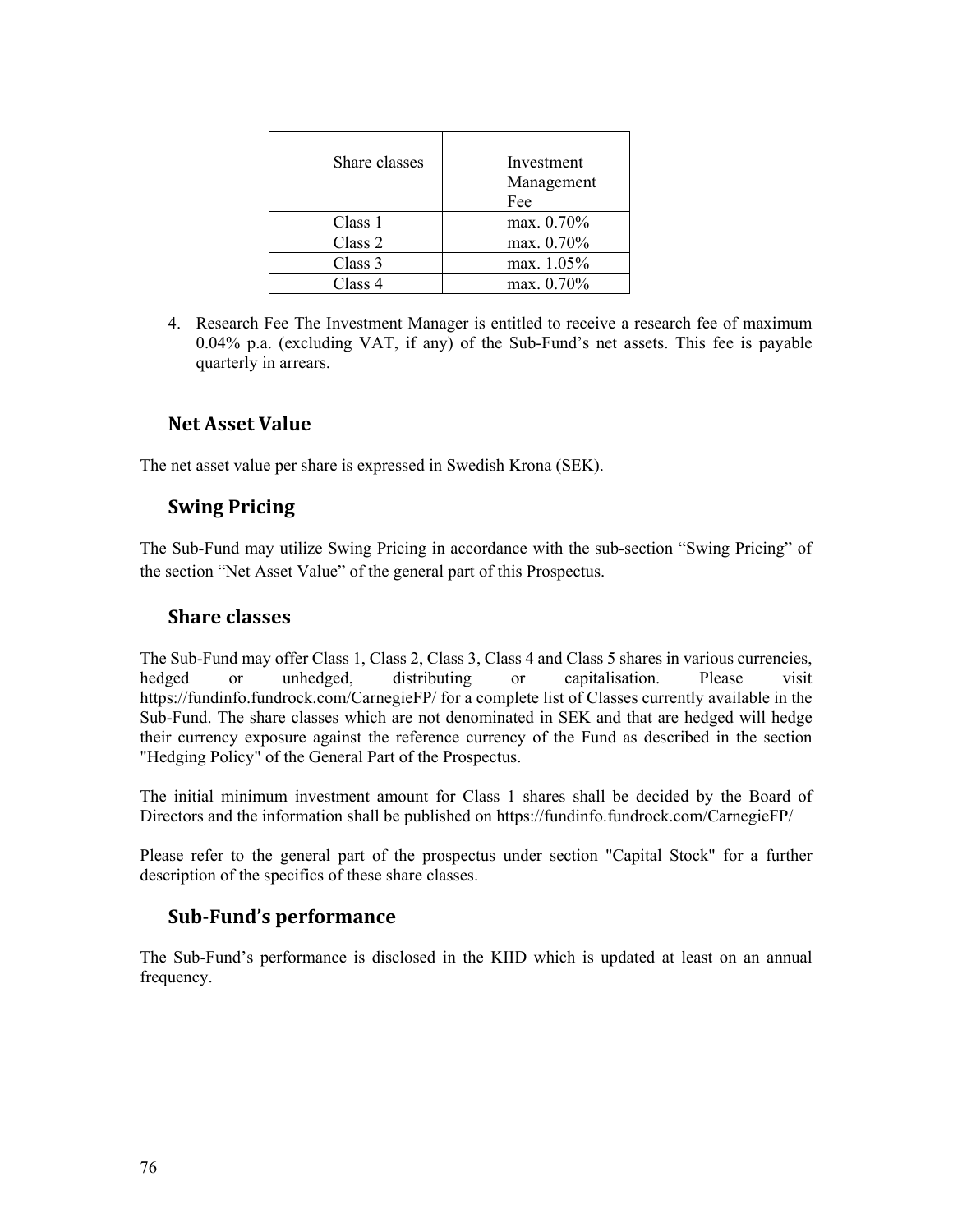# *CARNEGIE Fonder Portfolio – Carnegie Total*

### **Investment objective**

The objective of the Sub-Fund is to achieve capital appreciation by investing primarily in a selection of UCITS, UCIs or ETFs, subject to the limitations as outlined in Section "Investment restrictions applicable to Eligible Assets" in the general part of the Prospectus.

The targeted assets are equity funds, fixed-income funds, alternative investment funds type hedge and other with focus on equities and/or bonds investment and balanced funds which are predominantly investing in the Nordic markets (Norway, Finland, Sweden, Denmark and Iceland) The Sub-Fund might also hold assets in funds that are investing in other regions of the world (i.e. emerging markets, North-American and Asian geographical zones).

### **Investment strategy**

In pursuing this investment objective, the Sub-Fund follows a value investing strategy aimed at identifying funds investing in equities that are believed to be either undervalued or mispriced.

The Sub-Fund will also invest its assets in fixed-income funds which may be composed of highyield, money market instrument, investment grade bond funds, governments bonds, municipal bonds, covered bonds and convertibles. The duration of the fixed-income funds ranges between 0 years and 6 years with an estimated average of 3 years.

As a general guideline and depending on the market conditions, the target asset allocation of the Sub-Fund is as follows:

- (i) between 40% and 80% of the assets invested in equity funds
- (ii) between 20% and 60% of the assets invested in fixed income funds
- (iii) up to 40% of the assets invested in alternative investment funds
- (iv) up to 30% of the assets invested in balanced funds

The Sub-Fund may invest up to 100 % of its assets in different transferable securities issued or guaranteed by any member state of the EU, its local authorities, or public international bodies of which one or more of such member states are members, or by any other State of the OECD or by Singapore or Brazil. The Sub-Fund can only make use of this provision if it holds securities from at least six different issues, and if securities from any one issue may not account for more than 30 % of the Sub-Fund's total net assets.

The Sub-Fund is also allowed to invest in liquid assets on an ancillary basis. From time to time, a maximum of 20% of the Sub-Fund's net assets might be invested in liquid assets. These assets might either be cash deposits or money market instruments.

In addition, the Sub-Fund may also invest in financial derivatives such as futures, options, for hedging and/or investment purposes. The Sub-Fund will not make any use of Efficient Portfolio Management techniques.

The Sub-Fund is actively managed without reference to a benchmark. The Investment Manager has discretion to select the Sub-Fund's investments.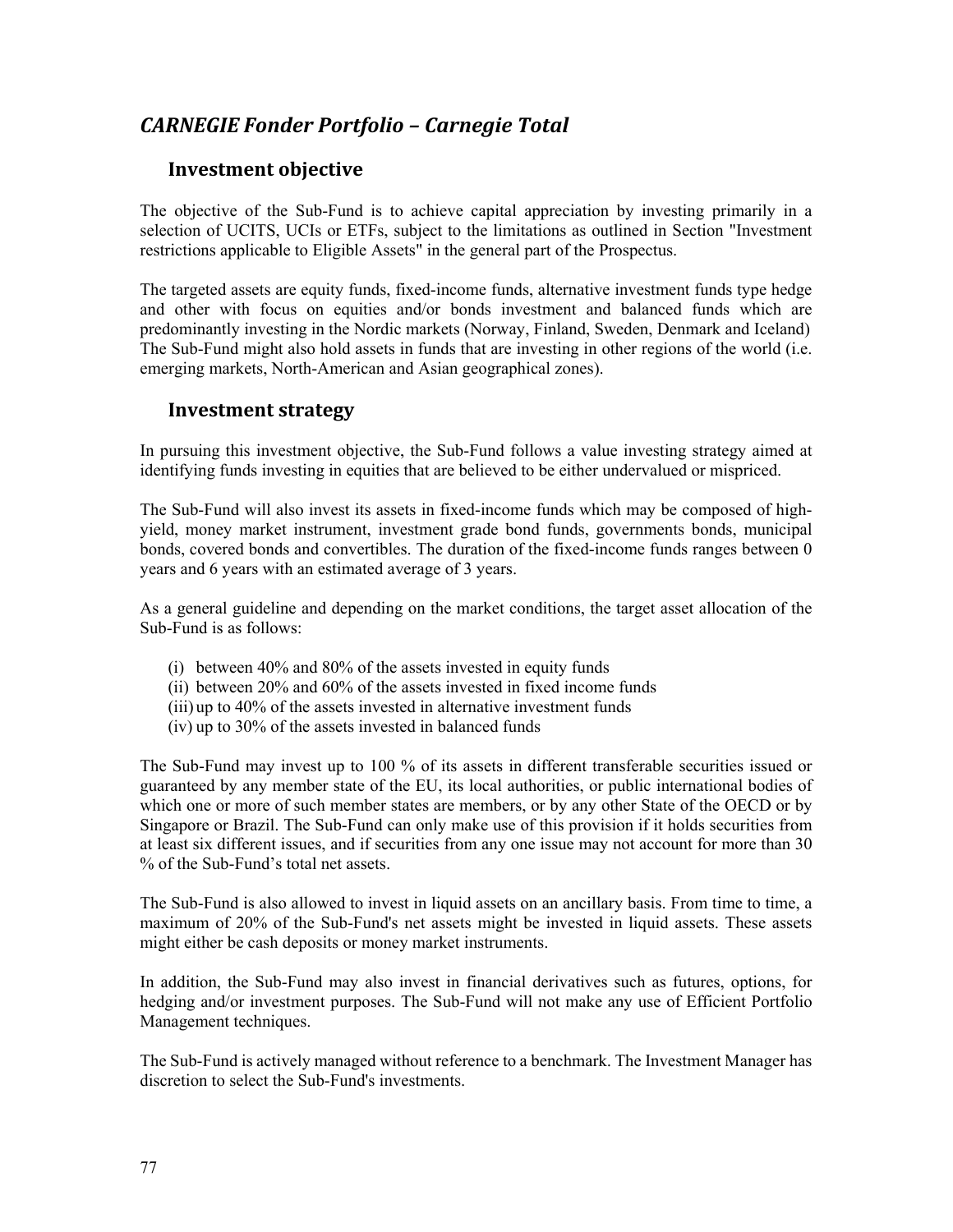#### *Securities financing transactions*

The Sub-Fund does currently neither make use of securities financing transactions nor enter into total return swaps or instruments with similar characteristics and as such the Regulation (EU) 2015/2365 of the European Parliament and of the Council of 25 November 2015 is not applicable. The Prospectus will be updated accordingly prior to the use of any such techniques or instruments.

#### *Sustainability Characteristics promoted by the sub-fund*

The Sub-Fund's investment policy promotes environmental, social and governance characteristics. The Investment Manager integrates these characteristics into the Sub-Fund's investment strategy to better manage risk and generate sustainable long-term returns. The following disclosures describe the specific risks of investing in this Fund/Sub-Fund and what investment strategies are utilized by the Investment Manager to promote the sustainability characteristics.

#### Investment Strategies used to fulfil the Sub-Fund's ESG considerations

#### *Negative Screening*

The Sub-Fund avoids investing in target funds involved in the following sectors and business activities, with applicable thresholds described below.

| <b>International norms and conventions</b>               |             |               |
|----------------------------------------------------------|-------------|---------------|
| UN Global Compact                                        |             |               |
| guidelines for multinational<br><b>OECD</b><br>companies |             |               |
| <b>Controversial products and services</b>               | Production* | Distribution* |
| Tobacco                                                  | $0\%$       | 5%            |
| Pornography                                              | 0%          | 5%            |
| Alcohol                                                  | 5%          | 5%            |
| Weapons and/or munitions                                 | 5%          | 5%            |
| Nuclear weapons                                          | $0\%$       | 0%            |
| Chemical and biological weapons                          | 0%          | 0%            |
| Cluster bombs, landmines                                 | 0%          | 0%            |

*International norms* 

The Sub-Fund avoids investing in target funds invested in: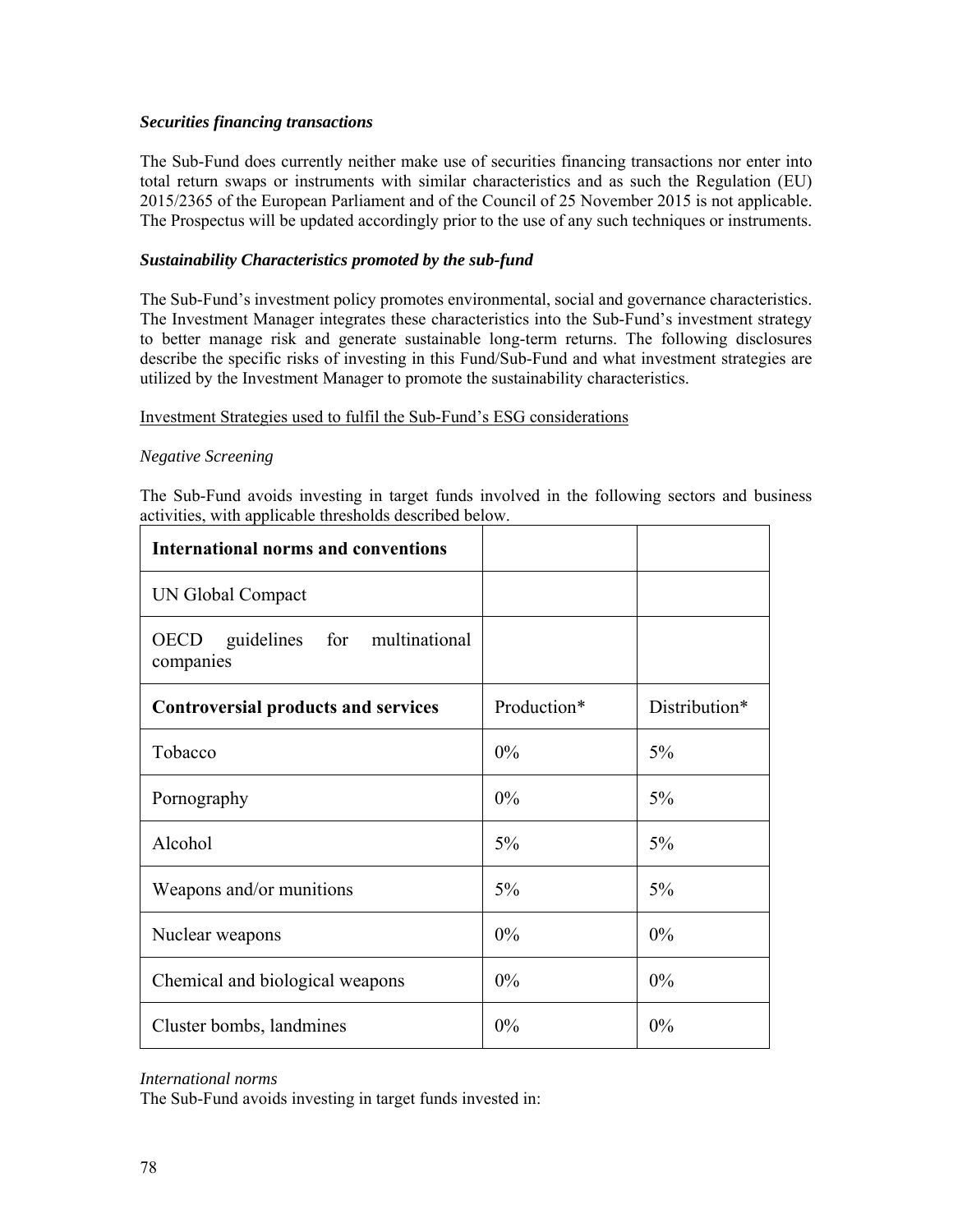- companies involved in violations of international norms and conventions (at least the UN Global Compact and OECD guidelines for multinational companies) in relation to the environment, human rights, labour practices, and business ethics;
- companies where the Investment Manager detects no willingness to change or where, in the opinion of the Investment Manager, the companies will fail to get to grips with the problems within an acceptable timeframe are excluded for investment purposes.
- companies that breach international norms, such as the UN Global Compact, and monitor this regularly with the assistance of an external sustainability expert.

If the Investment Manager discovers that a target fund is not living up to their standards, it has several options:

• The Investment Manager seeks further information and discusses this with its Responsible Investment Board.

• The Investment Manager contacts representatives of the target fund to discuss its concerns.

• The CIO of the Investment Manager makes more formal contact with the CEO or chairman of the management company of the target fund.

• If the response is unsatisfactory and the target fund does not demonstrate willingness to change, the Investment Manager may decide to divest the target fund.

The Investment Manager will use its best efforts to obtain, in due time, information that will enable it to reasonably determine the proportion of investments in environmentally sustainable economic activities, as defined under the Taxonomy Regulation, directly from the funds it is invested in, or by carrying out additional research, cooperating with third party data providers or external experts or making reasonable assumptions. As at the date of this Prospectus no such data or market consensus exists due to the lack of RTS. The Sub-Fund appendix will be updated accordingly with the relevant information once available.

The "do no significant harm" principle applies only to those investments underlying the financial product that take into account the EU criteria for environmentally sustainable economic activities.

The investments underlying the remaining portion of this financial product do not take into account the EU criteria for environmentally sustainable economic activities.

#### *Use of index*

The Sub-Fund does not use a benchmark index.

## **Risk Profile**

This Sub-Fund faces the same risks as those normally associated with investment in equities, fixed income or other alternative investment funds. As the allocation of the Sub-Fund´s assets will vary between asset groups depending on market conditions but will have a significant proportion of its assets invested in equities. This normally results in a higher risk than for a fixed income fund and a lower risk than an equity fund.

For further descriptions of the other risks involved in the investment in the Sub-Fund, please refer to section "information on Risk" above.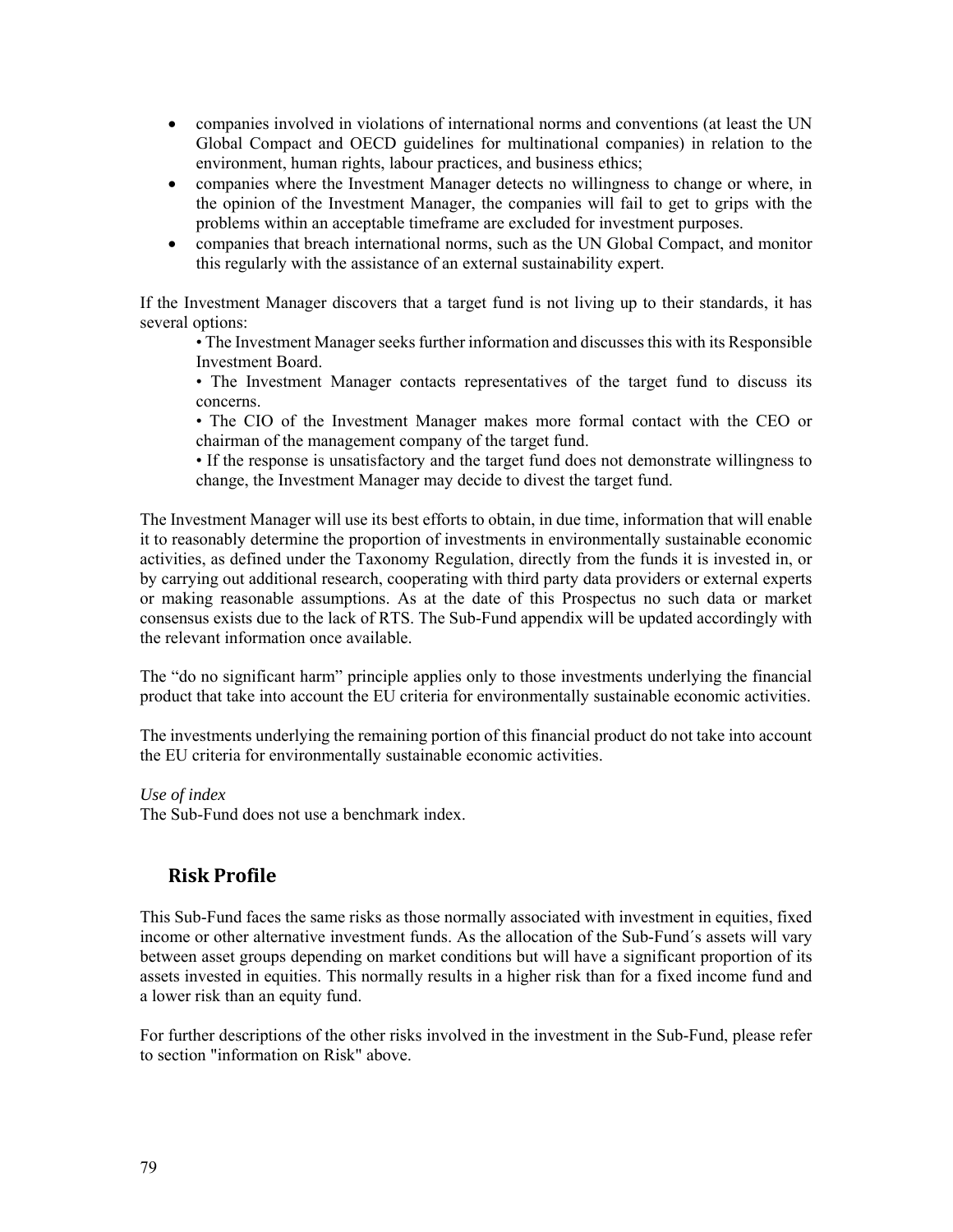## **Typical Investor**

The Sub-Fund is intended for investors who seek capital appreciation over the long-term. Investors must be able to accept substantial year-to-year volatility and significant temporary decrease in value. Investors should consider their long-term investment goals and financial needs when making an investment decision about this Sub-Fund. As a consequence, this Sub-Fund is suitable to investors who can afford to set aside the capital invested for a long term period.

## **Investment Manager**

Carnegie Fonder AB

### **Fees**

The Company shall bear the following:

- 1. a Management Company Fee payable to the Management Company at a maximum 0.088% p.a. based on the total net assets of each Sub-Fund; the Management Company is entitled to be reimbursed out of the assets of the Sub-Fund for its reasonable out of pocket expenses and disbursements.
- 2. a Depositary fee payable out of each Sub-Fund's asset, in the range between 0.008% and 0.4% depending on the market. The Depositary will further receive a supervisory fee of 0.0040% based on each Sub-Fund's assets.

In addition, the Depositary is entitled to receive fees for proxy voting, cash management, fund execution and will be reimbursed out of the assets of the Sub-Fund for its reasonable out of pocket expenses and disbursements.¨

- 3. Investment Management Fee The Investment Manager will receive an investment management fee, accrued daily and payable monthly in arrears, based on the net assets of the Sub-Fund attributable to each share class.
	- 4. Research Fee The Investment Manager is entitled to receive a research fee of maximum 0.04% p.a. (excluding VAT, if any) of the Sub-Fund's net assets. This fee is payable quarterly in arrears.

The Investment Manager will receive an investment management fee of maximum 1.50% p.a. for Class 4 shares and 1.80 % p.a. for all other classes, accrued daily and payable monthly in arrears, based on the net assets of the Sub-Fund attributable to each share class.

## **Net Asset Value**

The net asset value per share is expressed in Swedish Krona (SEK)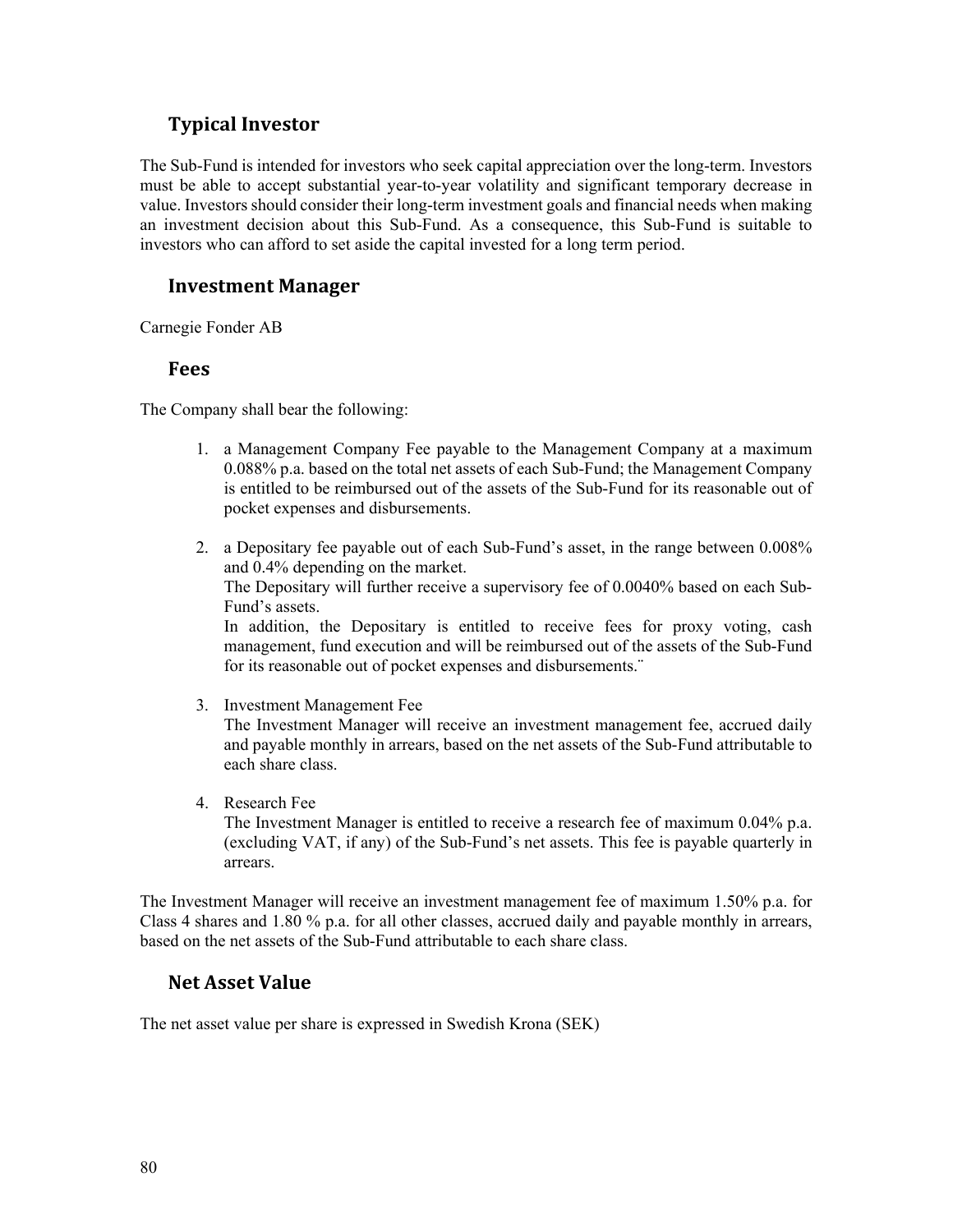## **Swing Pricing**

The Sub-Fund may utilize Swing Pricing in accordance with the sub-section "Swing Pricing" of the section "Net Asset Value" of the general part of this Prospectus.

### **Share classes**

The Sub-Fund may offer Class 1, Class 2, Class 3, and Class 4 shares in various currencies, hedged or unhedged, distributing or capitalisation. Please visit https://fundinfo.fundrock.com/CarnegieFP/ for a complete list of Classes currently available in the Sub-Fund. The share classes which are not denominated in SEK and that are hedged will hedge their currency exposure against the reference currency of the Fund as described in the section "Hedging Policy" of the General Part of the Prospectus.

## **Sub‐Fund´s performance**

The Sub-Fund´s performance is disclosed in the KIID which is updated at least on an annual frequency.

## **Cut‐off Time/Order processing**

Notwithstanding the general rules laid down in the General Part of the Prospectus, subscription, redemption and/or conversion orders must reach the Administrative Agent one Business Day prior to the Valuation Day before 3:30 p.m. (Luxembourg time), in order to be processed on the applicable Valuation Day; otherwise the order will be executed on the next Valuation Day. Orders sent on a Swedish Half Day shall be accepted until 1pm (Luxembourg time) for the applicable Valuation Day.

Notwithstanding the general rules laid down in the General Part of the Prospectus, payment for subscription must be received by the Company not later than two (2) Business Days following the relevant Valuation Day. Otherwise subscriptions may be cancelled without prejudice to the Company's right to recover any charges due to losses incurred.

Notwithstanding the general rules laid down in the General Part of the Prospectus, redemption proceeds will be despatched within two (2) bank business days after the relevant Valuation Day and after receipt of the proper documentation.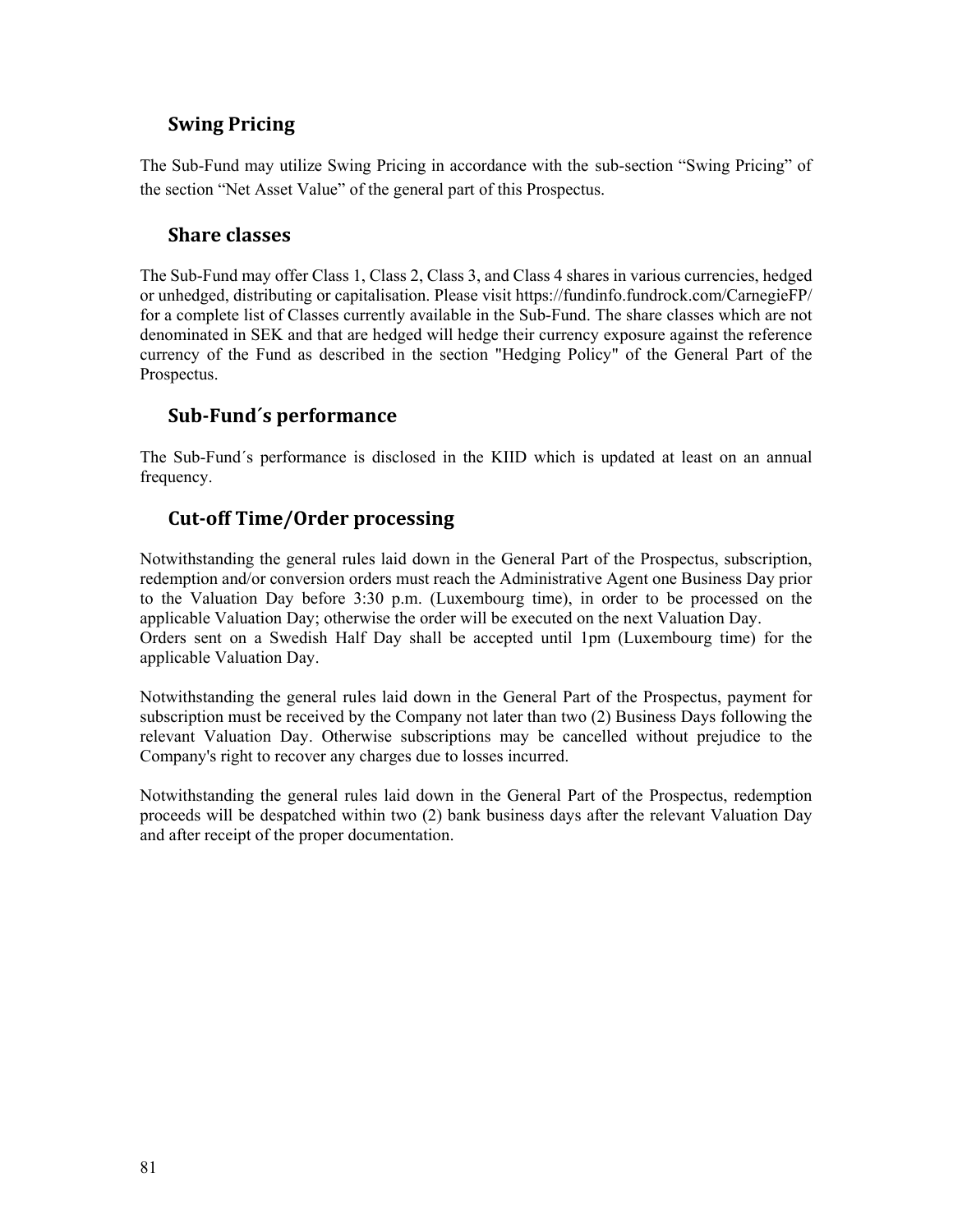# *CARNEGIE Fonder Portfolio – Carnegie High Yield Select*

## **Investment Objective and Strategy**

The Sub-Fund is seeking to achieve a long-term capital growth by investing primarily in a diversified portfolio of fixed income securities which will be mainly composed of High Yield Bonds (having a credit risk equivalent to a Standard & Poors credit rating below the BBB- grade, excluding investing in Distressed Debt Securities where less than 100 % of the principal is expected to be paid back at maturity) and Floating Rates Notes instruments of Nordic Corporate Bonds.

The Sub-Fund shall invest its assets in fixed income securities, convertible bonds, fixed income related instruments, preferred shares and Payment-in-Kind (PIK) bonds<sup>1</sup> of corporates having a higher credit risk and issued predominantly by companies that are domiciled or operating in the Nordic Markets (i.e. Sweden, Denmark, Norway, Finland and Iceland).

The Sub-Fund will not invest its assets in Payment-in-Kind Bonds where less than 100% of the principal is expected to be paid back at maturity. The minimum Standard  $\&$  Poor's rating (or equivalent for other rating institutes or for non-rated issuers) of the fixed income instrument shall be equivalent or above the CCC- grade.

The Sub-Fund may invest up to 50% of its assets in listed companies that are quoted on other regulated markets in EU or the OECD countries. The Sub-Fund may also invest in Investment Grade Fixed Income instruments.

The Sub-Fund may also invest in shares and similar instruments (e.g. following a process of restructuring or similar process) and/or holds company shares as a result of transactions involving securities or the conversion of convertible bonds.

The Sub-Fund may also invest up to 20% of its assets in Contingent Convertible Bonds (Coco's) and up to 10% of its assets in Asset-Backed Securities and Mortgage-Backed Securities (ABS' or MBS').

The Sub-Fund will primarily use derivatives (i.e. FX Spot, FX Forwards or Basis Swaps) to hedge against unfavourable Foreign Exchange Market movements. In addition, the Sub-Fund may invest in Fixed Income derivatives for hedging the interest rate duration risk. Depending on the market conditions and in accordance to the investment policy, the Sub-Fund may invest in Credit Default Swaps (CDS'), Credit Indices and Dividend Swaps instruments.

The Sub-Fund may further invest in liquid assets on an ancillary basis. Such assets may be kept in the form of cash deposits or money market instruments.

The Sub-Fund may invest up to 10% of its net assets in units of UCITS and/or other UCIs.

The Sub-Fund is actively managed and the Investment Manager has discretion to select the Sub-Fund's investments. The Sub-Fund will refer to STIBOR 90 days for the purpose of calculating the performance fee as further detailed below in the Performance fee section.

l

<sup>&</sup>lt;sup>1</sup> A Payment-in-Kind Bond is a fixed income security where the interest is accumulated over the time and is paid back to the investor when either the bond matures or when the bond is called.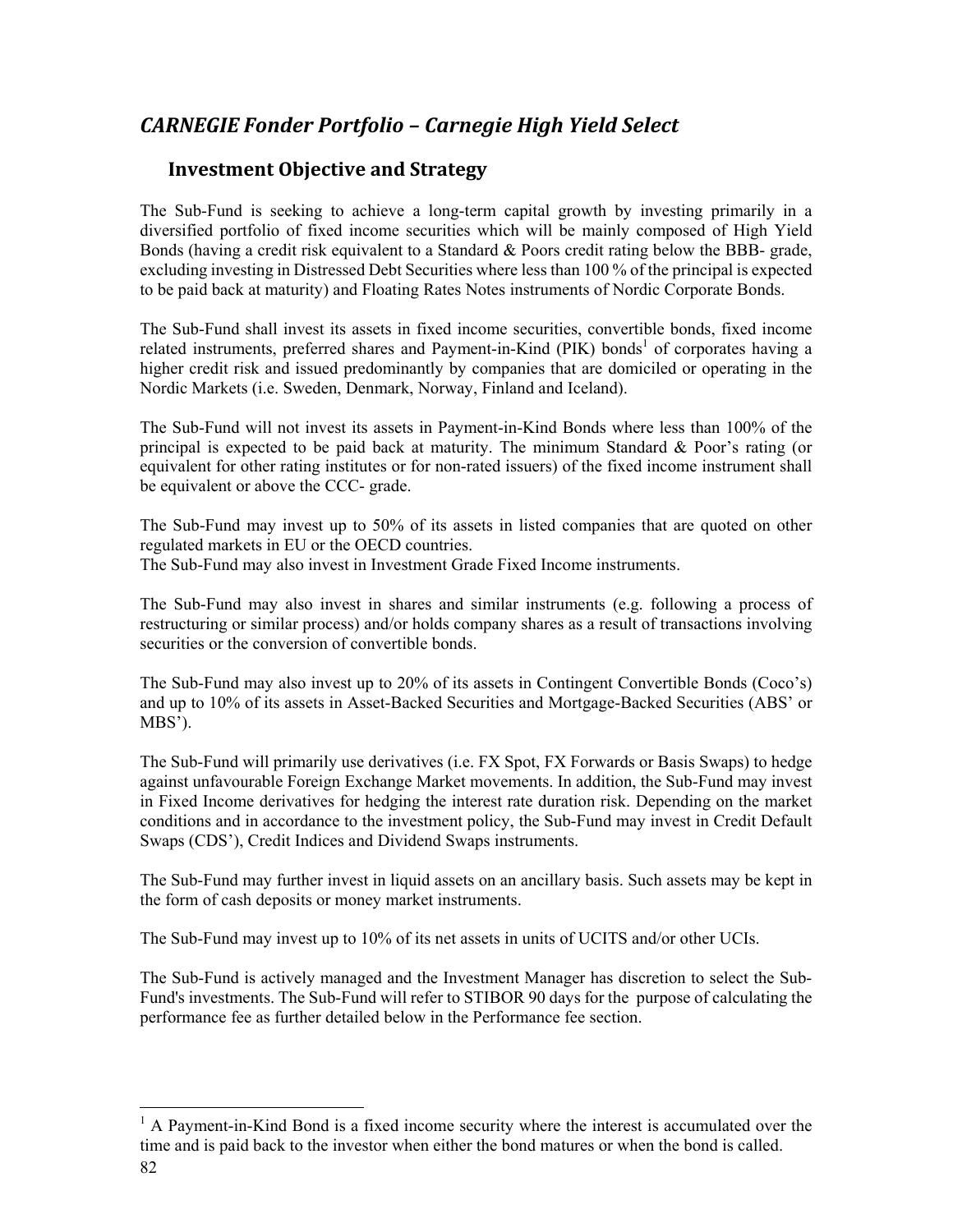#### *Securities financing transactions.*

The Sub-Fund does currently neither make use of securities financing transactions nor enter into total return swaps or instruments with similar characteristics and as such the Regulation (EU) 2015/2365 of the European Parliament and of the Council of 25 November 2015 is not applicable. The Prospectus will be updated accordingly prior to the use of any such techniques or instruments.

#### **Sustainability Characteristics promoted by the Sub-Fund**

The Sub-Fund's investment policy promotes environmental, social and governance characteristics. The Investment Manager integrates these characteristics into the Sub-Fund's investment strategy to better manage risk and generate sustainable long-term returns. The following disclosures describe the specific risks of investing in this Sub-Fund and what investment strategies are utilized by the Investment Manager to promote the sustainability characteristics.

#### *Negative Screening*

The Sub-Fund avoids investing in companies involved in the following sectors and business activities, with applicable thresholds described below.

| <b>International norms and conventions</b>               |             |               |
|----------------------------------------------------------|-------------|---------------|
| UN Global Compact                                        |             |               |
| guidelines for multinational<br><b>OECD</b><br>companies |             |               |
| <b>Controversial products and services</b>               | Production* | Distribution* |
| Tobacco                                                  | $0\%$       | 5%            |
| Pornography                                              | $0\%$       | 5%            |
| Alcohol                                                  | 5%          | 5%            |
| Weapons and/or munitions                                 | 5%          | 5%            |
| Nuclear weapons                                          | $0\%$       | 0%            |
| Chemical and biological weapons                          | 0%          | 0%            |
| Cluster bombs, landmines                                 | 0%          | 0%            |

\*Of the companies turnover.

#### *International norms*

The Sub-Fund avoids investing in: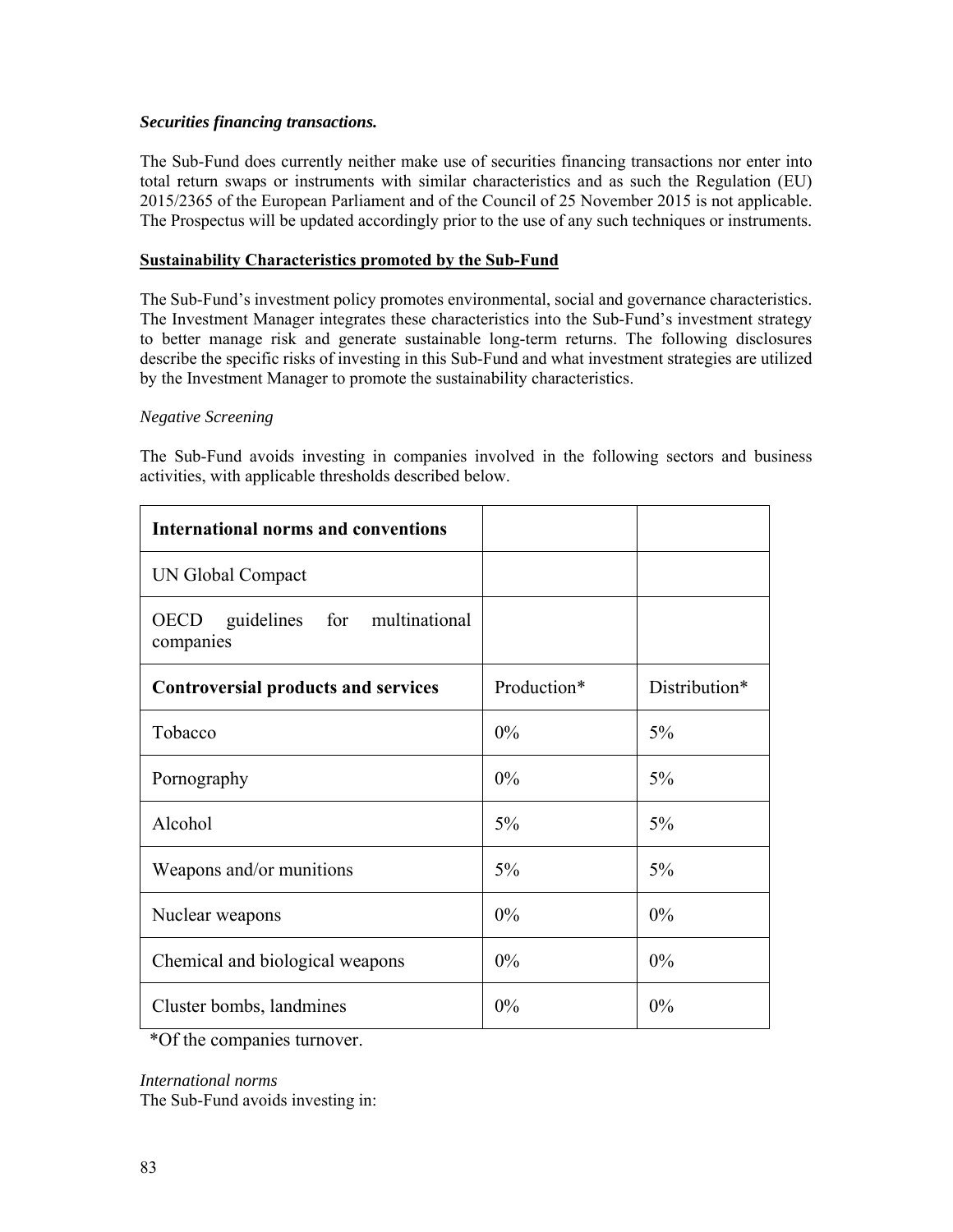- companies involved in violations of international norms and conventions (at least the UN Global Compact and OECD guidelines for multinational companies) in relation to the environment, human rights, labour practices, and business ethics;
- companies where the Investment Manager detects no willingness to change or where, in the opinion of the Investment Manager, the companies will fail to get to grips with the problems within an acceptable timeframe are excluded for investment purposes.

The Investment Manager monitors this regularly with the assistance of an external sustainability expert.

If the Investment Manager discovers that a holding is not living up to its standards, it has several options:

• The Investment Manager seeks further information and discusses the holding with its Responsible Investment Board.

• The Investment Manager contacts the company to discuss their concerns.

• The CIO of the Investment Manager makes more formal contact with the CEO or chairman of the holding.

• the Investment Manager contacts other stakeholders to initiate joint stakeholders engagement.

• If the response is unsatisfactory and the company does not demonstrate willingness to change, the Investment Manager may decide to divest the holding.

### *Positive Tilt*

All investments are analysed and scored in the Investment Manager's proprietary ESG research model. The following factors, divided into sub-modules, are analysed and promoted:

*Governance:* 

- Ownership of the company
- Board of directors
- Management
- Reporting & Transparency
- Ethics & Corruption
- Governance Culture

#### *Environment:*

- Climate
- Resource Efficiency & Waste
- Environmental Culture

The Investment Manager will use its best efforts to obtain, in due time, information that will enable it to reasonably determine the proportion of investments in environmentally sustainable economic activities, as defined under the Taxonomy Regulation, directly from investee companies, or by carrying out additional research, cooperating with third party data providers or external experts or making reasonable assumptions. As at the date of this Prospectus no such data or market consensus exists due to the lack of RTS. The Sub-Fund appendix will be updated accordingly with the relevant information once available.

The "do no significant harm" principle applies only to those investments underlying the financial product that take into account the EU criteria for environmentally sustainable economic activities.

The investments underlying the remaining portion of this financial product do not take into account the EU criteria for environmentally sustainable economic activities.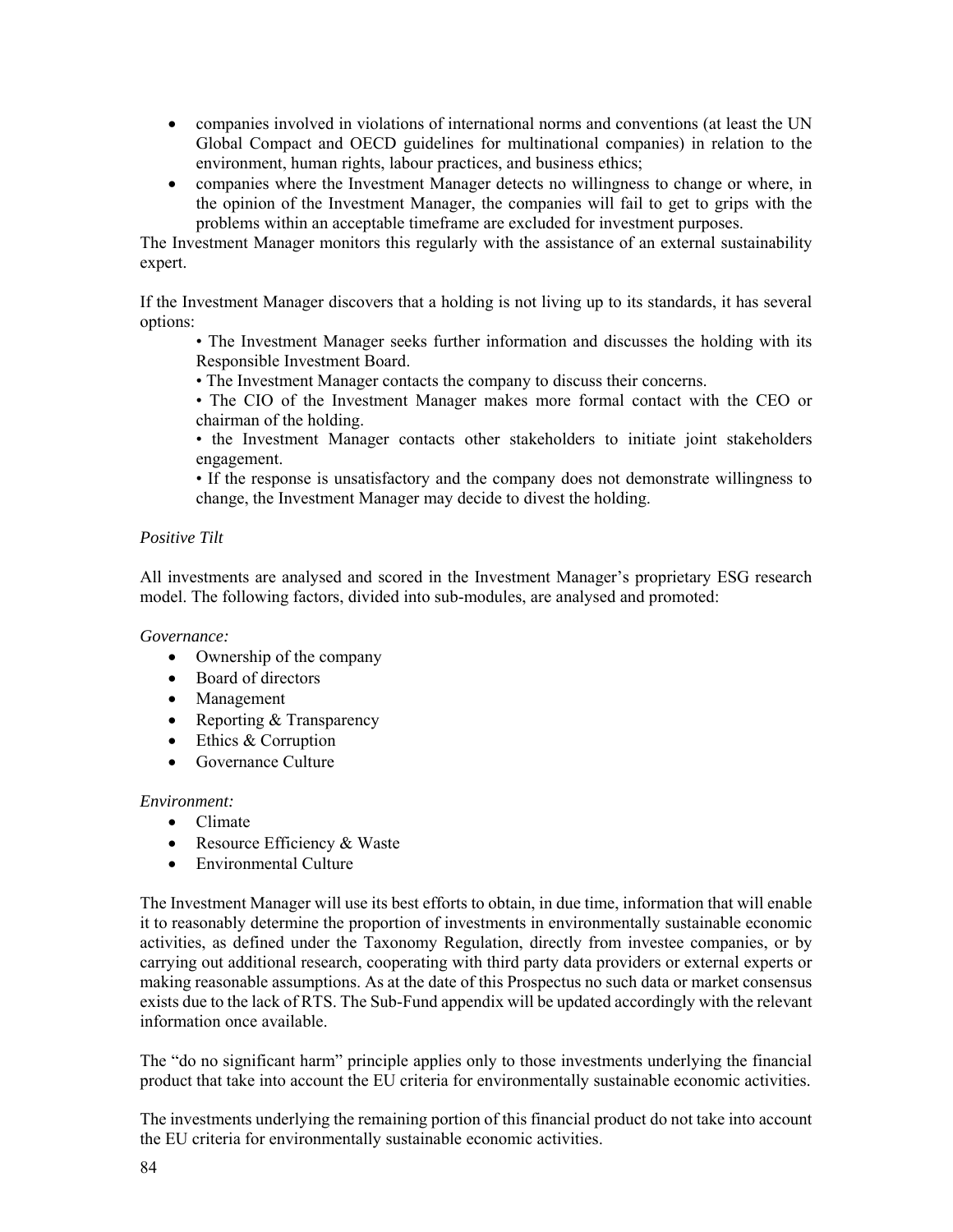#### *Social:*

- Health & Safety
- Fair & Inclusive Workplace
- Supply Chain
- Social Culture

The Sub-Fund also invests a proportion of its assets in green bonds.

### *Engagement*

The Sub-Fund engages with investee companies to influence their behaviour on sustainability related issues. Company engagements are both of proactive and reactive nature, with the process for reactive engagements outlined in the section International Norms above. When applicable and deemed appropriate the sub-fund collaborates with other investors.

### *Use of index*

Notwithstanding the section on EU Benchmark Regulation of the main body of the Prospectus, the Sub-Fund does not use a benchmark index.

## **Risk Profile**

This Sub-Fund faces the same risks as those normally associated with investment in preferred shares, convertibles, corporate bonds, money market and other interest bearing instruments.

In accordance with the investment policy, the Sub-Fund's assets are risk exposed mainly to the Nordic markets and thus to a limited part of the world. This normally results in a higher risk than for a fund with worldwide exposure.

### *Risks related to the investment in high-yield bonds*

High-yield bonds are debt securities having a lower credit rating, but usually offering higher yields. Investing in such instruments generally implies greater risks compared to investment-grade debt securities, in particular. High-yield bonds are subject to greater credit and market risk than lower yielding securities. Generally, lower rated securities pay higher yields than more highly rated securities to compensate investors for the higher risk. Such securities are subject to the risk of an issuer's inability to meet principal and interest payments on its obligations (credit risk) and may also be subject to price volatility due to such factors as interest rate sensitivity, market perception of the creditworthiness of the issuer and general market liquidity and as a result may be less liquid than lower yielding securities

Credit and default risk: high-yield bonds are generally more sensitive to changes in the financial conditions of the issuer and may have a higher incidence of default.

Liquidity risk: high-yield bonds tend to have a higher liquidity risk, which may make difficult for the sub-fund to sell such securities at the most opportunistic time and price.

#### *Risks relating to the investment in Contingent Convertible bonds*

Contingent Convertible Bonds are instruments issued by banking and/or insurance institutions to increase their capital buffers. They are a type of convertible debt that turns into equity when a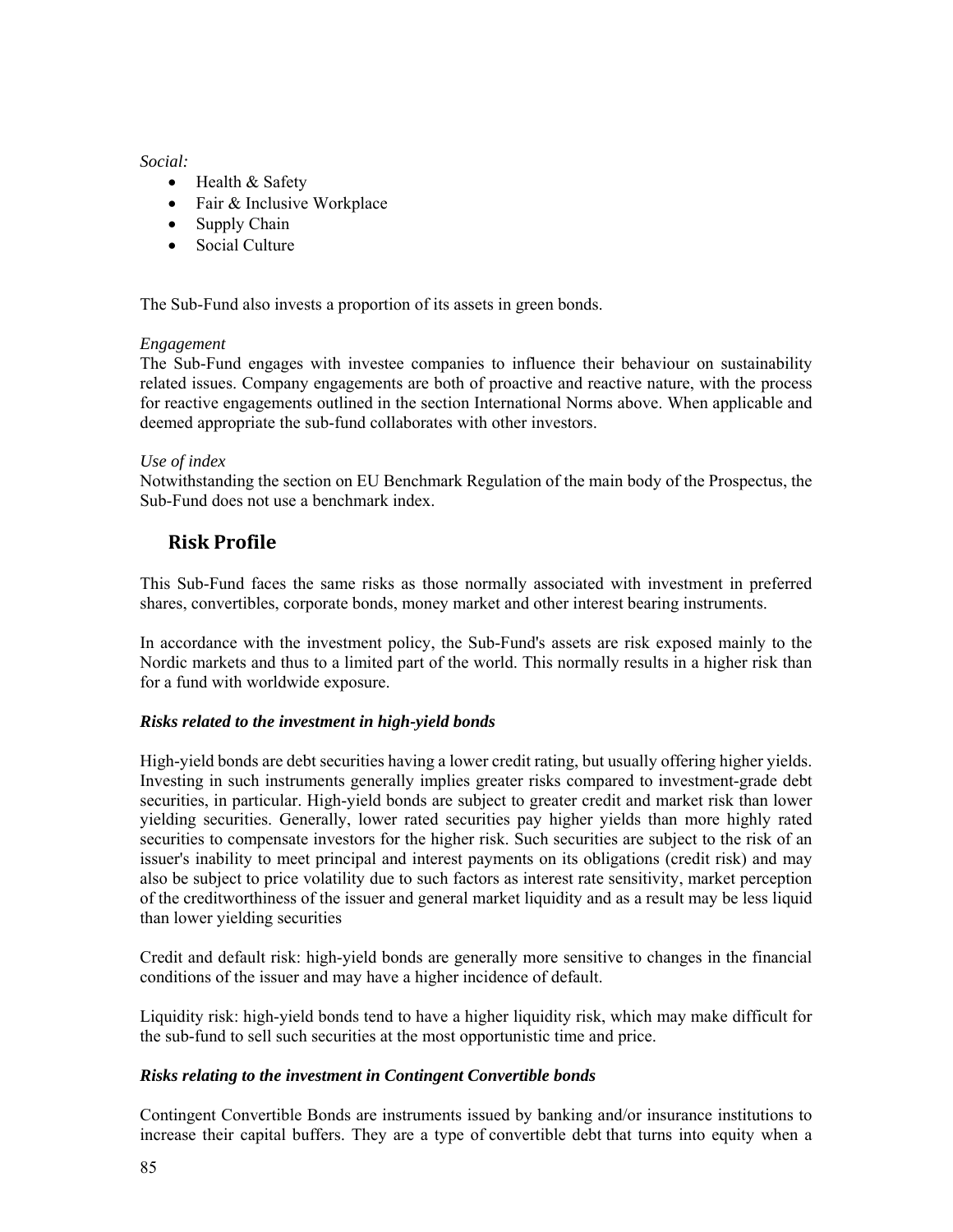specified event has occurred. While normal convertible bonds have a strike price for their conversion into equity, Coco's Bonds have a second upside contingency that must be met before the investor can make the conversion and are aimed at strengthening the tier one capital of a financial institution.

Under the terms of a Contingent Convertible Bond, events that trigger the conversion from debt into equity are designed so that conversion occurs when the issuer of the Contingent Convertible Bonds is in crisis. Investing in Contingent Convertible Bonds involves risks, such as, but not limited to:

- **Write-down risk**: Under the terms of Contingent Convertible Bond, certain events could cause the permanent write-down to zero of principal investment and/or accrued interest. Should a Contingent Convertible Bond undergo a write-down, the fund may lose some or all of its original investment in the Contingent Convertible Bonds
- **Capital Structure inversion risk**: In certain scenarios, and unlike classic capital hierarchy, holders of Contingent Convertible Bonds may suffer a loss of capital when equity holders do not.
- **Liquidity risk**: Contingent Convertible Bonds or equity, upon conversion, may be difficult to sell at an opportunistic time and price.
- **Coupon cancellation**: for some Contingent Convertible Bonds, coupon payments are entirely discretionary and may be cancelled by the issuer at any point, for any reason and for any length of time;
- **Call extension risk**: some Contingent Convertible Bonds are issued as perpetual instruments, callable at pre-determined levels only with approval of the competent authority.
- **Industry Concentration Risk**: Coco's Bonds are primarily issued by financial institutions that are seeking to increase their Tier One Capital Ratio , improving their ability to absorb losses in order to satisfying the regulatory capital requirements. This implies that an investment in such instruments will be exposed to the risks incurred by holding assets from financial institutions.
- **Trigger Level Risk**: This is the risk associated to the level below which the conversion into equities will take place. The most common trigger conditions include the Common Equity Tier 1 Capital ratio of a financial institution which is dropping below a specific value. Triggers can be based on a mechanical rule or supervisors' discretion. In the former case, the loss absorption mechanism is activated when the capital of the Financial Institution is falling below a pre-specified fraction of its risk-weighted assets. The capital measure, in turn, can be based on book values or market values.

The activation of the loss absorption mechanism might result in a partial – or even total – loss of the capital invested since the bond would have to be converted into shares or be written down, either permanently or temporarily.

- Conversion risk: it might be difficult for the Investment Manager of the relevant Sub-Fund to assess how the securities will behave upon conversion. In case of conversion into equity, the Investment Manager might have to sell all or part of these new equity shares in order to ensure compliance with the investment policy of the Sub-Fund. This sale may itself lead to liquidity issue for these shares.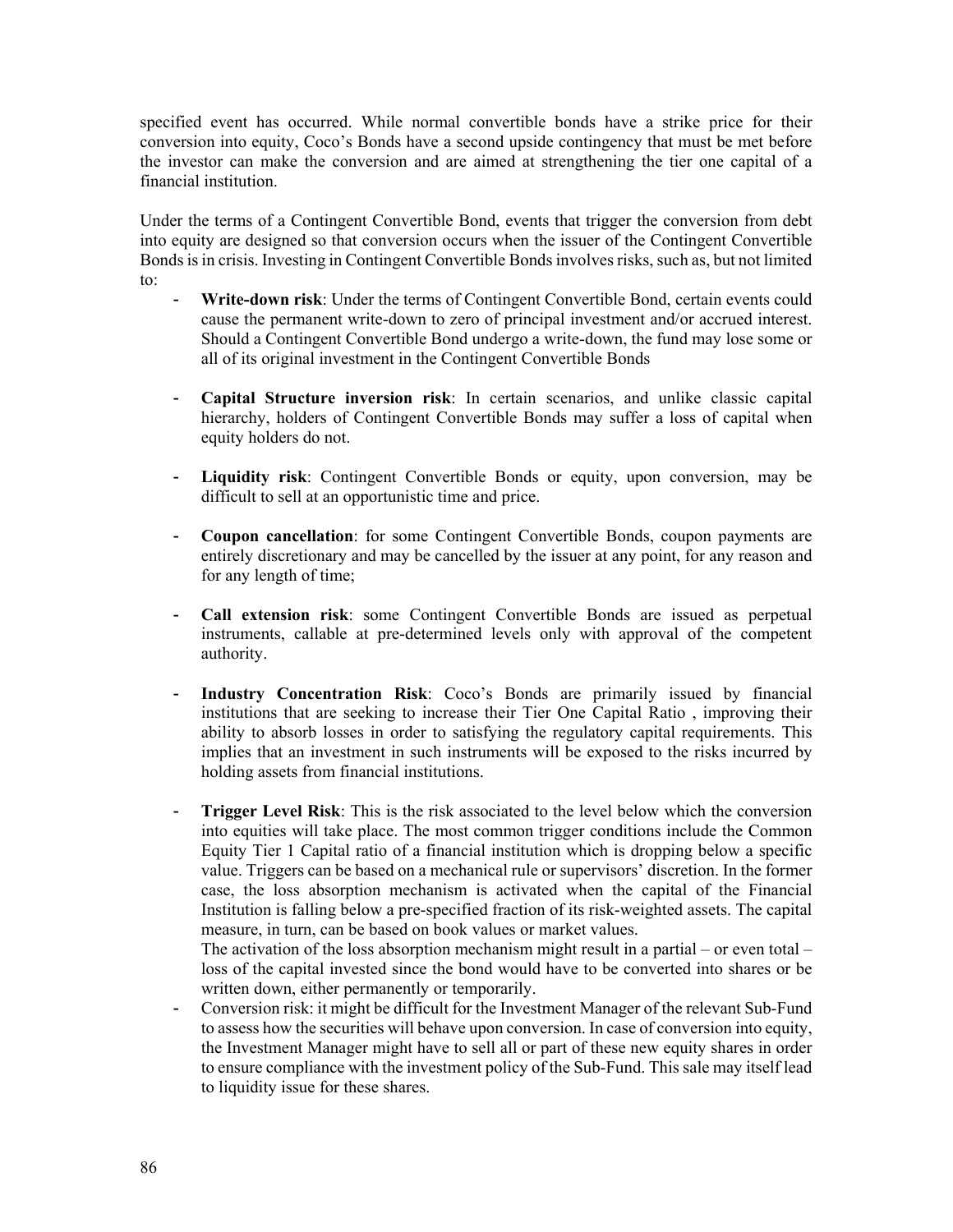- **Yield / Valuation Risk**: Coco's Bonds are issued with no maturity date and are therefore behaving like hybrid and equity- linked instruments which remain sensitive to the interest rate and credit spread market movements.
- In addition, the investment in Coco's Bonds is subject to a Valuation risk since they may be terminated, redeemed or repurchased by the issuer provided that an authorisation has been given by the relevant supervisory authorities. In addition, the payment of coupons remains at the sole discretion of the issuer.
- **Unknown Risk**: Investors should be well aware that the regulatory capital ratio's development depends on a large number of factors and is therefore exceedingly difficult to forecast. For instance, a loss of capital combined with an increase in additional riskweighted assets can result in a reduction of the regulatory capital ratio to below the threshold which was set as the trigger

### *Risks relating to the investment in asset-backed securities and mortgage-backed securities*

ABS and MBS are securities that entitle the holders to receive payments that are primarily dependent upon the cash flow arising from a specified pool of financial assets (e.g. residential or commercial mortgages, credit card loans, auto loans). Such instruments may involve higher risks compared to other traditional debt securities, in particular:

Credit risk: certain borrowers may default on their mortgage obligations or the guarantees underlying the mortgage backed securities may default.

Liquidity risk: ABS and MBS may be more difficult to sell than other type of securities

Interest rate risk: changes in the interest rate may have a significant impact on a Sub-Fund investing in ABS or MBS, since interest rate change usually affects the value of fixed income securities.

Extension and prepayment risk: an interest rate change may induce extension and prepayment risk. In period of interest rate rise, the average maturity of the Sub-Fund's portfolio may lengthen due to borrower's payment obligations occurring at a slower pace than expected. As a result, the duration of the ABS and MBS may be affected which in turn increase the risk for price decline and the Sub-Fund's sensitivity to rising rates. On the other hand, in period of interest rate decline, ABS or MBS are more likely to be prepaid, reducing thereby the potential for price gains. Besides, it requires the Sub-Fund to reinvest the proceeds at lower interest rates, hence potentially reducing the Sub-Fund's return.

Insolvency risk: in case of default, enforcing rights against the underlying assets or collateral may be difficult.

For further descriptions of the other risks involved in the investment in the Sub-Fund, please refer to section "Information on Risk" above.

## **Typical Investor**

The Sub-Fund is intended for investors who seek capital appreciation over the long-term. Investors must be able to accept substantial year-to-year volatility and significant temporary decrease in value. Investors should consider their long-term investment goals and financial needs when making an investment decision about this Sub-Fund. Therefore, this Sub-Fund is suitable to investors who can afford to set aside the capital invested for a medium to long term period.

### **Investment Manager**

Carnegie Fonder AB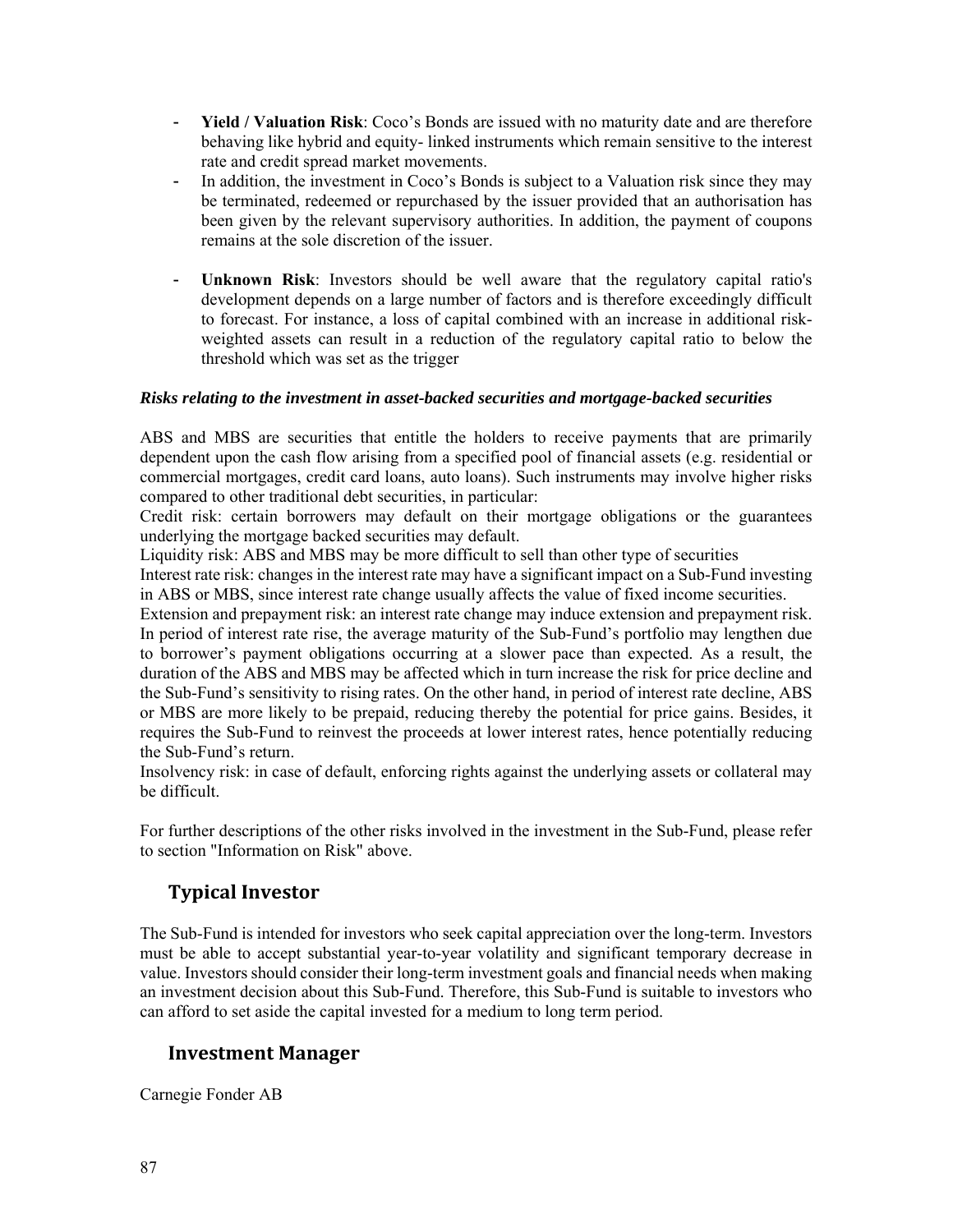### **Fees**

The Company shall bear the following expenses:

- 1. a Management Company Fee payable to the Management Company at a maximum 0.088% p.a. based on the total net assets of each Sub-Fund; the Management Company is entitled to be reimbursed out of the assets of the Sub-Fund for its reasonable out of pocket expenses and disbursements.
- 2. a Depositary fee payable out of each Sub-Fund's asset, in the range between 0.008% and 0.4% depending on the market. The Depositary will further receive a supervisory fee of 0.0040% based on each Sub-Fund's assets. In addition, the Depositary is entitled to receive fees for proxy voting, cash management, fund execution and will be reimbursed out of the assets of the Sub-Fund for its reasonable out of pocket expenses and disbursements.¨
- 3. Investment Management Fee

The Investment Manager will receive an investment management fee, accrued daily and payable monthly in arrears, based on the net assets of the Sub-Fund attributable to each share class as follows:

4. Research Fee The Investment Manager is entitled to receive a research fee of maximum 0.04% p.a. (excluding VAT, if any) of the Sub-Fund's net assets. This fee is payable quarterly in arrears.

| Share classes | <b>Investment Management Fee</b> |
|---------------|----------------------------------|
| Class 1       | max. $0,5%$ + performance fee    |
| Class 2       | max. $0,5%$ + performance fee    |
| Class 3       | max. $0,85\%$ + performance fee  |
| Class 4       | max. $0,85\%$ + performance fee  |

### *Performance fee*

Performance fee of 20% over the hurdle rate of STIBOR 90 days (STIBOR floor of  $0$ ) + 2%. The maximum investment management fee and performance fee set to 2% (not including potential other charges for example (but not limited to) tax, audit, custody fee etc.) over the current financial year with high water mark. The high water mark will not be reset. The Performance Fee is calculated after all other fees have been accrued. The Performance Fee will be calculated daily and drawn from the Sub-Fund on a collective basis. The accrued Performance Fee will be crystallized over the financial year and paid to the Investment Manager annually in arrears. Any Performance Fee calculated on redemption proceeds is crystallised daily and paid annually in arrears. The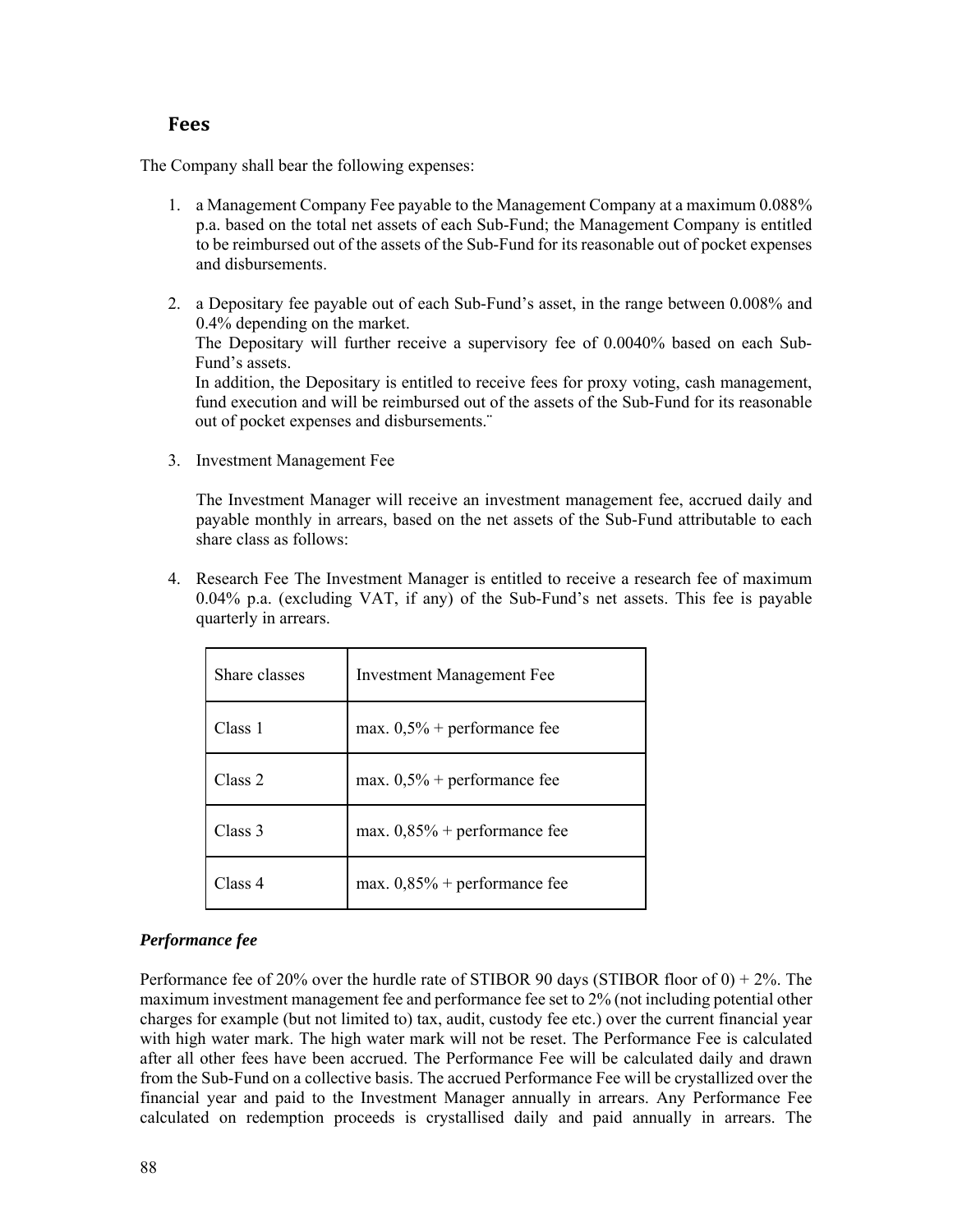Performance Fee calculation will be adjusted when there are subscriptions (starting from 1 January 2022), to avoid any artificial performance fee.

The Performance Fee can impact the net asset value of the Sub-Fund.

| Α      | в                | с                                 | D                          | Ε                 | F                 | G                                                             | н                                                                                            |                                  |
|--------|------------------|-----------------------------------|----------------------------|-------------------|-------------------|---------------------------------------------------------------|----------------------------------------------------------------------------------------------|----------------------------------|
| Period | <b>Start NAV</b> | End NAV before<br>Performance Fee | <b>Start</b><br>Hurdle Nav | End Hurdle<br>NAV | High<br>Watermark | Performance Fee to<br>$accru$ e $(Y/N)$<br>if $C>F$ And $C>F$ | Performance Fee<br>$(C-E)$ * 20%<br>$(max 2.0\% for$<br>management fee +<br>performance fee) | End NAV after<br>Performance Fee |
|        | 100.00           | 103.00                            | 100.00                     | 102.00            | 100.00            |                                                               | 0.20                                                                                         | 102.80                           |
|        | 102.80           | 101.00                            | 102.80                     | 105.00            | 102.80            | N                                                             | $\overline{\phantom{a}}$                                                                     | 101.00                           |
|        | 101.00           | 110.00                            | 105.00                     | 107.00            | 102.80            |                                                               | 0.60                                                                                         | 109.40                           |
|        | 109.40           | 125.00                            | 109.40                     | 110.00            | 109.40            | v                                                             | 2.50                                                                                         | 122.50                           |

Performance Fee calculation simulation:

The above simplified example shows the maximum performance fee assuming zero investment management fee. Actual performance fee will be reduced pro rata with the applied investment management fee applicable to the relevant share class taking into account the fee cap of 2% of investment management fee plus performance fee. The example is purely for illustrative purposes and is not a representation of the actual performance of the Sub-Fund, or of future returns to shareholders, and has been simplified for the purposes of illustrating the effect of the Performance Fee in different scenarios. These simplifications allow the Performance Fee to be illustrated in a straightforward manner, without producing a material deviation from any actual Performance Fee calculation that will be carried out for the Sub-Fund.

## **Net Asset Value**

The net asset value per share is expressed in Swedish Krona (SEK).

## **Swing Pricing**

The Sub-Fund may utilize Swing Pricing in accordance with the sub-section "Swing Pricing" of the section "Net Asset Value" of the general part of this Prospectus.

### **Share classes**

The Sub-Fund may offer Class 1, Class 2, Class 3, and Class 4 shares in various currencies, hedged or unhedged, distributing or capitalisation. Please visit https://fundinfo.fundrock.com/CarnegieFP/ for a complete list of Classes currently available in the Sub-Fund. The share classes which are not denominated in SEK and that are hedged will hedge their currency exposure against the reference currency of the Feeder as described in the section "Hedging Policy" of the General Part of the Prospectus.

The initial minimum investment amount for class 1 shares is at least 25,000,000 SEK, 25,000,000 NOK, 25,000,000 DKK, 2,500,000 EUR, 2,500,000 USD, 2,500,000 CHF or 2,500,000 GBP depending on the currency of the share class.

The initial minimum investment amount for class 3 shares is at least 50,000 SEK, 50,000 NOK, 50,000 DKK, 5,000 EUR, 5,000 USD, 5,000 CHF or 5,000 GBP depending on the currency of the share class.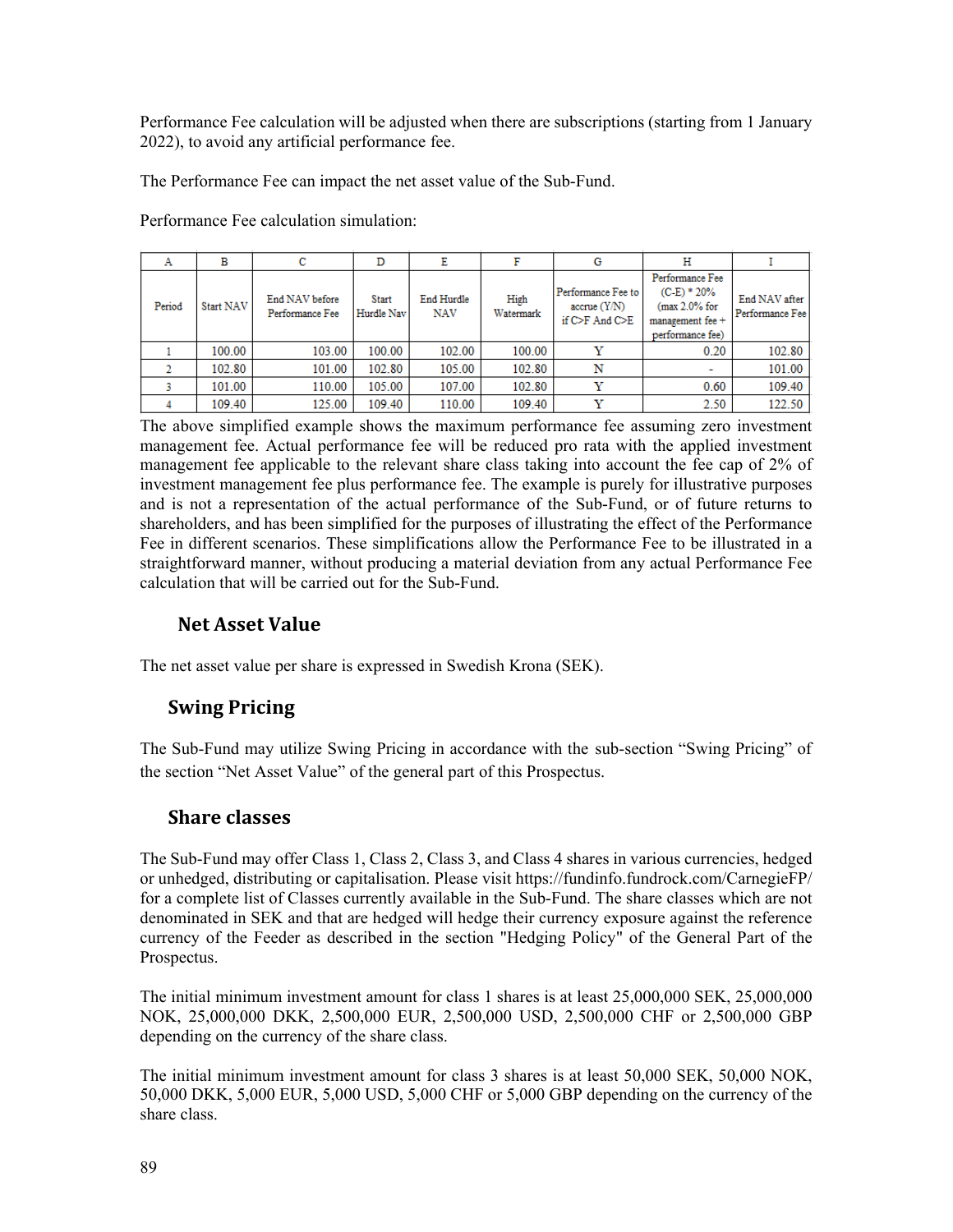Please refer to the general part of the prospectus under section "Capital Stock" for a further description of the specifics of the listed share classes.

## **Sub‐Fund´s performance**

The Sub-Fund´s performance is disclosed in the KIID which is updated at least on an annual frequency.

### **Cut –off Time/ Order processing**

Notwithstanding the general rules laid down in the General Part of the Prospectus, redemption and/or conversion orders must reach the Administrative Agent five Business Days prior to the Valuation Day before 3:30 p.m. (Luxembourg time) in order to be processed on the applicable Valuation Day; otherwise the order will be executed on the next Valuation Day.

Orders sent on a Swedish Half Day shall be accepted until 1pm (Luxembourg time) for the applicable Valuation Day.

Notwithstanding the general rules laid down in the General Part of the Prospectus, subscription orders must reach the Administrative Agent on the Valuation Day before 3:30 p.m. (Luxembourg time) in order to be processed on the applicable Valuation Day; otherwise the order will be executed on the next Valuation Day. However, should the Valuation Day fall on an official half day where the Swedish Stock Exchange is closing at 1:00 p.m. (each referred to as a "Swedish Half Day"), written instructions have to reach the Administrative Agent before 1:00 p.m. (Luxembourg time) on the Valuation Day; otherwise the order will be executed on the next Valuation Day.

Notwithstanding the general rules laid down in the General Part of the Prospectus, payment for subscription must be received by the Company not later than two (2) Business Days following the relevant Valuation Day. Otherwise subscriptions may be cancelled without prejudice to the Company's right to recover any charges due to losses incurred.

Notwithstanding the general rules laid down in the General Part of the Prospectus, redemption proceeds will be despatched within two (2) bank business days after the relevant Valuation Day and after receipt of the proper documentation.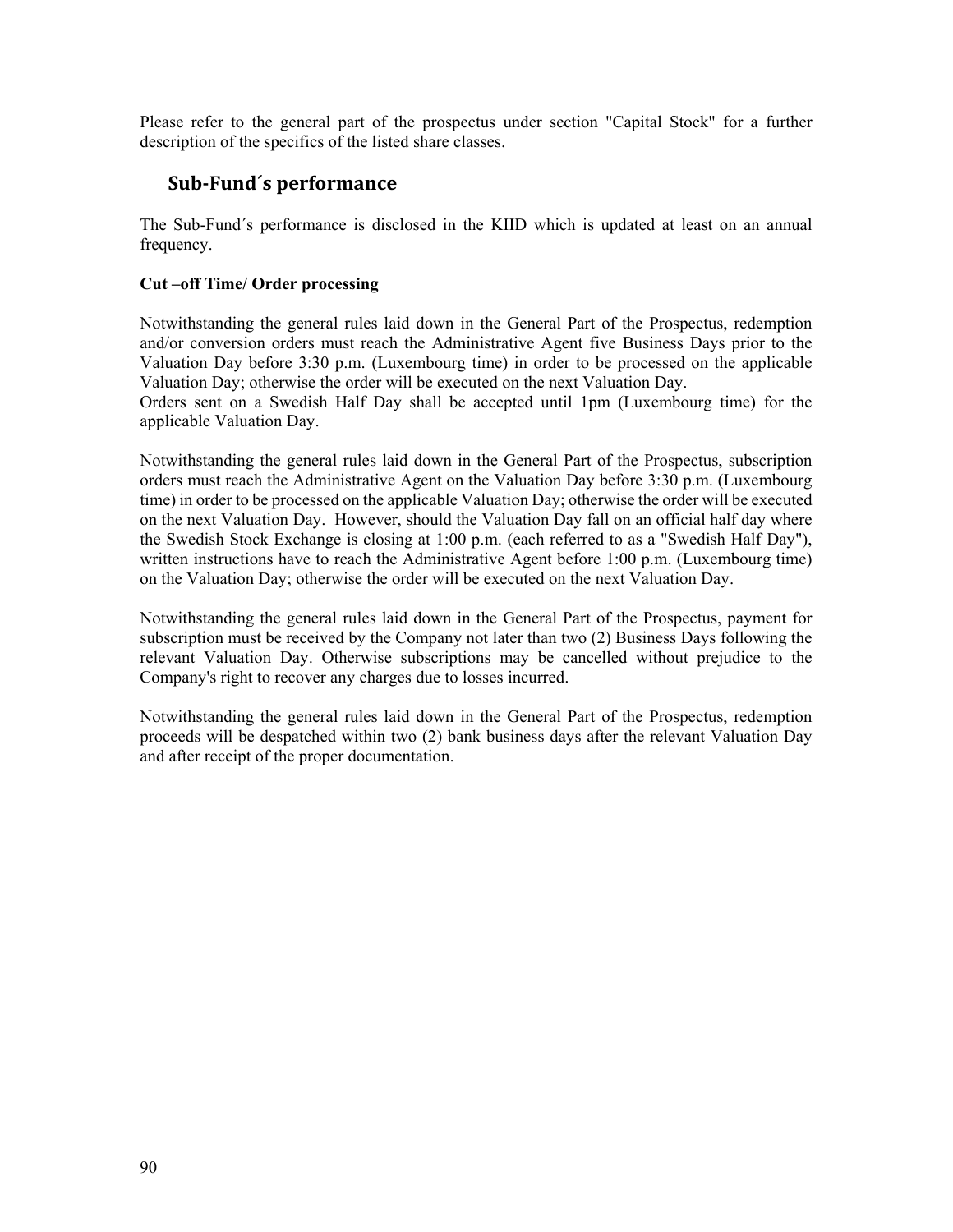# *CARNEGIE Fonder Portfolio – CARNEGIE Total Plus*

## **Investment objective**

The objective of the Sub-Fund is to achieve capital appreciation by investing primarily in a selection of UCITS and/or other UCIs (including exchange traded funds ETFs), subject to the limitations as outlined in Section "Investment restrictions applicable to Eligible Assets" in the general part of the Prospectus.

The targeted funds are equity funds, fixed-income funds, UCITS and/or other UCIs pursuing alternative investment strategies and UCITS and/or other UCIs other with focus on equities and/or bonds investment and/or pursuing a balanced investment strategy (i.e. investing to a large extent in equities and bonds) which are predominantly investing in the Nordic markets (Norway, Finland, Sweden, Denmark and Iceland).

The Sub-Fund may also hold assets in funds that are investing in other regions of the world (i.e. emerging markets, European, North-American and Asian geographical zones).

The Sub-Fund may invest in fixed-income funds which may be composed of high-yield fixed income securities, money market instruments, investment grade bonds, governments bonds, municipal bonds, covered bonds and convertible bonds. The duration of the fixed-income funds ranges between 0 years and 6 years with an estimated average of 3 years of these fixed income funds.

## **Investment strategy**

In pursuing this investment objective, the Sub-Fund follows a value investing strategy aimed at identifying funds investing principally in equities that are believed to be either undervalued or mispriced.

The Sub-Fund is actively managed without reference to a benchmark. The Investment Manager has discretion to select the Sub-Fund's investments

## **Investment policy**

As a general guideline and depending on the market conditions, the target asset allocation of the Sub-Fund is as follows:

- (i) between 60% and 100% of the net assets invested in equity funds
- (ii) between 0% and 40% of the net assets invested in fixed income funds
- (iii) up to 60% of the net assets invested in UCITS and/or other UCIs pursuing alternative investment strategies
- (iv) up to 50% of the net assets invested in investment funds pursuing a balanced investment strategy

The Sub-Fund is also allowed to invest directly in liquid assets on an ancillary basis. From time to time, a maximum of 20% of the Sub-Fund's net assets might be invested in liquid assets. These assets might either be cash deposits or money market instruments.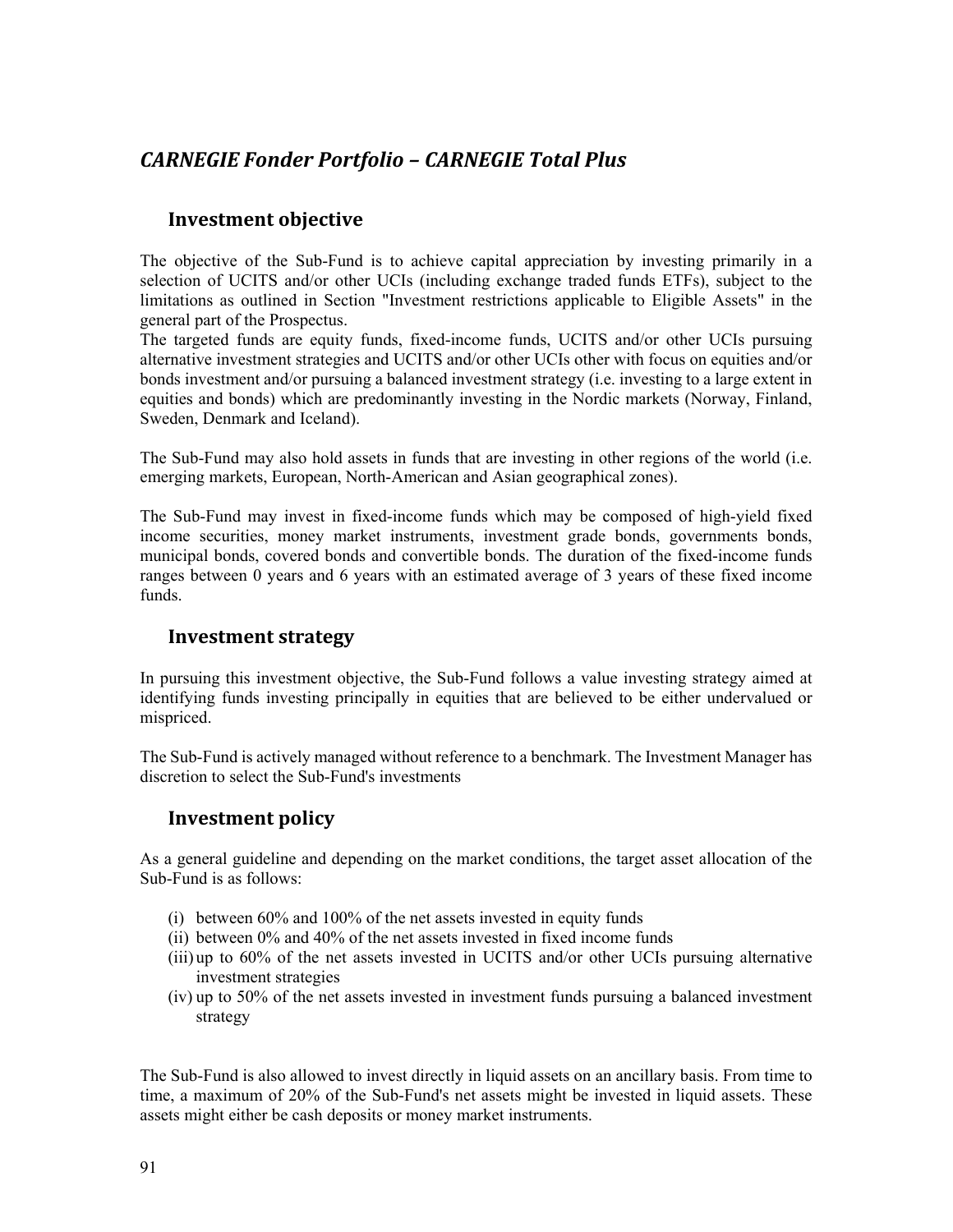In adverse market conditions, the Sub-Fund may invest up to 100 % of its net assets in different transferable securities issued or guaranteed by any member state of the EU, its local authorities, or public international bodies of which one or more of such member states are members, or by any other State of the OECD or by Singapore or Brazil. The Sub-Fund can only make use of this provision if it holds securities from at least six different issues, and if securities from any one issue may not account for more than 30 % of the Sub-Fund's total net assets.

In addition, the Sub-Fund may also use eligible financial derivatives such as futures and options, for hedging and/or investment purposes*.*

#### *Securities financing transactions*

The Sub-Fund does currently neither make use of securities financing transactions nor enter into total return swaps or instruments with similar characteristics and as such the Regulation (EU) 2015/2365 of the European Parliament and of the Council of 25 November 2015 is not applicable. The Prospectus will be updated accordingly prior to the use of any such techniques or instruments.

#### *Sustainability Characteristics promoted by the sub-fund*

The Sub-Fund's investment policy promotes environmental, social and governance characteristics. The Investment Manager integrates these characteristics into the Sub-Fund's investment strategy to better manage risk and generate sustainable long-term returns. The following disclosures describe the specific risks of investing in this Fund/Sub-Fund and what investment strategies are utilized by the Investment Manager to promote the sustainability characteristics.

#### Investment Strategies used to fulfil the Sub-Fund's ESG considerations

#### *Negative Screening*

The sub-fund does not invest in target funds involved in the following sectors and business activities, with applicable thresholds described below.

| <b>International norms and conventions</b>               |             |               |
|----------------------------------------------------------|-------------|---------------|
| UN Global Compact                                        |             |               |
| guidelines for multinational<br><b>OECD</b><br>companies |             |               |
| <b>Controversial products and services</b>               | Production* | Distribution* |
| Tobacco                                                  | $0\%$       | 5%            |
| Pornography                                              | $0\%$       | 5%            |
| Alcohol                                                  | 5%          | 5%            |
| Weapons and/or munitions                                 | $5\%$       | 5%            |
| Nuclear weapons                                          | $0\%$       | 0%            |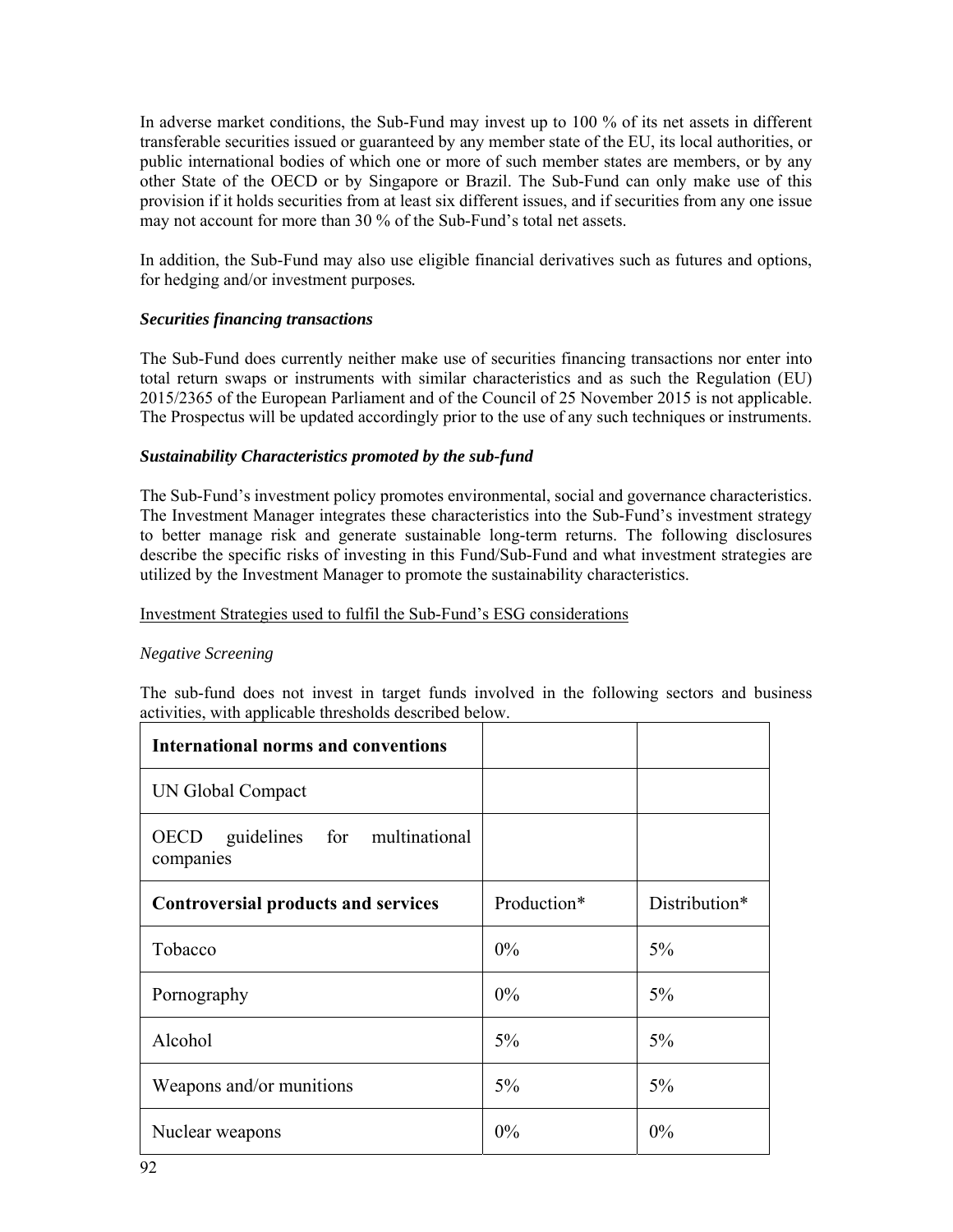| Chemical and biological weapons | $0\%$ | 0% |
|---------------------------------|-------|----|
| Cluster bombs, landmines        | $0\%$ | 0% |

### *International norms*

The Sub-Fund avoids investing in target funds invested in:

- companies involved in violations of international norms and conventions (at least the UN Global Compact and OECD guidelines for multinational companies) in relation to the environment, human rights, labour practices, and business ethics;
- companies where the Investment Manager detects no willingness to change or where, in the opinion of the Investment Manager, the companies will fail to get to grips with the problems within an acceptable timeframe are excluded for investment purposes.
- companies that breach international norms, such as the UN Global Compact, and monitor this regularly with the assistance of an external sustainability expert.

If the Investment Manager discovers that a target fund is not living up to their standards, it has several options:

• The Investment Manager seeks further information and discusses this with its Responsible Investment Board.

• The Investment Manager contacts representatives of the target fund to discuss its concerns.

• The CIO of the Investment Manager makes more formal contact with the CEO or chairman of the management company of the target fund.

• If the response is unsatisfactory and the target fund does not demonstrate willingness to change, the Investment Manager may decide to divest the target fund.

The Investment Manager will use its best efforts to obtain, in due time, information that will enable it to reasonably determine the proportion of investments in environmentally sustainable economic activities, as defined under the Taxonomy Regulation, directly from the funds it is invested in, or by carrying out additional research, cooperating with third party data providers or external experts or making reasonable assumptions. As at the date of this Prospectus no such data or market consensus exists due to the lack of RTS. The Sub-Fund appendix will be updated accordingly with the relevant information once available.

The "do no significant harm" principle applies only to those investments underlying the financial product that take into account the EU criteria for environmentally sustainable economic activities.

The investments underlying the remaining portion of this financial product do not take into account the EU criteria for environmentally sustainable economic activities.

### *Use of index*

The Sub-Fund does not use a benchmark index.

## **Risk Profile**

This Sub-Fund faces the same risks as those normally associated with investment in equities, fixed income or other alternative investment strategies. As the allocation of the Sub-Fund´s assets will vary between asset groups depending on market conditions but will have a significant proportion of its assets invested in equities. This normally results in a higher risk than for a fixed income fund and a lower risk than an equity fund.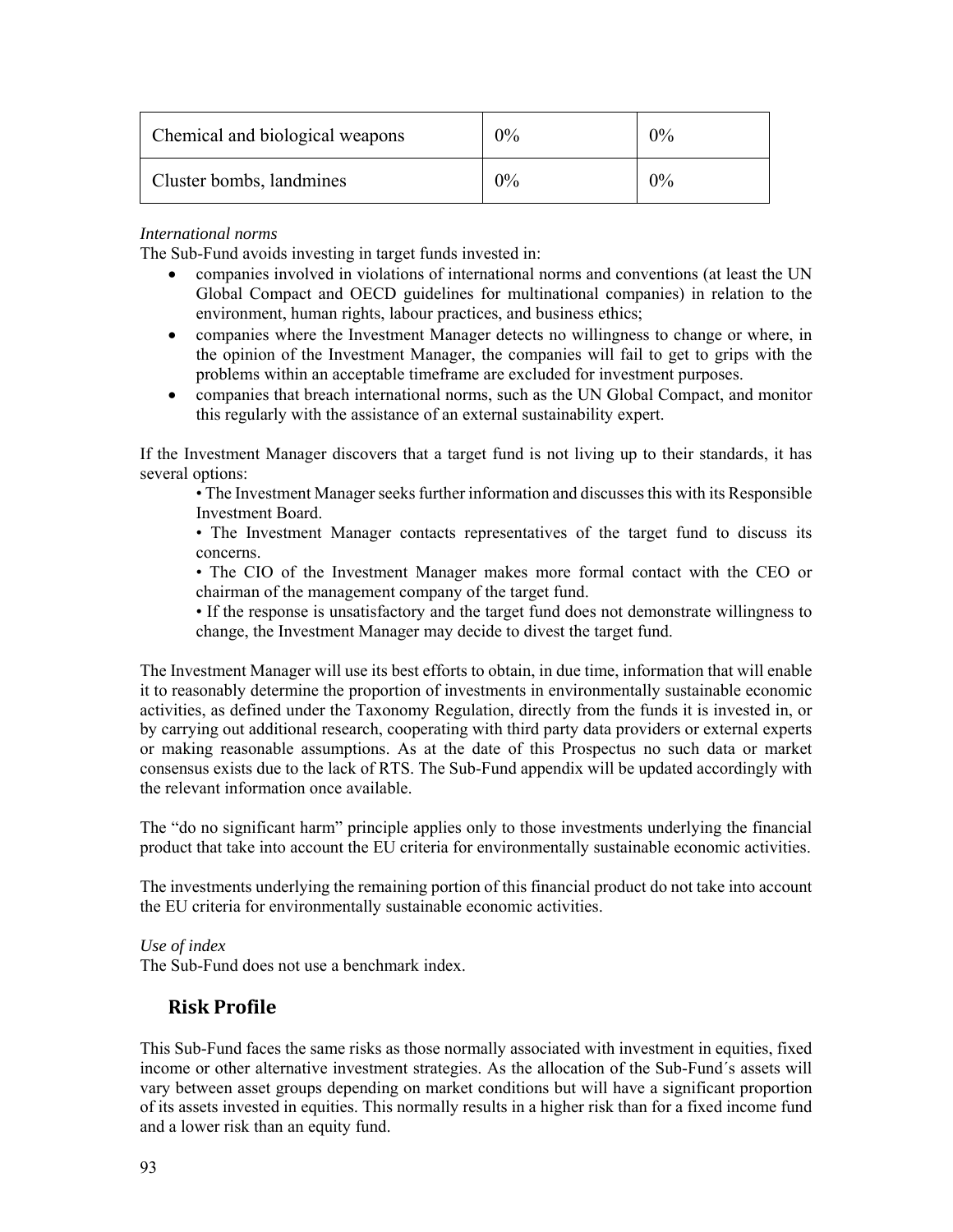For further descriptions of the other risks involved in the investment in the Sub-Fund, please refer to section "information on Risk" above.

## **Typical Investor**

The Sub-Fund is intended for investors who seek capital appreciation over the long-term. Investors must be able to accept substantial year-to-year volatility and significant temporary decrease in value. Investors should consider their long-term investment goals and financial needs when making an investment decision about this Sub-Fund. As a consequence, this Sub-Fund is suitable to investors who can afford to set aside the capital invested for a long term period.

### **Investment Manager**

Carnegie Fonder AB

### **Fees**

The Company shall bear the following:

- 1. a Management Company Fee payable to the Management Company at a maximum 0.088% p.a. based on the total net assets of each Sub-Fund; the Management Company is entitled to be reimbursed out of the assets of the Sub-Fund for its reasonable out of pocket expenses and disbursements.
- 2. a Depositary fee payable out of each Sub-Fund's asset, in the range between 0.008% and 0.4% depending on the market.

The Depositary will further receive a supervisory fee of 0.0040% based on each Sub-Fund's assets.

In addition, the Depositary is entitled to receive fees for proxy voting, cash management, fund execution and will be reimbursed out of the assets of the Sub-Fund for its reasonable out of pocket expenses and disbursements.¨

3. Investment Management Fee

The Investment Manager will receive an investment management fee, accrued daily and payable monthly in arrears, based on the net assets of the Sub-Fund attributable to each share class.

4. Research Fee The Investment Manager is entitled to receive a research fee of maximum 0.04% p.a. (excluding VAT, if any) of the Sub-Fund's net assets. This fee is payable quarterly in arrears.

The Investment Manager will receive an investment management fee of maximum 1.50% p.a. for Class 4 shares and 1.80 % p.a. for all other classes, accrued daily and payable monthly in arrears, based on the net assets of the Sub-Fund attributable to each share class.

## **Net Asset Value**

The net asset value per share is expressed in Swedish Krona (SEK)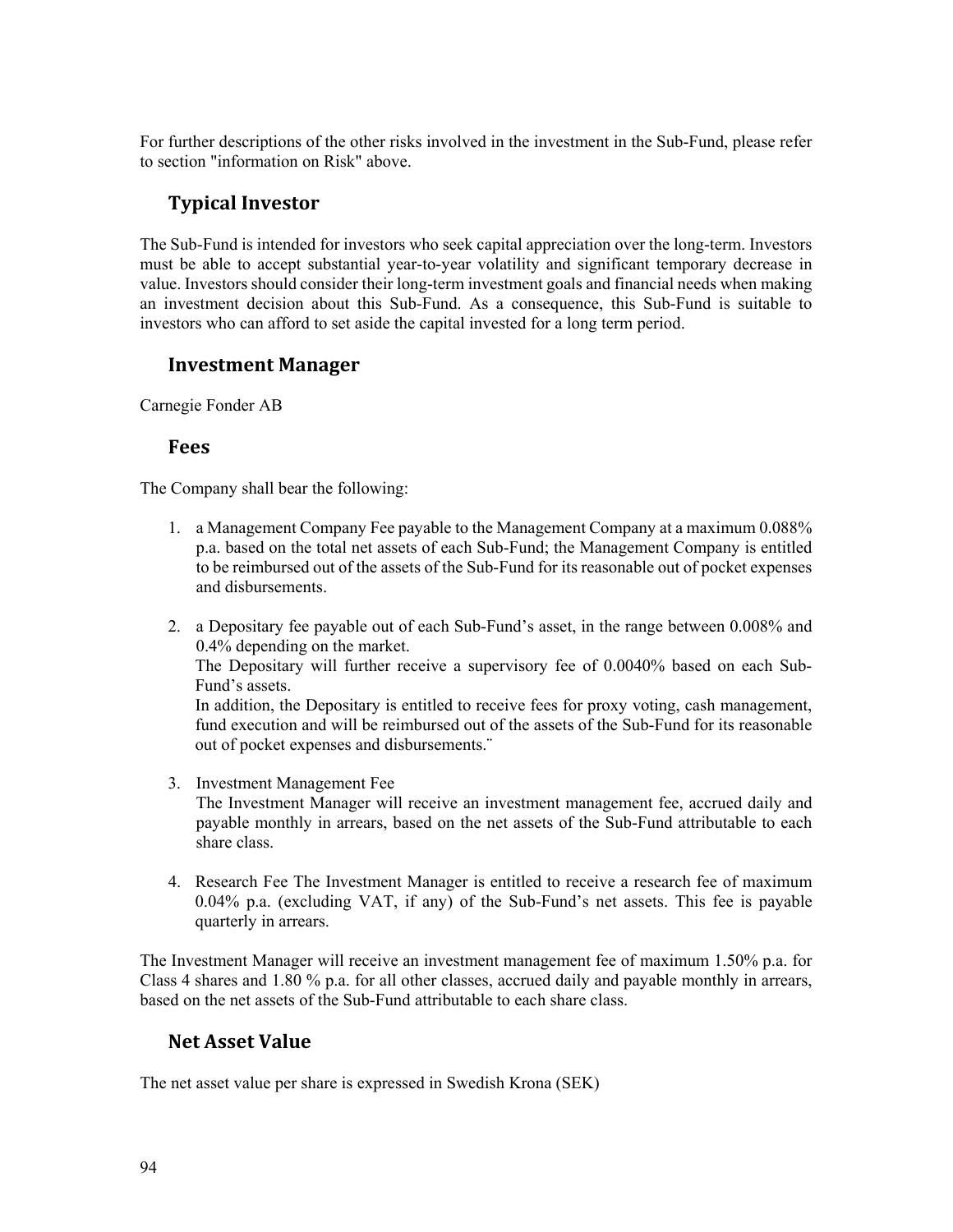## **Swing Pricing**

The Sub-Fund may utilize Swing Pricing in accordance with the sub-section "Swing Pricing" of the section "Net Asset Value" of the general part of this Prospectus.

### **Share classes**

The Sub-Fund may offer Class 1, Class 2, Class 3, and Class 4 shares in various currencies, hedged or unhedged, distributing or capitalisation. Please visit https://fundinfo.fundrock.com/CarnegieFP/ for a complete list of Classes currently available in the Sub-Fund. The share classes which are not denominated in SEK and that are hedged will hedge their currency exposure against the reference currency of the Fund as described in the section "Hedging Policy" of the General Part of the Prospectus.

### **Sub‐Fund´s performance**

The Sub-Fund´s performance is disclosed in the KIID which is updated at least on an annual frequency.

### **Cut‐off Time/Order processing**

Notwithstanding the general rules laid down in the General Part of the Prospectus, subscription, redemption and/or conversion orders must reach the Administrative Agent one Business Day prior to the Valuation Day before 3:30 p.m. (Luxembourg time) in order to be processed on the applicable Valuation Day; otherwise the order will be executed on the next Valuation Day.

Orders sent on a Swedish Half Day shall be accepted until 1pm (Luxembourg time) for the applicable Valuation Day.

Notwithstanding the general rules laid down in the General Part of the Prospectus, payment for subscription must be received by the Company not later than two (2) Business Days following the relevant Valuation Day. Otherwise subscriptions may be cancelled without prejudice to the Company's right to recover any charges due to losses incurred.

Notwithstanding the general rules laid down in the General Part of the Prospectus, redemption proceeds will be despatched within two (2) bank business days after the relevant Valuation Day and after receipt of the proper documentation.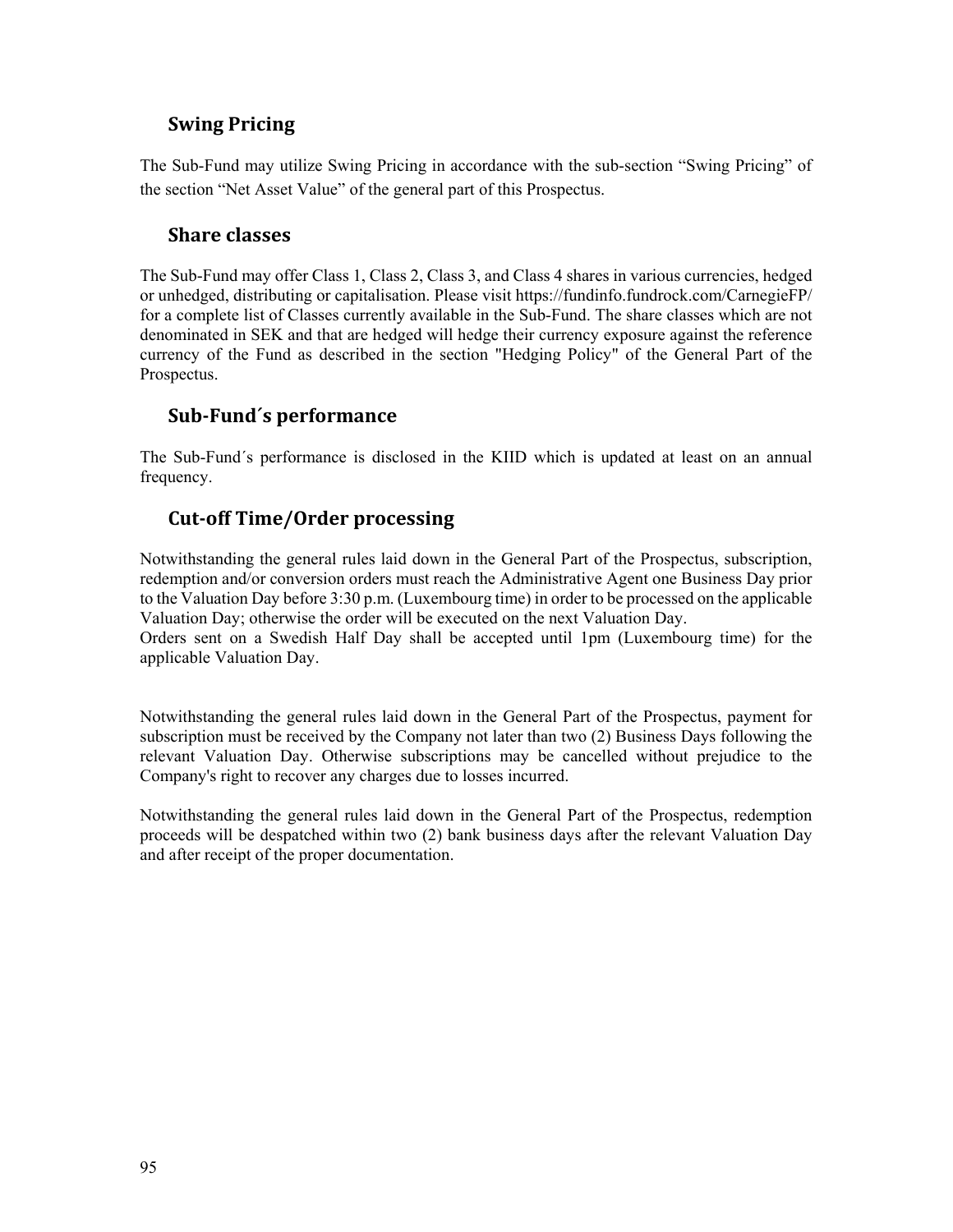# *CARNEGIE Fonder Portfolio – Carnegie High Yield*

## **Investment Objective and Strategy**

The Sub-Fund is seeking to achieve a long-term capital growth by investing primarily in a diversified portfolio of fixed income securities which will be mainly composed of High Yield Bonds (having a credit risk equivalent to a Standard & Poors credit rating below the BBB- grade, excluding investing in Distressed Debt Securities where less than 100 % of the principal is expected to be paid back at maturity) and Floating Rates Notes instruments of European Corporate Bonds, with emphasis on Nordic.

The Sub-Fund shall invest its assets in fixed income securities, convertible bonds, fixed income related instruments, preferred shares and Payment-in-Kind (PIK) bonds<sup>2</sup> of corporations having a higher credit risk and issued predominantly by companies that are domiciled or operating in the Nordic and the rest of Europe.

The Sub-Fund will not invest its assets in Payment-in-Kind Bonds where less than 100% of the principal is expected to be paid back at maturity. The minimum Standard  $\&$  Poor's rating (or equivalent for other rating institutes or for non-rated issuers) of the fixed income instrument shall be equivalent or above the CCC- grade.

The Sub-Fund may invest up to 50% of its assets in listed instruments that are quoted on other regulated markets outside EU.

The Sub-Fund may also invest in Investment Grade Fixed Income instruments.

The Sub-Fund may also invest in shares and similar instruments (e.g. following a process of restructuring or similar process) and/or holds company shares as a result of transactions involving securities or the conversion of convertible bonds.

The Sub-Fund may also invest up to 20% of its assets in Contingent Convertible Bonds (Coco's) and up to 10% of its assets in Asset-Backed Securities and Mortgage-Backed Securities (ABS' or MBS').

The Sub-Fund will primarily use derivatives (i.e. FX Spot, FX Forwards or Basis Swaps) to hedge against unfavourable Foreign Exchange Market movements. In addition, the Sub-Fund may invest in Fixed Income derivatives for hedging the interest rate duration risk. Depending on the market conditions and in accordance to the investment policy, the Sub-Fund may invest in Credit Default Swaps (CDS'), Credit Indices and Dividend Swaps instruments.

The Sub-Fund may further invest in liquid assets on an ancillary basis. Such assets may be kept in the form of cash deposits or money market instruments. The Sub-Fund may invest up to 10% of its net assets in units of UCITS and/or other UCIs.

The Sub-Fund is actively managed and the Investment Manager has discretion to select the Sub-Fund's investments. The Sub-Fund will refer to STIBOR 90 days for the purpose of calculating the performance fee as further detailed below in the Performance fee section.

<sup>96</sup>  <sup>2</sup> A Payment-in-Kind Bond is a fixed income security where the interest is accumulated over the time and is paid back to the investor when either the bond matures or when the bond is called.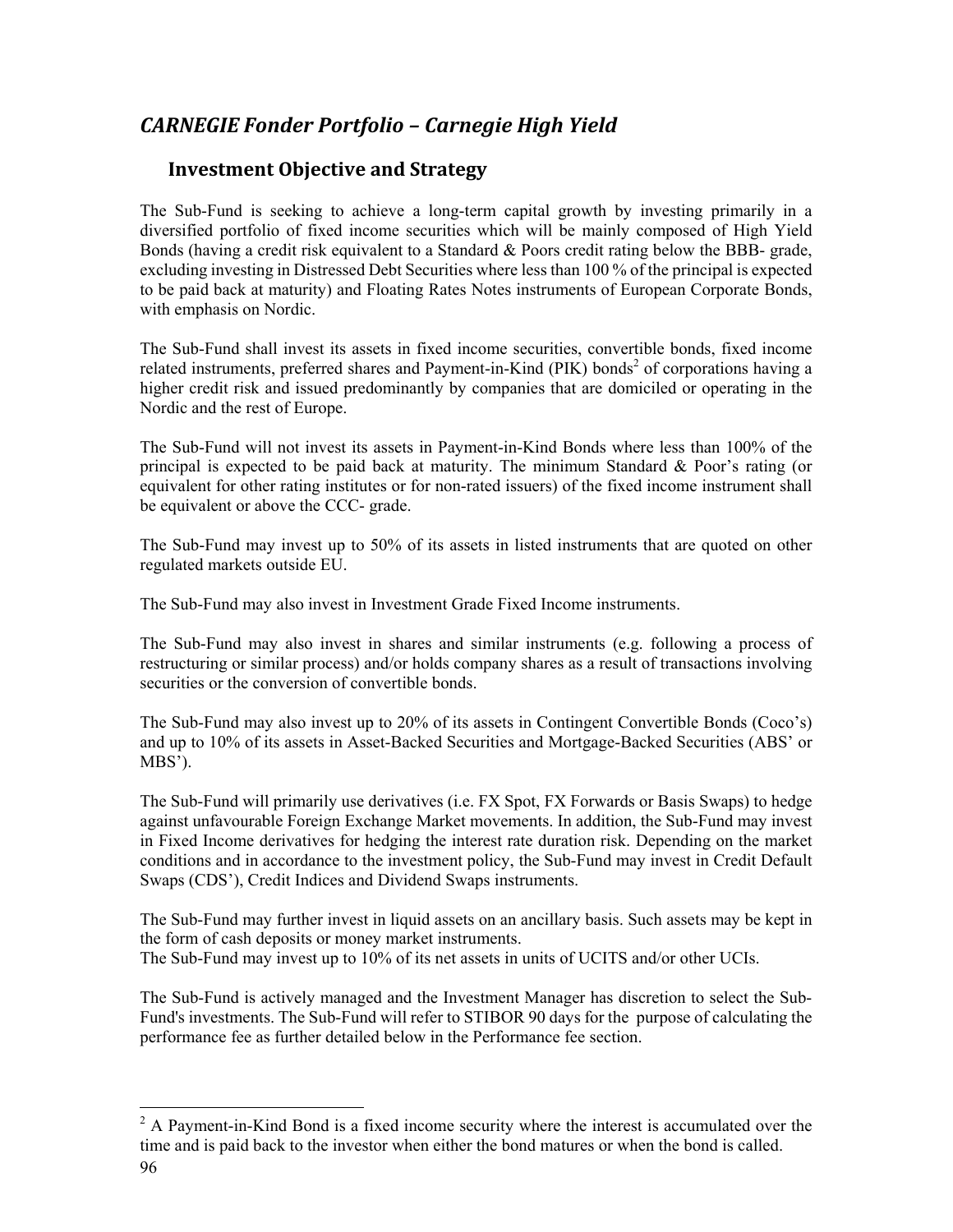#### *Securities financing transactions.*

The Sub-Fund does currently neither make use of securities financing transactions nor enter into total return swaps or instruments with similar characteristics and as such the Regulation (EU) 2015/2365 of the European Parliament and of the Council of 25 November 2015 is not applicable. The Prospectus will be updated accordingly prior to the use of any such techniques or instruments.

#### **Sustainability Characteristics promoted by the Sub-Fund**

The Sub-Fund's investment policy promotes environmental, social and governance characteristics. The Investment Manager integrates these characteristics into the Sub-Fund's investment strategy to better manage risk and generate sustainable long-term returns. The following disclosures describe the specific risks of investing in this Sub-Fund and what investment strategies are utilized by the Investment Manager to promote the sustainability characteristics.

#### *Negative Screening*

The Sub-Fund avoids investing in companies involved in the following sectors and business activities, with applicable thresholds described below.

| <b>International norms and conventions</b>           |             |               |
|------------------------------------------------------|-------------|---------------|
| UN Global Compact                                    |             |               |
| for multinational<br>OECD<br>guidelines<br>companies |             |               |
| <b>Controversial products and services</b>           | Production* | Distribution* |
| Tobacco                                              | 0%          | 5%            |
| Pornography                                          | 0%          | 5%            |
| Alcohol                                              | $5\%$       | 5%            |
| Weapons and/or munitions                             | $5\%$       | 5%            |
| Nuclear weapons                                      | 0%          | 0%            |
| Chemical and biological weapons                      | 0%          | 0%            |
| Cluster bombs, landmines                             | 0%          | 0%            |
| Fossil fuels                                         | 5%          | 5%            |
| Coal                                                 | 5%          | 5%            |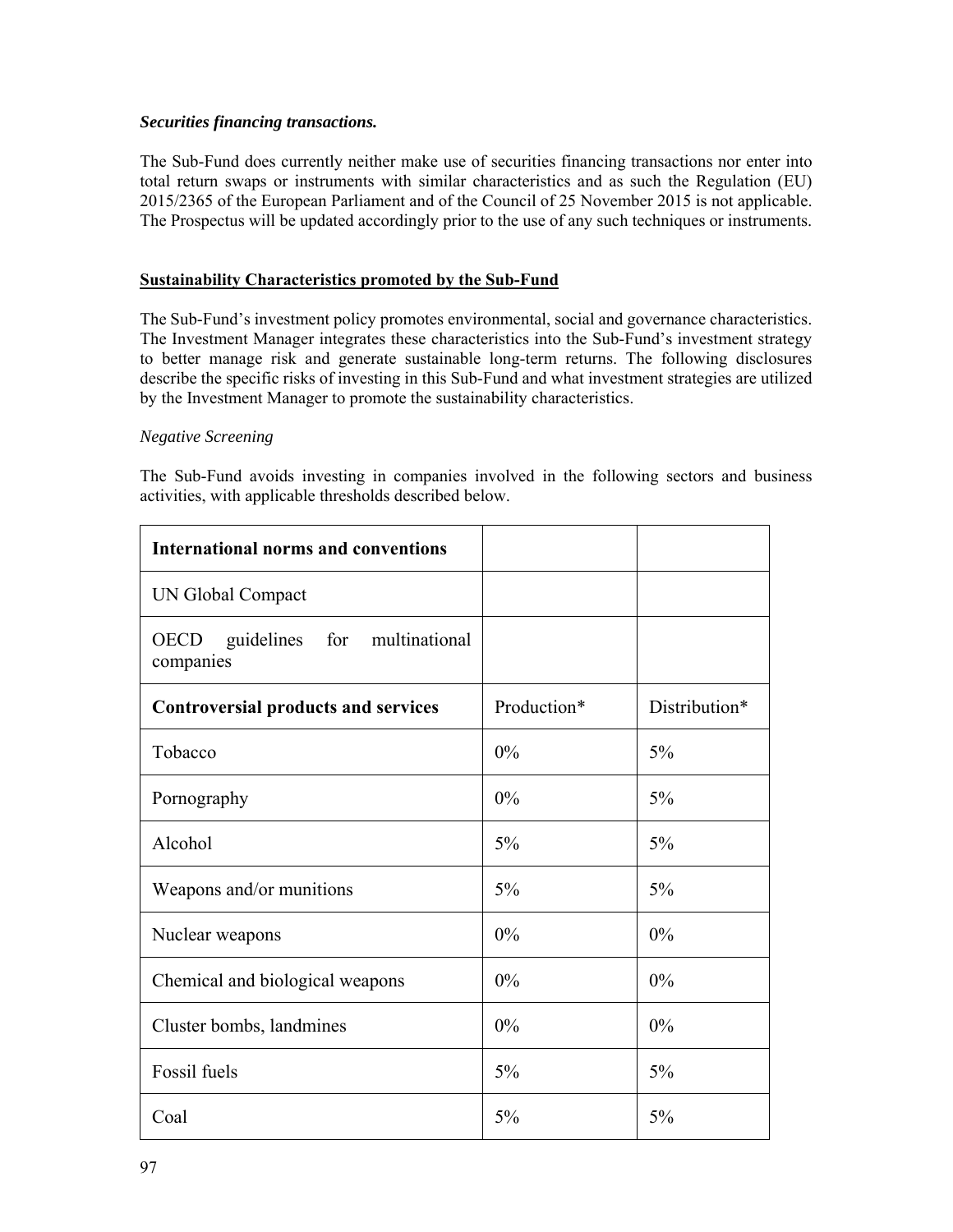| $\overline{\phantom{a}}$<br>- ہ<br>Commercial gambling<br>v. |  |  |  |
|--------------------------------------------------------------|--|--|--|
|--------------------------------------------------------------|--|--|--|

\*Of the companies turnover.

#### *International norms*

The Sub-Fund avoids investing in:

- companies involved in violations of international norms and conventions (at least the UN Global Compact and OECD guidelines for multinational companies) in relation to the environment, human rights, labour practices, and business ethics;
- companies where the Investment Manager detects no willingness to change or where, in the opinion of the Investment Manager, the companies will fail to get to grips with the problems within an acceptable timeframe are excluded for investment purposes.

The Investment Manager monitors this regularly with the assistance of an external sustainability expert.

If the Investment Manager discovers that a holding is not living up to its standards, it has several options:

• The Investment Manager seeks further information and discusses the holding with its Responsible Investment Board.

• The Investment Manager contacts the company to discuss their concerns.

• The CIO of the Investment Manager makes more formal contact with the CEO or chairman of the holding.

• The Investment Manager contacts other stakeholders to initiate joint stakeholders engagement.

• If the response is unsatisfactory and the company does not demonstrate willingness to change, the Investment Manager may decide to divest the holding.

#### *Positive Tilt*

All investments are analysed and scored in the Investment Manager's proprietary ESG research model. The following factors, divided into sub-modules, are analysed and promoted:

#### *Governance:*

- Ownership of the company
- Board of directors
- Management
- Reporting & Transparency
- Ethics & Corruption
- Governance Culture

### *Environment:*

- Climate
- Resource Efficiency & Waste
- Environmental Culture

The Investment Manager will use its best efforts to obtain, in due time, information that will enable it to reasonably determine the proportion of investments in environmentally sustainable economic activities, as defined under the Taxonomy Regulation, directly from investee companies, or by carrying out additional research, cooperating with third party data providers or external experts or making reasonable assumptions. As at the date of this Prospectus no such data or market consensus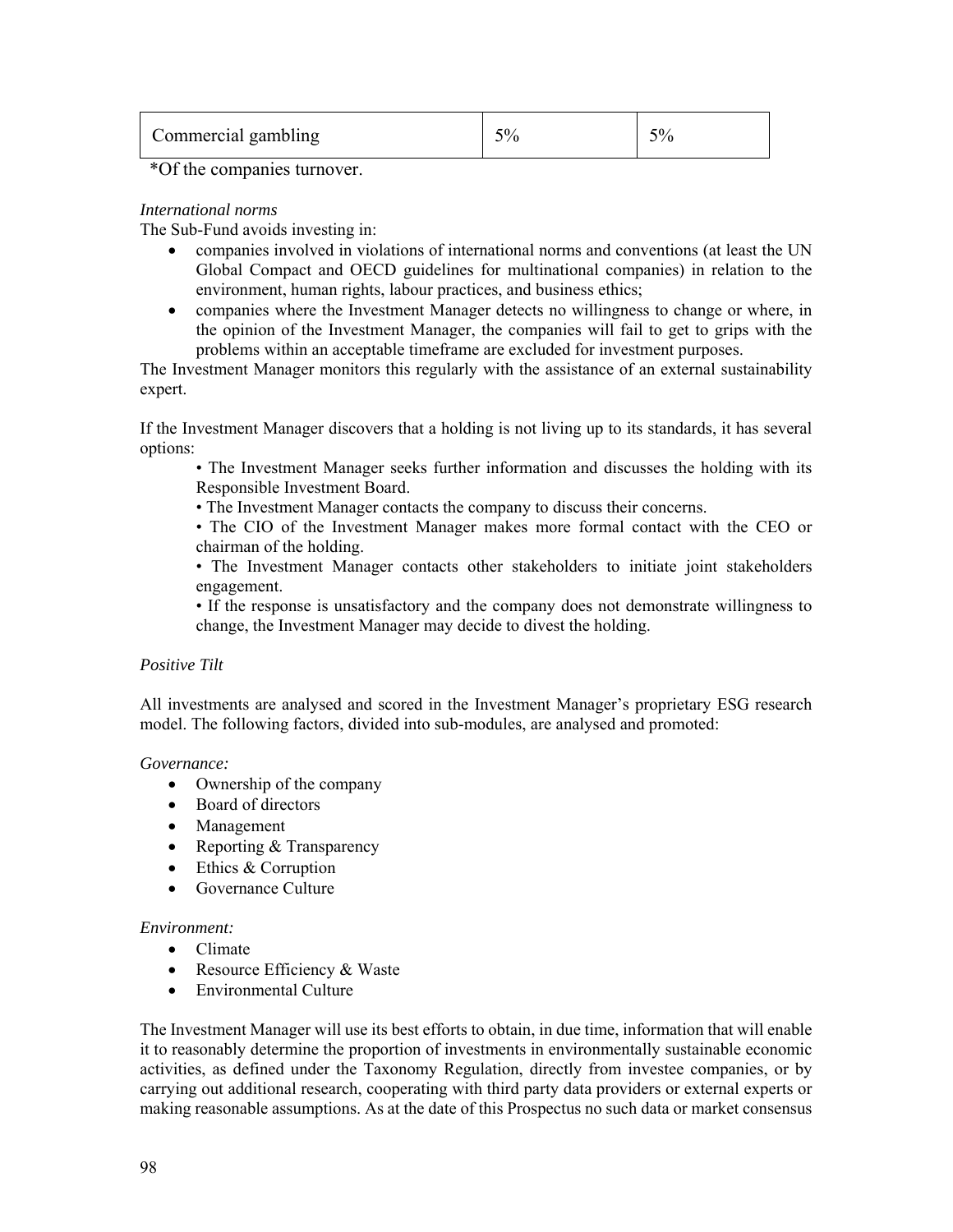exists due to the lack of RTS. The Sub-Fund appendix will be updated accordingly with the relevant information once available.

The "do no significant harm" principle applies only to those investments underlying the financial product that take into account the EU criteria for environmentally sustainable economic activities.

The investments underlying the remaining portion of this financial product do not take into account the EU criteria for environmentally sustainable economic activities.

*Social:* 

- Health & Safety
- Fair & Inclusive Workplace
- Supply Chain
- Social Culture

The Sub-Fund also invests a proportion of its assets in green bonds.

#### *Engagement*

The Sub-Fund engages with investee companies to influence their behaviour on sustainability related issues. Company engagements are both of proactive and reactive nature, with the process for reactive engagements outlined in the section International Norms above. When applicable and deemed appropriate the sub-fund collaborates with other investors.

#### *Use of index*

Notwithstanding the section on EU Benchmark Regulation of the main body of the Prospectus, the Sub-Fund does not use a benchmark index.

## **Risk Profile**

This Sub-Fund faces the same risks as those normally associated with investment in preferred shares, convertibles, corporate bonds, money market and other interest bearing instruments.

In accordance with the investment policy, the Sub-Fund's assets are risk exposed mainly to the Nordic markets and thus to a limited part of the world. This normally results in a higher risk than for a fund with worldwide exposure.

#### *Risks related to the investment in high-yield bonds*

High-yield bonds are debt securities having a lower credit rating, but usually offering higher yields. Investing in such instruments generally implies greater risks compared to investment-grade debt securities, in particular. High-yield bonds are subject to greater credit and market risk than lower yielding securities. Generally, lower rated securities pay higher yields than more highly rated securities to compensate investors for the higher risk. Such securities are subject to the risk of an issuer's inability to meet principal and interest payments on its obligations (credit risk) and may also be subject to price volatility due to such factors as interest rate sensitivity, market perception of the creditworthiness of the issuer and general market liquidity and as a result may be less liquid than lower yielding securities

Credit and default risk: high-yield bonds are generally more sensitive to changes in the financial conditions of the issuer and may have a higher incidence of default.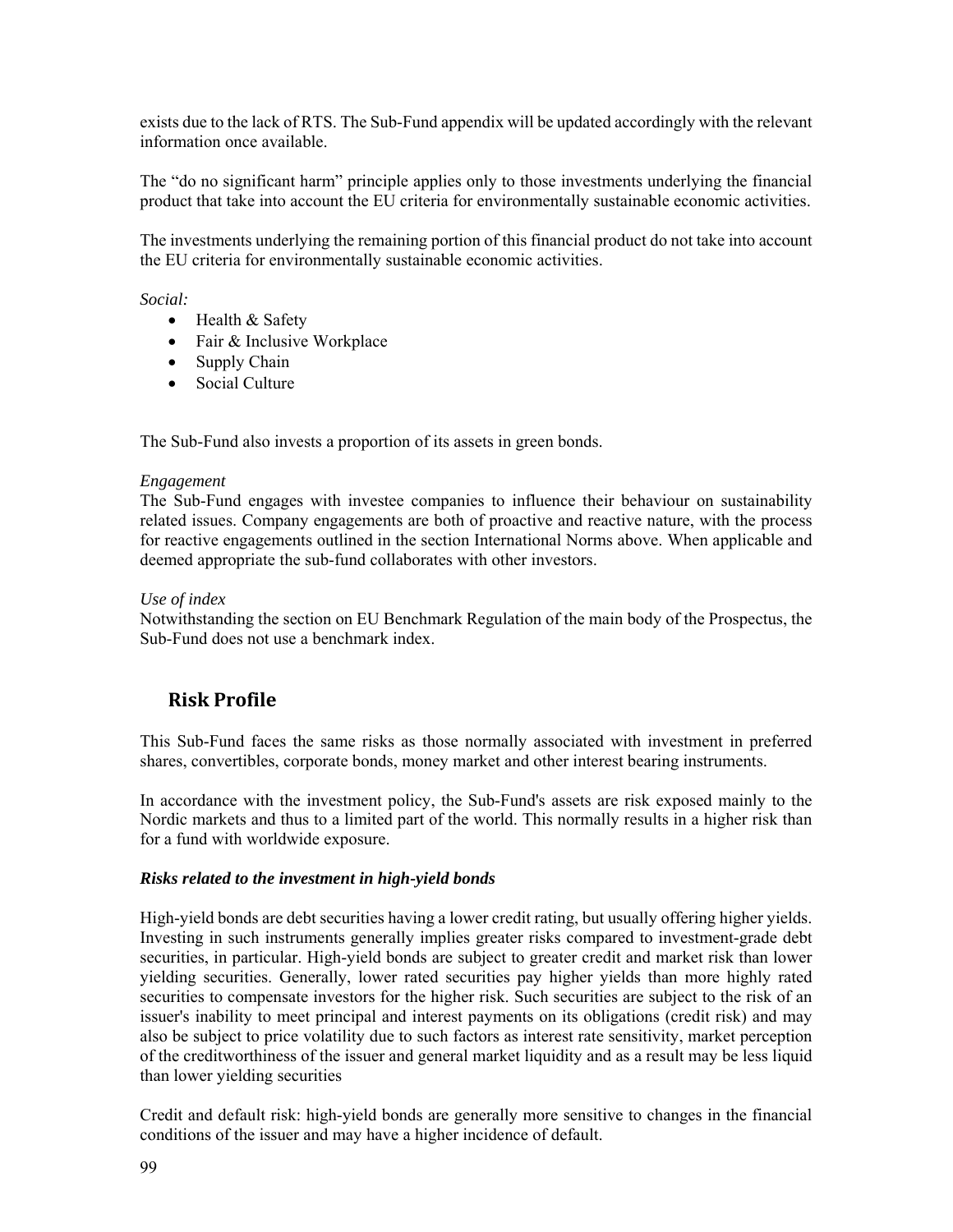Liquidity risk: high-yield bonds tend to have a higher liquidity risk, which may make difficult for the sub-fund to sell such securities at the most opportunistic time and price.

#### *Risks relating to the investment in Contingent Convertible bonds*

Contingent Convertible Bonds are instruments issued by banking and/or insurance institutions to increase their capital buffers. They are a type of convertible debt that turns into equity when a specified event has occurred. While normal convertible bonds have a strike price for their conversion into equity, Coco's Bonds have a second upside contingency that must be met before the investor can make the conversion and are aimed at strengthening the tier one capital of a financial institution.

Under the terms of a Contingent Convertible Bond, events that trigger the conversion from debt into equity are designed so that conversion occurs when the issuer of the Contingent Convertible Bonds is in crisis. Investing in Contingent Convertible Bonds involves risks, such as, but not limited to:

- **Write-down risk**: Under the terms of Contingent Convertible Bond, certain events could cause the permanent write-down to zero of principal investment and/or accrued interest. Should a Contingent Convertible Bond undergo a write-down, the fund may lose some or all of its original investment in the Contingent Convertible Bonds
- **Capital Structure inversion risk**: In certain scenarios, and unlike classic capital hierarchy, holders of Contingent Convertible Bonds may suffer a loss of capital when equity holders do not.
- **Liquidity risk**: Contingent Convertible Bonds or equity, upon conversion, may be difficult to sell at an opportunistic time and price.
- **Coupon cancellation**: for some Contingent Convertible Bonds, coupon payments are entirely discretionary and may be cancelled by the issuer at any point, for any reason and for any length of time;
- **Call extension risk**: some Contingent Convertible Bonds are issued as perpetual instruments, callable at pre-determined levels only with approval of the competent authority.
- **Industry Concentration Risk**: Coco's Bonds are primarily issued by financial institutions that are seeking to increase their Tier One Capital Ratio , improving their ability to absorb losses in order to satisfying the regulatory capital requirements. This implies that an investment in such instruments will be exposed to the risks incurred by holding assets from financial institutions.
- **Trigger Level Risk:** This is the risk associated to the level below which the conversion into equities will take place. The most common trigger conditions include the Common Equity Tier 1 Capital ratio of a financial institution which is dropping below a specific value. Triggers can be based on a mechanical rule or supervisors' discretion. In the former case, the loss absorption mechanism is activated when the capital of the Financial Institution is falling below a pre-specified fraction of its risk-weighted assets. The capital measure, in turn, can be based on book values or market values.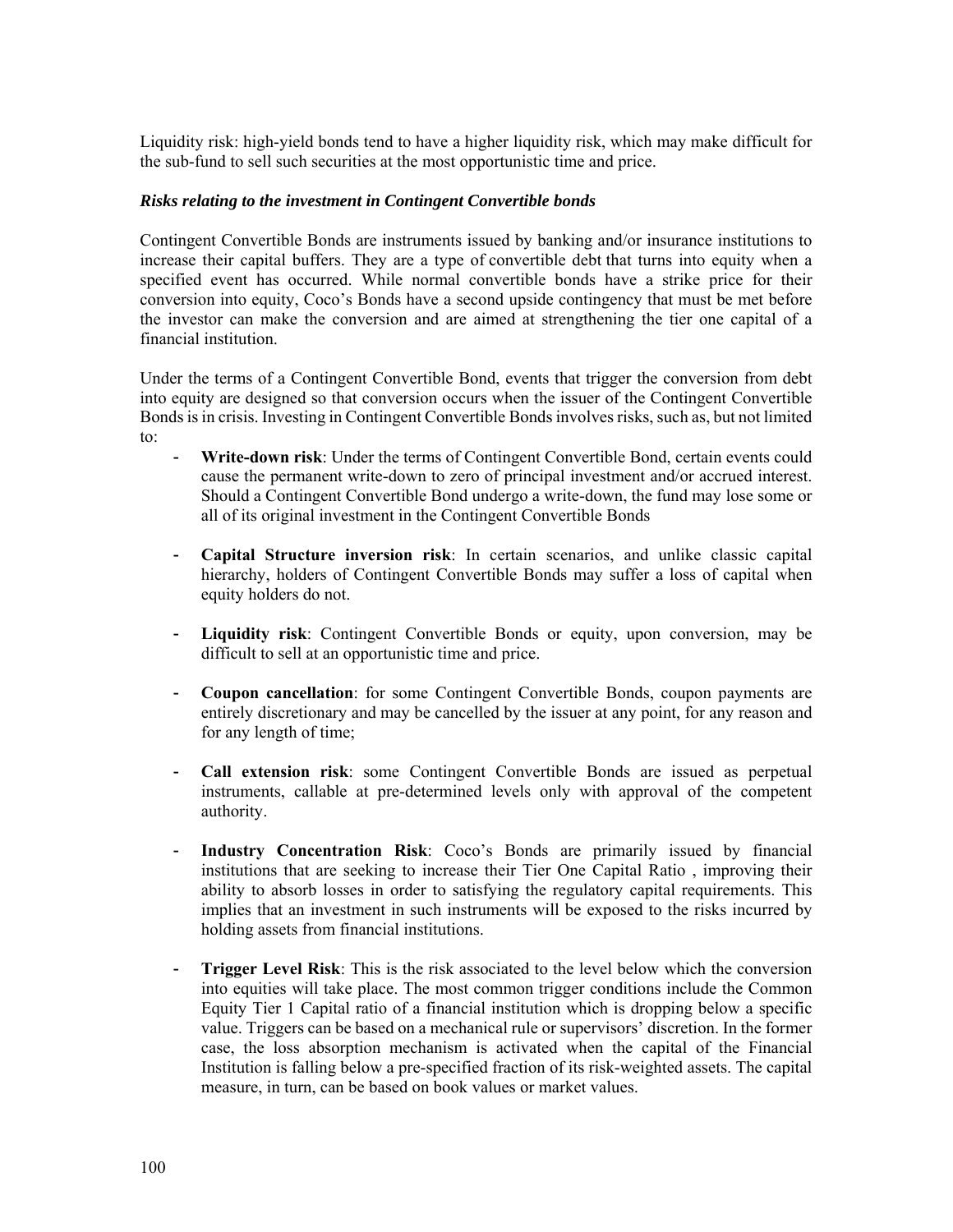The activation of the loss absorption mechanism might result in a partial – or even total – loss of the capital invested since the bond would have to be converted into shares or be written down, either permanently or temporarily.

- **Conversion risk:** it might be difficult for the Investment Manager of the relevant Sub-Fund to assess how the securities will behave upon conversion. In case of conversion into equity, the Investment Manager might have to sell all or part of these new equity shares in order to ensure compliance with the investment policy of the Sub-Fund. This sale may itself lead to liquidity issue for these shares.
- **Yield / Valuation Risk**: Coco's Bonds are issued with no maturity date and are therefore behaving like hybrid and equity- linked instruments which remain sensitive to the interest rate and credit spread market movements.
- In addition, the investment in Coco's Bonds is subject to a Valuation risk since they may be terminated, redeemed or repurchased by the issuer provided that an authorisation has been given by the relevant supervisory authorities. In addition, the payment of coupons remains at the sole discretion of the issuer.
- **Unknown Risk**: Investors should be well aware that the regulatory capital ratio's development depends on a large number of factors and is therefore exceedingly difficult to forecast. For instance, a loss of capital combined with an increase in additional riskweighted assets can result in a reduction of the regulatory capital ratio to below the threshold which was set as the trigger

### *Risks relating to the investment in asset-backed securities and mortgage-backed securities*

ABS and MBS are securities that entitle the holders to receive payments that are primarily dependent upon the cash flow arising from a specified pool of financial assets (e.g. residential or commercial mortgages, credit card loans, auto loans). Such instruments may involve higher risks compared to other traditional debt securities, in particular:

Credit risk: certain borrowers may default on their mortgage obligations or the guarantees underlying the mortgage backed securities may default.

Liquidity risk: ABS and MBS may be more difficult to sell than other type of securities

Interest rate risk: changes in the interest rate may have a significant impact on a Sub-Fund investing in ABS or MBS, since interest rate change usually affects the value of fixed income securities.

Extension and prepayment risk: an interest rate change may induce extension and prepayment risk. In period of interest rate rise, the average maturity of the Sub-Fund's portfolio may lengthen due to borrower's payment obligations occurring at a slower pace than expected. As a result, the duration of the ABS and MBS may be affected which in turn increase the risk for price decline and the Sub-Fund's sensitivity to rising rates. On the other hand, in period of interest rate decline, ABS or MBS are more likely to be prepaid, reducing thereby the potential for price gains. Besides, it requires the Sub-Fund to reinvest the proceeds at lower interest rates, hence potentially reducing the Sub-Fund's return.

Insolvency risk: in case of default, enforcing rights against the underlying assets or collateral may be difficult.

For further descriptions of the other risks involved in the investment in the Sub-Fund, please refer to section "Information on Risk" above.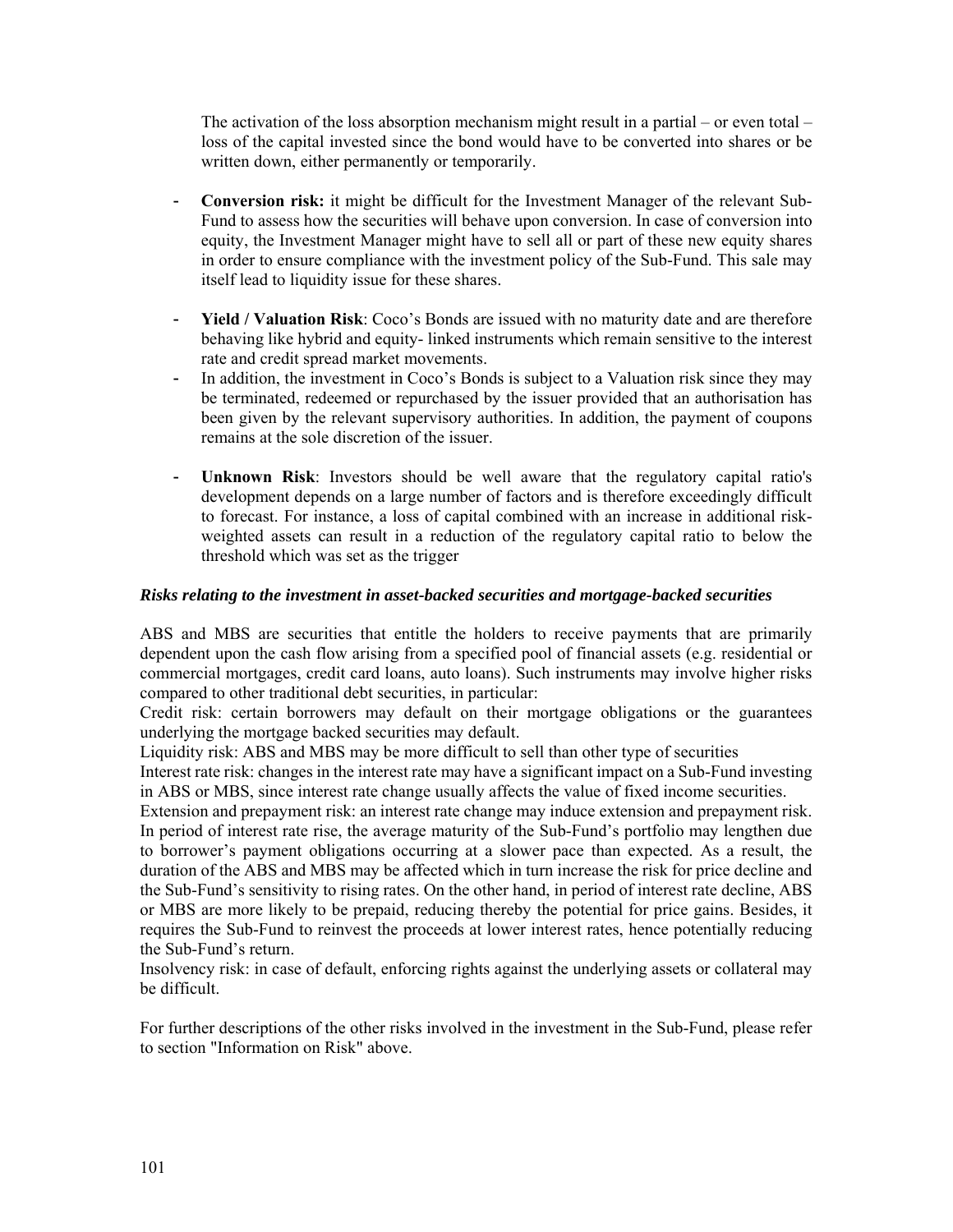## **Typical Investor**

The Sub-Fund is intended for investors who seek capital appreciation over the long-term. Investors must be able to accept substantial year-to-year volatility and significant temporary decrease in value. Investors should consider their long-term investment goals and financial needs when making an investment decision about this Sub-Fund. Therefore, this Sub-Fund is suitable to investors who can afford to set aside the capital invested for a medium to long term period.

### **Investment Manager**

Carnegie Fonder AB

### **Fees**

The Company shall bear the following expenses:

- 1. a Management Company Fee payable to the Management Company at a maximum 0.088% p.a. based on the total net assets of each Sub-Fund; the Management Company is entitled to be reimbursed out of the assets of the Sub-Fund for its reasonable out of pocket expenses and disbursements.
- 2. a Depositary fee payable out of each Sub-Fund's asset, in the range between 0.008% and 0.4% depending on the market.

The Depositary will further receive a supervisory fee of 0.0040% based on each Sub-Fund's assets.

In addition, the Depositary is entitled to receive fees for proxy voting, cash management, fund execution and will be reimbursed out of the assets of the Sub-Fund for its reasonable out of pocket expenses and disbursements.

3. Investment Management Fee

The Investment Manager will receive an investment management fee, accrued daily and payable monthly in arrears, based on the net assets of the Sub-Fund attributable to each share class as follows:

| Share classes                                                     | <b>Investment Management Fee</b> |
|-------------------------------------------------------------------|----------------------------------|
| Carnegie High Yield Class 3 (SEK)<br>Capitalisation               | max. 1,00%                       |
| Carnegie High Yield Class 3 (SEK)<br>Capitalisation - Performance | max. $0,75%$ + performance fee   |
| Carnegie High Yield Class 1 (SEK)<br>Capitalisation               | max. 0,65%                       |
| Carnegie High Yield Class 1 (SEK)<br>Capitalisation - Performance | max. $0.45\%$ + performance fee  |
| Carnegie High Yield Class 4 (SEK)<br>Capitalisation               | max. 0,60%                       |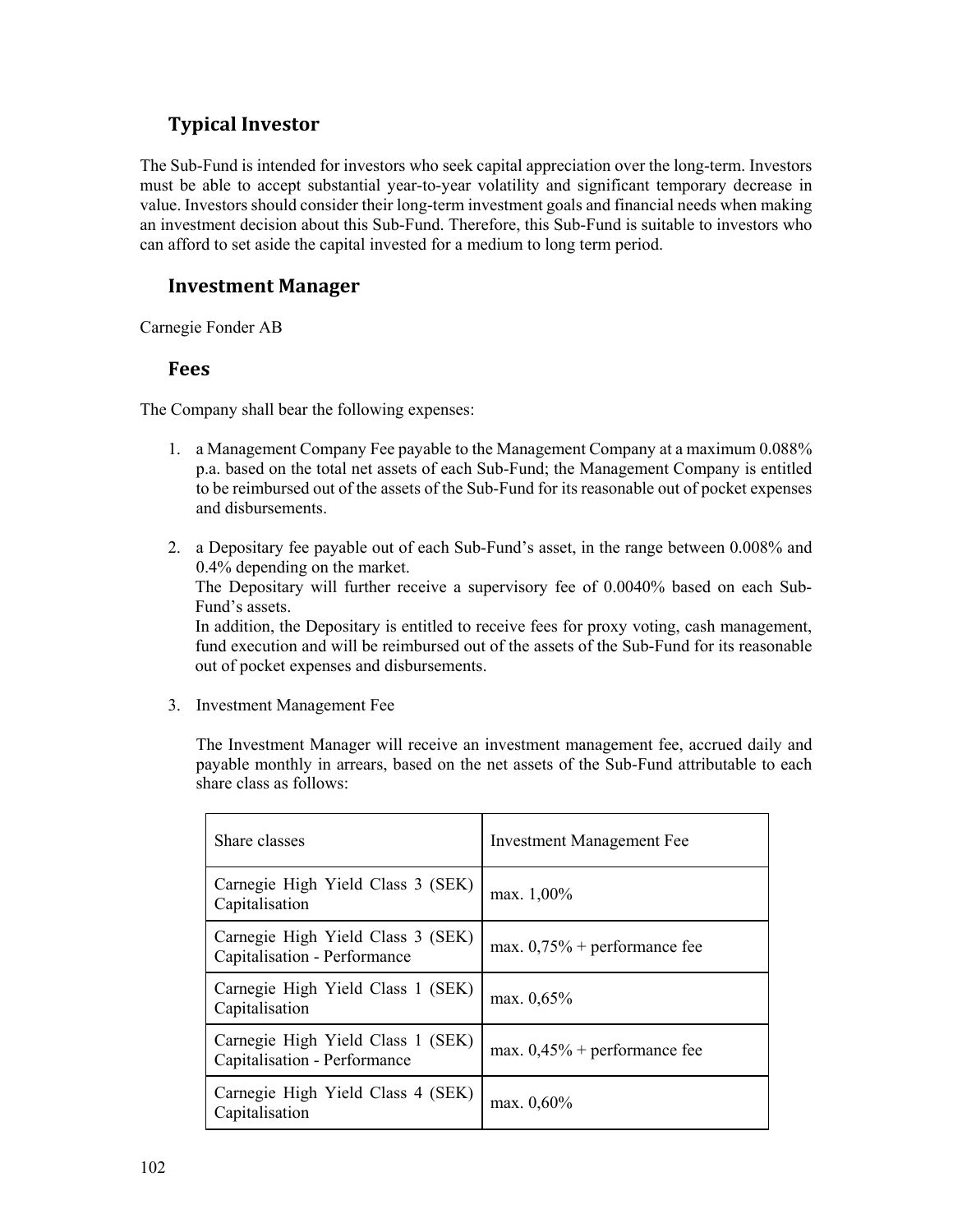| Carnegie High Yield Class 3 (SEK)<br>Distribution                 | max. 1,00%                     |
|-------------------------------------------------------------------|--------------------------------|
| Carnegie High Yield Class 1 (SEK)<br>Distribution                 | max. 0,65%                     |
| Carnegie High Yield Class 3 (NOK)<br>Capitalisation               | max. 1,00%                     |
| Carnegie High Yield Class 3 (NOK)<br>Capitalisation - Performance | max. $0,75%$ + performance fee |
| Carnegie High Yield Class 4 (NOK)<br>Capitalisation               | max. 0,60%                     |
| Carnegie High Yield Class 3 (NOK)<br>Distribution                 | max. 1,00%                     |
| Carnegie High Yield Class 3 (EUR)<br>Capitalisation               | max. $1,00\%$                  |
| Carnegie High Yield Class 3 (CHF)<br>Capitalisation               | max. 1,00%                     |

4. Research Fee The Investment Manager is entitled to receive a research fee of maximum 0.04% p.a. (excluding VAT, if any) of the Sub-Fund's net assets. This fee is payable quarterly in arrears.

#### *Performance fee*

Performance fee of 20% over the hurdle rate of STIBOR 90 days (STIBOR floor of 0) + 1.5%. The maximum investment management fee and performance fee is set to 1.5% (not including potential other charges for example (but not limited to) tax, audit, custody fee etc.) over the current financial year with high water mark. The high water mark will not be reset. The Performance Fee is calculated after all other fees have been accrued. The Performance Fee will be calculated daily and drawn from the Sub-Fund on a collective basis. The accrued Performance Fee will be crystallised over the financial year and paid to the Investment Manager annually in arrears starting from 31 December 2022. Any Performance Fee calculated on redemption proceeds is crystallised daily and paid annually in arrears.

The performance fee calculation will be adjusted when there are subscriptions, to avoid any artificial performance fee.

The performance fee can impact the net asset value of the Sub-Fund.

Performance fee calculation simulation: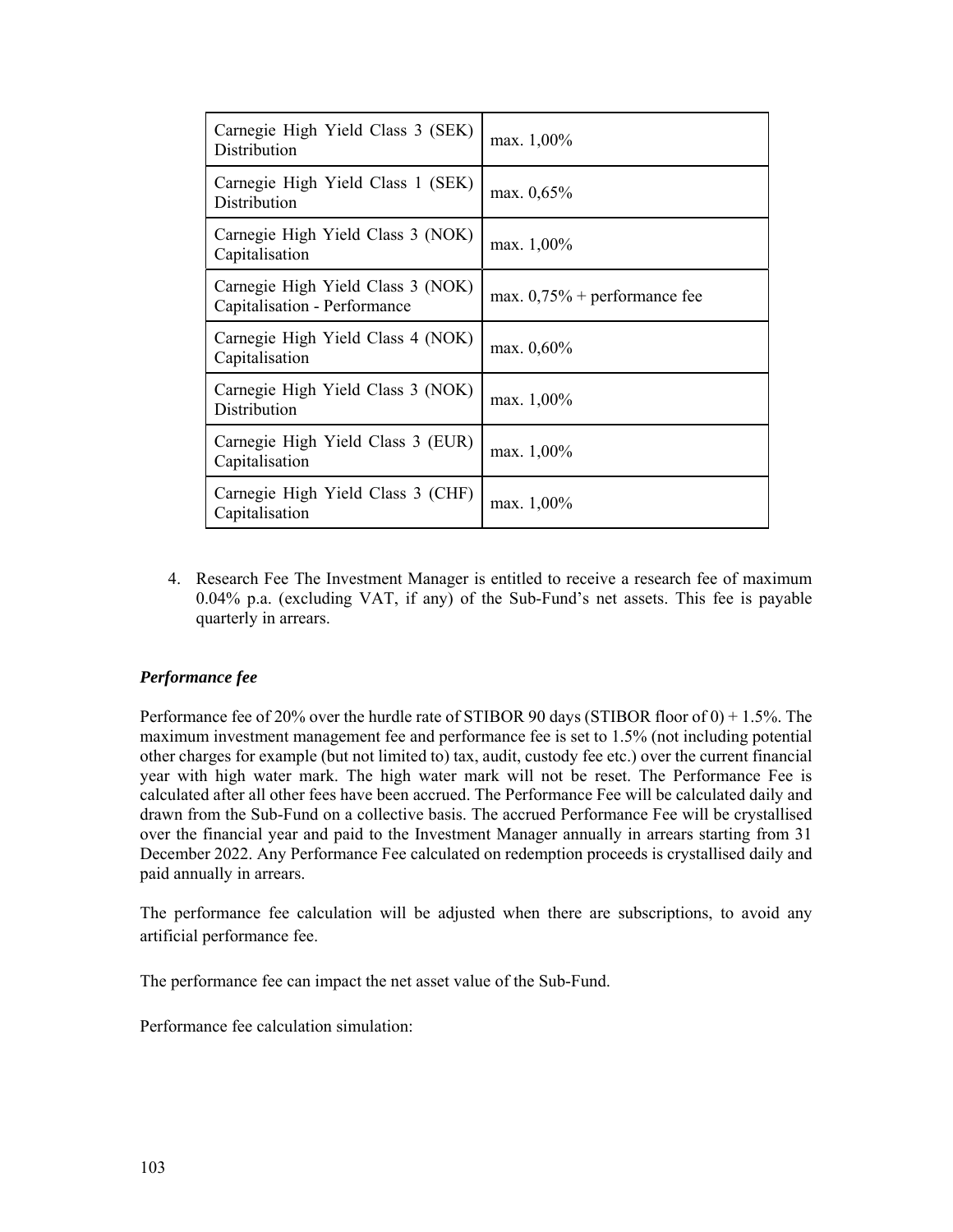| А      | в         | с                                 | D                   | E                        |                   | G                                                        | Н                                                                                         |                                  |
|--------|-----------|-----------------------------------|---------------------|--------------------------|-------------------|----------------------------------------------------------|-------------------------------------------------------------------------------------------|----------------------------------|
| Period | Start NAV | End NAV before<br>Performance Fee | Start<br>Hurdle Nav | End Hurdle<br><b>NAV</b> | High<br>Watermark | Performance Fee to<br>accrue (Y/N)<br>if $C>F$ And $C>F$ | Performance Fee<br>$(C-E)$ * 20%<br>(max 1.5% for<br>management fee +<br>performance fee) | End NAV after<br>Performance Fee |
|        | 100.00    | 103.00                            | 100.00              | 102.00                   | 100.00            |                                                          | 0.20                                                                                      | 102.80                           |
|        | 102.80    | 101.00                            | 102.80              | 105.00                   | 102.80            | N                                                        | -                                                                                         | 101.00                           |
|        | 101.00    | 110.00                            | 105.00              | 107.00                   | 102.80            |                                                          | 0.60                                                                                      | 109.40                           |
|        | 109.40    | 125.00                            | 109.40              | 110.00                   | 109.40            |                                                          | 1.88                                                                                      | 123.12                           |

The above simplified example shows the maximum performance fee assuming zero investment management fee. Actual performance fee will be reduced pro rata with the applied investment management fee applicable to the relevant share class taking into account the fee cap of 1.5% of investment management fee plus performance fee. The example is purely for illustrative purposes and is not a representation of the actual performance of the Sub-Fund, or of future returns to shareholders, and has been simplified for the purposes of illustrating the effect of the Performance Fee in different scenarios. These simplifications allow the Performance Fee to be illustrated in a straightforward manner, without producing a material deviation from any actual Performance Fee calculation that will be carried out for the Sub-Fund.

### **Net Asset Value**

The net asset value per share is expressed in Swedish Krona (SEK).

### **Swing Pricing**

The Sub-Fund may utilize Swing Pricing in accordance with the sub-section "Swing Pricing" of the section "Net Asset Value" of the general part of this Prospectus.

### **Share classes**

The Sub-Fund may offer Class 1, Class 2, Class 3, and Class 4 shares in various currencies, hedged or unhedged, distributing or capitalisation. Please visit https://fundinfo.fundrock.com/CarnegieFP/ for a complete list of Classes currently available in the Sub-Fund. The share classes which are not denominated in SEK and that are hedged will hedge their currency exposure against the reference currency of the Feeder as described in the section "Hedging Policy" of the General Part of the Prospectus.

No minimum investment amount for class 3 shares regardless on the currency of the share class.

Please refer to the general part of the prospectus under section "Capital Stock" for a further description of the specifics of the listed share classes.

## **Sub‐Fund´s performance**

The Sub-Fund´s performance is disclosed in the KIID which is updated at least on an annual frequency.

### **Cut–off Time/ Order processing**

Notwithstanding the general rules laid down in the General Part of the Prospectus, redemption and/or conversion orders must reach the Administrative Agent one Business Day prior to the Valuation Day before 3:30 p.m. (Luxembourg time) in order to be processed on the applicable Valuation Day; otherwise the order will be executed on the next Valuation Day. Orders sent on a